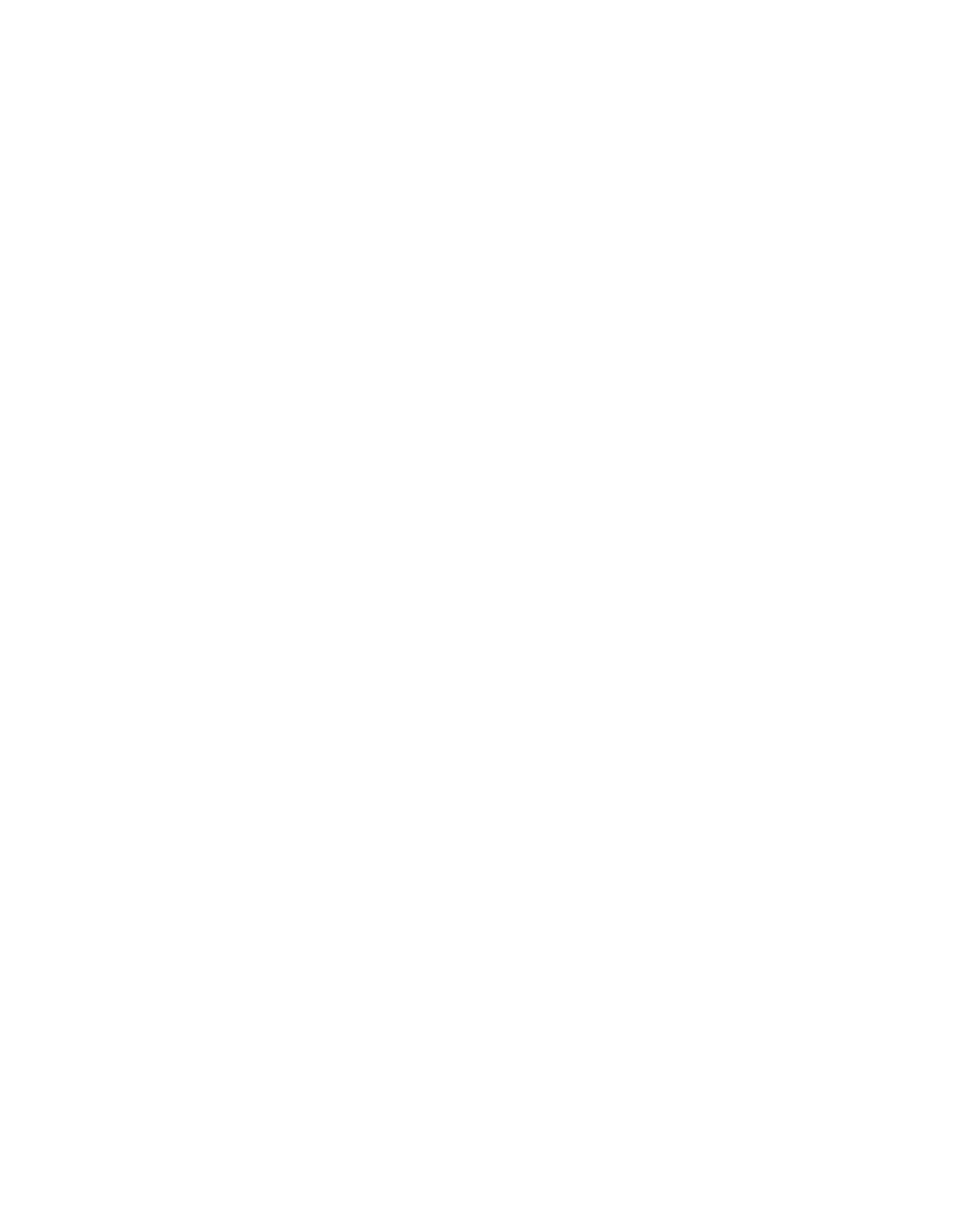The NASA/Science Office of Standards and Technology (NOST) of the National Space Science Data Center (NSSDC) of the National Aeronautics and Space Administration (NASA) has been established to serve the space science communities in evolving cost effective, interoperable data systems. The NOST performs a number of functions designed to facilitate the recognition, development, adoption, and use of standards by the space science communities.

Approval of a NOST standard requires verication by the NOST that the following requirements have been met: consensus of the Technical Panel, proper adjudication of the comments received from the targeted space and Earth science community, and conformance to the accreditation process.

A NOST standard represents the consensus of the Technical Panel convened by the NOST. Consensus is established when the NOST Accreditation Panel determines that substantial agreement has been reached by the Technical Panel. However, consensus does not necessarily imply that all members were in full agreement with every item in the standard. NOST standards are not binding as published; however, they may serve as a basis for mandatory standards when adopted by NASA or other organizations.

A NOST standard may be revised at any time, depending on developments in the areas covered by the standard. Also, within five years from the date of its issuance, this standard will be reviewed by the NOST to determine whether it should 1) remain in  $\theta$  effect without change, 2) be changed to reflect the impact of new technologies or new requirements, or 3) be retired or canceled.

The Technical Panel that developed this standard consisted of the following members:

| Robert J. Hanisch, Chair        | Space Telescope Science Institute    |
|---------------------------------|--------------------------------------|
| Barry M. Schlesinger, Secretary | Raytheon STX                         |
| Allen Farris                    | Space Telescope Science Institute    |
| Eric W. Greisen                 | National Radio Astronomy Observatory |
| William D. Pence                | NASA Goddard Space Flight Center     |
| Peter J. Teuben                 | University of Maryland               |
| Randall W. Thompson             | Computer Sciences Corporation        |
| Archibald Warnock               | A/WWW Enterprises                    |

This standard is published and maintained by the NOST. Send comments and orders for NOST documents to: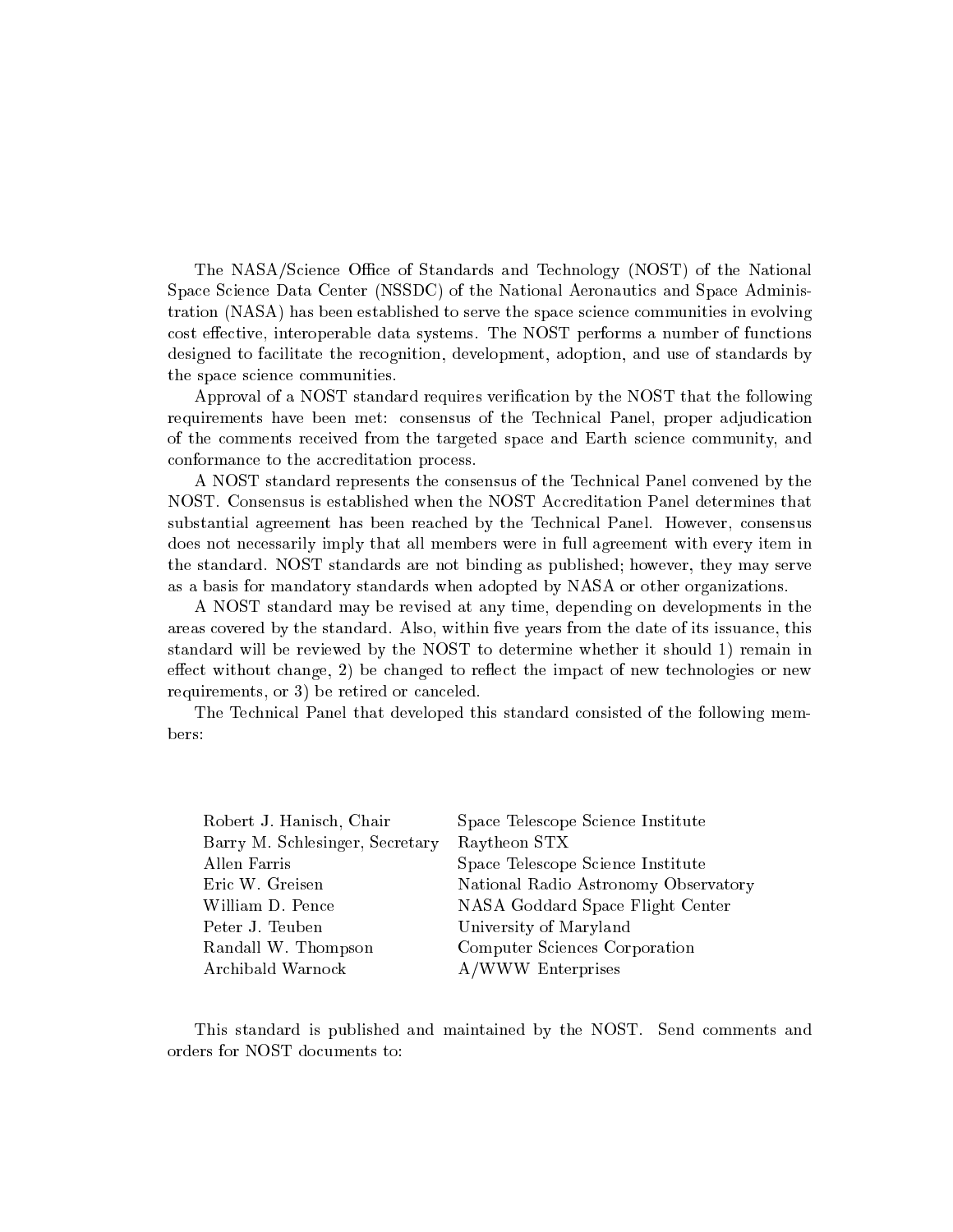NOST, Code 633.2, NASA Goddard Space Flight Center Greenbelt MD 20771 USA electronic mail: nost@nssdca.gsfc.nasa.gov  $+1-301-286-3575$ http://ssdoo.gsfc.nasa.gov/nost/

Other information about FITS can be obtained from the FITS Support Office. The FITS Support Office can be contacted as follows:

> FITS Support Office Code 631, NASA Goddard Space Flight Center Greenbelt MD 20771 USA electronic mail: fits@fits.gsfc.nasa.gov  $+1\hbox{-}301\hbox{-}286\hbox{-}6695$ http://fits.gsfc.nasa.gov/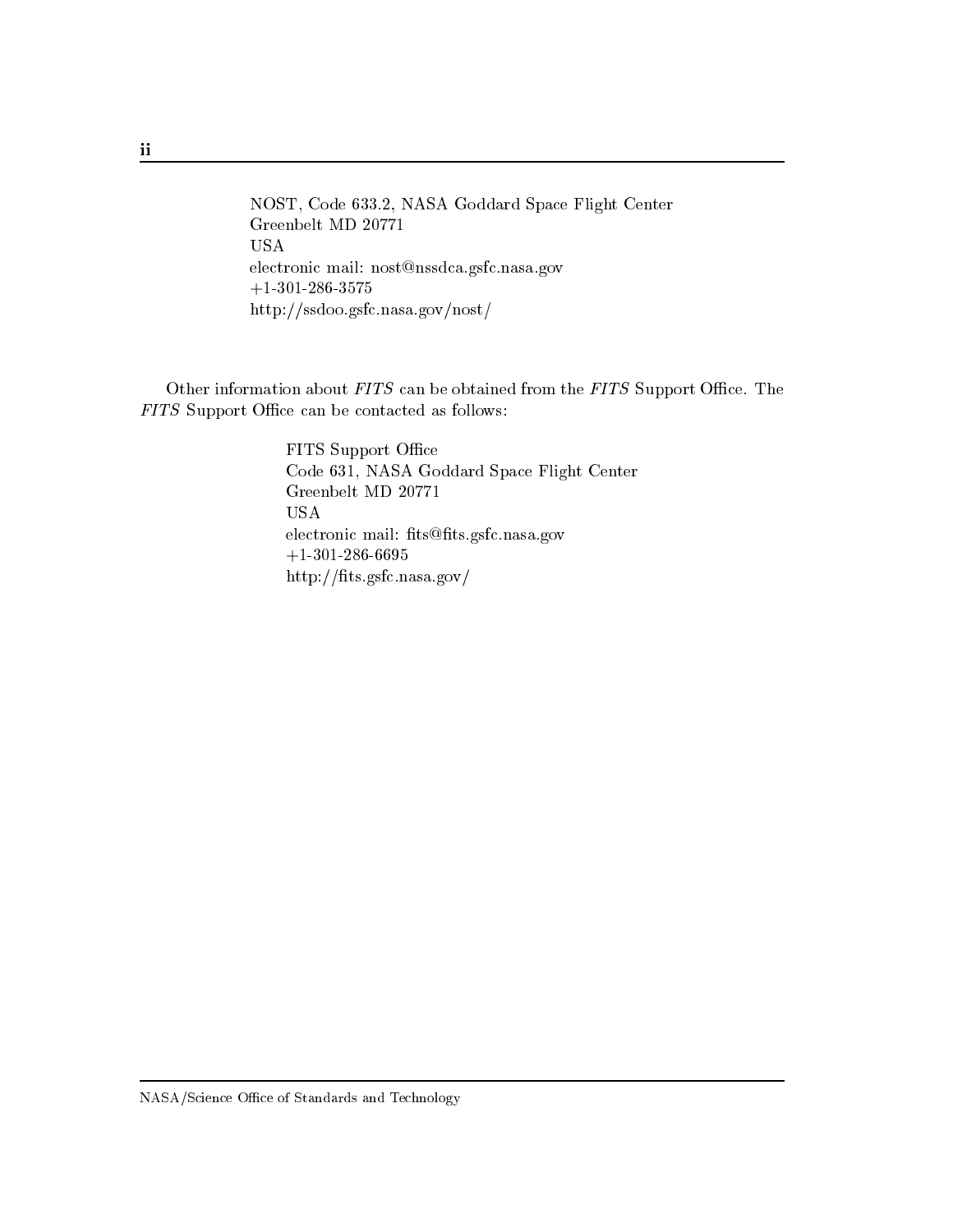# **Contents**

|              | Introduction<br>vii |                                                                                                                              |                |
|--------------|---------------------|------------------------------------------------------------------------------------------------------------------------------|----------------|
| $\mathbf{1}$ |                     | Overview                                                                                                                     | $\mathbf{1}$   |
|              | 1.1                 |                                                                                                                              | $\mathbf{1}$   |
|              | 1.2                 | .<br>In the company of the company of the company of the company of the company of the company of the company of th<br>Scope | $\mathbf{1}$   |
|              | 1.3                 |                                                                                                                              | $\mathbf{1}$   |
|              | 1.4                 |                                                                                                                              | $\overline{2}$ |
| $\bf{2}$     |                     | References                                                                                                                   | $\mathbf{5}$   |
| $\bf{3}$     |                     | Definitions, Acronyms, and Symbols                                                                                           | 7              |
| 4            |                     | <b>FITS File Organization</b>                                                                                                | 11             |
|              | 4.1                 |                                                                                                                              | 11             |
|              | 4.2                 |                                                                                                                              | 11             |
|              | 4.3                 |                                                                                                                              | 11             |
|              |                     | 4.3.1                                                                                                                        | 12             |
|              |                     | 4.3.2                                                                                                                        | 12             |
|              | 4.4                 |                                                                                                                              | 12             |
|              |                     | Requirements for Conforming Extensions<br>4.4.1                                                                              | 12             |
|              |                     | 4.4.2                                                                                                                        | 13             |
|              |                     | 4.4.3                                                                                                                        | 13             |
|              | 4.5                 |                                                                                                                              | 14             |
|              | 4.6                 |                                                                                                                              | 14             |
|              |                     | 4.6.1                                                                                                                        | 14             |
|              |                     | 4.6.2                                                                                                                        | 14             |
| 5            |                     | <b>Headers</b>                                                                                                               | 15             |
|              | 5.1                 |                                                                                                                              | 15             |
|              |                     | 5.1.1                                                                                                                        | 15             |
|              |                     | 5.1.2                                                                                                                        | 15             |
|              |                     |                                                                                                                              |                |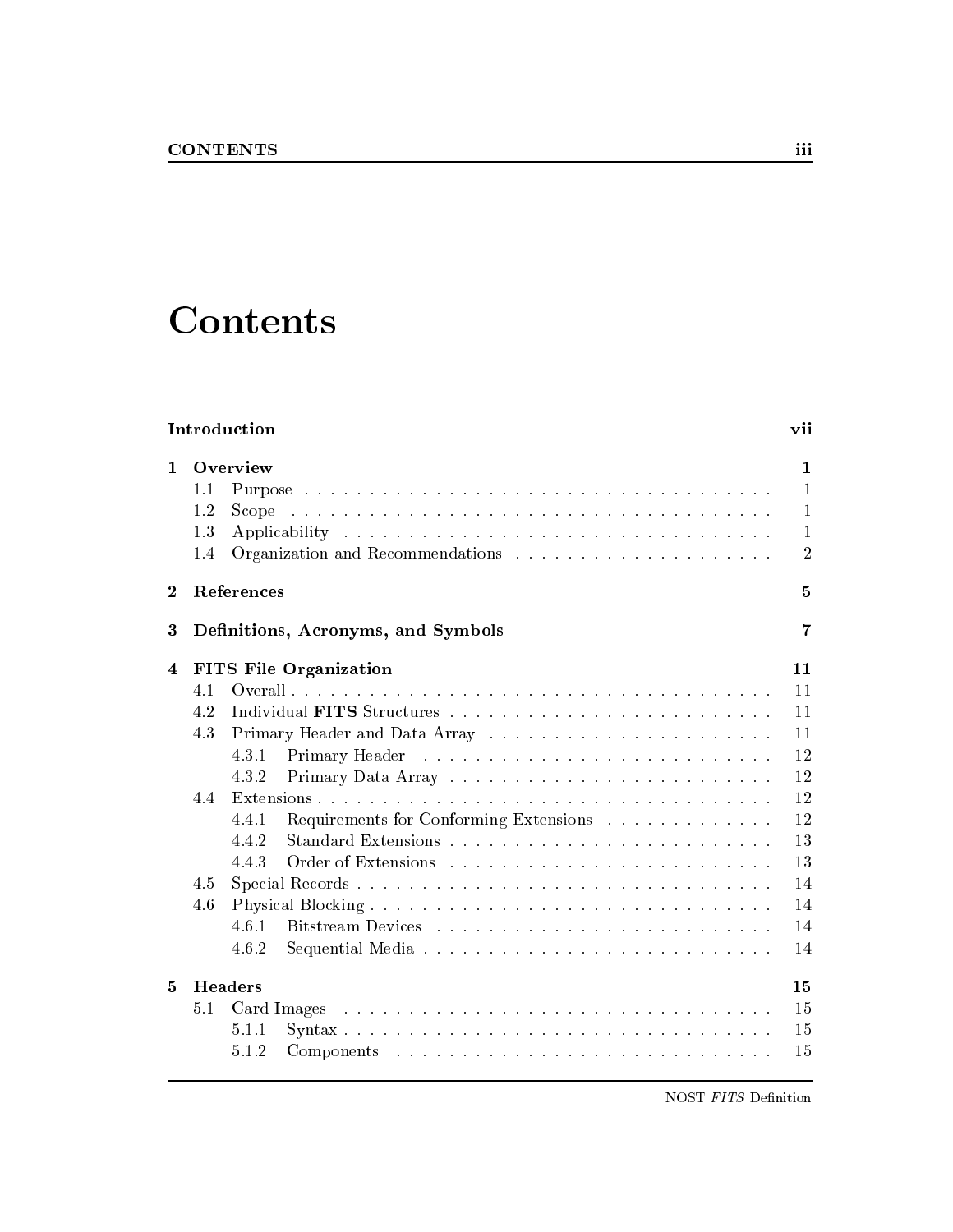|   | 5.2 | Value |                                                                                                                      | 16       |
|---|-----|-------|----------------------------------------------------------------------------------------------------------------------|----------|
|   |     | 5.2.1 |                                                                                                                      | 16       |
|   |     | 5.2.2 |                                                                                                                      | 16       |
|   |     | 5.2.3 |                                                                                                                      | 17       |
|   |     | 5.2.4 |                                                                                                                      | 17       |
|   |     | 5.2.5 |                                                                                                                      | 17       |
|   |     | 5.2.6 |                                                                                                                      | 17       |
|   | 5.3 |       |                                                                                                                      | 18       |
|   | 5.4 |       |                                                                                                                      | 18       |
|   |     | 5.4.1 |                                                                                                                      | 18       |
|   |     | 5.4.2 |                                                                                                                      | 21       |
|   |     | 5.4.3 | Additional Keywords                                                                                                  | 26       |
|   |     |       |                                                                                                                      |          |
| 6 |     |       | Data Representation                                                                                                  | 27       |
|   | 6.1 |       |                                                                                                                      | 27       |
|   | 6.2 |       |                                                                                                                      | 27       |
|   |     | 6.2.1 |                                                                                                                      | 27       |
|   |     | 6.2.2 |                                                                                                                      | 27       |
|   |     | 6.2.3 |                                                                                                                      | 27       |
|   | 6.3 |       |                                                                                                                      | 28       |
|   |     |       |                                                                                                                      |          |
| 7 |     |       |                                                                                                                      | 29       |
|   | 7.1 |       | <b>Random Groups Structure</b>                                                                                       | 29       |
|   |     | 7.1.1 |                                                                                                                      | 29       |
|   |     | 7.1.2 | Reserved Keywords                                                                                                    | 31       |
|   | 7.2 |       |                                                                                                                      | 32       |
|   | 7.3 |       |                                                                                                                      | 32       |
|   |     |       |                                                                                                                      |          |
| 8 |     |       | <b>Standard Extensions</b>                                                                                           | 33       |
|   | 8.1 |       |                                                                                                                      | 33       |
|   |     | 8.1.1 |                                                                                                                      | 33       |
|   |     | 8.1.2 |                                                                                                                      | 35       |
|   |     | 8.1.3 |                                                                                                                      | 36       |
|   |     | 8.1.4 | Fields                                                                                                               | 36       |
|   |     | 8.1.5 |                                                                                                                      | 36       |
|   | 8.2 |       |                                                                                                                      | 38       |
|   |     | 8.2.1 |                                                                                                                      | 38       |
|   |     | 8.2.2 | Units<br>المتحاول والمتحاولة والمتحاولة والمتحاولة والمتحاولة والمتحاولة والمتحاولة والمتحاولة والمتحاولة والمتحاولة | 39       |
|   |     | 8.2.3 |                                                                                                                      | 39       |
|   | 8.3 | 8.3.1 |                                                                                                                      | 39<br>40 |

| NASA/Science Office of Standards and Technology |  |  |  |  |  |
|-------------------------------------------------|--|--|--|--|--|
|-------------------------------------------------|--|--|--|--|--|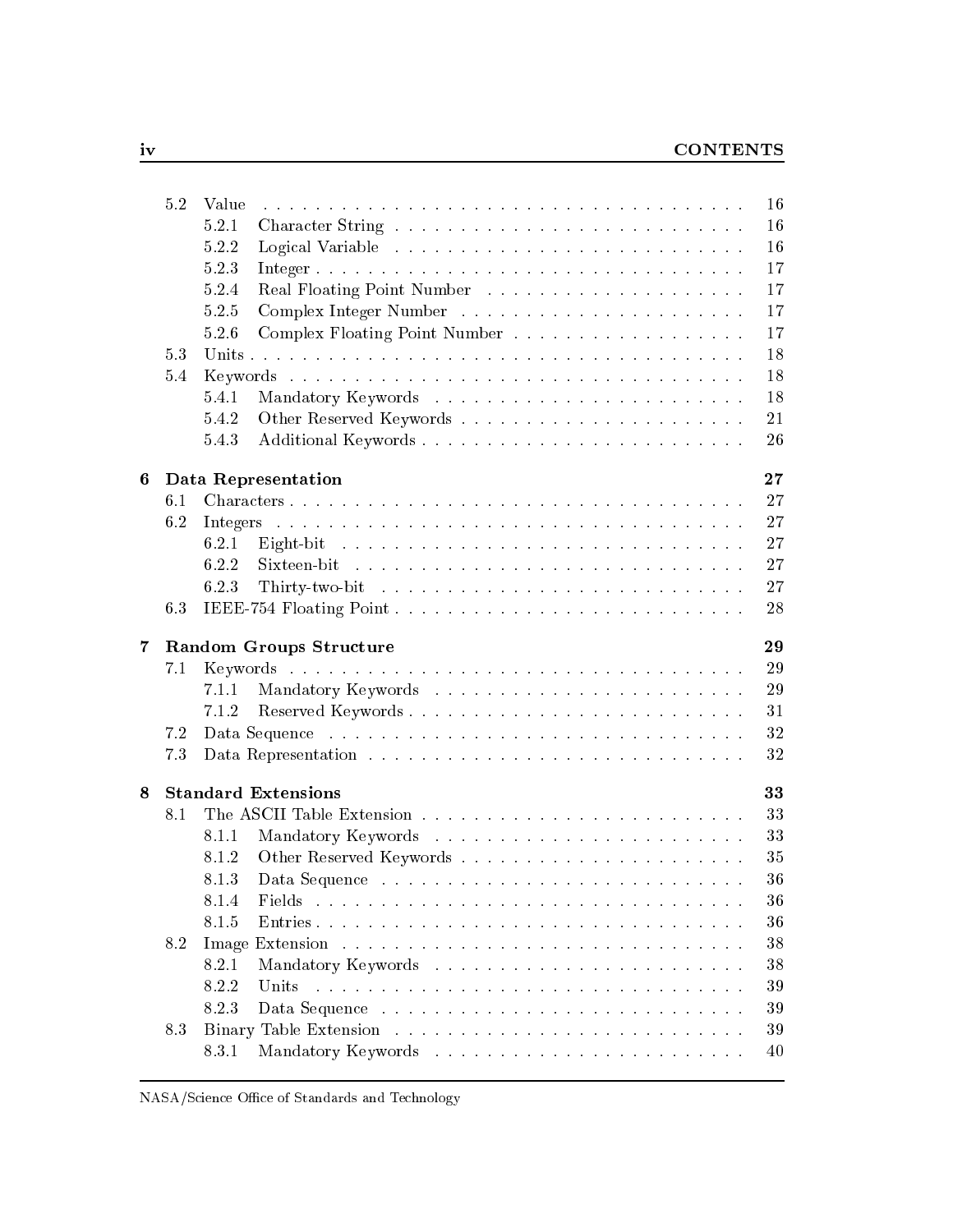|  | 9 Restrictions on Changes |  |
|--|---------------------------|--|
|  |                           |  |
|  |                           |  |
|  |                           |  |

# Appendixes

|             | A Formal Syntax of Card Images             | 51 |
|-------------|--------------------------------------------|----|
| в           | <b>Proposed Binary Table Conventions</b>   | 55 |
|             | B.1                                        | 55 |
|             | B.2                                        | 58 |
|             | B.3                                        | 59 |
| $\mathbf C$ | <b>Implementation on Physical Media</b>    | 63 |
|             |                                            | 63 |
|             |                                            | 63 |
|             | C.2.1                                      | 63 |
|             | C.2.2                                      | 63 |
|             | C.3                                        | 63 |
|             | C.3.1                                      | 63 |
|             | C.3.2                                      | 64 |
|             | C.4                                        | 64 |
| D           | <b>Suggested Time Scale Specification</b>  | 65 |
| E           | Differences from IAU-endorsed Publications | 69 |
| $\mathbf F$ | <b>Summary of Keywords</b>                 | 77 |
| G.          | <b>ASCII Text</b>                          | 79 |
|             | <b>H</b> IEEE Floating Point Formats       | 81 |
|             | H.1                                        | 81 |
|             | H.1.1                                      | 81 |
|             | H.1.2                                      | 82 |
|             | H.2                                        | 83 |
| $\mathbf I$ | <b>Reserved Extension Type Names</b>       | 85 |

NOST $\emph{FITS}$  Definition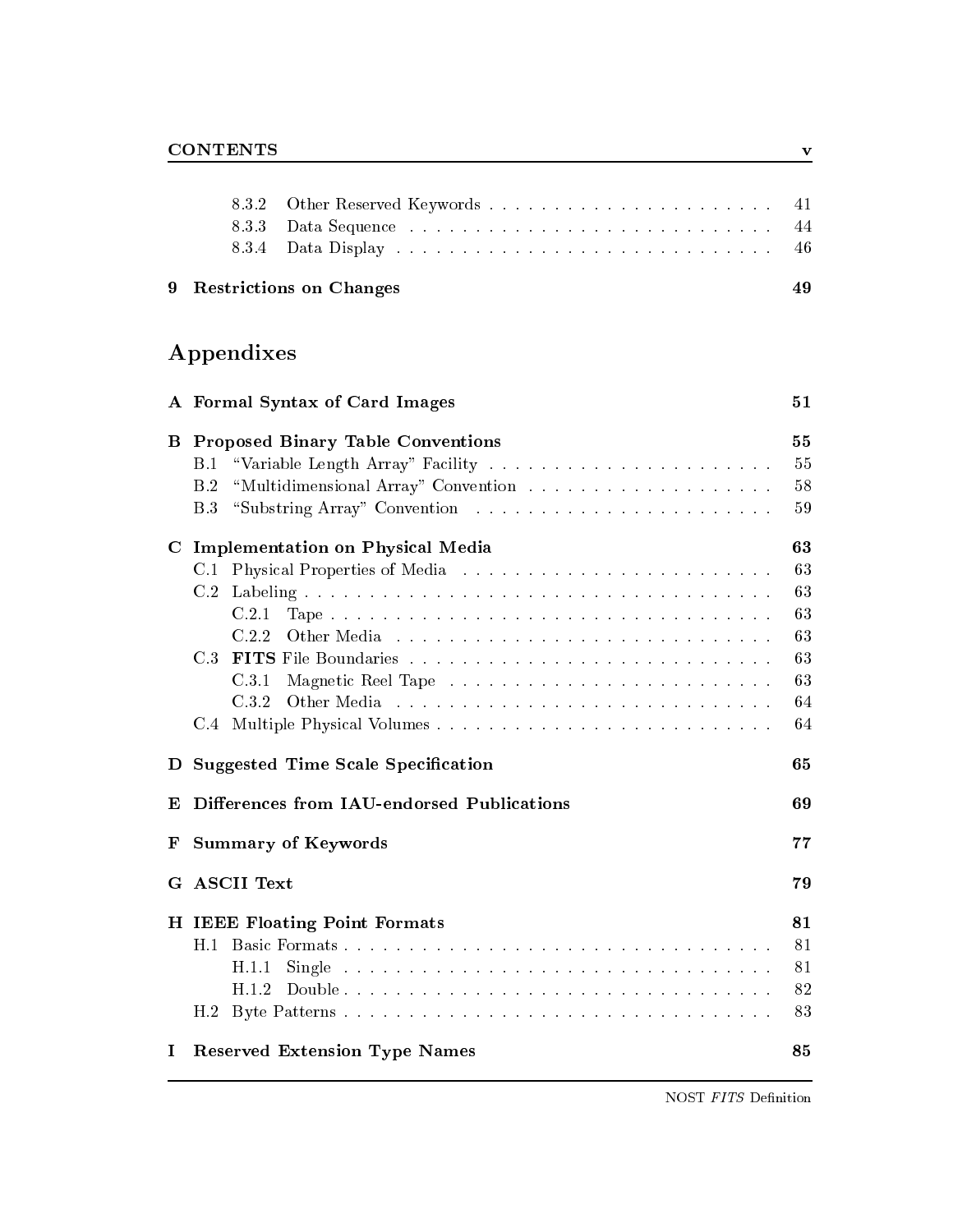| J NOST Publications |  |
|---------------------|--|
| $_{\rm Index}$      |  |

## List of Tables

| 5.1 | Mandatory keywords for primary header                        | 18 |
|-----|--------------------------------------------------------------|----|
| 5.2 |                                                              | 19 |
| 5.3 | Mandatory keywords in conforming extensions.                 | 20 |
| 7.1 | Mandatory keywords in primary header preceding random groups | 30 |
| 8.1 | Mandatory keywords in ASCII table extensions.                | 34 |
| 8.2 | Valid TFORMn format values in TABLE extensions.              | 35 |
| 8.3 | Mandatory keywords in image extensions.                      | 38 |
| 8.4 | Mandatory keywords in binary table extensions.               | 40 |
| 8.5 | Valid TFORMn data types in BINTABLE extensions.              | 42 |
| 8.6 | Valid TDISPn format values in BINTABLE extensions            | 43 |
| F.1 |                                                              | 77 |
| F.2 |                                                              | 78 |
| F.3 |                                                              | 78 |
| G.1 |                                                              | 80 |
| H.1 |                                                              | 82 |
| H.2 |                                                              | 84 |
| 1.1 |                                                              | 86 |
| 1.2 |                                                              | 87 |
| 1.3 | Acronyms in List of Registered Extensions                    | 87 |
| J.1 |                                                              | 89 |
|     | List of Figures                                              |    |
| 4.1 |                                                              | 13 |
| H.1 |                                                              | 82 |

H.2 Double Format. . . . . . . . . . . . . . . . . . . . . . . . . . . . . . . . . 83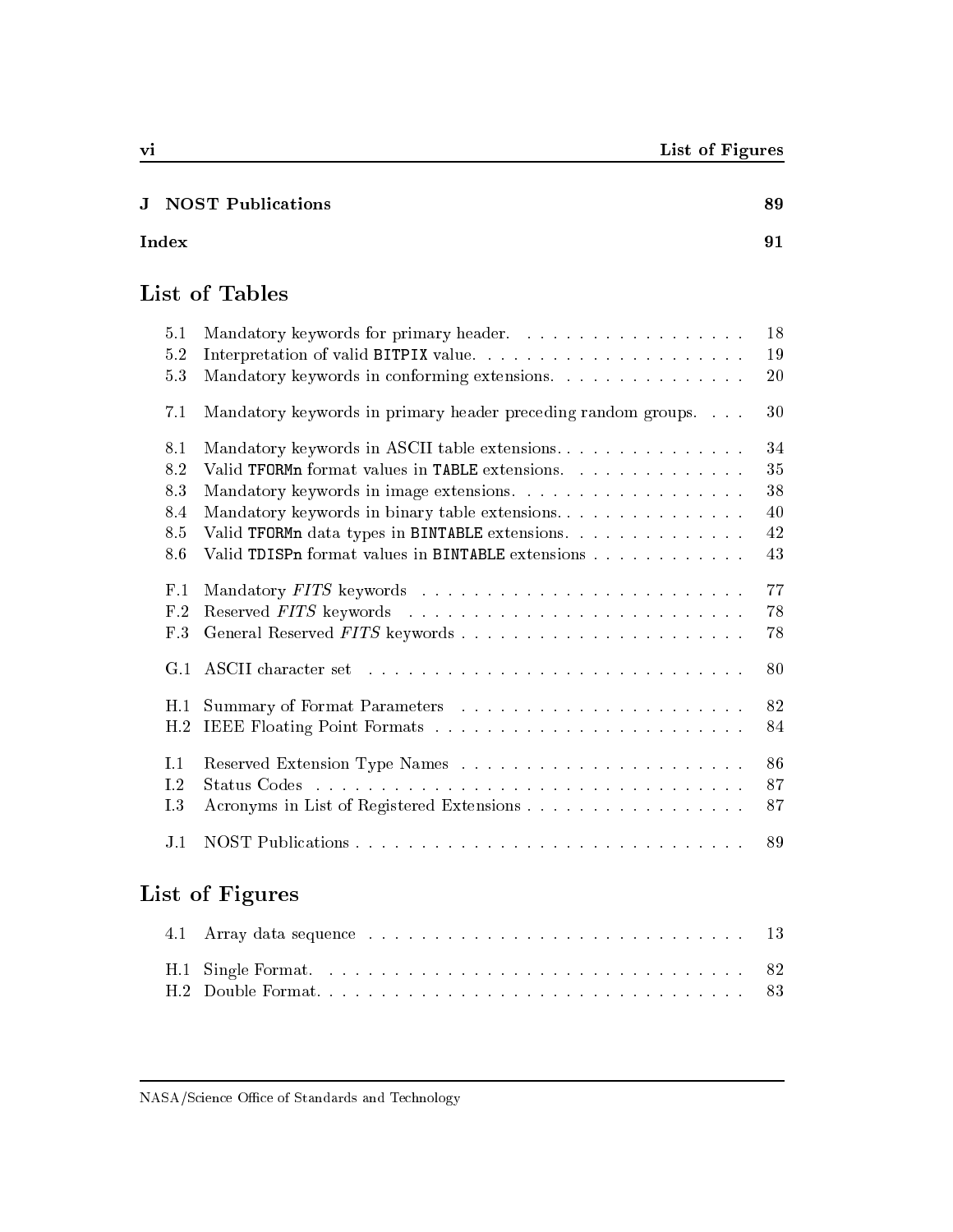# Introduction

The Flexible Image Transport System (*FITS*) evolved out of the recognition that a standard format was needed for transferring astronomical data from one installation to another. The original form, or Basic  $FITS$  [1], was designed for the transfer of images and consisted of a binary array, usually multidimensional, preceded by an ASCII text header with information describing the organization and contents of the array. The FITS concept was later expanded to accommodate more complex data formats. A new format for image transfer, random groups, was defined  $[2]$  in which the data would consist of a series of arrays, with each array accompanied by a set of associated parameters. These formats were formally endorsed [3] by the International Astronomical Union (IAU) in 1982. Provisions for data structures other than simple arrays or groups were made later. These structures appear in extensions, each consisting of an ASCII header followed by the data whose organization it describes. A set of general rules governing such extensions [4] and a particular extension, ASCII table [5], were endorsed by the IAU General Assembly [6] in 1988. At the same General Assembly, an IAU FITS Working Group (IAUFWG) was formed [7] under IAU Commission 5 (Astronomical Data) with the mandate to maintain the existing FITS standards and to review, approve, and maintain future extensions to FITS, recommended practices for FITS, implementations, and the thesaurus of approved FITS keywords. In 1989, the IAUFWG approved a formal agreement  $[8]$  for the representation of floating point numbers. In 1994, the IAUFWG endorsed two additional extensions, the image extension [9] and the binary table extension [10]. FITS was originally designed and defined for 9-track half-inch magnetic tape. However, as improvements in technology have brought forward other data storage and data distribution media, it has generally been agreed that the FITS format is to be understood as a logical format and not defined in terms of the physical characteristics of any particular data storage medium. In 1994, the IAUFWG adopted a set of rules [11] governing the relation between the FITS logical record size and the physical block size for sequential media and bitstream devices. The IAUFWG also approved in 1997 an agreement  $[12]$  defining a new format for encoding the date and time in the DATE, DATE-OBS, and other related DATExxxx keywords to correct the ambiguity in the original DATE keyword format beginning in the year 2000.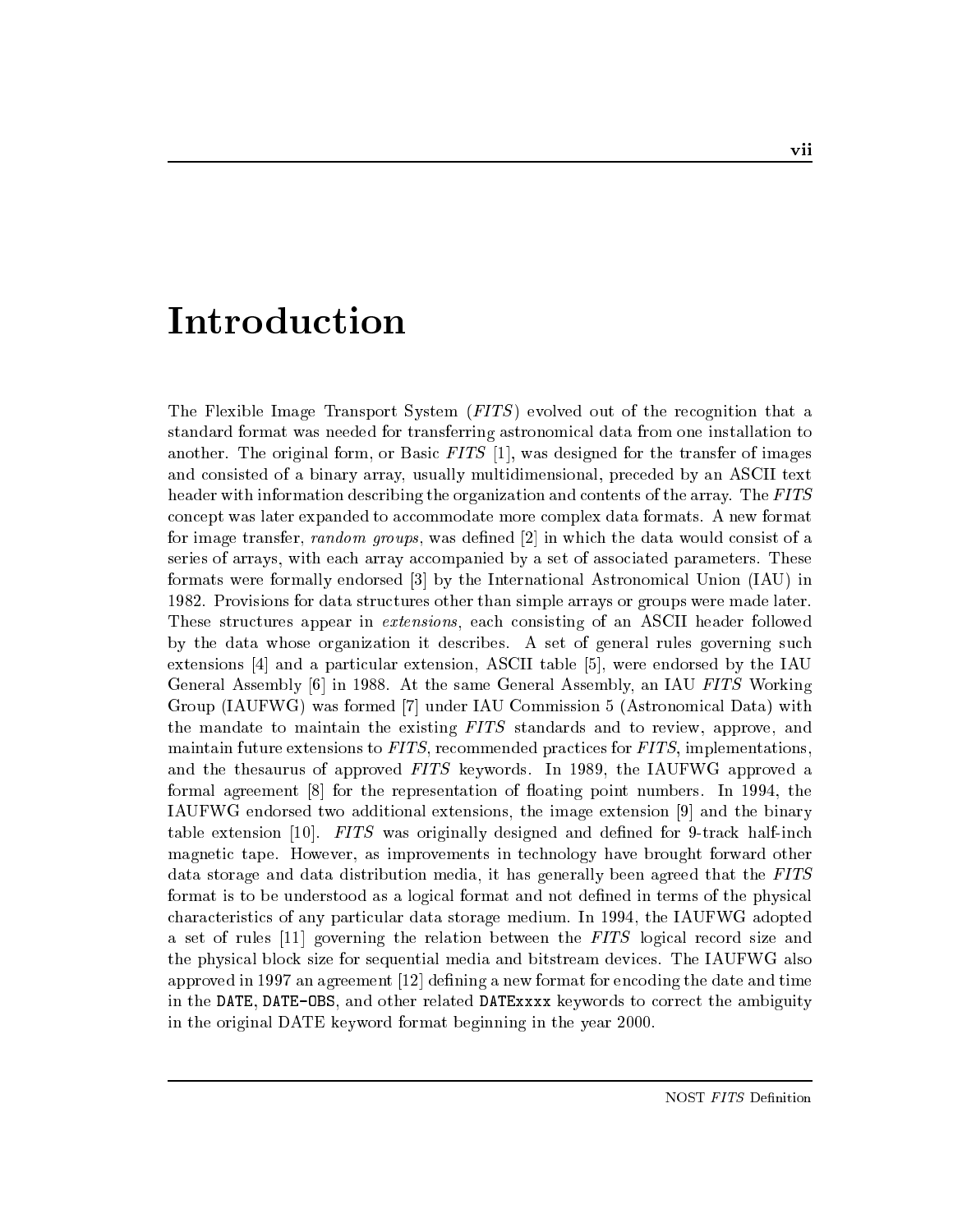viii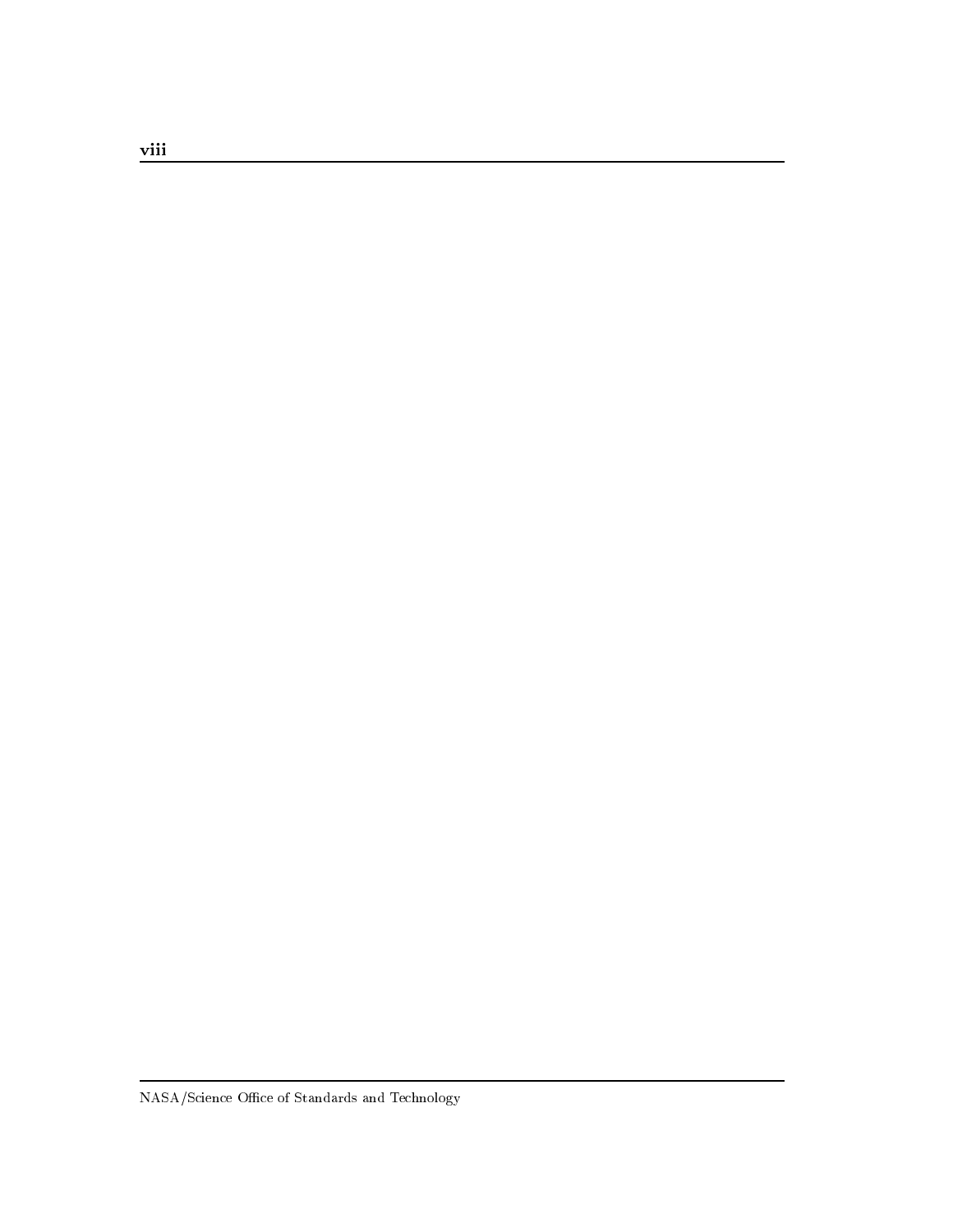## Section 1

# Overview

### $1.1$ Purpose

This standard formally defines the FITS format for data structuring and exchange that is to be used where applicable as defined in Section 1.3. It is intended as a formal codication of the FITS format that has been endorsed by the IAU for transfer of astronomical data, fully consistent with all actions and endorsements of the IAU and the IAU FITS Working Group (IAUFWG). Minor ambiguities and inconsistencies in FITS as described in the original papers are eliminated. The eventual goal is to submit this document to the IAUFWG for endorsement as a universal standard for FITS.

### $1.2$ Scope

This standard specifies the organization and content of FITS data sets, including the header and data, for all standard FITS formats: Basic FITS, the random groups structure, the ASCII table extension, the image extension, and the binary table extension. It also specifies minimum structural requirements for new extensions and general principles governing the creation of new extensions. It specifies the relation between physical block sizes and logical records for *FITS* files on bitstream devices and sequential media. For headers, it specifies the proper syntax for card images and defines required and reserved keywords. For data, it species character and value representations and the ordering of contents within the byte stream. It denes the general rules to which new extensions are required to conform.

## 1.3 Applicability

This standard describes an extensible data interchange format particularly well suited for transport and archiving of arrays and tables of astronomical data. The IAU has

1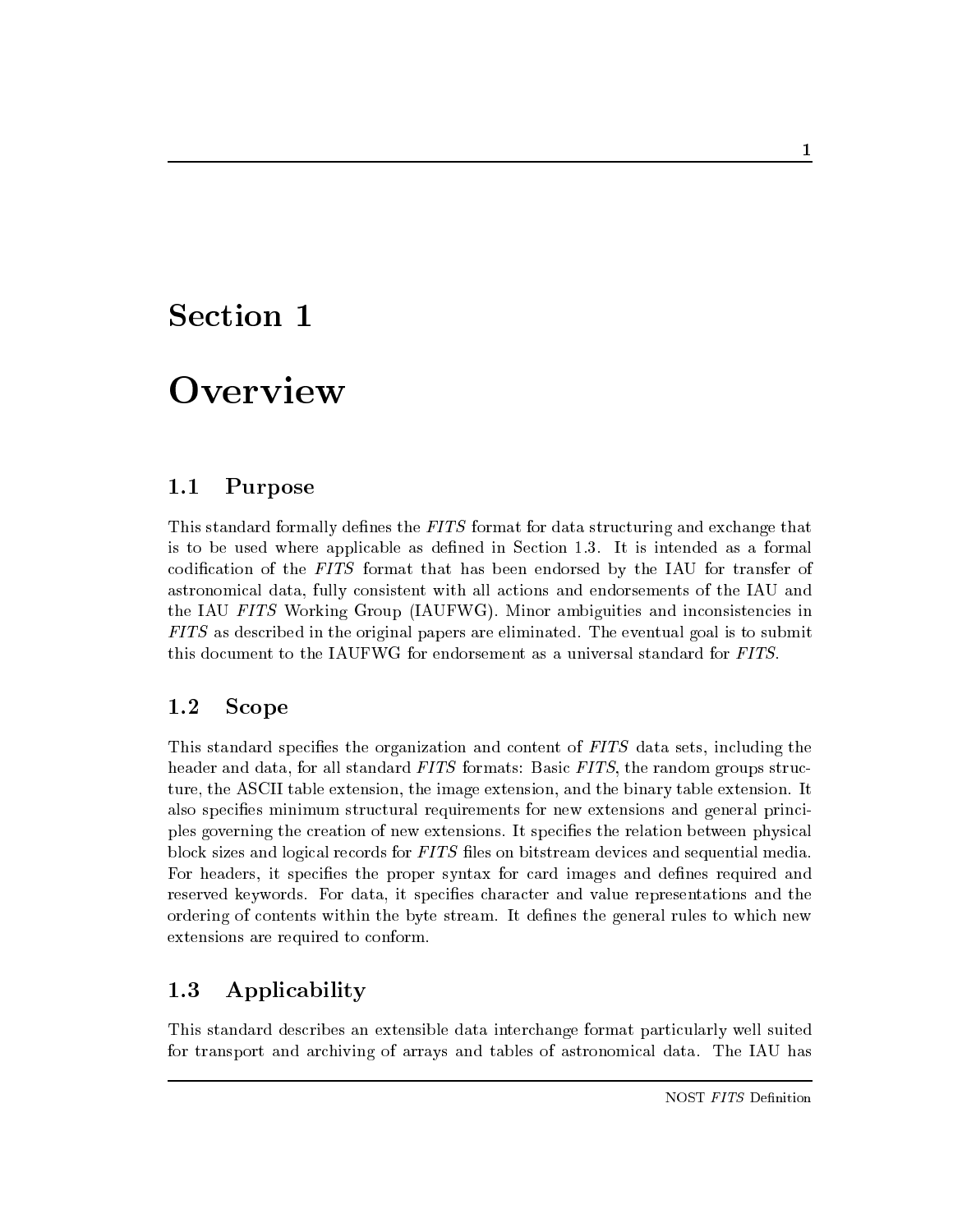recommended that all astronomical computer facilities support FITS for the interchange of binary data. It has been NASA policy for its astrophysics projects to make their data available in FITS format. This standard may also be used to define the format for data transport in other disciplines, as may be determined by the appropriate authorities.

## 1.4 Organization and Recommendations

Section 3 is a glossary of definitions, acronyms, and symbols. In Section 4, this document describes the overall organization of a  $FITS$  file, the contents of the first (primary) header and data, the rules for creating new FITS extensions, and the relation between physical block sizes and logical records for FITS les on bitstream devices and sequential media. The next two sections provide additional details on the header and data, with a particular focus on the primary header. Section 5 provides details about header card image syntax and species those keywords required and reserved in a primary header. Section 6 describes how different data types are represented in  $FITS$ . The following sections describe the headers and data of two standard FITS structures, the now deprecated random groups records (Section 7) and the current standard extensions: ASCII table, image, and binary table (Section 8). Throughout the document, deprecation of structures or syntax is noted where relevant. Files containing deprecated features are valid  $FITS$ , but these features should not be used in new files; the old files using them remain standard because of the principle that no change in FITS shall cause a valid FITS file to become invalid.

The Appendixes contain material that is not part of the standard. The first, Appendix A, provides a formal expression of the keyword/value syntax for header card images described in section 5.2. Appendix B provides examples of widely accepted FITS conventions that are not part of the formal FITS standard. It describes three conventions in use with the binary table extension — one for handling multidimensional arrays, one for including variable length arrays, and one for arrays of substrings. Appendix C describes aspects of the implementation of FITS on physical media not covered by the blocking agreement. Appendix D is the appendix to the agreement endorsed by the IAUFWG for a new format for keywords expressing dates. The new format uses a four-digit value for the year, and thus eliminates any ambiguity in dates from the year 2000 and after. This appendix is not part of the formal agreement. It contains a detailed discussion of time systems. It has been slightly reformatted for stylistic compatibility with the remainder of this document. Appendix  $E$  lists the differences between this standard and the specifications of prior publications; it also identifies those ambiguities in the documents endorsed by the IAU on which this standard provides specific rules. The next four appendixes provide reference information: a tabular summary of the FITS keywords (Appendix F), a list of the ASCII character set and a subset designated ASCII text (Appendix G), a description of the IEEE floating point format (Appendix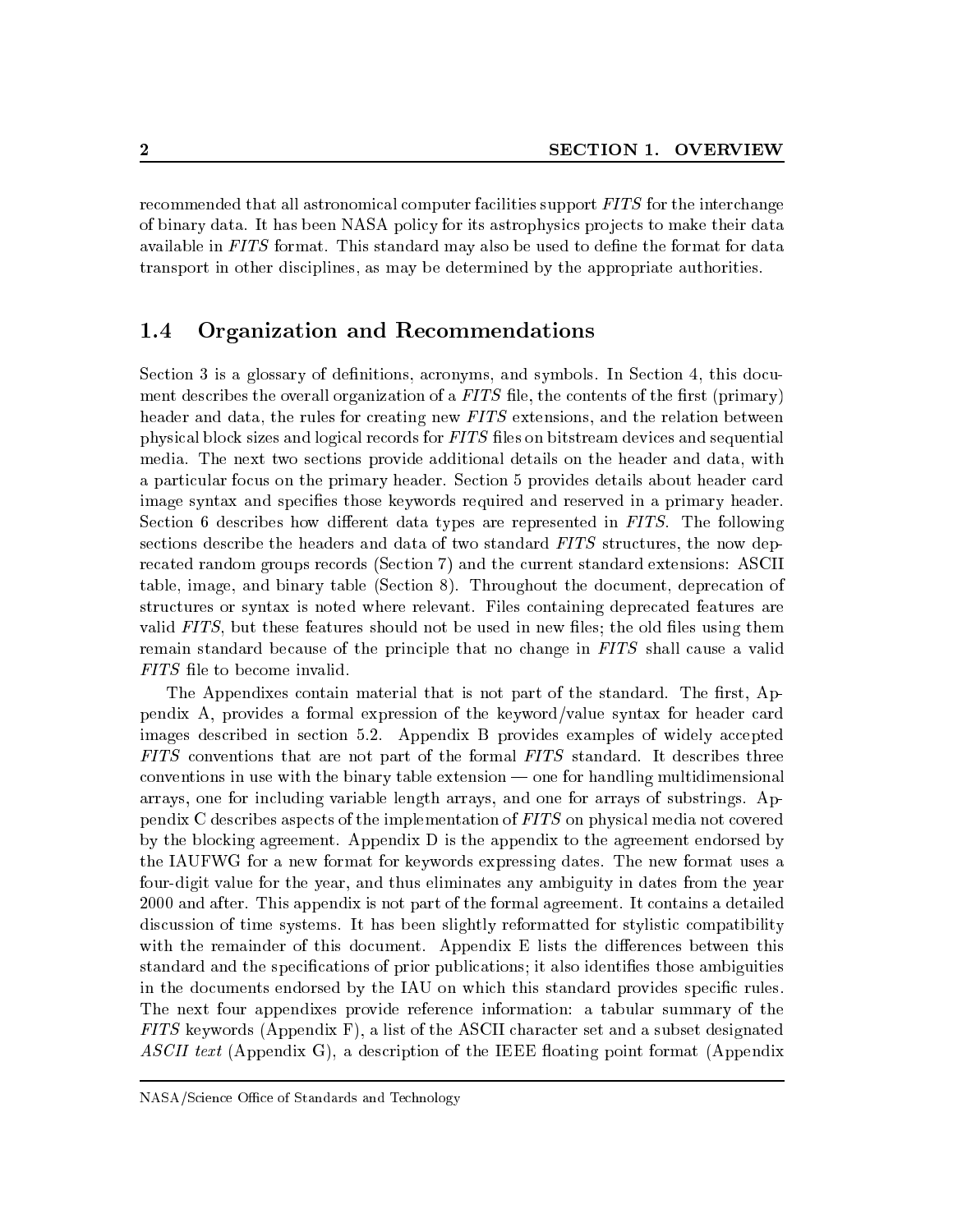H), and a list of the extension type names that have been reserved as of the date this document was issued (Appendix I). Appendix J is a list of NOST documents, including earlier versions of this standard.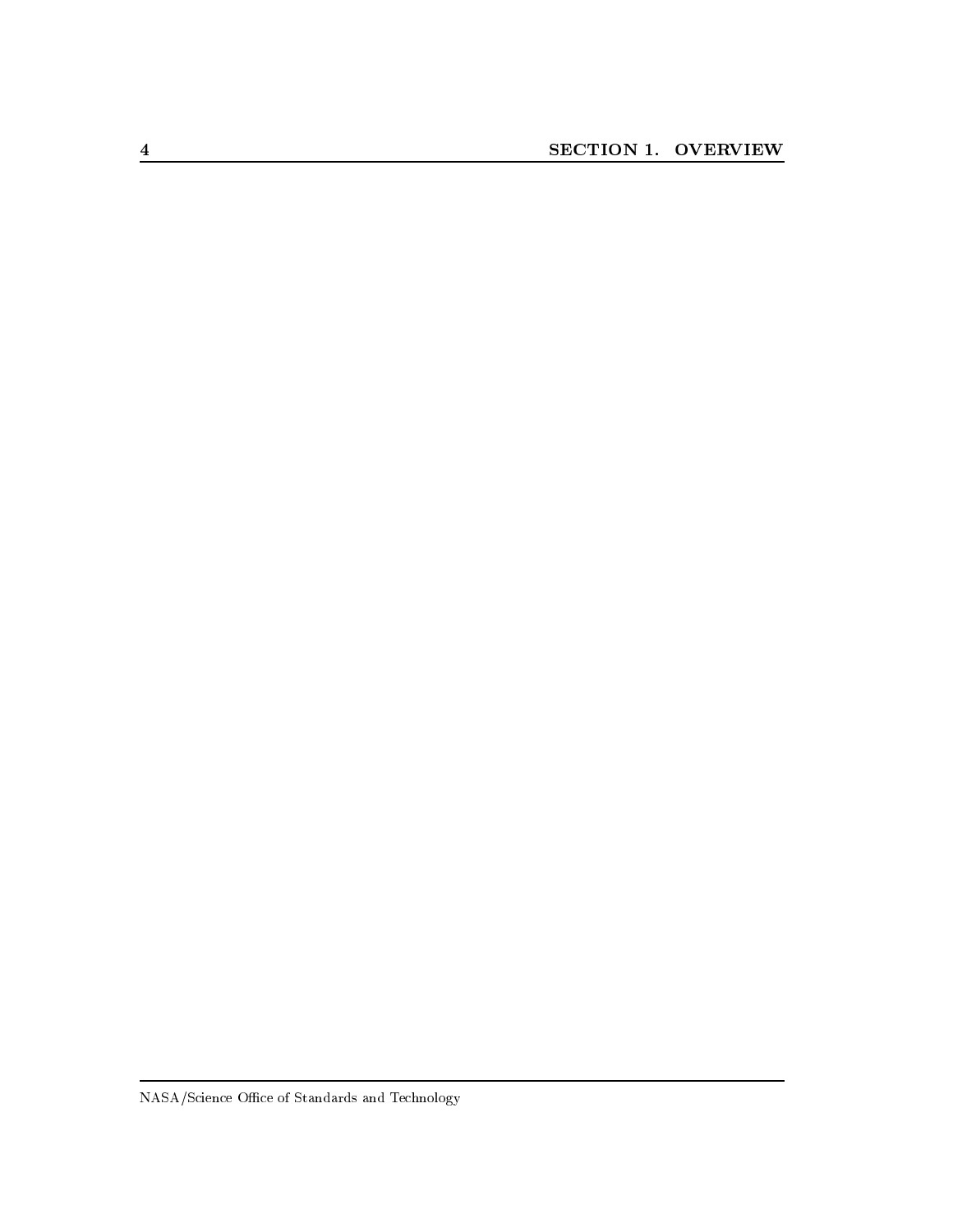## Section 2

# References

- 1. Wells, D. C., Greisen, E. W., and Harten, R. H. 1981, "FITS: A Flexible Image Transport System," Astron. Astrophys. Suppl., 44, 363-370.
- 2. Greisen, E. W. and Harten, R. H. 1981, "An Extension of FITS for Small Arrays of Data," Astron. Astrophys. Suppl.,  $44$ ,  $371-374$ .
- 3. IAU. 1983, *Information Bulletin* No. 49.
- 4. Grosbøl, P., Harten, R. H., Greisen, E. W., and Wells, D. C. 1988, "Generalized Extensions and Blocking Factors for FITS," Astron. Astrophys. Suppl., 73, 359– 364.
- 5. Harten, R. H., Grosbøl, P., Greisen, E. W., and Wells, D. C. 1988, "The FITS Tables Extension," Astron. Astrophys. Suppl., 73, 365-372.
- 6. IAU. 1988, *Information Bulletin* No. 61.
- 7. McNally, D., ed. 1988, Transactions of the IAU, Proceedings of the Twentieth General Assembly (Dordrecht: Kluwer).
- 8. Wells, D. C. and Grosbøl, P. 1990, "Floating Point Agreement for FITS," (available electronically from ftp://nssdc.gsfc.nasa.gov/pub/fits/fp agree.ps).
- 9. Ponz, J. D., Thompson, R. W., and Muñoz, J. R. 1994, "The  $FITS$  Image Extension," Astron. Astrophys. Suppl.,  $105, 53-55$ .
- 10. Cotton, W. D., Tody, D. B., and Pence, W. D. 1995, "Binary Table Extension to FITS," Astron. Astrophys. Suppl.,  $113$ ,  $159-166$ .
- 11. Grosbøl, P. and Wells, D. C. 1994, "Blocking of Fixed-block Sequential Media and Bitstream Devices," (available electronically from FITS Support Office at ftp://nssdc.gsfc.nasa.gov/pub/fits/blocking94.txt).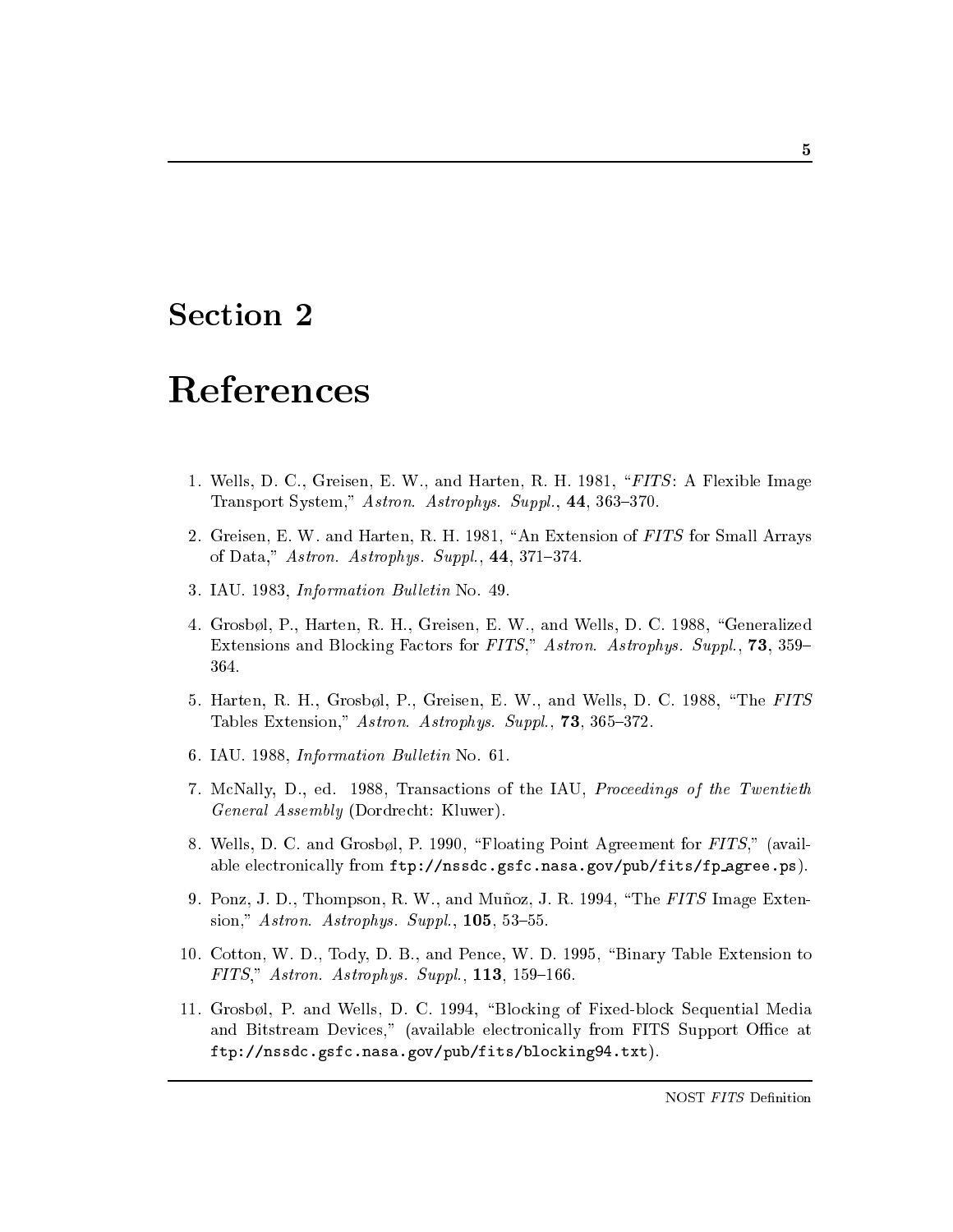- 12. Bunclark, P. and Rots, A. 1997, "Precise re-definition of DATE-OBS Keyword encompassing the millenium," (available electronically from ftp://nssdc.gsfc.nasa.gov/pub/fits/year2000 agreement.txt).
- 13. ANSI. 1978, "American National Standard for Information Processing: Programming Language FORTRAN," ANSI X3.9-1978 (ISO 1539) (New York: American National Standards Institute, Inc.).
- 14. ANSI. 1977, "American National Standard for Information Processing: Code for Information Interchange," ANSI X3.4-1977 (ISO 646) (New York: American National Standards Institute, Inc.).
- 15. IEEE. 1985, "American National Standard IEEE Standard for Binary Floating Point Arithmetic". ANSI/IEEE 754-1985 (New York: American National Standards Institute, Inc.).
- 16. Jennings, D. G., Pence, W. D., Folk, M., and Schlesinger, B. M, 1997, \A Hierarchical Grouping Convention for FITS," preprint, available electronically from http://fits.gsfc.nasa.gov/group.html .
- 17. "Going AIPS," 1990, National Radio Astronomy Observatory, Charlottesville, VA.
- 18. Muñoz, J. R. "IUE data in  $FITS$  Format," 1989, ESA IUE Newsletter, 32, 12-45.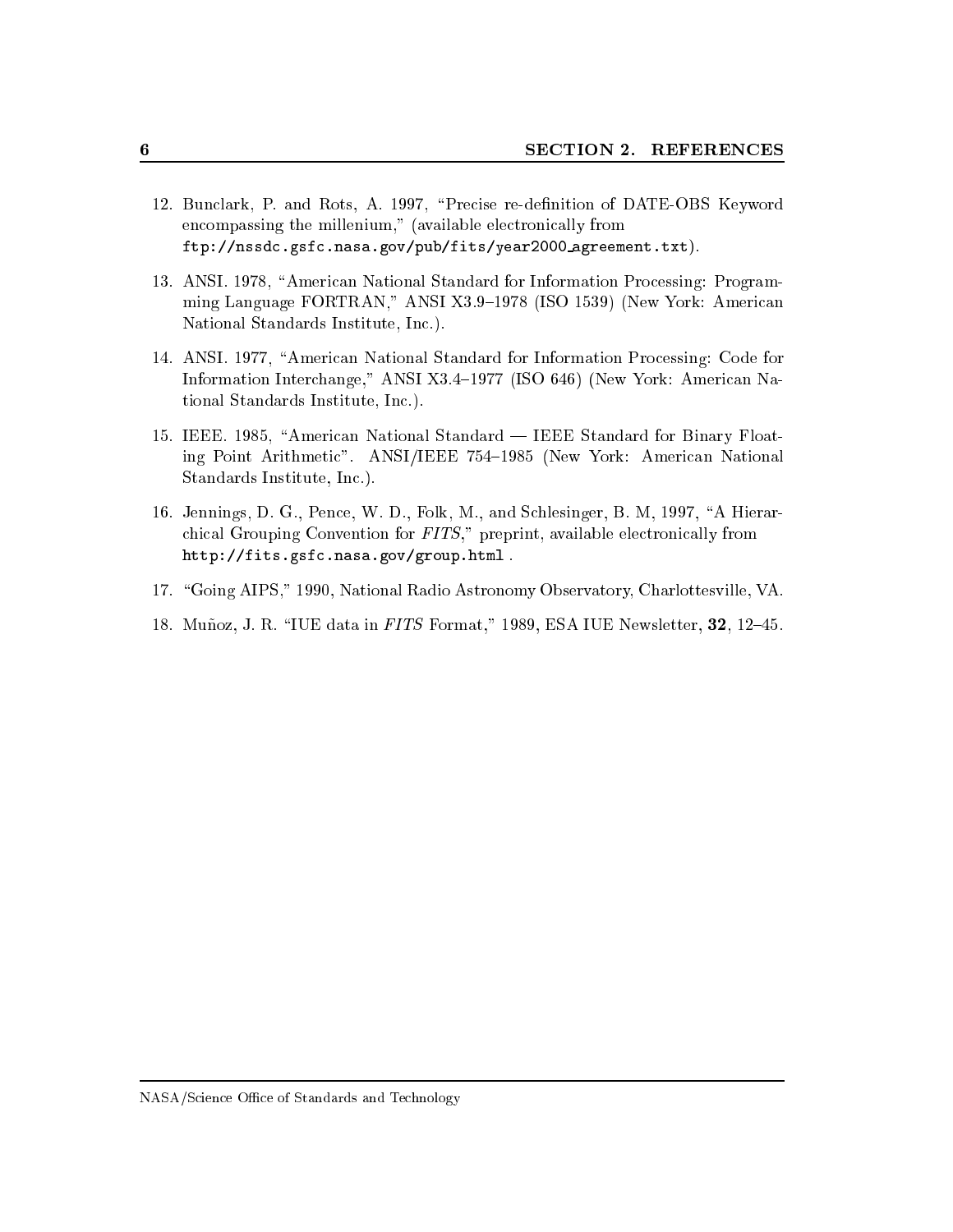## Section 3

# Definitions, Acronyms, and Symbols

Used to designate an ASCII blank.

- ANSI Abbreviation of American National Standards Institute.
- Array A sequence of data values, of zero or more dimensions.
- Array value The value of an element of an array in a FITS file, without the application of the associated linear transformation to derive the physical value.
- ASCII Abbreviation of American National Standard Code for Information Interchange.
- ASCII blank Hexadecimal 20.
- ASCII character Any member of the 7-bit ASCII character set.
- ASCII NULL Hexadecimal 00.
- ASCII text ASCII characters hexadecimal 20-7E.
- Basic FITS The FITS structure consisting of the primary header followed by a single primary data array.
- Bit A single binary digit.
- Byte A string of eight bits treated as a single entity.
- Card image A sequence of 80 bytes containing ASCII text, treated as a logical record.
- Conforming extension An extension whose keywords and organization adhere to the requirements for conforming extensions dened in Section 4.4.1 of this standard.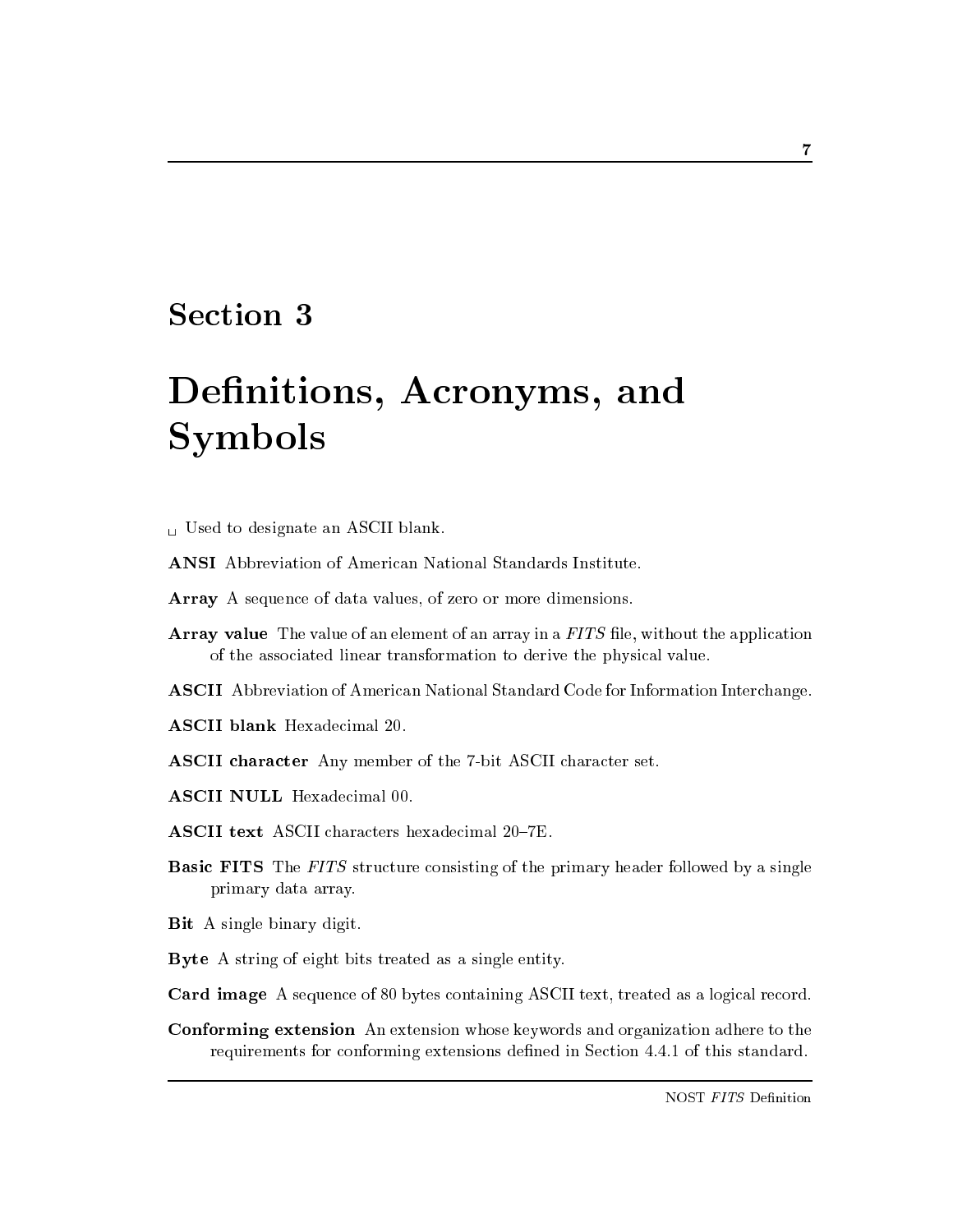DAT Digital Audio Tape.

- Deprecate To express earnest disapproval of. This term is used to refer to obsolete structures that ought not to be used but remain valid.
- Entry A single value in a table.

Extension A FITS HDU appearing after the primary HDU in a FITS file.

- **Extension name** The identifier used to distinguish a particular extension HDU from others of the same type, appearing as the value of the EXTNAME keyword.
- Extension type An extension format.
- Field A set of zero or more table entries collectively described by a single format.
- File A sequence of one or more records terminated by an end-of-file indicator appropriate to the medium.
- FITS Abbreviation of Flexible Image Transport System.
- FITS file A file with a format that conforms to the specifications in this document.
- FITS logical record A record of 23040 bits corresponding to 2880 8-bit bytes within a *FITS* file.
- **FITS structure** One of the components of a *FITS* file: the primary HDU, the random groups records, an extension, or, collectively, the special records following the last extension.
- Floating point A number that is not required to have an integer value.
- **Fraction** The field of the mantissa (or significand) of a floating point number that lies to the right of its implied binary point.
- Group parameter value The value of one of the parameters preceding a group in the random groups structure, without the application of the associated linear transformation.
- GSFC Abbreviation of Goddard Space Flight Center.
- Header A series of card images organized within one or more FITS logical records that describes structures and/or data which follow it in the  $FITS$  file.
- Header and Data Unit (HDU) A data structure consisting of a header and the data the header describes. Note that an HDU may consist entirely of a header with no data records.

### NASA/Science Office of Standards and Technology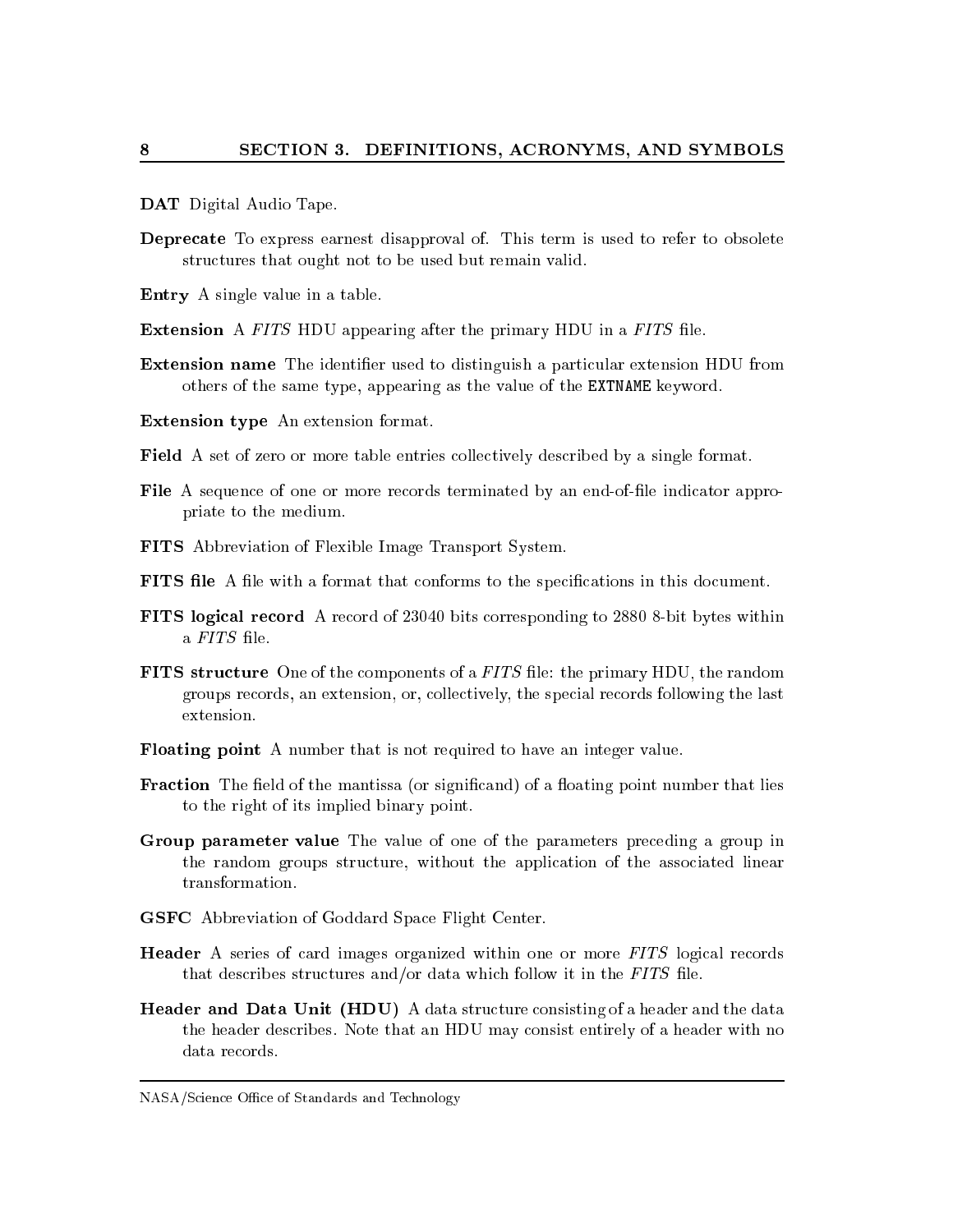Heap A supplemental data area following the table in a binary table extension.

- IAU Abbreviation of International Astronomical Union.
- IAUFWG Abbreviation of International Astronomical Union FITS Working Group.
- IUE Abbreviation of International Ultraviolet Explorer.
- IEEE Abbreviation of Institute of Electrical and Electronic Engineers.
- IEEE NaN Abbreviation of IEEE Not-a-Number value.
- IEEE special values  $(-0, \pm \infty, \text{NaN}, \text{denormalized}).$
- Indexed keyword A keyword that is of the form of a fixed root with an appended positive integer count.
- Keyword The first eight bytes of a header card image.
- Mandatory keyword A keyword that must be used in all FITS files or a keyword required in conjunction with particular FITS structures.
- Mantissa Also known as significand. The component of an IEEE floating point number consisting of an explicit or implicit leading bit to the left of its implied binary point and a fraction field to the right.
- Matrix A data array of two or more dimensions.
- **NOST** Abbreviation of NASA/Science Office of Standards and Technology.
- Physical value The value in physical units represented by a member of an array and possibly derived from the array value using the associated, but optional, linear transformation.
- Picture element A single location within an image array.
- Pixel Abbreviation of "picture element".
- Primary data array The data array contained in the primary HDU.
- **Primary HDU** The first HDU in a FITS file.
- Primary header The first header in a FITS file, containing information on the overall contents of the file as well as on the primary data array.

Record A sequence of bits treated as a single logical entity.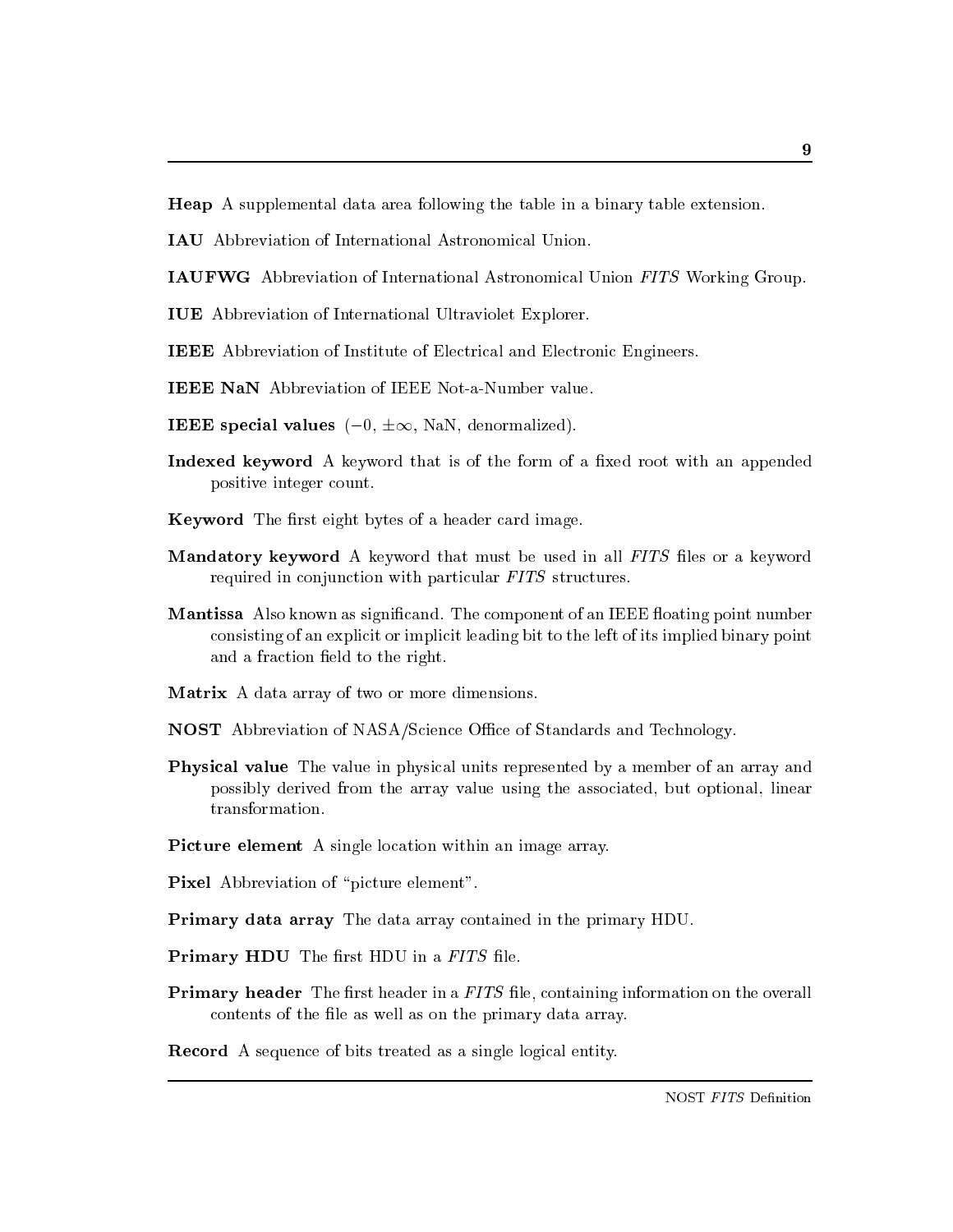- Reference point The point along a given coordinate axis, given in units of pixel number, at which a value and increment are defined.
- Repeat count The number of values represented in a binary table field.
- **Reserved keyword** An optional keyword that may be used only in the manner defined in this standard.
- Special records A series of 23040-bit (2880 8-bit byte) records, following the primary HDU, whose internal structure does not otherwise conform to that for the primary HDU or to that specied for a conforming extension in this standard.
- Standard extension A conforming extension whose header and data content are specied explicitly in this standard.
- Type name The value of the XTENSION keyword, used to identify the type of the extension in the data following.
- Valid value A member of a data array or table corresponding to an actual physical quantity.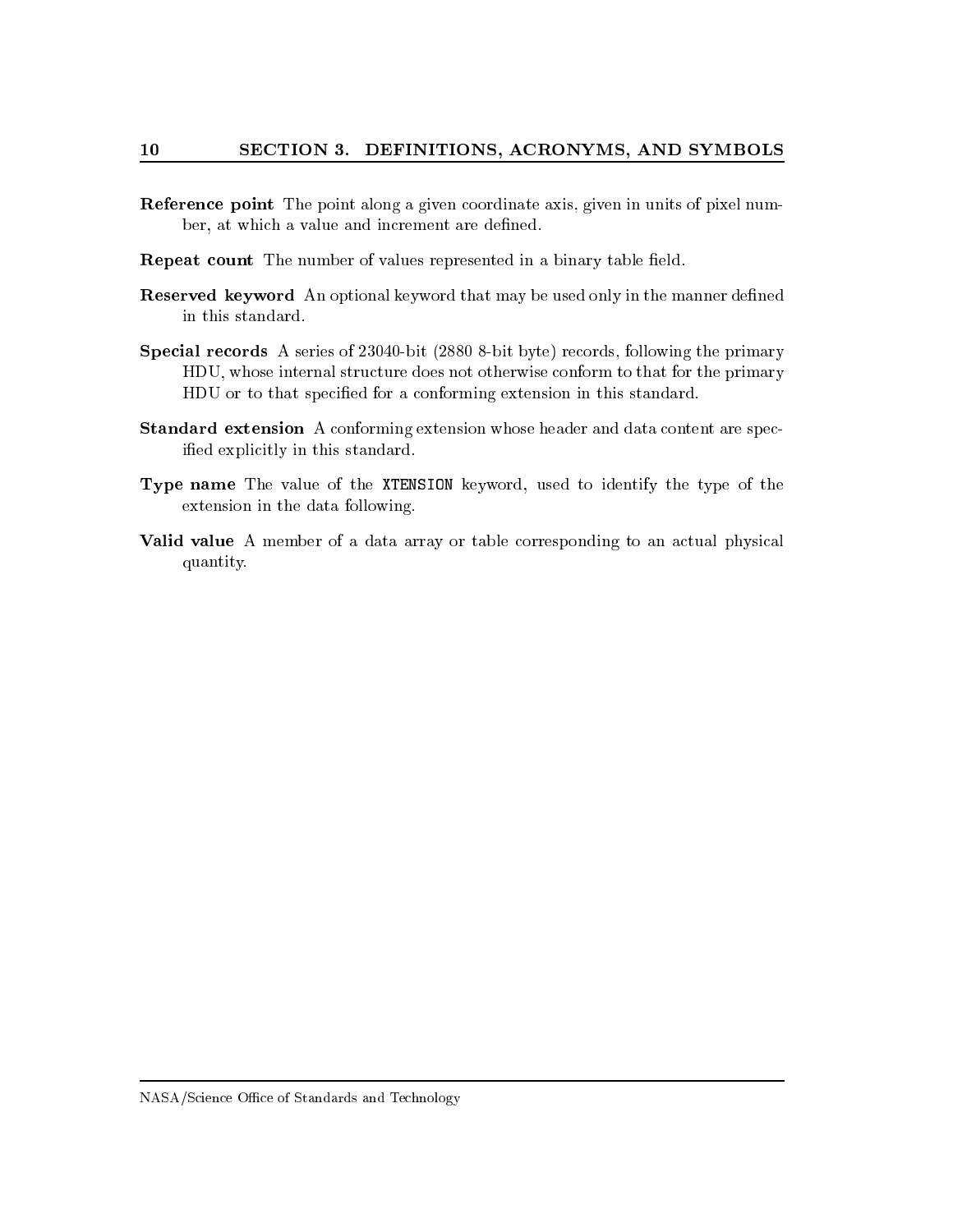## Section 4

# FITS File Organization

## 4.1 Overall

- A FITS file shall be composed of the following FITS structures, in the order listed:
	- Primary HDU
	- Random Groups structure (optional; allowed only if there is no primary data array)
	- Conforming Extensions (optional)
	- Other special records (optional)

Each FITS structure shall consist of an integral number of FITS logical records. The primary HDU shall start with the first record of the FITS file. The first record of each subsequent FITS structure shall be the record immediately following the last record of the preceding FITS structure. The size of a FITS logical record shall be 23040 bits, corresponding to 2880 8-bit bytes.

## 4.2 Individual FITS Structures

The primary HDU and every extension HDU shall consist of an integral number of header records consisting of ASCII text, which may be followed by an integral number of data records. The first record of data shall be the record immediately following the last record of the header.

### 4.3 4.3 Primary Header and Data Array

The first component of a FITS file shall be the primary header. The primary header may, but need not be, followed by a primary data array. The presence or absence of a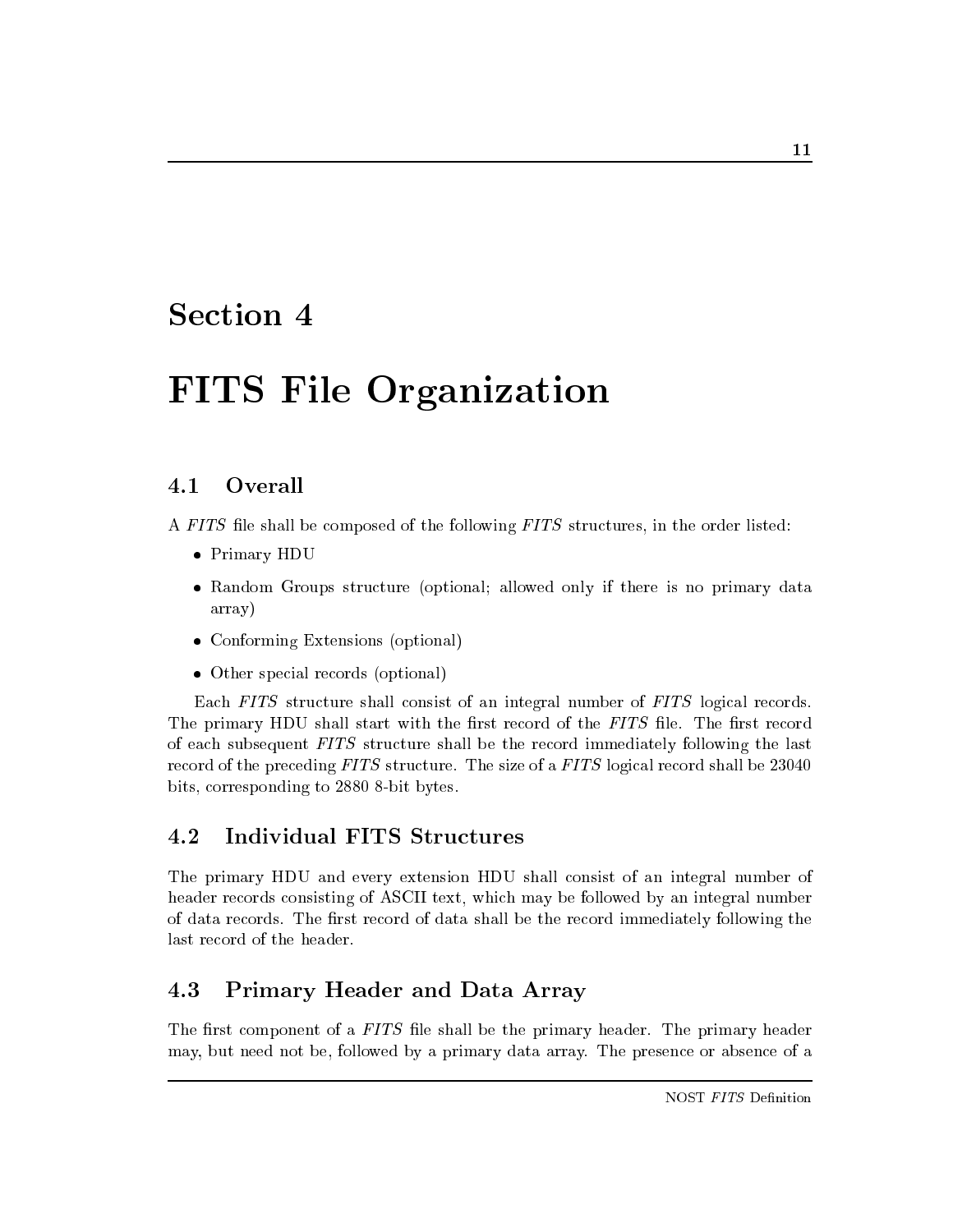primary data array shall be indicated by the values of the NAXIS or NAXISn keywords in the primary header (Section 5.4.1.1).

### 4.3.1 Primary Header

The header of a primary HDU shall consist of a series of card images in ASCII text. All header records shall consist of 36 card images. Card images without information shall be filled with ASCII blanks (hexadecimal 20).

### 4.3.2 Primary Data Array

In FITS format, the primary data array shall consist of a single data array of  $0$ –999 dimensions. The data values shall be a byte stream with no embedded fill or blank space. The first value shall be in the first position of the first primary data array record. The first value of each subsequent row of the array shall be in the position immediately following the last value of the previous row. Arrays of more than one dimension shall consist of a sequence such that the index along axis 1 varies most rapidly, that along axis 2 next most rapidly, and those along subsequent axes progressively less rapidly, with that along axis m, where m is the value of NAXIS, varying least rapidly; i.e., the elements of an array  $A(x_1, x_2, \ldots, x_m)$  shall be in the order shown in Figure 4.1. The index count along each axis shall begin with 1 and increment by 1 up to the value of the NAXISn keyword (Section  $5.4.1.1$ ). If the data array does not fill the final record, the remainder of the record shall be filled with zero values with the same data representation as the values in the array. For IEEE floating point data, values of  $+0$ . shall be used to fill the remainder of the record.

### 4.4 Extensions

### 4.4.1 Requirements for Conforming Extensions

All extensions, whether or not further described in this standard, shall fulfill the following requirements to be in conformance with this FITS standard.

### 4.4.1.1 Identity

Each extension type shall have a unique type name, specified in the header according to the syntax codified in Section 5.4.1.2. To preclude conflict, extension type names must be registered with the IAUFWG. The *FITS* Support Office shall maintain and provide a list of the registered extensions.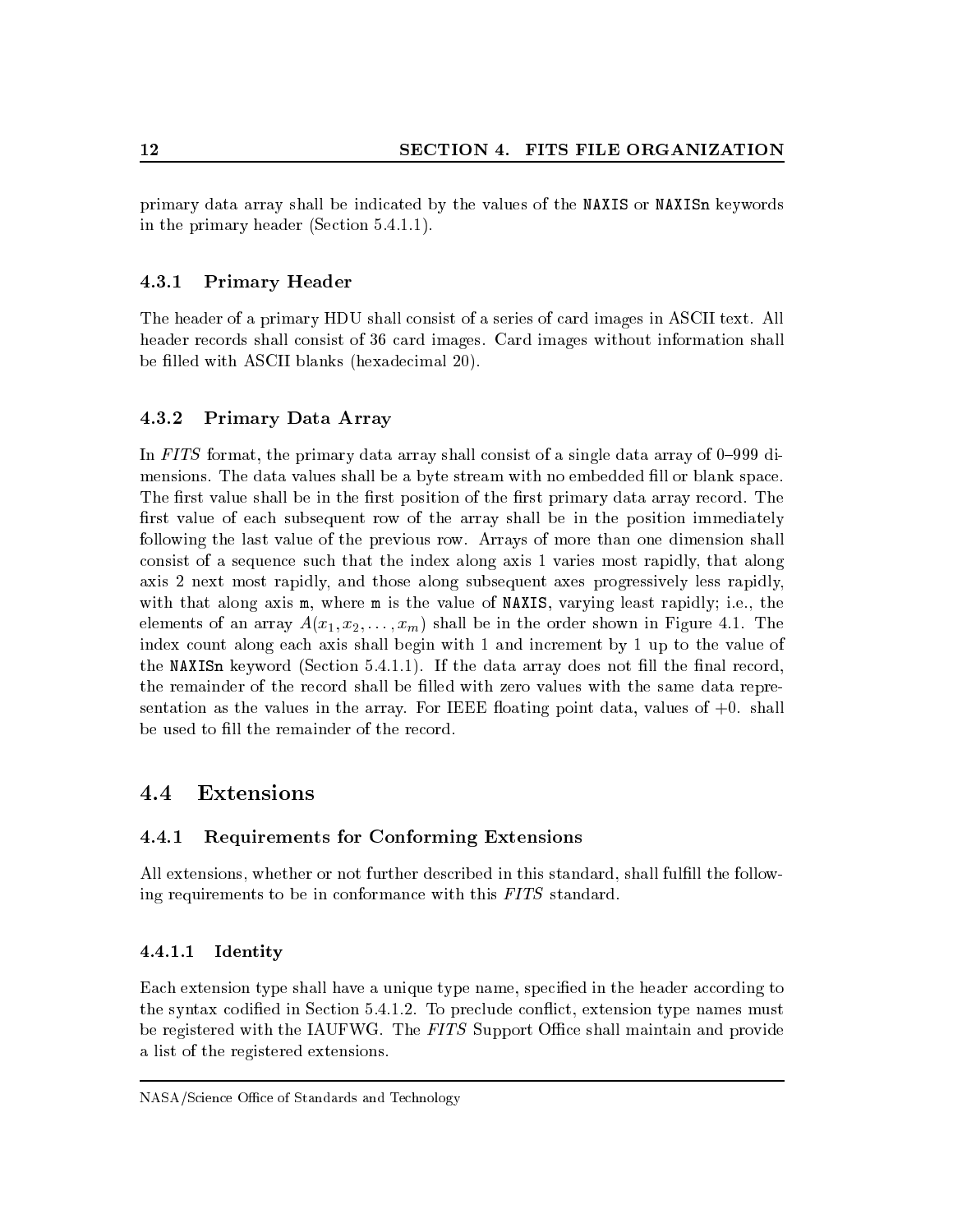A(1, 1, . . . , 1), A(2, 1, . . . , 1), ., A(NAXIS1, 1, . . . , 1), A(1, 2, . . . , 1), A(2, 2, . . . , 1), ., A(NAXIS1, 2, . . . , 1), ., A(1, NAXIS2, . . . , NAXISm), ., A(NAXIS1, NAXIS2, . . . , NAXISm)

Figure 4.1: Arrays of more than one dimension shall consist of a sequence such that the index along axis 1 varies most rapidly and those along subsequent axes progressively less rapidly. Except for the location of the first element, array structure is independent of record structure.

#### Size Specification  $4.4.1.2$

The total number of bits in the data of each extension shall be specified in the header for that extension, in the manner prescribed in Section 5.4.1.2.

## 4.4.1.3 Compatibility with Existing FITS Files

No extension shall be constructed that invalidates existing *FITS* files.

A standard extension shall be a conforming extension whose organization and content are completely specied in this standard. Only one FITS format shall be approved for each type of data organization. Each standard extension shall have a unique type name.

## 4.4.3 Order of Extensions

An extension may follow the primary HDU (or random groups records if present) or another conforming extension. Standard extensions and other conforming extensions may appear in any order in a FITS file.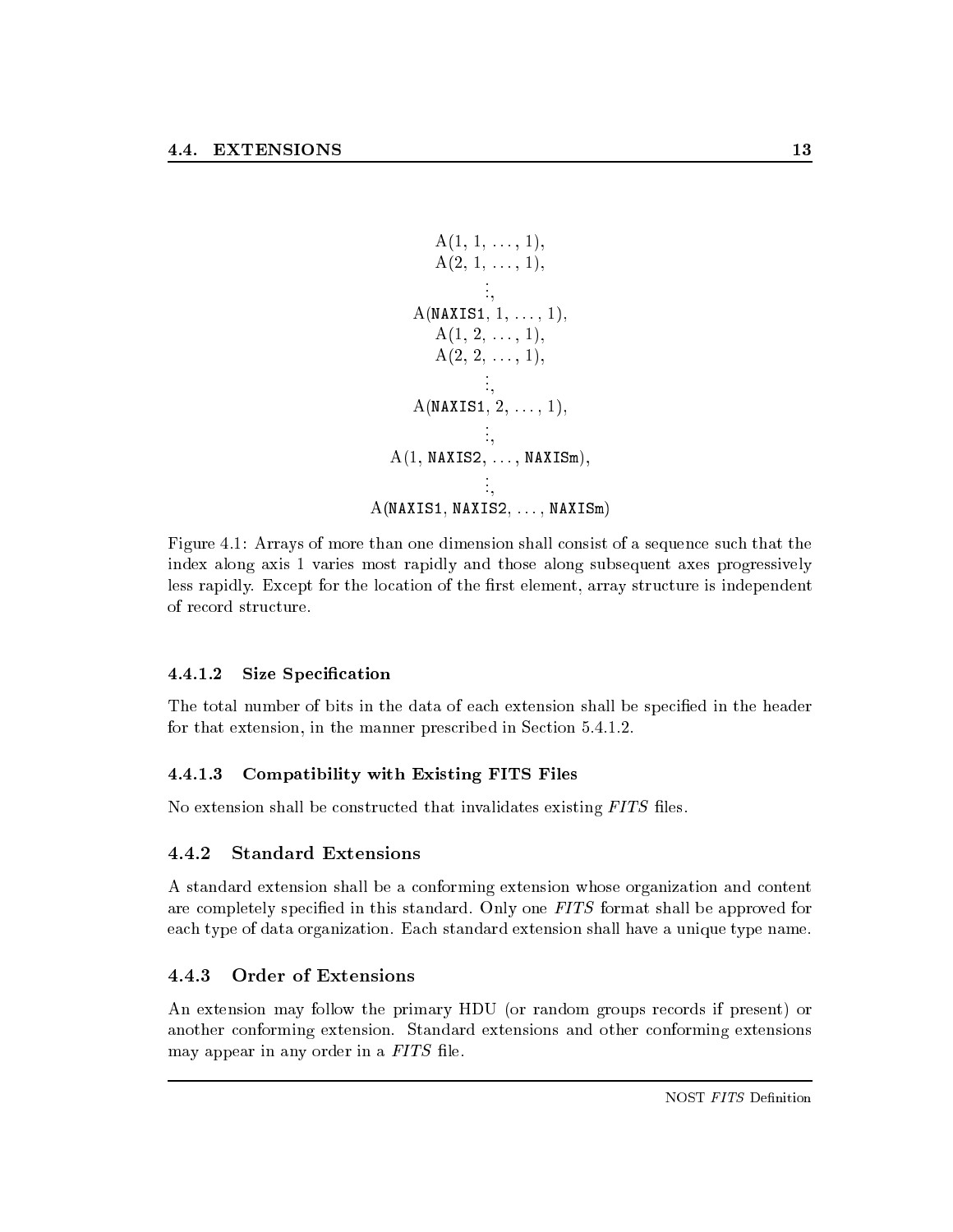## 4.5 Special Records

The first 8 bytes of special records must not contain the string "XTENSION". It is recommended that they not contain the string " $SIMPLE_{UL}$ ". The records must have the standard FITS 23040-bit record length. The contents of special records are not otherwise specified by this standard.

### 4.6 4.6 Physical Blocking

#### $4.6.1$ **Bitstream Devices**

For bitstream devices, including but not restricted to logical file systems, FITS files shall be written with fixed blocks of a physical block size equal to the 23040-bit FITS logical record size.

### 4.6.2 Sequential Media

### 4.6.2.1 Fixed Block

For fixed block length sequential media, including but not restricted to optical disks (accessed as a sequential set of records), QIC format 1/4-inch cartridge tapes, and local area networks, FITS files shall be written as a bitstream, using the fixed block size of the medium. If the end of the last logical record does not coincide with the end of a physical fixed block, all bits in the remainder of the physical block containing the last logical record shall be set to zero. After an end-of-le mark has been detected in the course of reading a FITS file, subsequent incomplete FITS logical records should be disregarded.

### 4.6.2.2 Variable Block

For variable block length sequential media, including but not restricted to 1/2-inch 9 track tapes, DAT 4 mm cartridge tapes, and 8 mm cartridge tapes, FITS files may be written with an integer blocking factor equal to  $1 - 10$  logical records per physical block.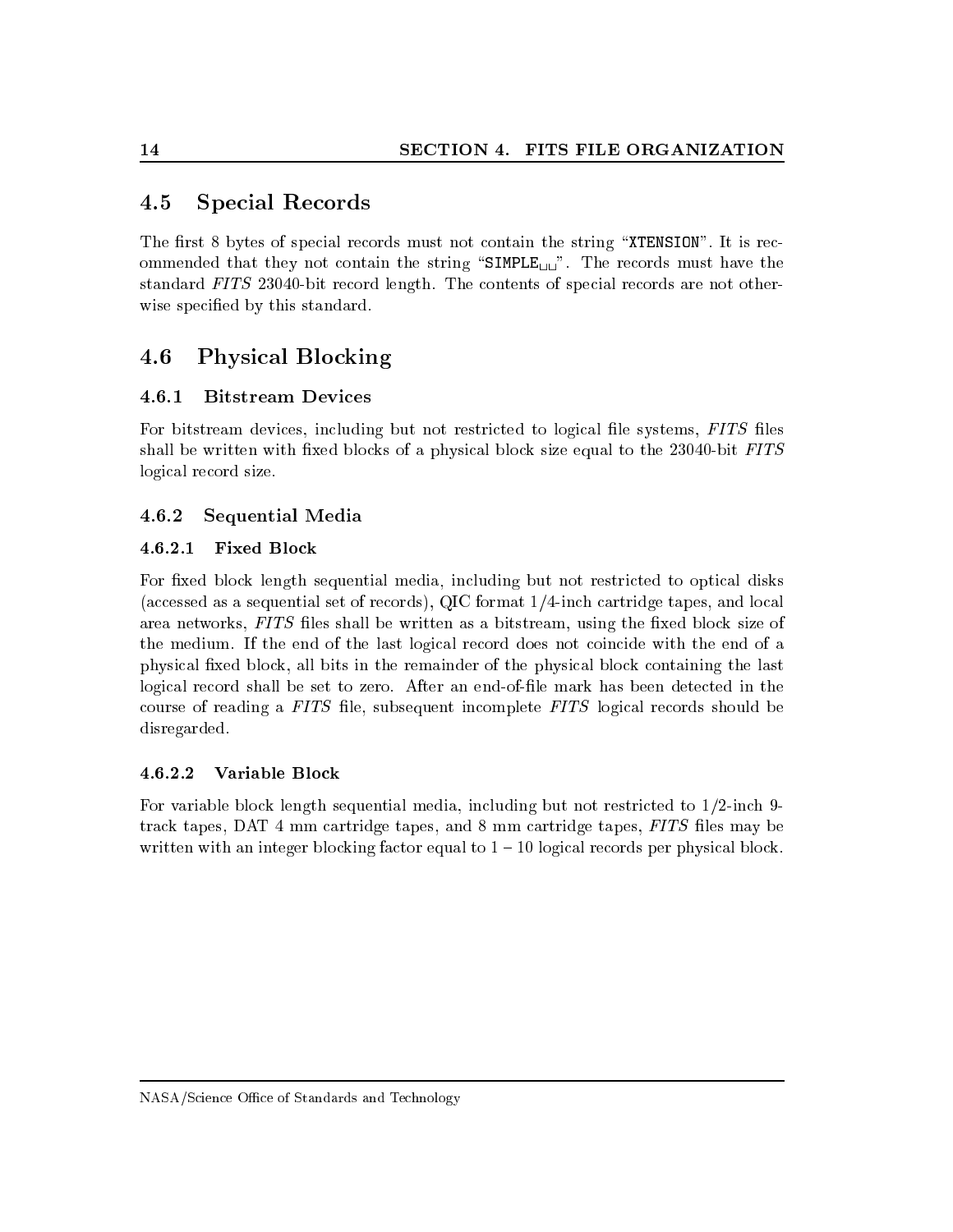## Section 5

# **Headers**

## 5.1 Card Images

### 5.1.1 Syntax

Header card images shall consist of a keyword, an optional value, and an optional comment. Except where specically stated otherwise in this standard, keywords may appear in any order.

A formal syntax, giving a complete definition of the syntax of FITS card images, is given in Appendix A. It is intended as an aid in interpreting the text dening the standard.

### 5.1.2 Components

### 5.1.2.1 Keyword (bytes  $1 - 8$ )

The keyword shall be a left justified, 8-character, blank-filled, ASCII string with no embedded blanks. All digits (hexadecimal  $30$  to  $39,$  "0123456789") and upper case Latin alphabetic characters (hexadecimal 41 to 5A, "ABCDEFG HIJKLMN OPQRST UVWXYZ") are permitted; no lower case characters shall be used. The underscore (hexadecimal 5F, " $\cdot$ ") and hyphen (hexadecimal 2D, "-") are also permitted. No other characters are permitted. For indexed keywords with a single index the counter shall not have leading zeroes.

### 5.1.2.2 Value Indicator (bytes  $9 - 10$ )

If this field contains an ASCII " $=$ <sub>"</sub>", it indicates the presence of a value field associated with the keyword, unless it is a commentary keyword as defined in Section 5.4.2.4. (Such a commentary keyword may contain any ASCII text in columns  $9 - 80$ . If the presence of a value field is indicated, that value field may be a null field; i. e., it may consist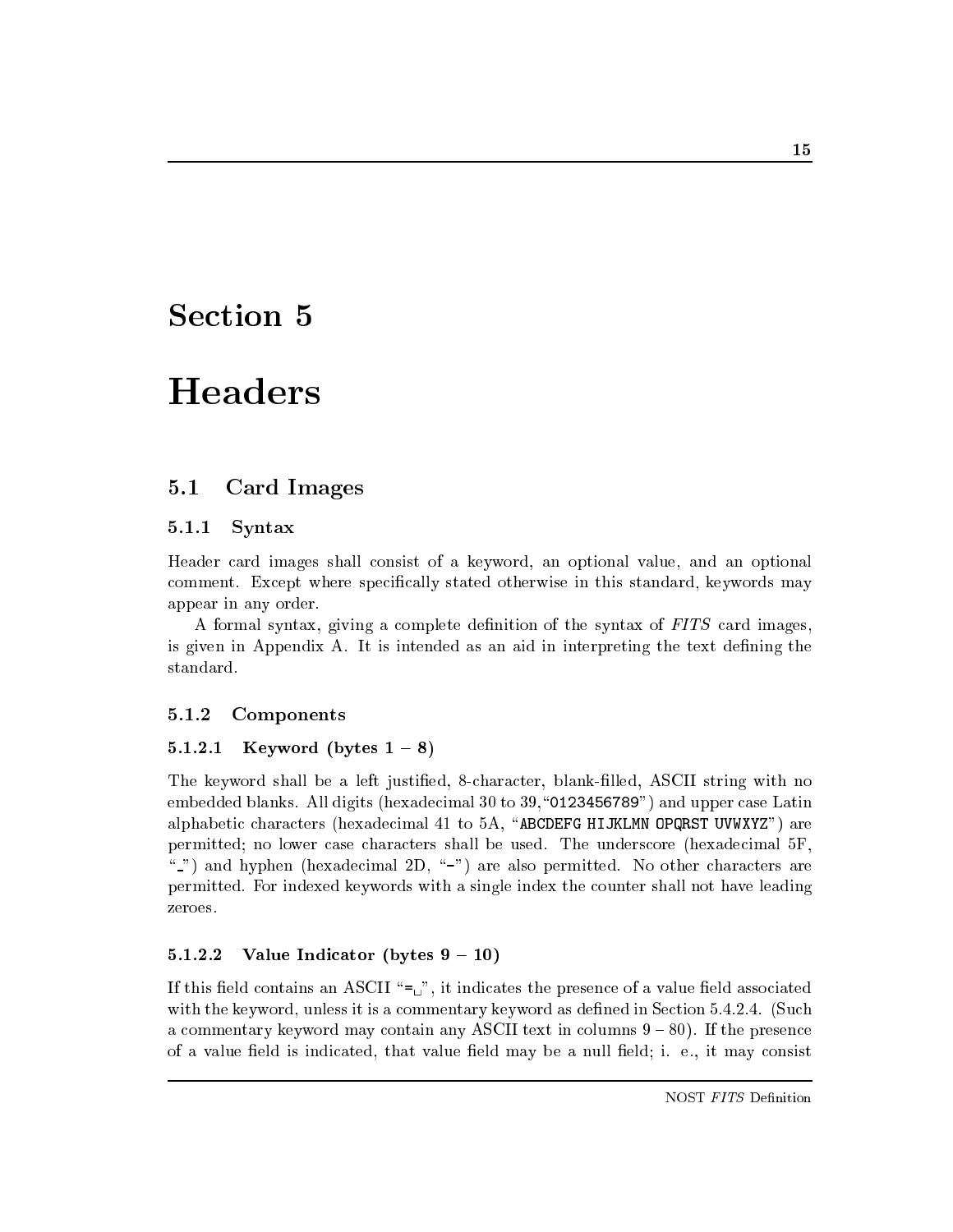entirely of spaces. If the value field is null, the value associated with the keyword is undefined.

#### 5.1.2.3 Value/Comment (bytes  $11 - 80$ )

This field, when used, shall contain the value, if any, of the keyword, followed by optional comments. If a comment is present, it must be preceded by a slash (hexadecimal 2F,  $\gamma$ "). A space between the value and the slash is strongly recommended. The value shall be the ASCII text representation of a string or constant, in the format specied in Section 5.2. The comment may contain any ASCII text.

#### $5.2$ Value

The structure of the value field shall be determined by the type of the variable. The value field represents a single value and not an array of values. The value field must be in one of two formats: fixed or free. The fixed format is required for values of mandatory keywords and recommended for values of all others. This standard imposes no requirements on case sensitivity of character strings other than those explicitly specied.

### 5.2.1 Character String

If the value is a fixed format character string, column 11 shall contain a single quote (hexadecimal code 27, ""); the string shall follow, starting in column 12, followed by a closing single quote (also hexadecimal code 27) that must occur in or before column 80. The character string shall be composed only of ASCII text. A single quote is represented within a string as two successive single quotes, e.g., O'HARA = ' $0'$ 'HARA'. Leading blanks are signicant; trailing blanks are not.

Free format character strings follow the same rules as fixed format character strings except that the starting and closing single quote characters may occur in any column from 11 to 80, inclusive. Any columns preceding the starting quote character and after column 10 must contain the space character.

### 5.2.2 Logical Variable

If the value is a fixed format logical constant, it shall appear as a  $T$  or  $F$  in column 30. A logical value is represented in free format by a single character consisting of T or F. This character must be the first non-blank character in columns  $11 - 80$ . The only characters that may follow this single character are spaces, or a slash followed by an optional comment (see Section 5.1.2.3).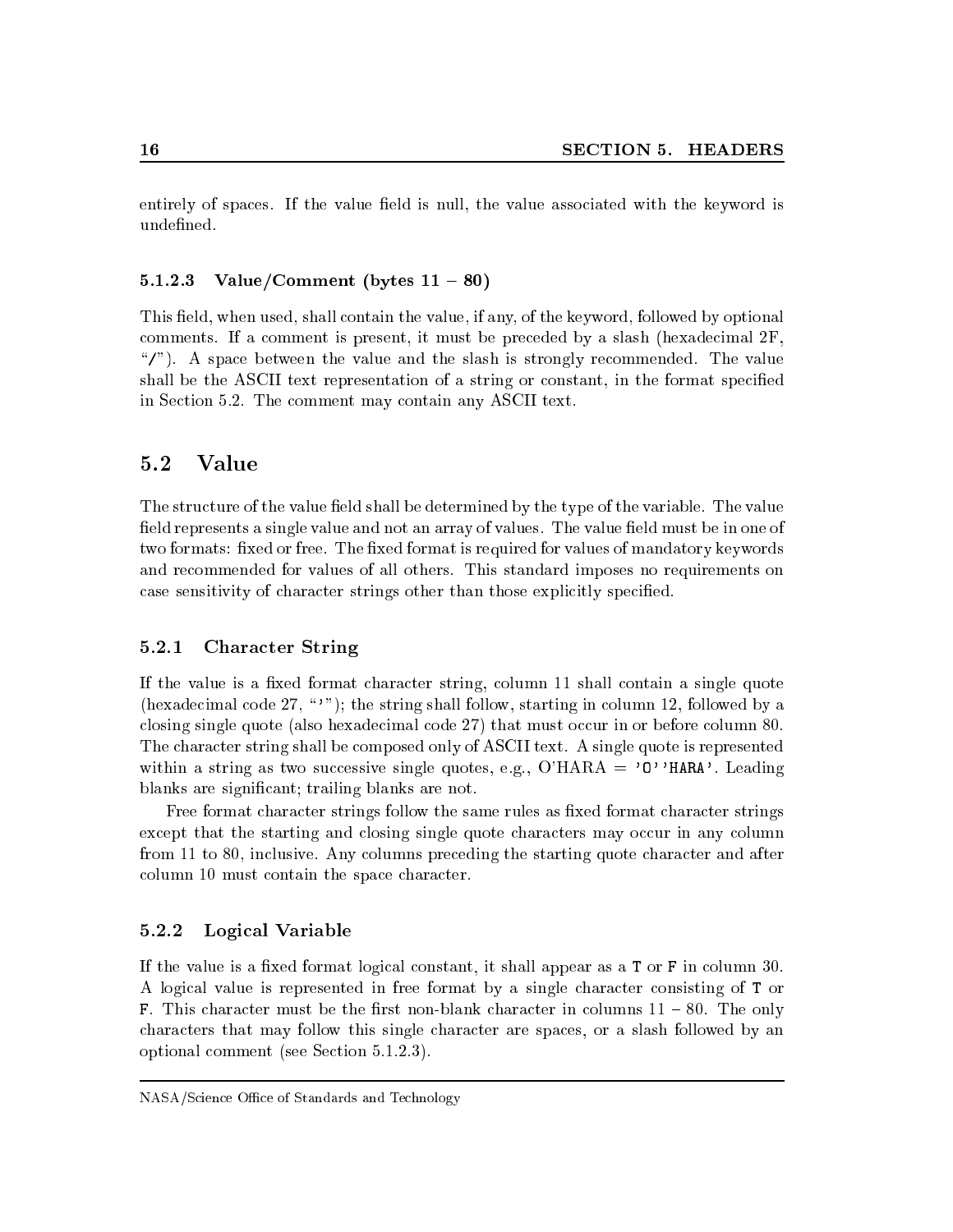### 5.2.3 Integer

If the value is a fixed format integer, the ASCII representation shall be right justified in columns  $11 - 30$ . An integer consists of a leading  $+$  or  $-$  sign, followed by one or more ASCII digits (hexadecimal 30 to 39), with no embedded spaces. Leading zeros are permitted, but are not significant. Such a representation is always interpreted as a signed, decimal number.

A free format integer value follows the same rules as fixed format integers except that it may occupy any columns  $11 - 80$ .

### 5.2.4 Real Floating Point Number

If the value is a fixed format real floating point number, the ASCII representation shall appear, right justified, in columns  $11 - 30$ .

A floating point number is represented by a decimal number followed by an optional exponent, with no embedded spaces. A decimal number consists of an optional sign, followed by a sequence of digits containing a decimal point (`.'), representing an integer part and a fraction part of the floating point number. At least one of the integer part or fraction part must be present. If the fraction part is present, the decimal point must also be present. If only the integer part is present, the decimal point may be omitted. The exponent, if present, consists of an exponent letter followed by an integer. Letters in the exponential form  $(E'$  or  $(D')$  shall be upper case. Note: The full precision of 64-bit values cannot be expressed as a single value using the fixed format.

A free format floating point value follows the same rules as fixed format floating point values except that it may occupy any columns  $11 - 80$ .

### 5.2.5 Complex Integer Number

There is no fixed format for complex integer numbers.

If the value is a complex integer number, the value must be represented as a real part and an imaginary part, separated by a comma and enclosed in parentheses. Spaces may preceed and follow the real and imaginary parts. The real and imaginary parts are represented as integers (Section 5.2.3). Such a representation is regarded as a single value for the complex integer number. This representation may be located anywhere in columns  $11 - 80$ .

### 5.2.6 Complex Floating Point Number

There is no fixed format for complex floating point numbers.

If the value is a complex floating point number, the value must be represented as a real part and an imaginary part, separated by a comma and enclosed in parentheses. Spaces may preceed and follow the real and imaginary parts. The real and imaginary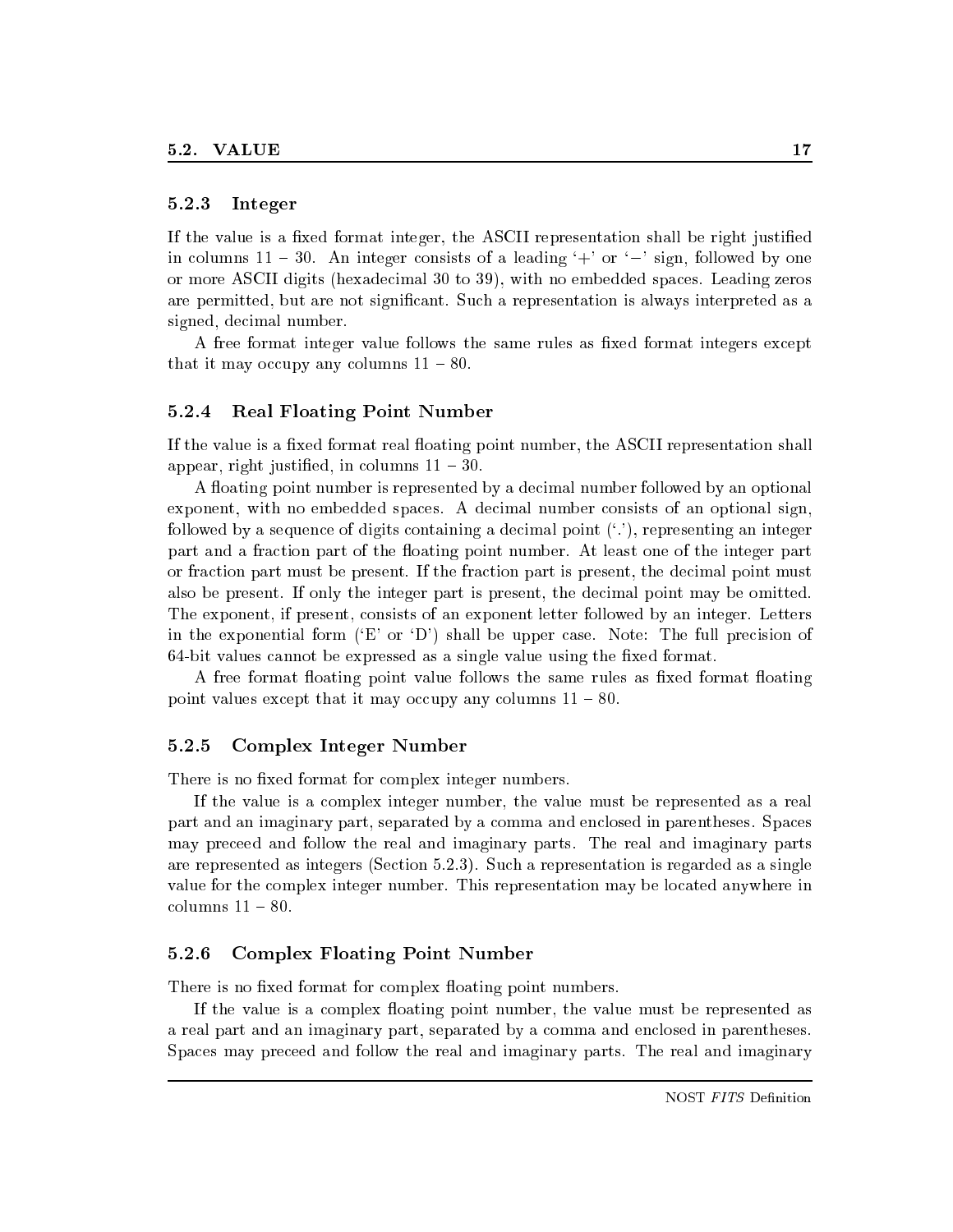parts are represented as floating point values (Section 5.2.4). Such a representation is regarded as a single value for the complex floating point number. This representation may be located anywhere in columns  $11 - 80$ .

#### $5.3$ Units

The units of all FITS header keyword values, with the exception of measurements of angles, should conform with the recommendations in the IAU Style Manual [7]. For angular measurements, degrees are the recommended units (with the value of BUNIT<sub>LILI-L</sub>' deg'), and degrees are the required units for celestial coordinate systems.

## 5.4 Keywords

#### 5.4.1 5.4.1 Mandatory Keywords

Mandatory keywords are required as described in the remainder of this subsection. They may be used only as described in this standard.

### 5.4.1.1 Principal

The SIMPLE keyword is required to be the first keyword in the primary header of all FITS files. Principal mandatory keywords other than SIMPLE are required in all FITS headers. The card images of any primary header must contain the keywords shown in Table 5.1 in the order given. No other keywords may intervene between the SIMPLE keyword and the last NAXISn keyword.

```
1 SIMPLE
 2 BITPIX
 3 NAXIS
 \overline{4}NAXISn, n = 1, ..., NAXIS(other keywords)
last
     END
```
Table 5.1: Mandatory keywords for primary header.

The total number of bits in the primary data array, exclusive of fill that is needed after the data to complete the last record (Section 4.1), must be given by the following

NASA/Science Office of Standards and Technology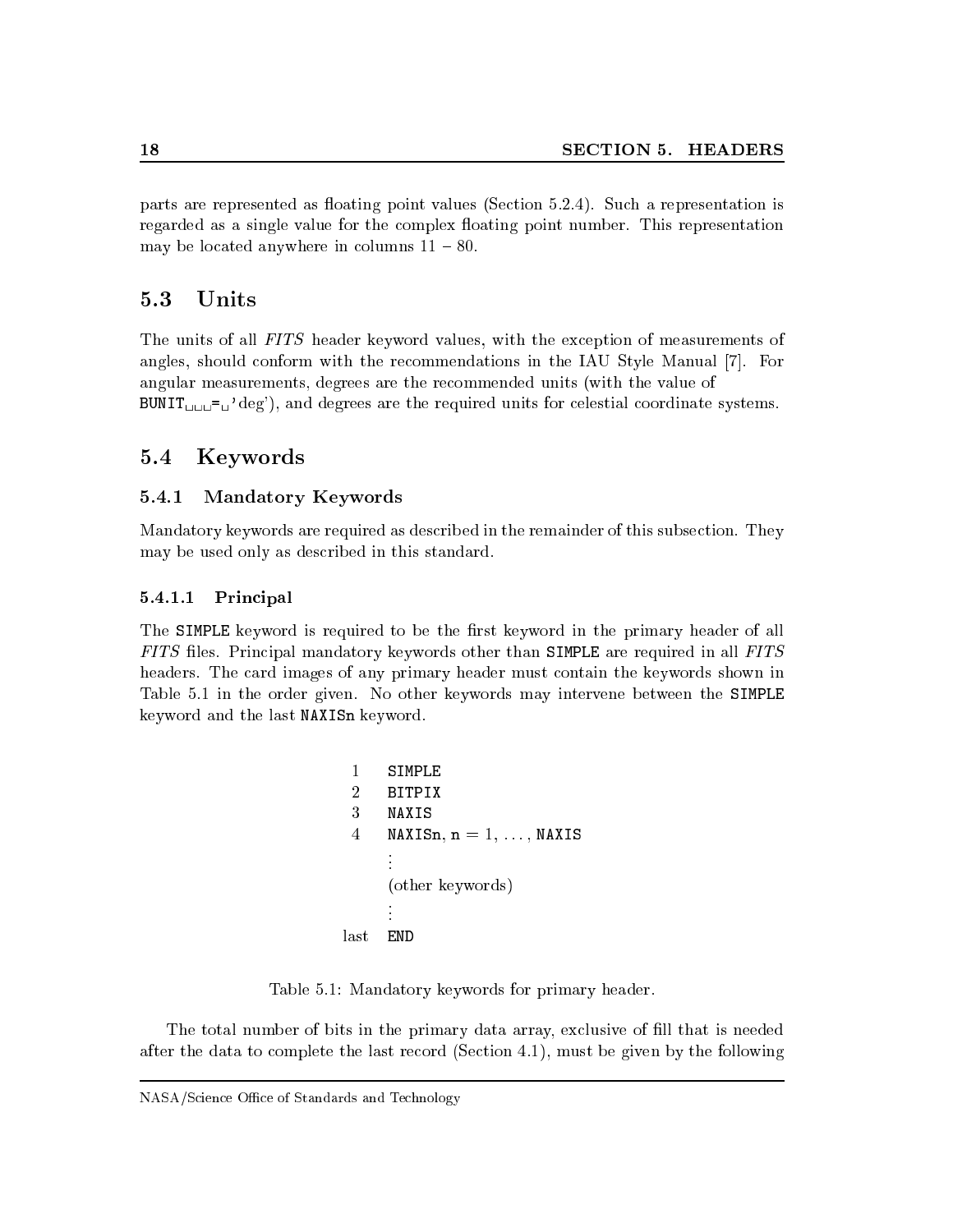expression:

$$
\mathtt{NBITS} \hspace{2.3mm} = \hspace{2.3mm} |\mathtt{BITPLY}| \times (\mathtt{MAXIS1} \times \mathtt{MAXIS2} \times \cdots \times \mathtt{MAXISm}),
$$

where NBITS is non-negative and the number of bits excluding fill, m is the value of NAXIS, and BITPIX and the NAXISn represent the values associated with those keywords.

**SIMPLE Keyword** The value field shall contain a logical constant with the value  $T$  if the file conforms to this standard. This keyword is mandatory for the primary header and is not permitted in extension headers. A value of F signifies that the file does not conform to this standard in some signicant way.

BITPIX Keyword The value field shall contain an integer. The absolute value is used in computing the sizes of data structures. It shall specify the number of bits that represent a data value. The only valid values of BITPIX are given in Table 5.2.

| Value | Data Represented                         |
|-------|------------------------------------------|
|       | 8 Character or unsigned binary integer   |
| 16 -  | 16-bit twos-complement binary integer    |
| 32    | 32-bit twos-complement binary integer    |
| -32   | IEEE single precision floating point     |
|       | -64 IEEE double precision floating point |
|       |                                          |

Table 5.2: Interpretation of valid BITPIX value.

**NAXIS Keyword** The value field shall contain a non-negative integer no greater than 999, representing the number of axes in an ordinary data array. A value of zero signies that no data follow the header in the HDU.

NAXISn Keywords The value field of this indexed keyword shall contain a nonnegative integer, representing the number of elements along axis n of an ordinary data array. The NAXIS n must be present for all values  $n = 1, \ldots, NAXIS$ , and for no other values of n. A value of zero for any of the NAXISn signifies that no data follow the header in the HDU. If NAXIS is equal to 0, there should not be any NAXISn keywords.

END Keyword This keyword has no associated value. Columns  $9-80$  shall be filled with ASCII blanks.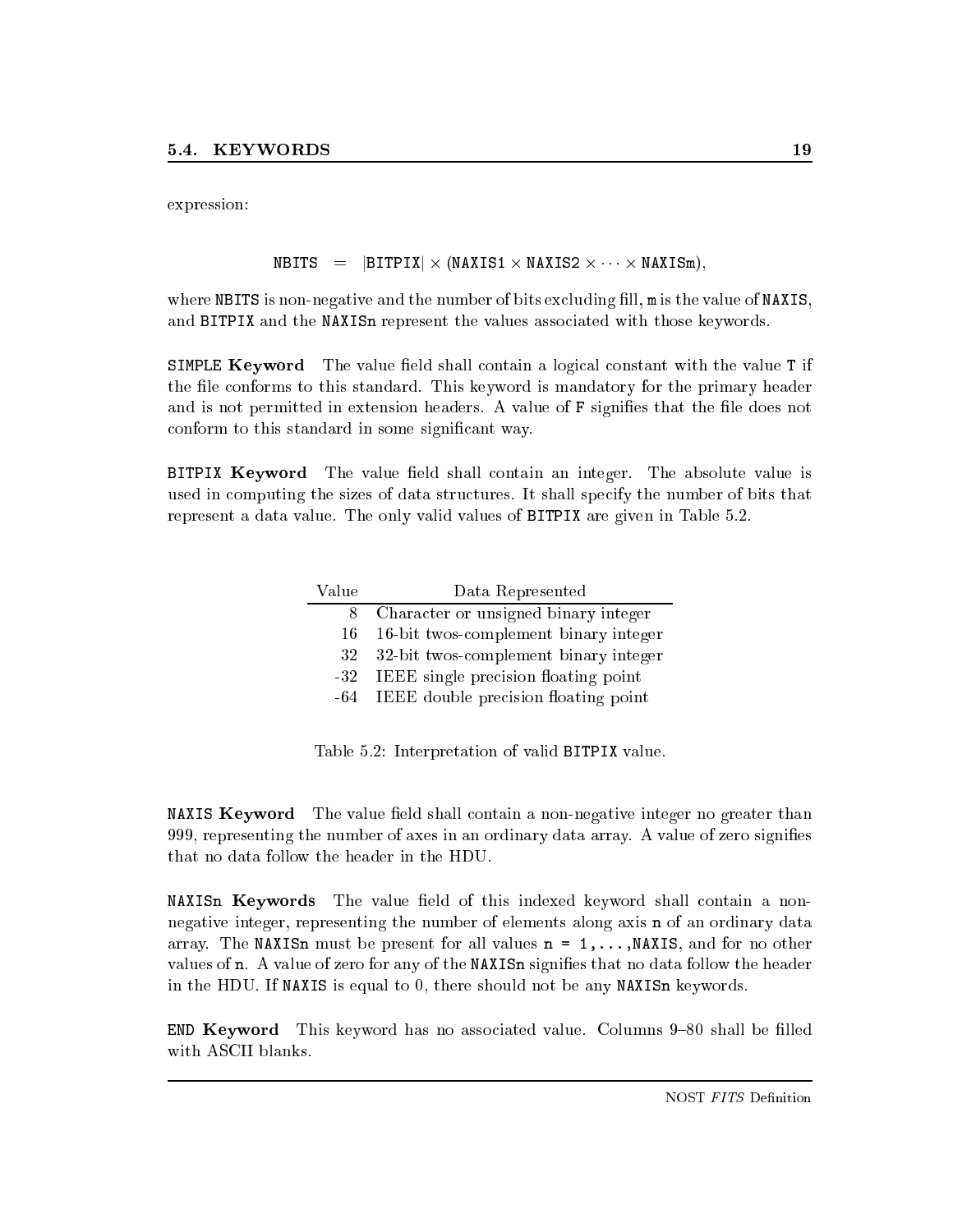### 5.4.1.2 Conforming Extensions

The use of extensions necessitates a single additional keyword in the primary header of the FITS file.

**EXTEND Keyword** If the FITS file may contain extensions, a card image with the keyword EXTEND and the value field containing the logical value T must appear in the primary header immediately after the last NAXISn card image, or, if NAXIS=0, the NAXIS card image. The presence of this keyword with the value T in the primary header does not require that extensions be present.

The XTENSION keyword is required to be the first keyword of all conforming extensions. The card images of any extension header must use the keywords defined in Table 5.3 in the order specied. No other keywords may intervene between the XTENSION keyword and the last NAXISn keyword. This organization is required for any conforming extension, whether or not further specified in this standard.

```
\mathbf{1}XTENSION
 \overline{2}BITPIX
 3
       NAXIS
       NAXISn, n = 1, ..., NAXIS\overline{4}(other keywords, including . . . )
       PCOUNT
       GCOUNT
last END
```
Table 5.3: Mandatory keywords in conforming extensions.

The total number of bits in the extension data array exclusive of fill that is needed after the data to complete the last record (Section 4.1) such as that for the primary data array (Section 4.3.2) must be given by the following expression:

$$
NBITS = |BITPIX| \times GCOUNT \times
$$
  
(
$$
(PCOUNT + NAXIS1 \times NAXIS2 \times \cdots \times NAXISm),
$$
 (5.1)

where NBITS is non-negative and the number of bits excluding fill, m is the value of NAXIS, and BITPIX, GCOUNT, PCOUNT, and the NAXISn represent the values associated with those keywords.

### NASA/Science Office of Standards and Technology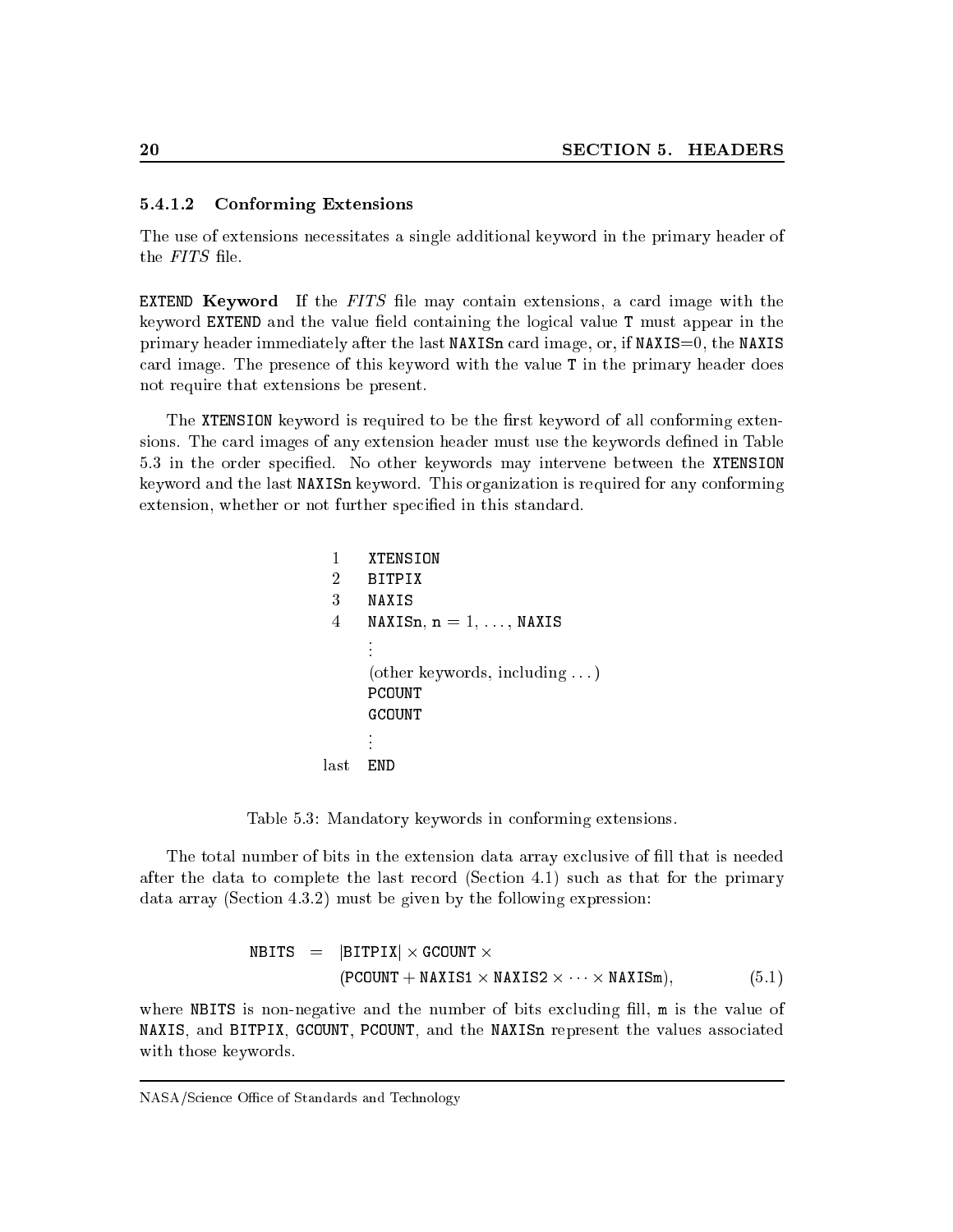XTENSION Keyword The value field shall contain a character string giving the name of the extension type. This keyword is mandatory for an extension header and must not appear in the primary header. For an extension that is not a standard extension, the type name must not be the same as that of a standard extension.

The IAUFWG may specify additional type names that must be used only to identify specific types of extensions; the full list shall be available from the  $FITS$  Support Office.

**PCOUNT Keyword** The value field shall contain an integer that shall be used in any way appropriate to define the data structure, consistent with equation 5.1.

GCOUNT Keyword The value field shall contain an integer that shall be used in any way appropriate to define the data structure, consistent with equation 5.1.

### 5.4.2 Other Reserved Keywords

These keywords are optional but may be used only as defined in this standard. They apply to any FITS structure with the meanings and restrictions defined below. Any FITS structure may further restrict the use of these keywords.

### 5.4.2.1 Keywords Describing the History or Physical Construction of the HDU

DATE Keyword Starting January 1, 2000, the following format shall be used. FITS writers should commence writing the value of the DATE keyword in this format starting January 1, 1999 and before January 1, 2000. The value field shall contain a character string giving the date on which the HDU was created, in the form YYYY-MM-DD, or the date and time when the HDU was created, in the form YYYY-MM-DDThh:mm:ss[.sss...], where YYYY shall be the four-digit calendar year number, MM the two-digit month number with January given by 01 and December by 12, and DD the two-digit day of the month. When both date and time are given, the literal T shall separate the date and time, hh shall be the two-digit hour in the day, mm the two-digit number of minutes after the hour, and  $ss[ssss...]$  the number of seconds (two digits followed by an optional fraction) after the minute. No fields may be defaulted and no leading zeroes omitted. The decimal part of the seconds field is optional and may be arbitrarily long, so long as it is consistent with the rules for value formats of section 5.2.

The value of the DATE keyword shall always be expressed in UTC when in this format, for all data sets created on earth.

The following format may appear on files written before January 1, 2000. The value field contains a character string giving the date on which the HDU was created, in the form DD/MM/YY, where DD is the day of the month, MM the month number with January given by  $01$  and December by 12, and YY the last two digits of the year, the first two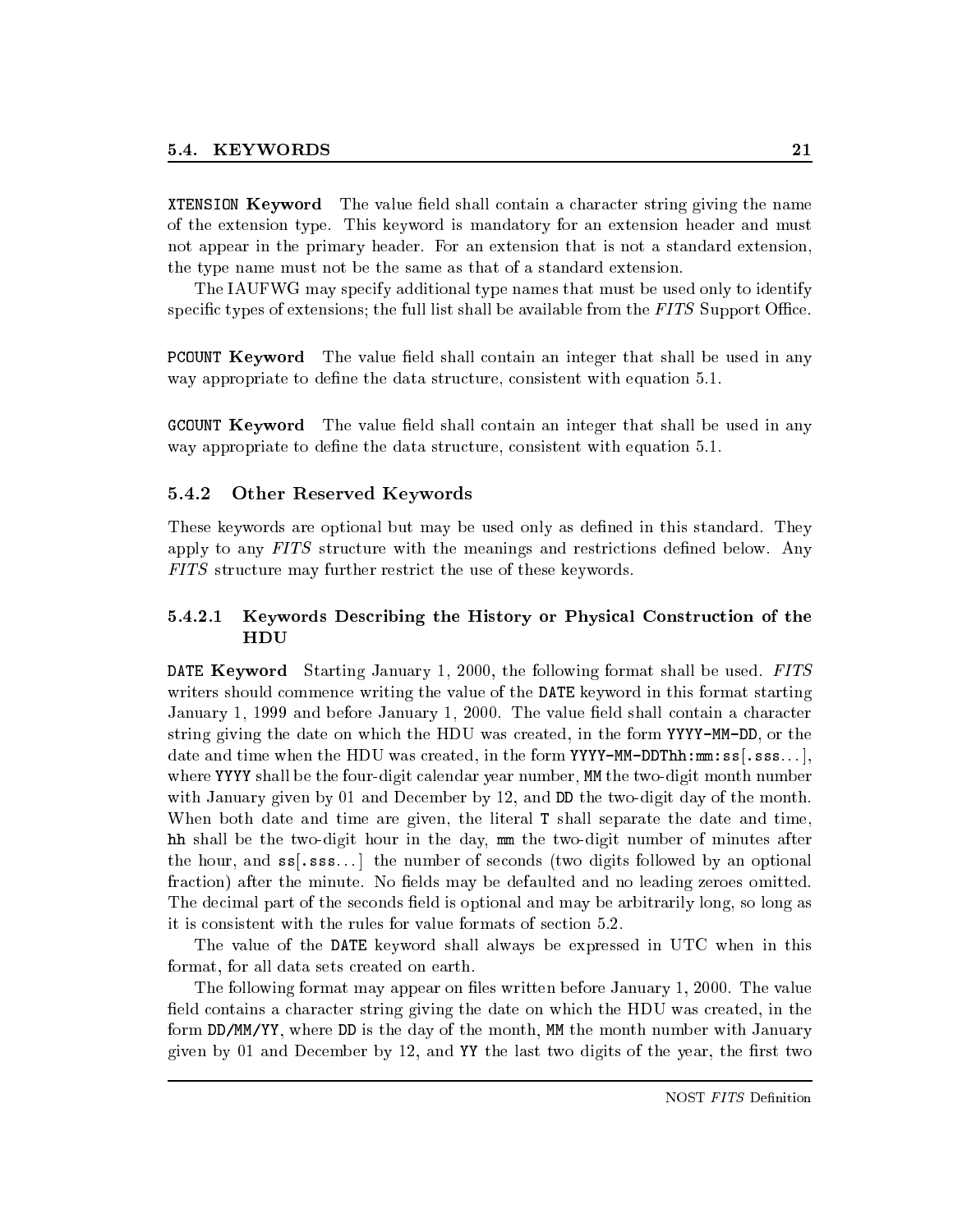digits being understood to be 19. Specification of the date using Universal Time is recommended but not assumed.

Copying of a FITS file does not require changing any of the keyword values in the file's HDUs.

**ORIGIN Keyword** The value field shall contain a character string identifying the organization creating the *FITS* file.

BLOCKED Keyword This keyword may be used only in the primary header. It shall appear within the first 36 card images of the  $FITS$  file. (Note: This keyword thus cannot appear if NAXIS is greater than 31, or if NAXIS is greater than 30 and the EXTEND keyword is present.) Its presence with the required logical value of T advises that the physical block size of the FITS file on which it appears may be an integral multiple of the logical record length, and not necessarily equal to it. Physical block size and logical record length may be equal even if this keyword is present or unequal if it is absent. It is reserved primarily to prevent its use with other meanings. Since the issuance of version 1 of this standard, the BLOCKED keyword has been deprecated.

### 5.4.2.2 Keywords Describing Observations

DATE-OBS Keyword The format of the value field for DATE-OBS keywords shall follow the prescriptions for the DATE keyword.

When the format with a four-digit year is used, the default interpretations for time shall be UTC for dates since 1972 and UT before. Other date and time scales are permissible. The value of the DATE-OBS keyword shall be expressed in the principal time system or time scale of the HDU to which it belongs; if there is any chance of ambiguity, the choice shall be clarified in comments. The value of DATE-0BS shall be assumed to refer to the start of an observation, unless another interpretation is clearly explained in the comment field. Explicit specification of the time scale is recommended. By default, times for TAI and times that run simultaneously with TAI, e.,g., UTC and TT, will be assumed to be as measured at the detector (or, in practical cases, at the observatory). For coordinate times such as TCG, TCB, and TDB which are tied to an unambiguous coordinate system, the default shall be time as if the observation had taken place at the origin of the coordinate time system. Conventions may be developed that use other time systems. Appendix D of this document contains the appendix to the agreement on a four digit year, which discusses time systems in some detail.

When the value of DATE-OBS is expressed in the two-digit year form, allowed for files written before January 1, 2000 with a year in the range 1900-1999, there is no default assumption as to whether it refers to the start, middle or end of an observation.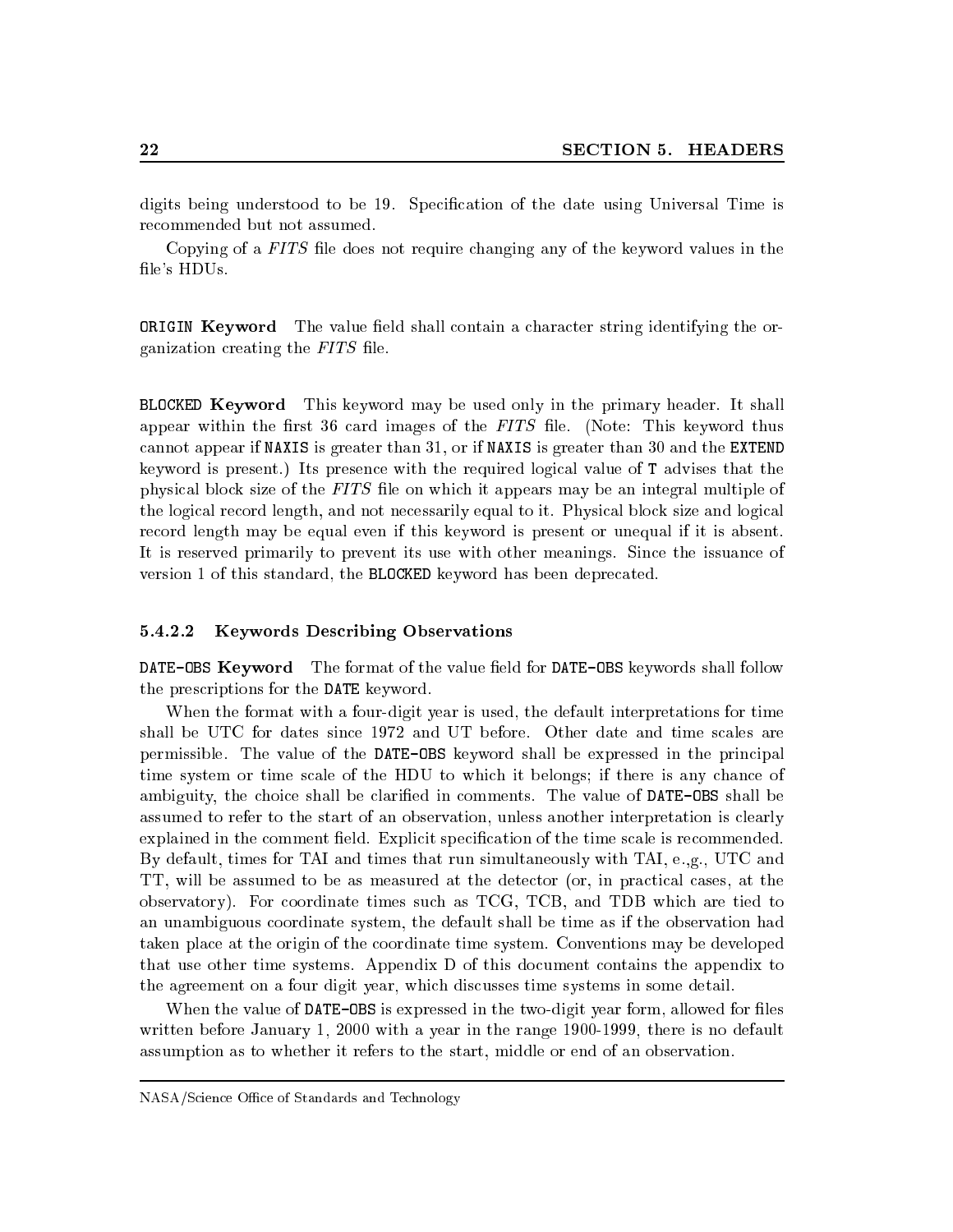DATExxxx Keywords The value fields for all keywords beginning with the string DATE whose value contains date, and optionally time, information shall follow the prescriptions for the DATE-OBS keyword.

**TELESCOP Keyword** The value field shall contain a character string identifying the telescope used to acquire the data associated with the header.

**INSTRUME Keyword** The value field shall contain a character string identifying the instrument used to acquire the data associated with the header.

**OBSERVER Keyword** The value field shall contain a character string identifying who acquired the data associated with the header.

**OBJECT Keyword** The value field shall contain a character string giving the name of the object observed.

 $EQUINOX$  Keyword The value field shall contain a floating point number giving the equinox in years for the celestial coordinate system in which positions given in either the header or data are expressed.

EPOCH Keyword The value field shall contain a floating point number giving the equinox in years for the celestial coordinate system in which positions given in either the header or data are expressed. Starting with Version 1, this standard has deprecated the use of the EPOCH keyword and thus it shall not be used in FITS files created after the adoption of this standard; rather, the EQUINOX keyword shall be used.

## 5.4.2.3 Bibliographic Keywords

AUTHOR Keyword The value field shall contain a character string identifying who compiled the information in the data associated with the header. This keyword is appropriate when the data originate in a published paper or are compiled from many sources.

REFERENC Keyword The value field shall contain a character string citing a reference where the data associated with the header are published.

## 5.4.2.4 Commentary Keywords

COMMENT Keyword This keyword shall have no associated value; columns  $9-80$  may contain any ASCII text. Any number of COMMENT card images may appear in a header.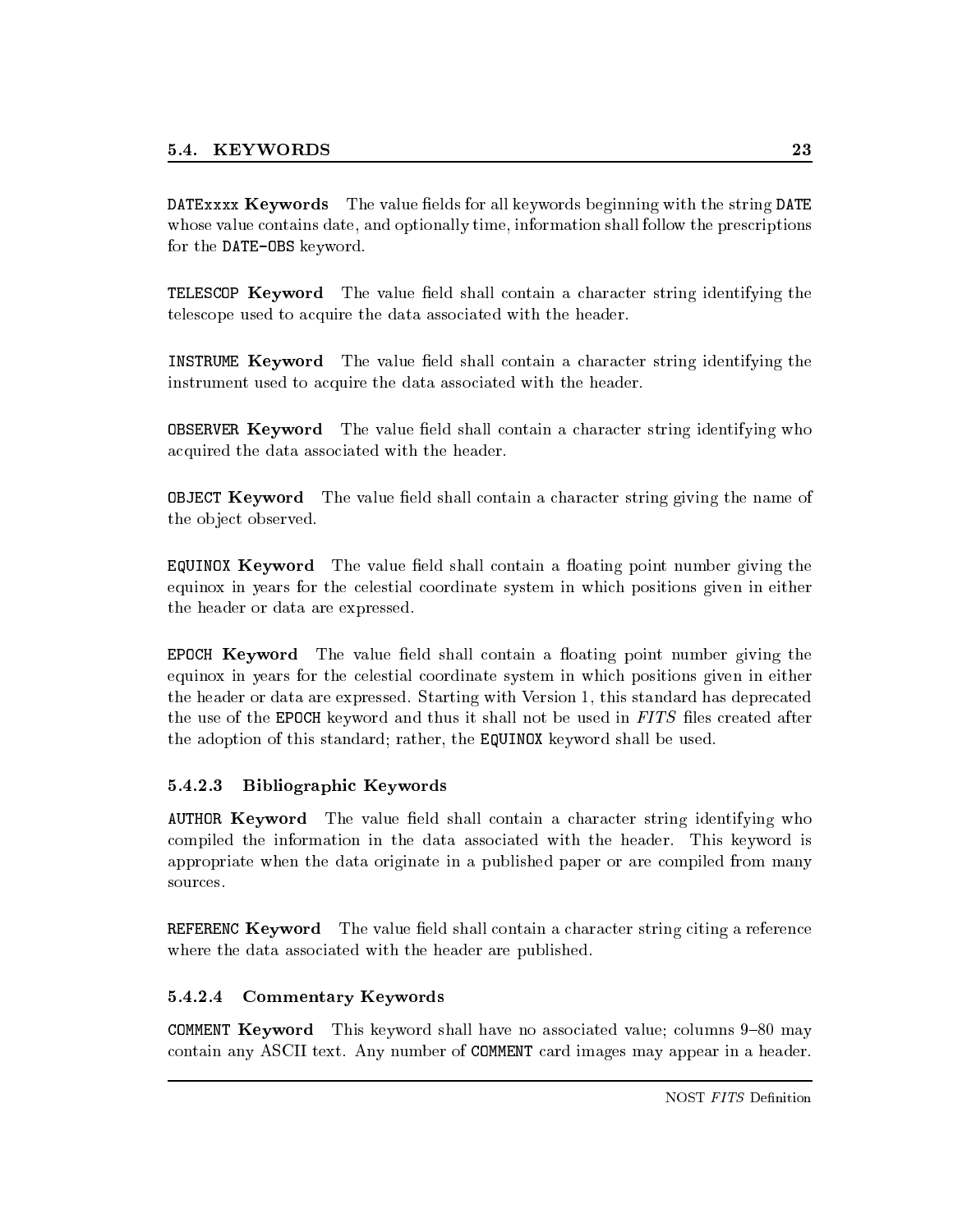HISTORY Keyword This keyword shall have no associated value; columns 9-80 may contain any ASCII text. The text should contain a history of steps and procedures associated with the processing of the associated data. Any number of HISTORY card images may appear in a header.

Keyword Field is Blank Columns  $1-8$  contain ASCII blanks. Columns  $9-80$  may contain any ASCII text. Any number of card images with blank keyword fields may appear in a header.

#### 5.4.2.5 5.4.2.5 Array Keywords

These keywords are used to describe the contents of an array, either alone or in a series of random groups (section 7). They are optional, but if they appear in the header describing an array or groups, they must be used as defined in this section of this standard. They shall not be used in headers describing other structures unless the meaning is the same as that for a primary or groups array.

BSCALE Keyword This keyword shall be used, along with the BZERO keyword, when the array pixel values are not the true physical values, to transform the primary data array values to the true physical values they represent, using equation 5.2. The value field shall contain a floating point number representing the coefficient of the linear term in the scaling equation, the ratio of physical value to array value at zero offset. The default value for this keyword is 1.0.

BZERO Keyword This keyword shall be used, along with the BSCALE keyword, when the array pixel values are not the true physical values, to transform the primary data array values to the true values. The value field shall contain a floating point number representing the physical value corresponding to an array value of zero. The default value for this keyword is 0.0.

The transformation equation is as follows:

$$
physical_value = BZERO + BSCALE \times array_value
$$
 (5.2)

BUNIT  $\bf{Keyword}$  The value field shall contain a character string, describing the physical units in which the quantities in the array, after application of BSCALE and BZERO, are expressed. These units must follow the prescriptions of section 5.3.

BLANK Keyword This keyword shall be used only in headers with positive values of BITPIX (i.e., in arrays with integer data). Columns 1-8 contain the string, "BLANK  $\Box$ (ASCII blanks in columns  $6-8$ ). The value field shall contain an integer that specifies the representation of array values whose physical values are undefined.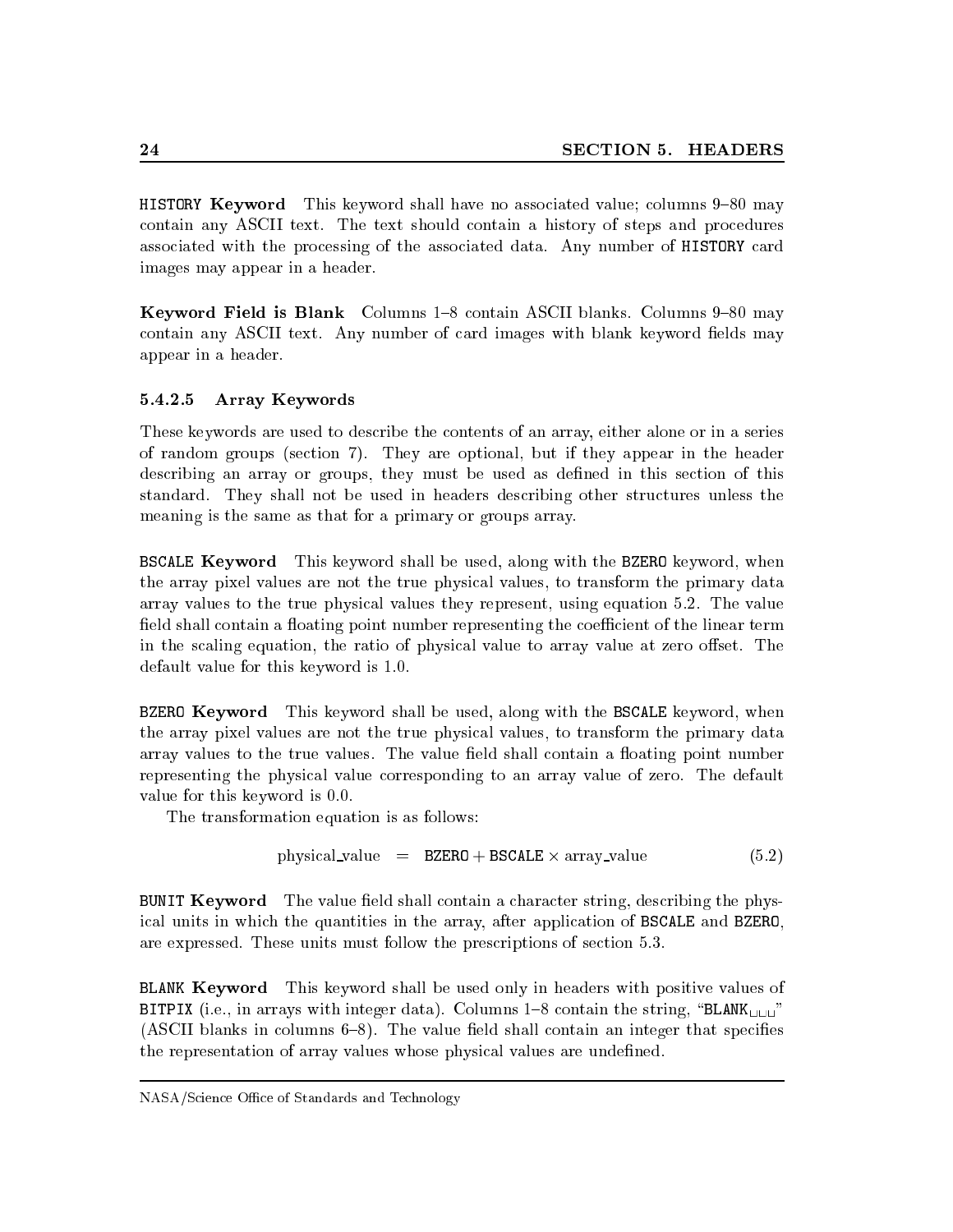**CTYPEn Keywords** The value field shall contain a character string, giving the name of the coordinate represented by axis n.

**CRPIXn Keywords** The value field shall contain a floating point number, identifying the location of a reference point along axis n, in units of the axis index. This value is based upon a counter that runs from 1 to NAXISn with an increment of 1 per pixel. The reference point value need not be that for the center of a pixel nor lie within the actual data array. Use comments to indicate the location of the index point relative to the pixel.

**CRVALn Keywords** The value field shall contain a floating point number, giving the value of the coordinate specified by the CTYPEn keyword at the reference point CRPIXn. Units must follow the prescriptions of section 5.3.

CDELTn  $Keywords$  The value field shall contain a floating point number giving the partial derivative of the coordinate specied by the CTYPEn keywords with respect to the pixel index, evaluated at the reference point CRPIXn, in units of the coordinate specied by the CTYPEn keyword. These units must follow the prescriptions of section 5.3.

CROTAn Keywords This keyword is used to indicate a rotation from a standard coordinate system described by the CTYPEn to a different coordinate system in which the values in the array are actually expressed. Rules for such rotations are not further specified in this standard; the rotation should be explained in comments. The value field shall contain a floating point number giving the rotation angle in degrees between axis n and the direction implied by the coordinate system defined by CTYPEn.

 $\Delta$ DATAMAX Keyword The value field shall always contain a floating point number, regardless of the value of BITPIX. This number shall give the maximum valid physical value represented in the array, exclusive of any special values.

DATAMIN Keyword The value field shall always contain a floating point number, regardless of the value of BITPIX. This number shall give the minimum valid physical value represented in the array, exclusive of any special values.

#### $5.4.2.6$ **Extension Keywords**

These keywords are used to describe an extension.

**EXTNAME Keyword** The value field shall contain a character string, to be used to distinguish among different extensions of the same type, i.e., with the same value of XTENSION, in a  $FITS$  file.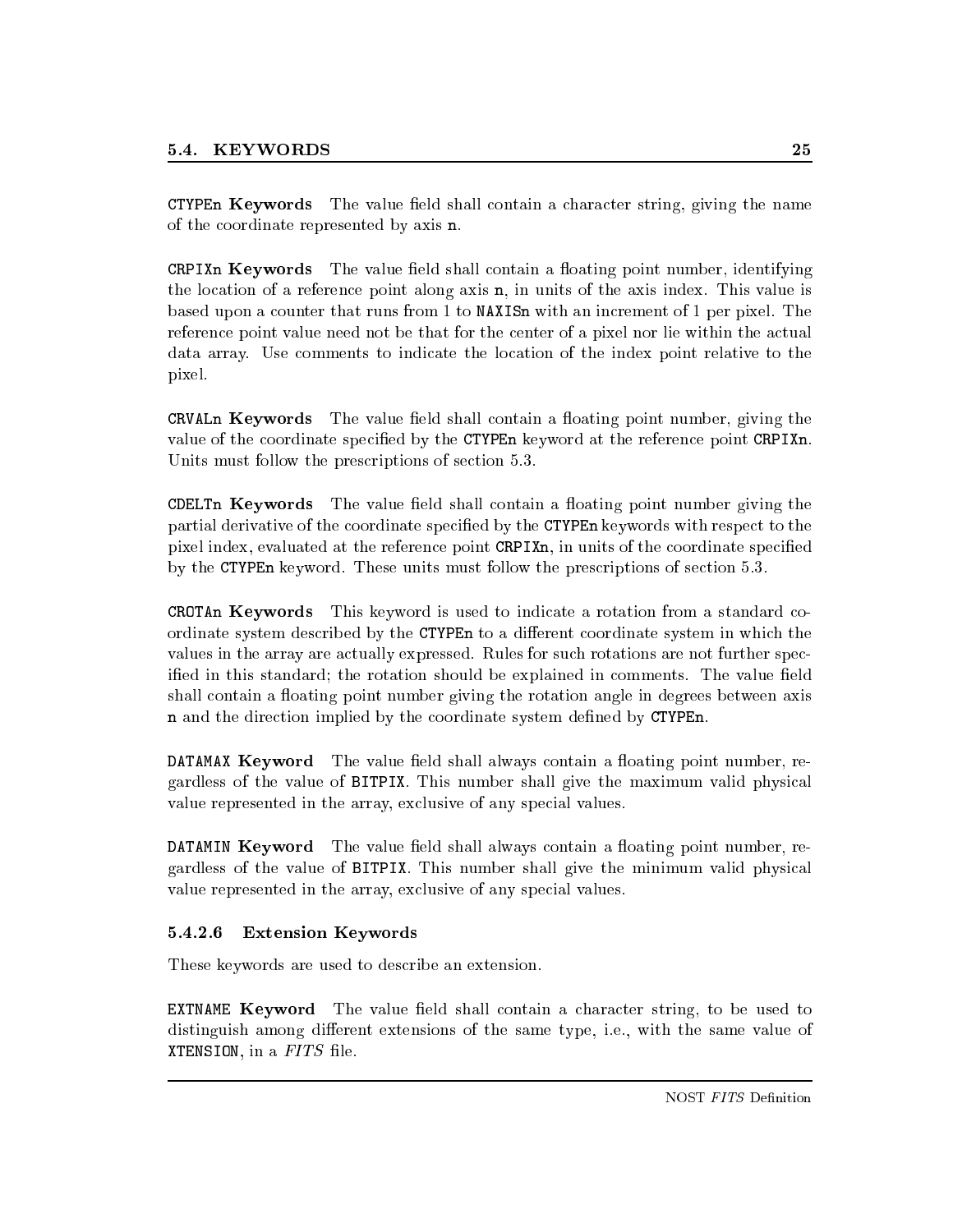**EXTVER Keyword** The value field shall contain an integer, to be used to distinguish among different extensions in a  $FITS$  file with the same type and name, i.e., the same values for XTENSION and EXTNAME. The values need not start with 1 for the first extension with a particular value of **EXTNAME** and need not be in sequence for subsequent values. If the EXTVER keyword is absent, the file should be treated as if the value were 1.

**EXTLEVEL Keyword** The value field shall contain an integer, specifying the level in a hierarchy of extension levels of the extension header containing it. The value shall be 1 for the highest level; levels with a higher value of this keyword shall be subordinate to levels with a lower value. If the **EXTLEVEL** keyword is absent, the file should be treated as if the value were 1.

## 5.4.3 Additional Keywords

### 5.4.3.1 Requirements

New keywords may be devised in addition to those described in this standard, so long as they are consistent with the generalized rules for keywords and do not conflict with mandatory or reserved keywords.

#### 5.4.3.2 Restrictions

No keyword in the primary header shall specify the presence of a specic extension in a  $FITS$  file; only the EXTEND keyword described in Section 5.4.1.2 shall be used to indicate the possible presence of extensions. No keyword in either the primary or extension header shall explicitly refer to the physical block size, other than the deprecated BLOCKED keyword of Section 5.4.2.1.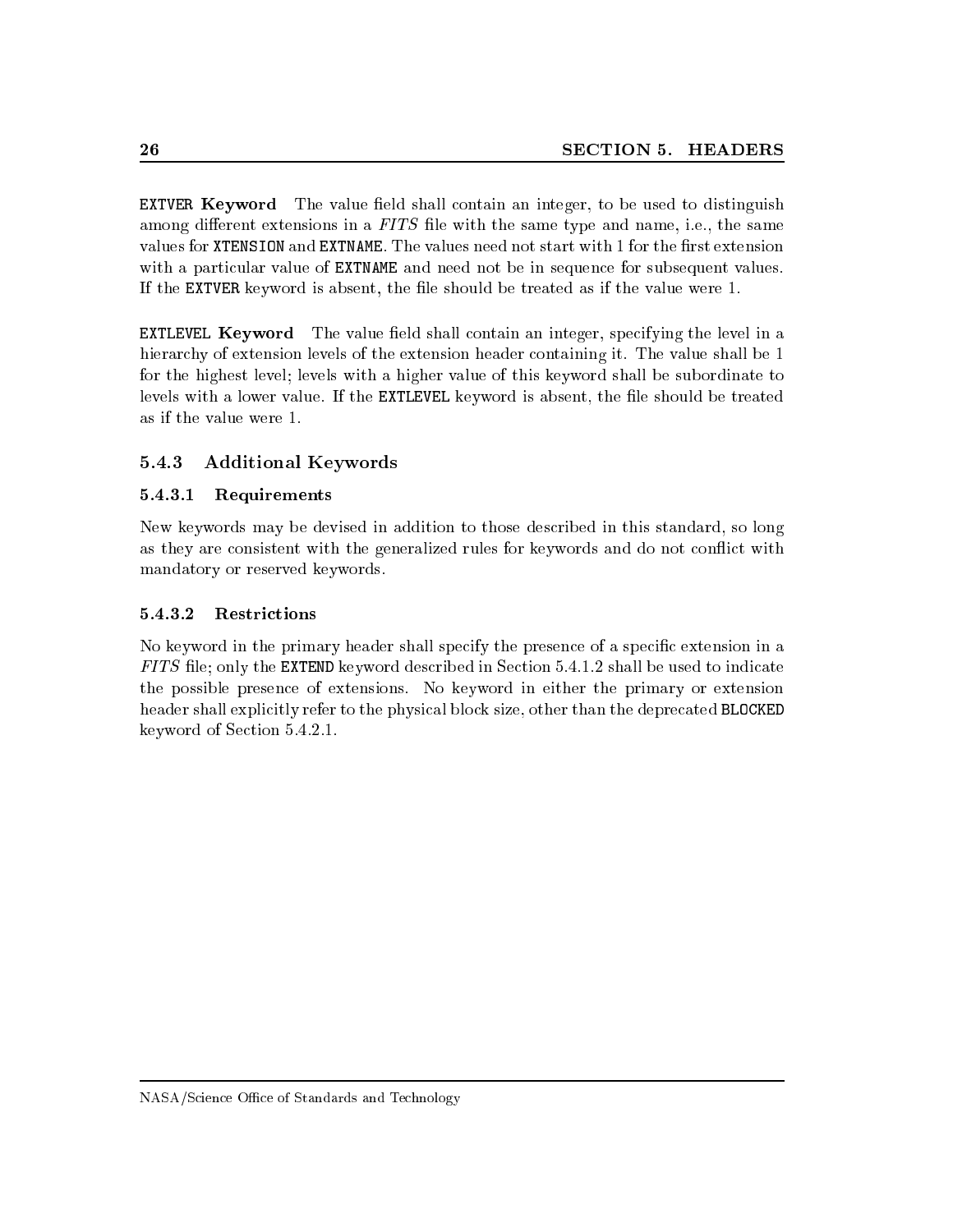## Section 6

# Data Representation

Primary and extension data shall be represented in one of the formats described in this section. FITS data shall be interpreted to be a byte stream. Bytes are in order of decreasing significance. The byte that includes the sign bit shall be first, and the byte that has the ones bit shall be last.

Each character shall be represented by one byte. A character shall be represented by its 7-bit ASCII [14] code in the low order seven bits in the byte. The high-order bit shall be zero.

#### $6.2$ **Integers**

## 6.2.1 Eight-bit

Eight-bit integers shall be unsigned binary integers, contained in one byte.

## 6.2.2 Sixteen-bit

Sixteen-bit integers shall be twos-complement signed binary integers, contained in two bytes.

#### 6.2.3 Thirty-two-bit

Thirty-two-bit integers shall be twos-complement signed binary integers, contained in four bytes.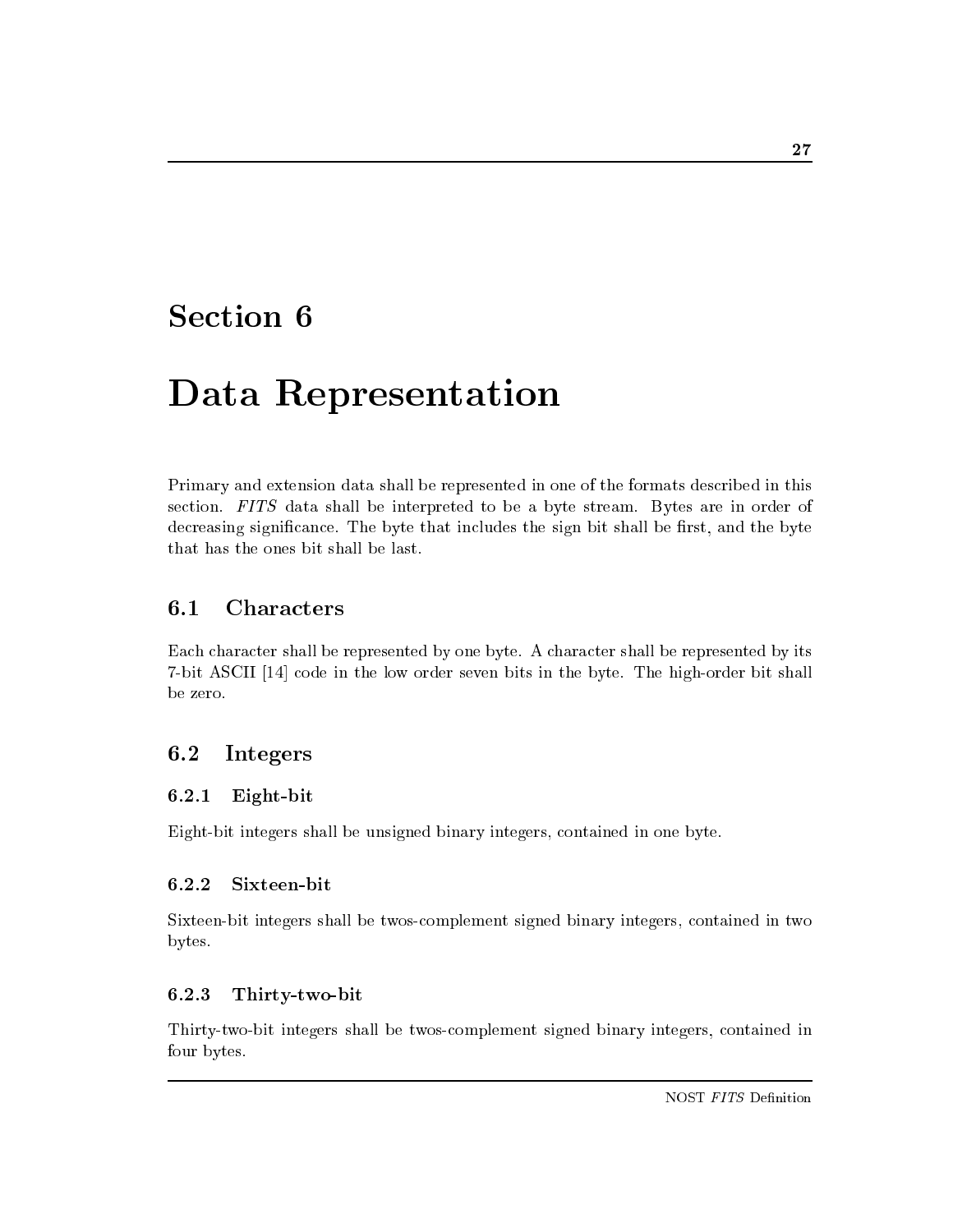#### 6.3 IEEE-754 Floating Point

Transmission of 32- and 64-bit floating point data within the  $FITS$  format shall use the ANSI/IEEE-754 standard [15]. BITPIX = -32 and BITPIX = -64 signify 32- and 64bit IEEE floating point numbers, respectively; the absolute value of BITPIX is used for computing the sizes of data structures. The full IEEE set of number forms is allowed for  $FITS$  interchange, including all special values (e.g., the "Not-a-Number" cases). The order of the bytes will be sign and exponent first, followed by the bytes of the fraction in order of decreasing signicance.

The BLANK keyword should not be used when BITPIX =  $-32$  or  $-64$ ; rather, the IEEE NaN should be used to represent an undefined value. Use of the BSCALE and BZERO keywords is not recommended.

Appendix H has additional details on the IEEE format.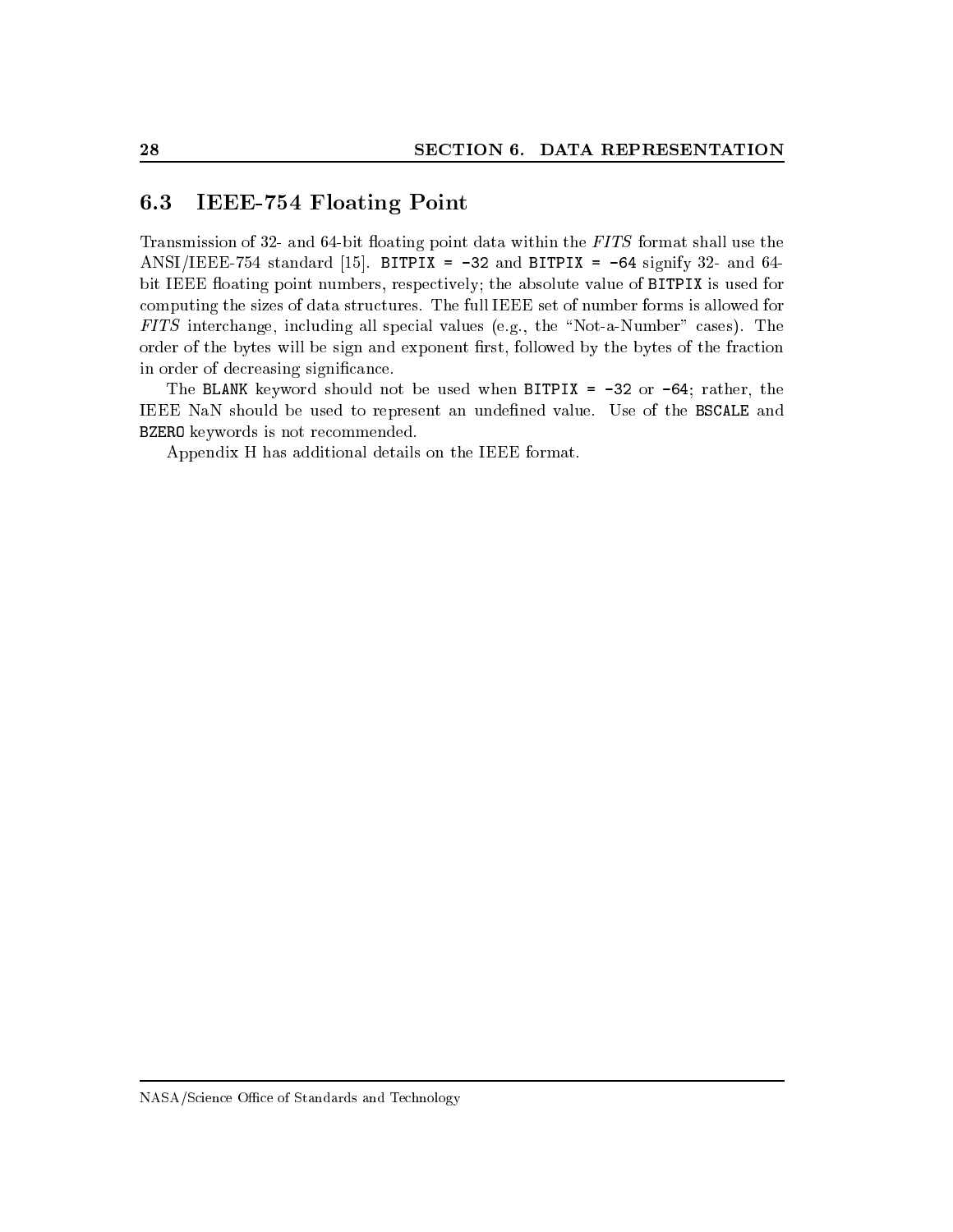## Section 7

# Random Groups Structure

Although it is standard FITS, the random groups structure has been used almost exclusively for applications in radio interferometry; outside this field, few  $FITS$  readers can read data in random groups format. The binary table extension (Section 8.3) can accommodate the structure described by random groups. While existing FITS files use the format, and it is therefore included in this standard, its use for future applications has been deprecated since the issue of Version 1 of this standard.

## 7.1 Keywords

#### 7.1.1 Mandatory Keywords

The SIMPLE keyword is required to be the first keyword in the primary header of all FITS files, including those with random groups records. If the random groups format records follow the primary header, the card images of the primary header must use the keywords defined in Table 7.1 in the order specified. No other keywords may intervene between the SIMPLE keyword and the last NAXISn keyword.

The total number of bits in the random groups records exclusive of the fill described in Section 7.2 must be given by the following expression:

$$
\begin{array}{lll} \mathtt{NBITS} & = & |\mathtt{BITPIX}| \times \mathtt{GCOUNT} \times \\ & & (\mathtt{PGUNIT} + \mathtt{NAXIS2} \times \mathtt{NAXIS3} \times \cdots \times \mathtt{NAXISm}), \end{array} \tag{7.1}
$$

where NBITS is non-negative and the number of bits excluding fill, m is the value of NAXIS, and BITPIX, GCOUNT, PCOUNT, and the NAXISn represent the values associated with those keywords.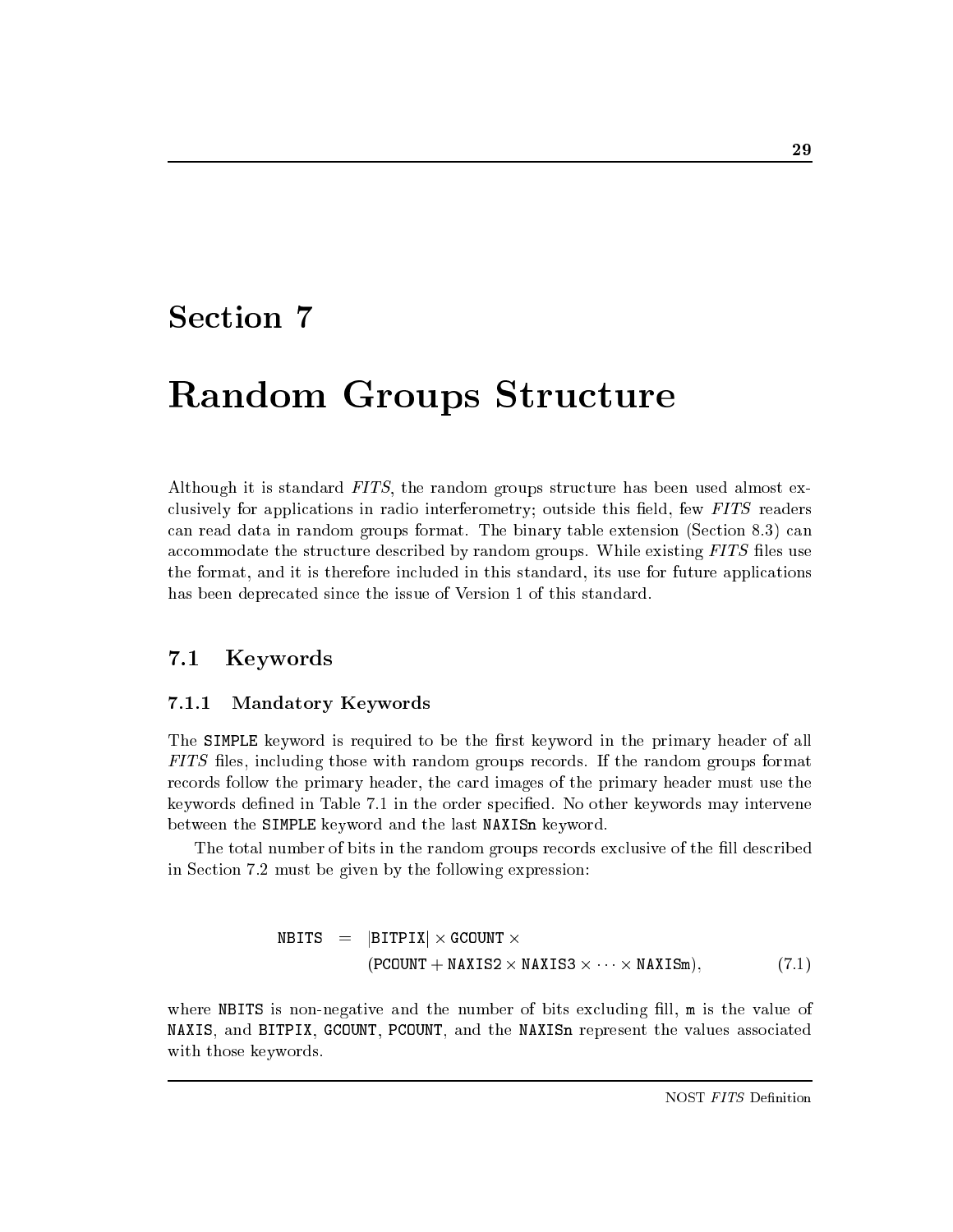```
1 SIMPLE
 2 BITPIX
 3 NAXIS
 5 NAXISn, n=2, \ldots, value of NAXIS
     (other keywords, which must include . . . )
     GROUPS
     PCOUNT
     GCOUNT
      .
.
last END
```
Table 7.1: Mandatory keywords in primary header preceding random groups.

#### $7.1.1.1$ SIMPLE Keyword

The card image containing this keyword is structured in the same way as if a primary data array were present (Section 5.4.1).

#### 7.1.1.2 BITPIX Keyword

The card image containing this keyword is structured as prescribed in Section 5.4.1.

#### 7.1.1.3 NAXIS Keyword

The value field shall contain an integer ranging from 1 to 999, representing one more than the number of axes in each data array.

#### 7.1.1.4 NAXIS1 Keyword

The value field shall contain the integer  $0$ , a signature of random groups format indicating that there is no primary data array.

#### 7.1.1.5 NAXISn Keywords  $(n=2, \ldots,$  value of NAXIS)

The value field shall contain an integer, representing the number of positions along axis n-1 of the data array in each group.

#### NASA/Science Office of Standards and Technology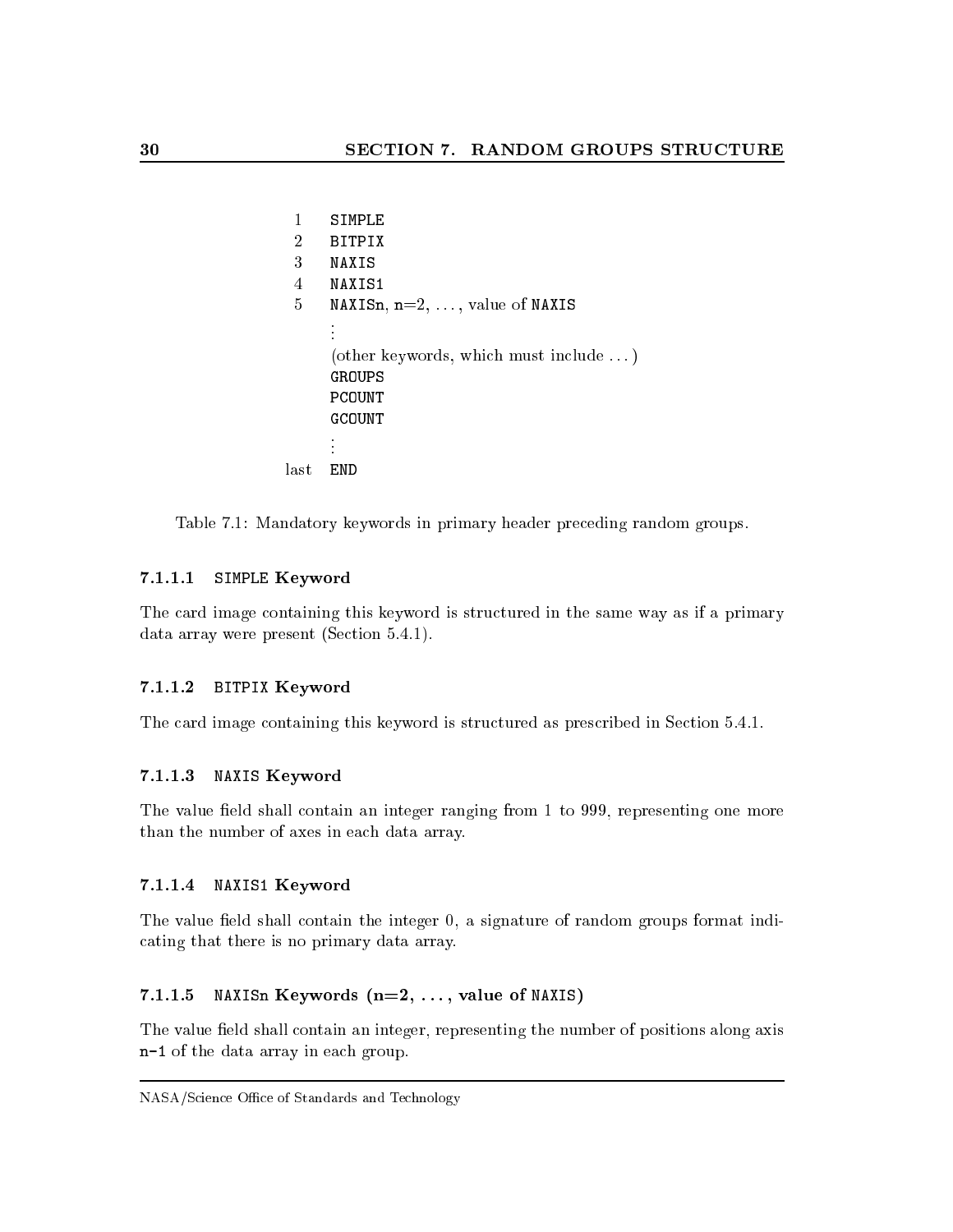## 7.1.1.6 GROUPS Keyword

The value field shall contain the logical constant T. The value T associated with this keyword implies that random groups records are present.

## 7.1.1.7 PCOUNT Keyword

The value field shall contain an integer equal to the number of parameters preceding each array in a group.

## 7.1.1.8 GCOUNT Keyword

The value field shall contain an integer equal to the number of random groups present.

## 7.1.1.9 END Keyword

The card image containing this keyword is structured as described in Section 5.4.1.

## 7.1.2 Reserved Keywords

## 7.1.2.1 PTYPEn Keywords

The value field shall contain a character string giving the name of parameter **n**. If the PTYPEn keywords for more than one value of n have the same associated name in the value field, then the data value for the parameter of that name is to be obtained by adding the derived data values of the corresponding parameters. This rule provides a mechanism by which a random parameter may have more precision than the accompanying data array members; for example, by summing two 16-bit values with the first scaled relative to the other such that the sum forms a number of up to 32-bit precision.

## 7.1.2.2 PSCALn Keywords

This keyword shall be used, along with the PZEROn keyword, when the  $n<sup>th</sup> FITS$  group parameter value is not the true physical value, to transform the group parameter value to the true physical values it represents, using equation 7.2. The value field shall contain a floating point number representing the coefficient of the linear term in equation 7.2, the scaling factor between true values and group parameter values at zero offset. The default value for this keyword is 1.0.

## 7.1.2.3 PZEROn Keywords

This keyword shall be used, along with the PSCALn keyword, when the  $n^{th}$  FITS group parameter value is not the true physical value, to transform the group parameter value to the physical value. The value field shall contain a floating point number, representing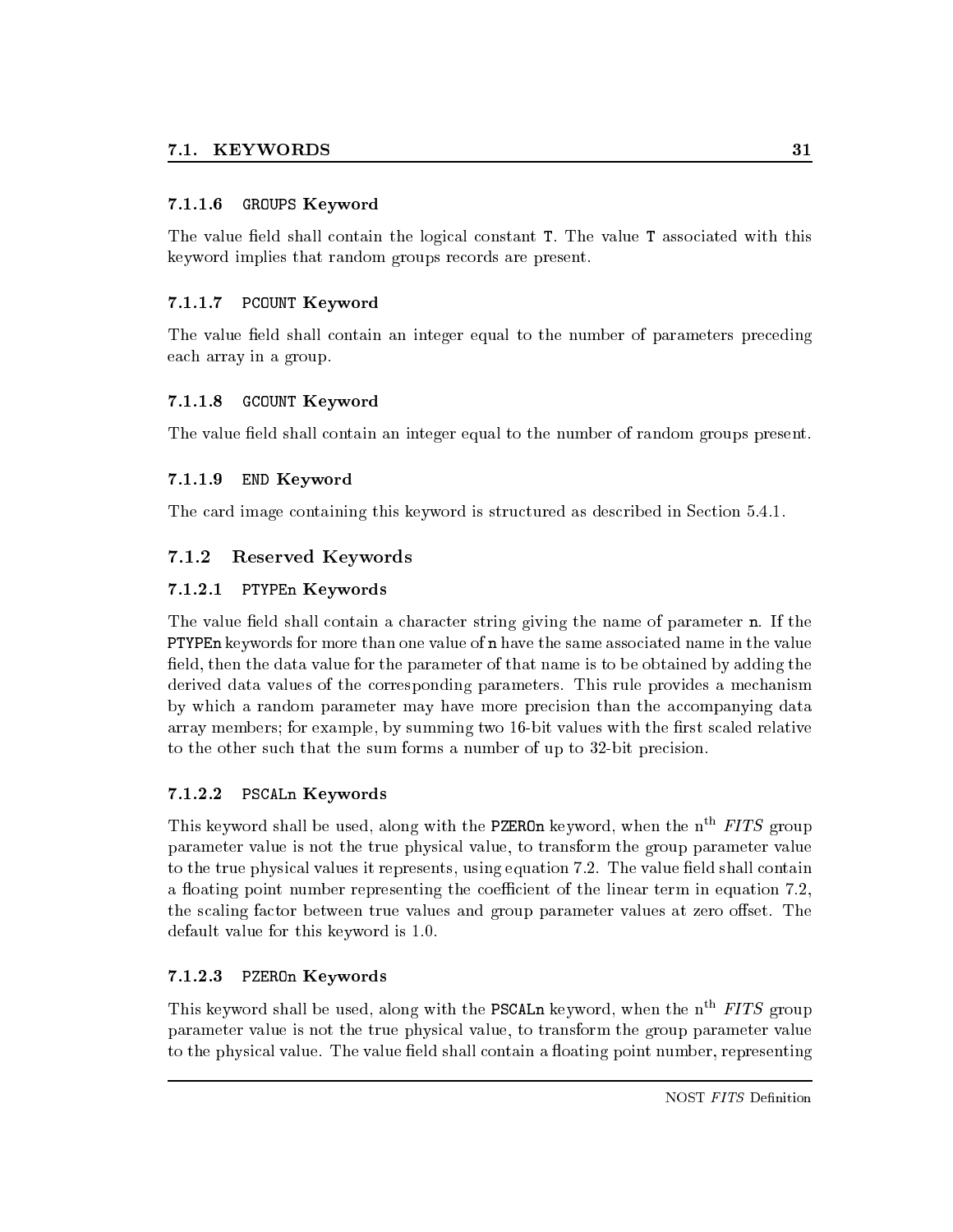the true value corresponding to a group parameter value of zero. The default value for this keyword is 0.0. The transformation equation is as follows:

$$
physical_value = PZEROn + PSCALn \times group-parameter_value
$$
 (7.2)

#### $7.2$ Data Sequence

Random groups data shall consist of a set of groups. The number of groups shall be specied by the GCOUNT keyword in the associated header record. Each group shall consist of the number of parameters specified by the PCOUNT keyword followed by an array with the number of members GMEM given by the following expression:

$$
GMEM = (NAXIS2 \times NAXIS3 \times \cdots \times NAXISm), \qquad (7.3)
$$

where **GMEM** is the number of members in the data array in a group, m is the value of NAXIS, and the NAXISn represent the values associated with those keywords.

The first parameter of the first group shall appear in the first location of the first data record. The first element of each array shall immediately follow the last parameter associated with that group. The first parameter of any subsequent group shall immediately follow the last member of the array of the previous group. The arrays shall be organized internally in the same way as an ordinary primary data array. If the groups data do not fill the final record, the remainder of the record shall be filled with zero values in the same way as a primary data array (Section 4.3.2). If random groups records are present, there shall be no primary data array.

#### 7.3 Data Representation

Permissible data representations are those listed in Section 6. Parameters and members of associated data arrays shall have the same representation. Should more precision be required for an associated parameter than for a member of a data array, the parameter shall be divided into two or more addends, represented by the same value for the PTYPEn keyword. The value shall be the sum of the physical values, which may have been obtained from the group parameter values using the PSCALn and PZEROn keywords.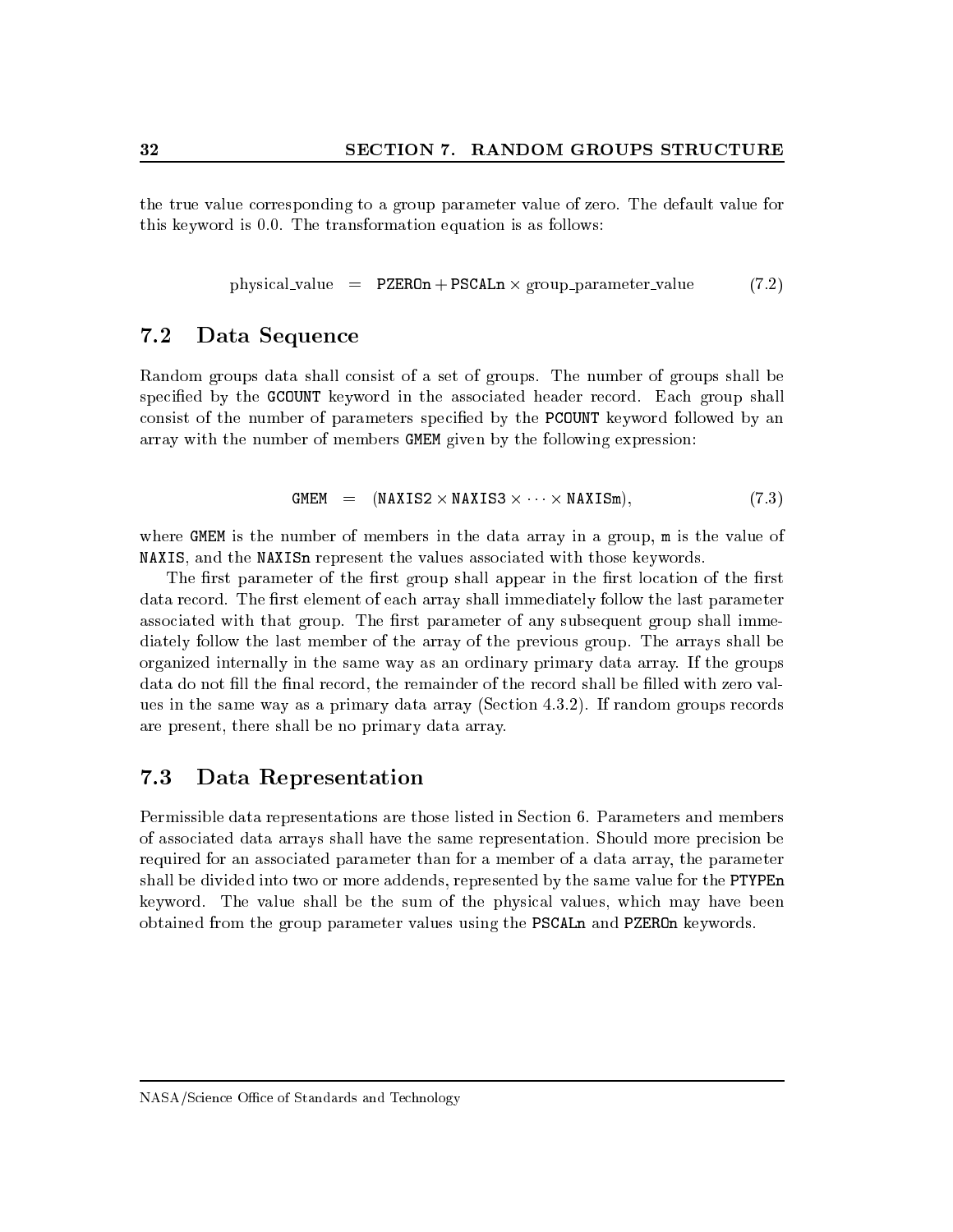## Section 8

# **Standard Extensions**

#### 8.1 The ASCII Table Extension

Data shall appear as an ASCII table extension if the primary header of the FITS file has the keyword EXTEND set to T and the first keyword of that extension header has  $XTENSION=$  'TABLE '.

## 8.1.1 Mandatory Keywords

The header of an ASCII table extension must use the keywords defined in Table 8.1. The first keyword must be XTENSION; the seven keywords following XTENSION (BITPIX ... TFIELDS) must be in the order specified with no intervening keywords.

XTENSION Keyword The value field shall contain the character string value text TABLE.

**BITPIX Keyword** The value field shall contain the integer  $8$ , denoting that the array contains ASCII characters.

NAXIS  $Keyword$  The value field shall contain the integer 2, denoting that the included data array is two-dimensional: rows and columns.

NAXIS1 Keyword The value field shall contain a non-negative integer, giving the number of ASCII characters in each row of the table.

NAXIS2 Keyword The value field shall contain a non-negative integer, giving the number of rows in the table.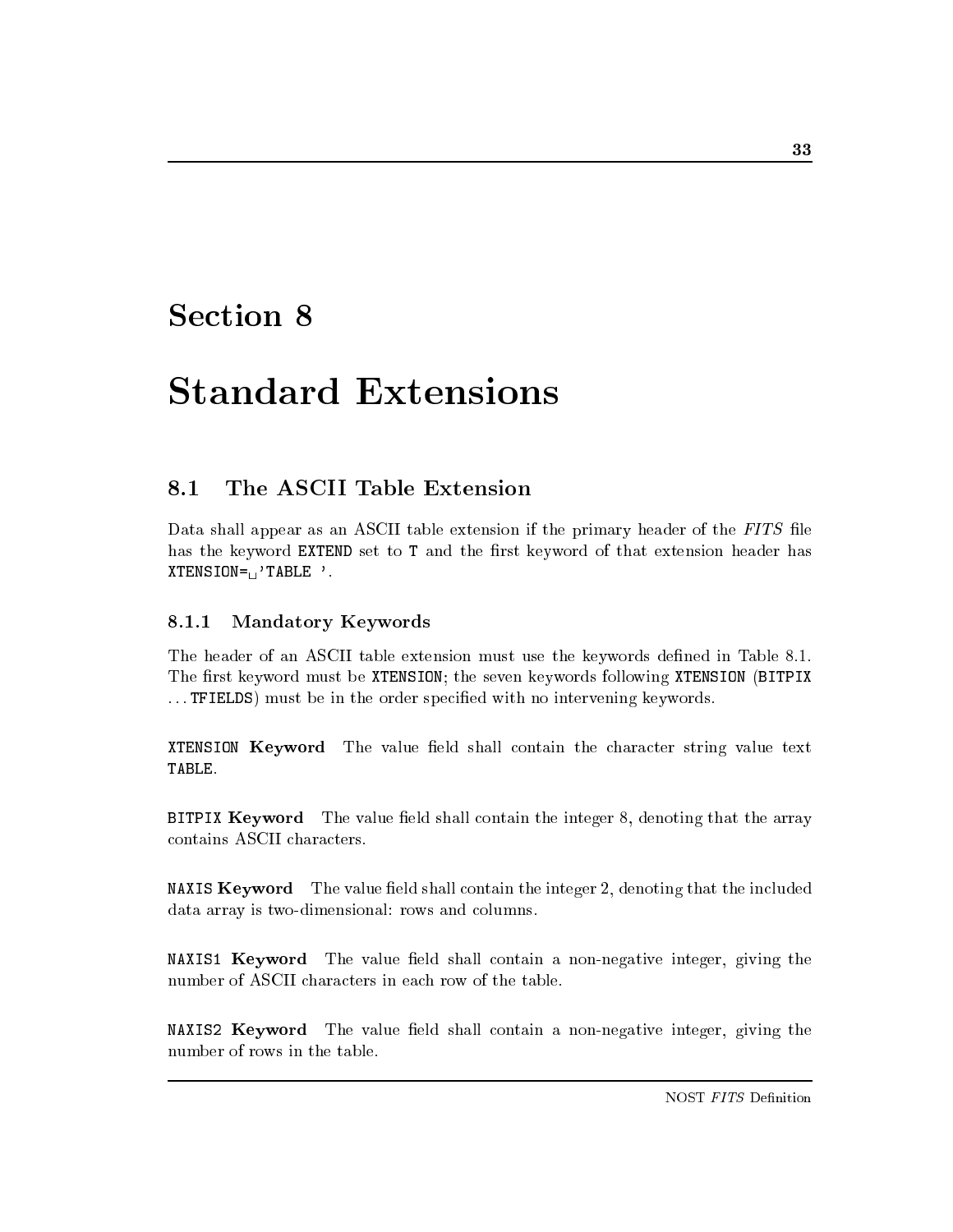```
1 XTENSION
 2 BITPIX
 3 NAXIS
 4 NAXIS1
 6 PCOUNT
 7 GCOUNT
 8
     TFIELDS
     (other keywords, which must include . . . )
     TBCOLn, n=1, 2, \ldots, k where k is the value of TFIELDS
     TFORMn, n=1, 2, \ldots, k where k is the value of TFIELDS
last END
```
Table 8.1: Mandatory keywords in ASCII table extensions.

**PCOUNT Keyword** The value field shall contain the integer 0.

 $GCUNT$  Keyword The value field shall contain the integer 1; the data records contain a single table.

**TFIELDS Keyword** The value field shall contain a non-negative integer representing the number of fields in each row. The maximum permissible value is 999.

TBCOLn Keywords The value field of this indexed keyword shall contain an integer specifying the column in which field  $n$  starts. The first column of a row is numbered 1.

**TFORMn Keywords** The value field of this indexed keyword shall contain a character string describing the format in which field  $n$  is encoded. Only the formats in Table 8.2, interpreted as FORTRAN-77 [13] input formats and discussed in more detail in section 8.1.5, are permitted for encoding. Format codes must be specified in upper case. Other format editing codes common to FORTRAN-77 such as repetition, positional editing, scaling, and field termination are not permitted. All values in numeric fields have a number base of ten (i.e., they are decimal); binary, octal, hexadecimal, and other representations are not permitted.

NASA/Science Office of Standards and Technology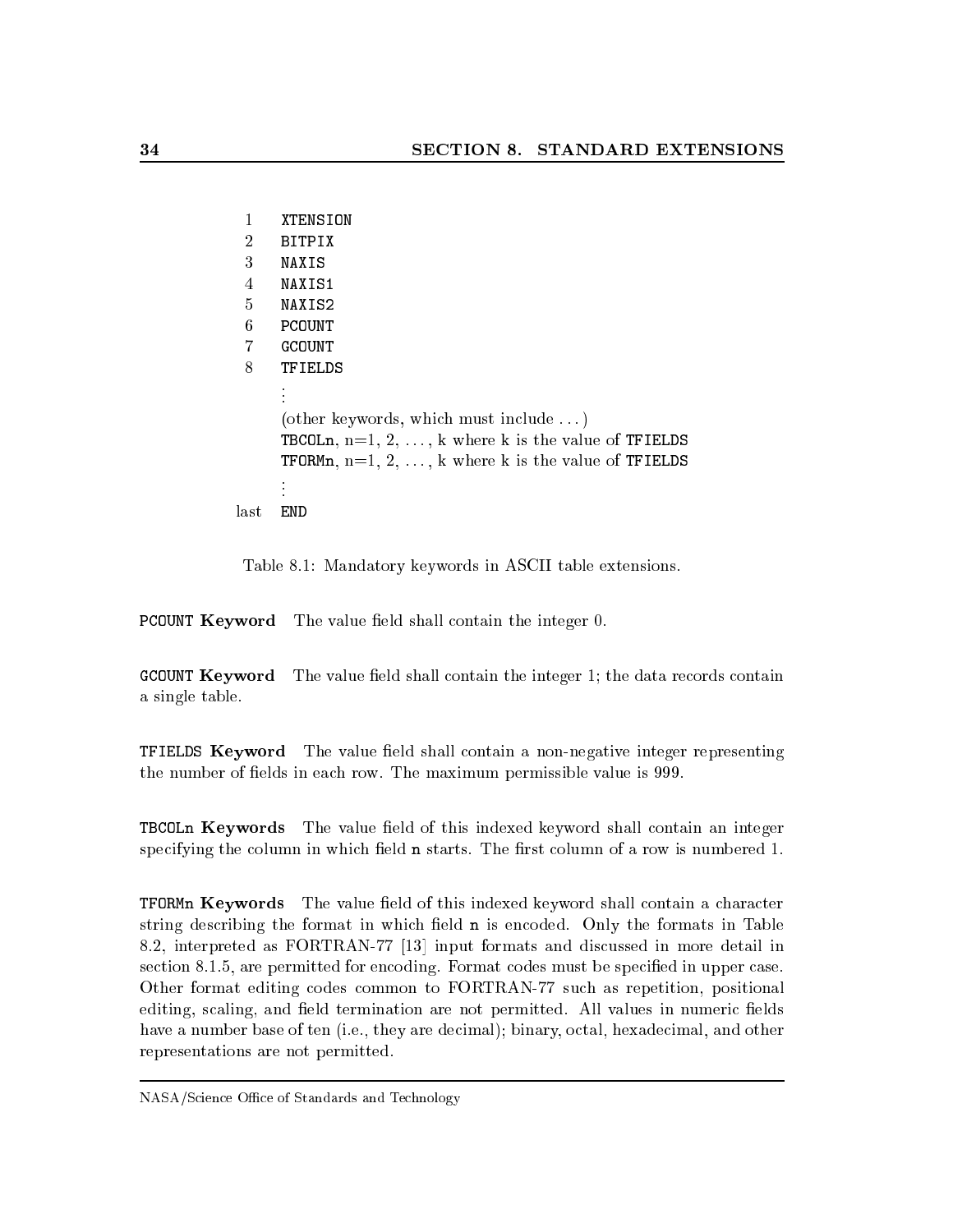| Field Value – Data Type                          |
|--------------------------------------------------|
| Aw Character                                     |
| Iw Decimal integer                               |
| Fw.d Single precision real                       |
| Ew.d Single precision real, exponential notation |
| Dw.d Double precision real, exponential notation |
|                                                  |

Table 8.2: Valid TFORMn format values in TABLE extensions.

END Kevword This keyword has no associated value. Columns 9-80 shall contain ASCII blanks.

#### 8.1.2 Other Reserved Keywords

In addition to the mandatory keywords dened in Section 8.1.1, the following keywords may be used to describe the structure of an ASCII table data array. They are optional, but if they appear within an ASCII table extension header, they must be used as defined in this section of this standard.

TSCALn Keywords This indexed keyword shall be used, along with the TZEROn keyword, when the quantity in field **n** does not represent a true physical quantity. The value field shall contain a floating point number representing the coefficient of the linear term in equation 8.1, which must be used to compute the true physical value of the field. The default value for this keyword is 1.0. This keyword may not be used for A-format fields.

TZEROn Keywords This indexed keyword shall be used, along with the TSCALn keyword, when the quantity in field  $n$  does not represent a true physical quantity. The value field shall contain a floating point number representing the zero point for the true physical value of field  $n$ . The default value for this keyword is 0.0. This keyword may not be used for A-format fields.

The transformation equation used to compute a true physical value from the quantity in field n is

$$
physical\_value = TZEROn + TSCALn \times field\_value. \tag{8.1}
$$

TNULLn Keywords The value field for this indexed keyword shall contain the character string that represents an undefined value for field  $n$ . The string is implicitly blank filled to the width of the field.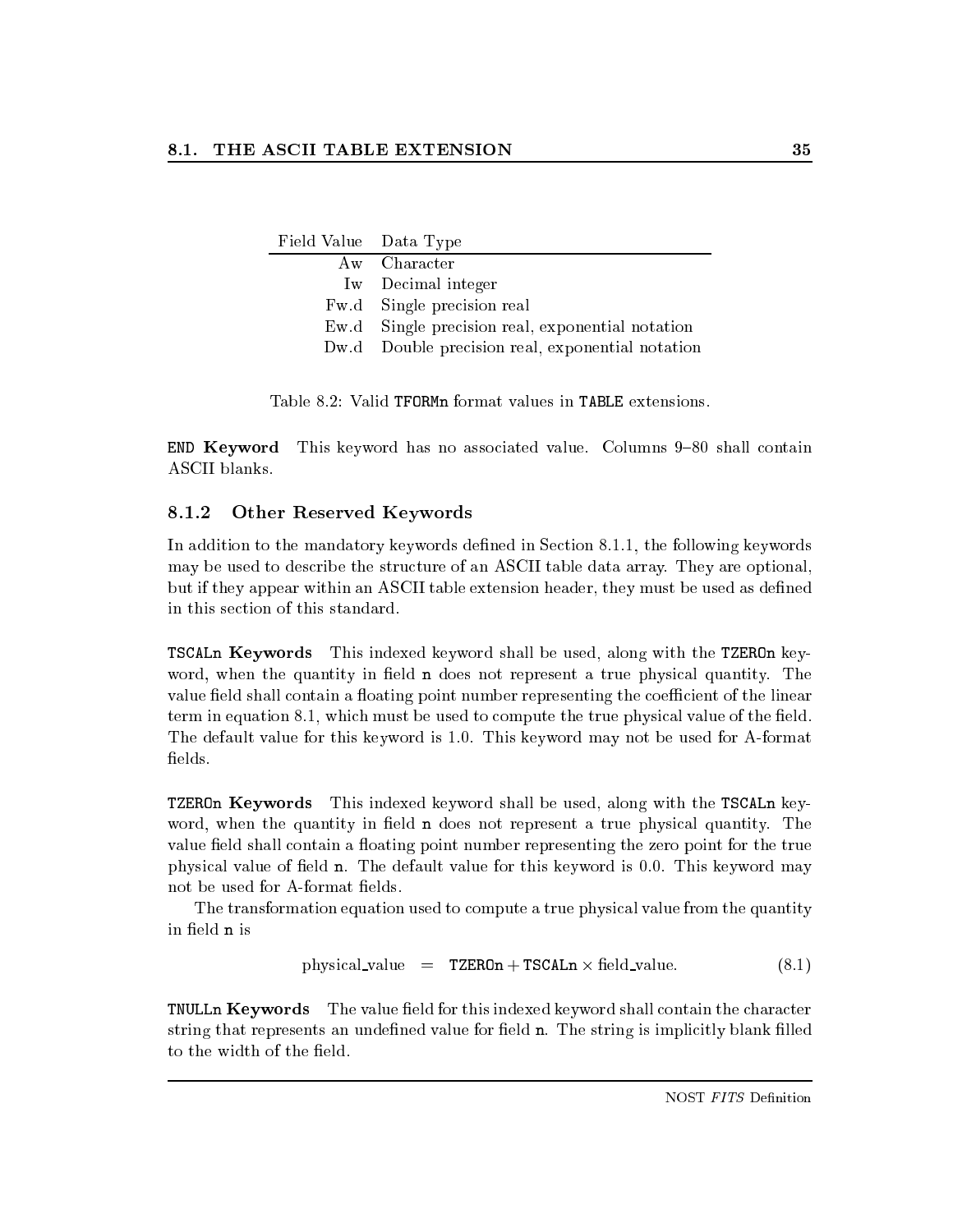TTYPEn Keywords The value field for this indexed keyword shall contain a character string, giving the name of field **n**. It is recommended that only letters, digits, and underscore (hexadecimal code  $5F$ , " $\cdot$ ") be used in the name. However, string comparisons with the values of TTYPEn keywords should not be case sensitive. The use of identical names for different fields should be avoided.

TUNITn Keywords The value field shall contain a character string describing the physical units in which the quantity in field n, after any application of TSCALn and TZEROn, is expressed. Units must follow the prescriptions in Section 5.3.

### 8.1.3 Data Sequence

The table is constructed from a two-dimensional array of ASCII characters. The row length and the number of rows shall be those specified, respectively, by the NAXIS1 and NAXIS2 keywords of the associated header records. The number of characters in a row and the number of rows in the table shall determine the size of the character array. Every row in the array shall have the same number of characters. The first character of the first row shall be at the start of the record immediately following the last header record. The first character of subsequent rows shall follow immediately the character at the end of the previous row, independent of the record structure. The positions in the last data record after the last character of the last row of the data array shall be filled with ASCII blanks.

## 8.1.4 Fields

Each row in the array shall consist of a sequence of fields, with one entry in each field. For every field, the FORTRAN-77 format of the information contained, location in the row of the beginning of the field and (optionally) the field name, shall be specified in keywords of the associated header records. A separate format keyword must be provided for each field. The location and format of fields shall be the same for every row. Fields may overlap. There may be characters in a table row that are not included in any field.

#### 8.1.5 Entries

All data in an ASCII table extension field shall be ASCII text in a format that conforms to the rules for fixed field input in ANSI FORTRAN-77 [13] format, as described below, including implicit decimal points. The only possible formats shall be those specied in Table 8.2. If values of -0 and  $+0$  must be distinguished, then the sign character should appear in a separate field in character format. TNULLn keywords may be used to specify a character string that represents an undefined value in each field. The characters representing an undefined value may differ from field to field but must be the same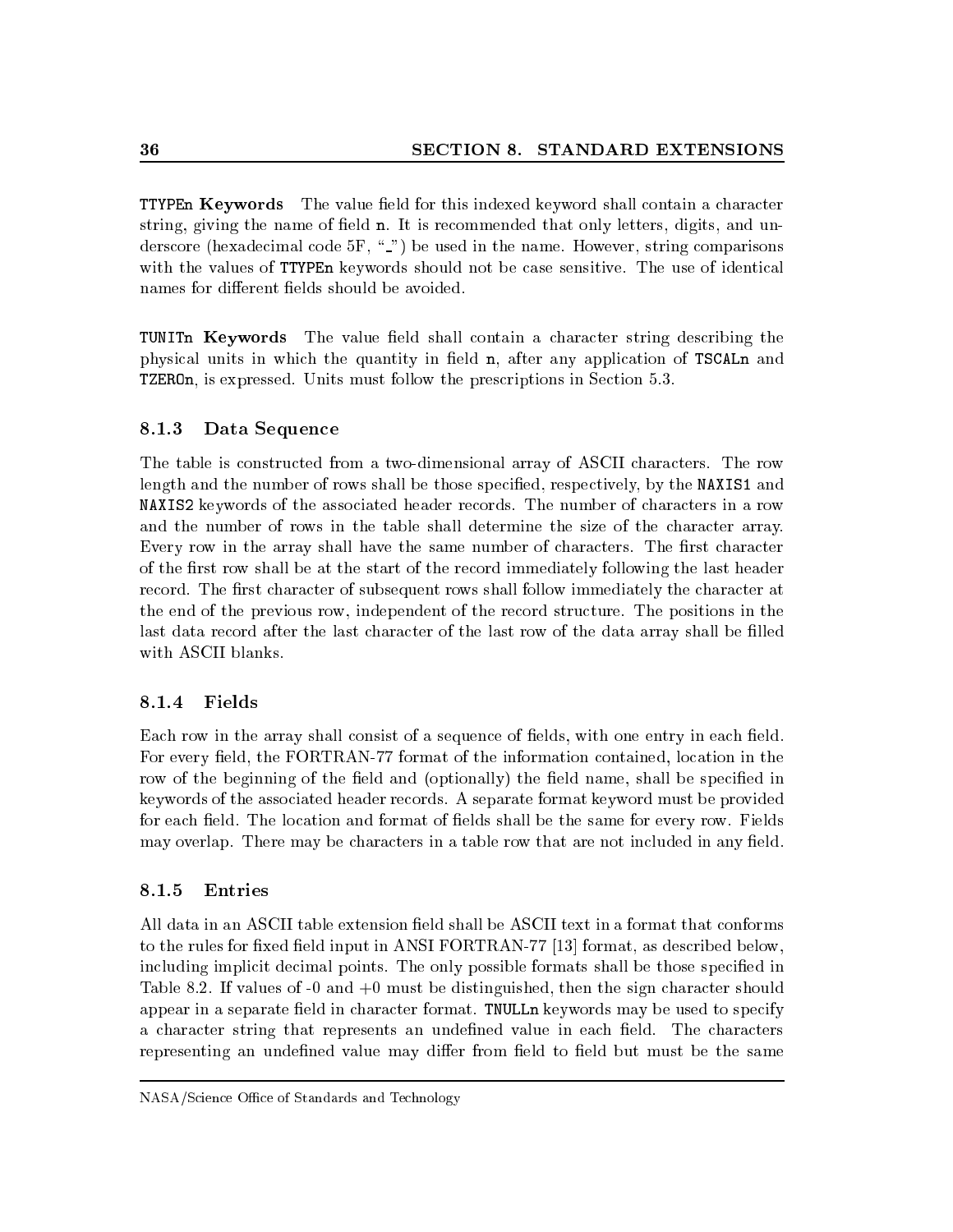within a field. Writers of ASCII tables should select a format appropriate to the form, range of values, and accuracy of the data in the table.

The value of a character-formatted  $(Aw)$  field is a character string of width w containing the characters in columns TBCOLn through TBCOLn+w – 1. It may be stored, left justified, in a character-valued variable of width  $\geq w$  without loss of information.

The value of an integer-formatted  $(Iw)$  field is an integer number determined by removing all blanks from columns TBCOLn through TBCOLn+w – 1 and interpreting the remaining, right-justified characters as a signed decimal integer. A blank field has value 0. All characters other than blanks, the decimal integers ( $\degree$ 0" through  $\degree$ 9") and a single leading sign character  $(\,^{\omega} + \,^{\omega}$  and  $\,^{\omega} - \,^{\omega})$  are forbidden.

The value of a real-formatted field  $(Fw.d, Ew.d, Dw.d)$  is a real number determined from the w characters from columns TBCOLn through TBCOLn+w - 1. The value is formed by

- 1. discarding all blank characters and right-justifying the non-blank characters,
- 2. interpreting the first non-blank characters as a numeric string consisting of a single optional sign  $(\ast \ast \circ \circ \ast \cdot \circ')$  followed by one or more decimal digits  $(\circ \circ \circ \circ')$  through " $9$ ") optionally containing a single decimal point ("."). The numeric string is terminated by the end of the right-justified field or by the occurrence of any character other than a decimal point  $(\cdot, \cdot)$  and the decimal integers  $(\cdot)$  through \9"). If the string contains no explicit decimal point, then the implicit decimal point is taken as immediately preceding the rightmost d digits of the string, with leading zeros assumed if necessary.
- 3. if the numeric string is terminated by a
	- (a) " $+$ " or " $-$ ", interpreting the following string as an exponent in the form of a signed decimal integer, or
	- (b)  $E$ , or  $D$ , interpreting the following string as an exponent of the form E or D followed by an optionally signed decimal integer constant.
- 4. The exponent string, if present, is terminated by the end of the right-justied string.
- 5. Characters other than those specied above are forbidden.

The numeric value of the table field is then the value of the numeric string multiplied by ten (10) to the power of the exponent string i. e.,

value = numeric\_string  $(10^{exponent\_string})$ ). The default exponent is zero and a blankfield has value zero. There is no difference between the  $F$ ,  $D$ , and  $E$  formats; the content of the string determines its interpretation. Numbers requiring more precision and/or range than the local computer can support may be represented. It is good form to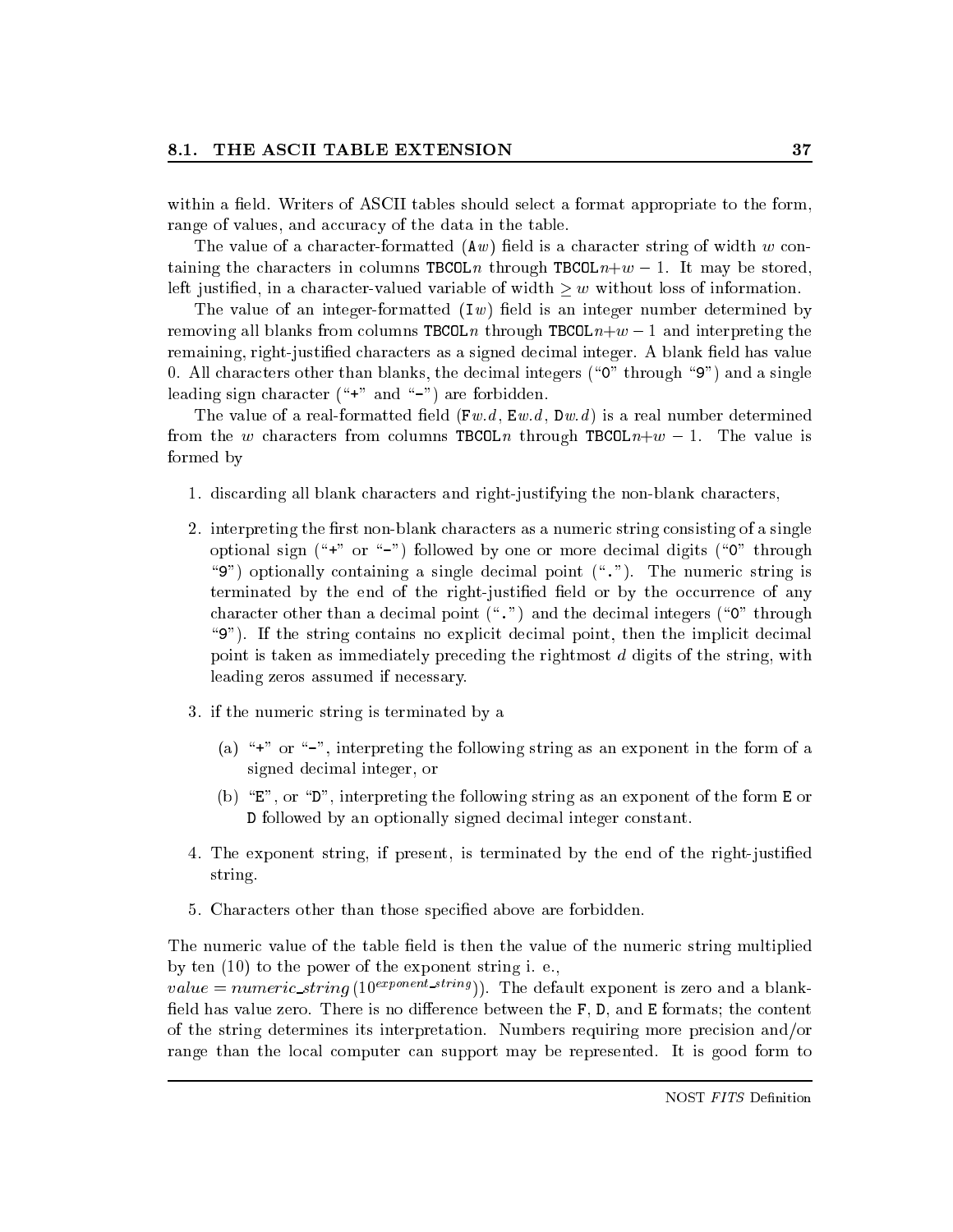specify a D format in TFORMn for a column of an ASCII table when that column will contain numbers that cannot be accurately represented in 32-bit IEEE binary format (see Appendix H).

Note that the above definitions allow for embedded blanks anywhere in integerformatted and real-formatted fields and implicit decimal points in real-formatted fields. FITS reading tasks will have to honor these flexibilities. However, since these flexibilities are likely to cause confusion and possible misinterpretation, it is recommended that FITS writing tasks write tables with explicit decimal points and no embedded or trailing blanks whenever possible.

### 8.2 Image Extension

Data shall appear as an image extension if the primary header of the FITS file has the keyword EXTEND set to T and the first keyword of that extension header has XTENSION= 'IMAGE '.

#### 8.2.1 Mandatory Keywords

The XTENSION keyword is required to be the first keyword of all image extensions. The card images in the header of an image extension must use the keywords defined in Table 8.3 in the order specied. No other keywords may intervene between the XTENSION and GCOUNT keywords.

```
1 XTENSION
 2 BITPIX
 \overline{4}NAXISn, n = 1, ..., NAXIS\overline{5}PCOUNT
      GCOUNT
 6
       (other keywords . . . )
last
     END
```
Table 8.3: Mandatory keywords in image extensions.

XTENSION Keyword The value field shall contain the character string value text  $IM$ -AGE.

NASA/Science Office of Standards and Technology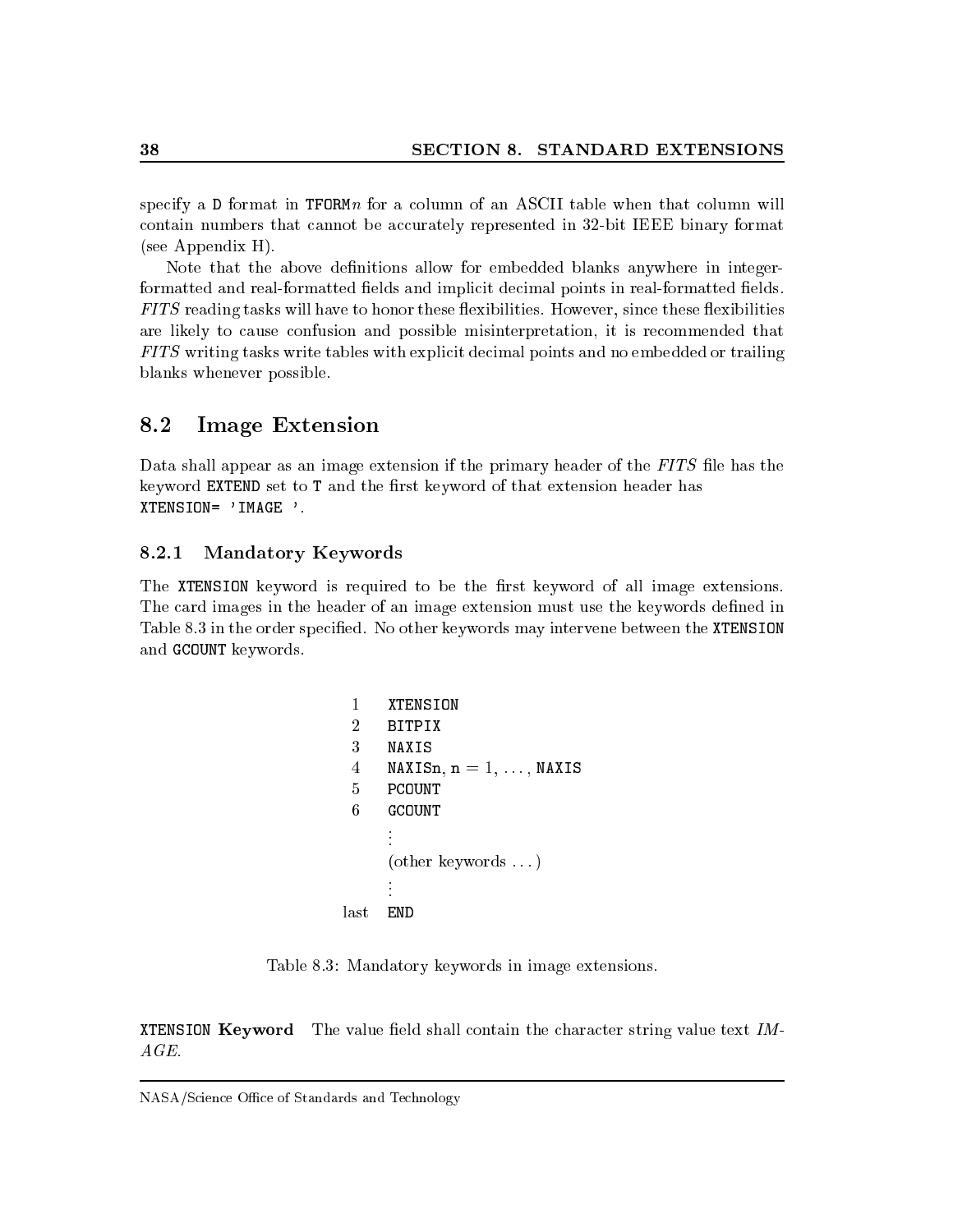BITPIX Keyword The value field shall contain an integer. The absolute value is used in computing the sizes of data structures. It shall specify the number of bits that represent a data value. The only valid values of BITPIX are given in Table 5.2.

NAXIS Keyword The value field shall contain a non-negative integer no greater than 999, representing the number of axes in the associated data array. A value of zero signifies that no data follow the header in the image extension.

NAXISn Keywords The value field of this indexed keyword shall contain a nonnegative integer, representing the number of elements along axis n of an ordinary data array. The NAXISn must be present for all values  $n = 1, \ldots$ , NAXIS, and for no other values of n. A value of zero for any of the NAXISn signies that no data follow the header in the image extension. If NAXIS is equal to 0, there should not be any NAXISn keywords.

**PCOUNT Keyword** The value field shall contain the integer 0.

 $GCUNT$  Keyword The value field shall contain the integer 1; each image extension contains a single array.

END Keyword This keyword has no associated value. Columns  $9-80$  shall be filled with ASCII blanks.

The units of all header keyword values in an image extension shall follow the prescriptions in section 5.3.

#### Data Sequence 8.2.3

The data format shall be identical to that of a primary data array as described in section 4.3.2.

#### 8.3 **Binary Table Extension**

Data shall appear as a binary table extension if the primary header of the FITS file has the keyword EXTEND set to T and the first keyword of that extension header has  $XTENSION =$  $_$ 'BINTABLE'.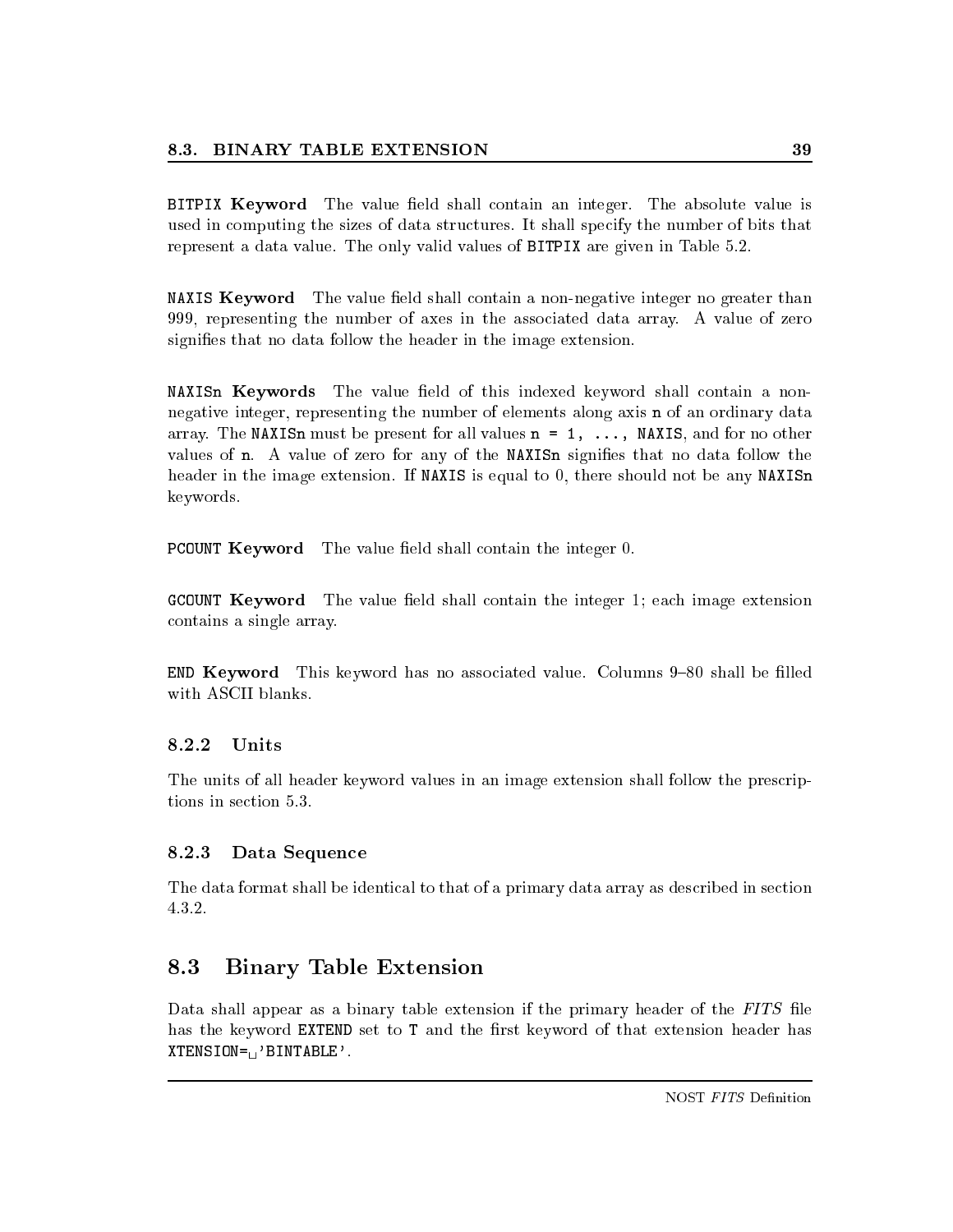#### 8.3.1 Mandatory Keywords

The XTENSION keyword is the first keyword of all binary table extensions. The seven keywords following (BITPIX ...TFIELDS) must be in the order specified in Table 8.4, with no intervening keywords.

> 1 XTENSION 2 BITPIX 3 NAXIS 5 NAXIS2  $\overline{7}$ **GCOUNT** 8 **TFIELDS** (other keywords, which must include . . . ) TFORMn,  $n=1, 2, \ldots$ , k where k is the value of TFIELDS last END

Table 8.4: Mandatory keywords in binary table extensions.

XTENSION Keyword The value field shall contain the character string 'BINTABLE'.

**BITPIX Keyword** The value field shall contain the integer  $8$ , denoting that the array is an array of 8-bit bytes.

**NAXIS Keyword** The value field shall contain the integer 2, denoting that the included data array is two-dimensional: rows and columns.

NAXIS1 Keyword The value field shall contain a non-negative integer, giving the number of 8-bit bytes in each row of the table.

NAXIS2 Keyword The value field shall contain a non-negative integer, giving the number of rows in the table.

**PCOUNT Keyword** The value field shall contain the number of bytes that follow the table in the associated extension data.

NASA/Science Office of Standards and Technology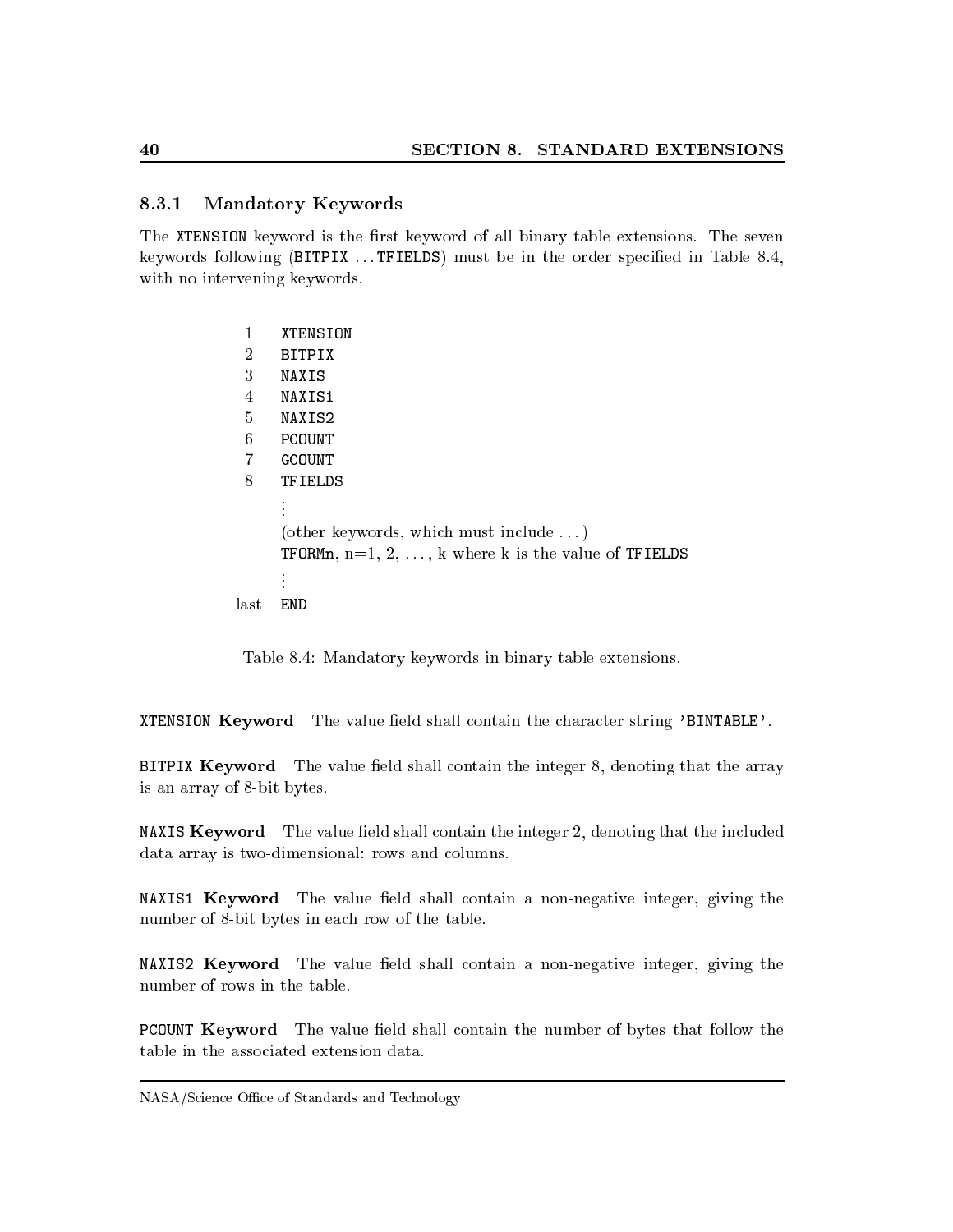**GCOUNT Keyword** The value field shall contain the integer 1; the data records contain a single table.

**TFIELDS Keyword** The value field shall contain a non-negative integer representing the number of fields in each row. The maximum permissible value is 999.

**TFORMn Keywords** The value field of this indexed keyword shall contain a character string of the form  $r\bar{r}a$ . The repeat count r is the ASCII representation of a non-negative integer specifying the number of elements in field  $\bf{n}$ . The default value of r is 1; the repeat count need not be present if it has the default value. A zero element count, indicating an empty field, is permitted. The data type T specifies the data type of the contents of field n. Only the data types in Table 8.5 are permitted. The format codes must be specified in upper case. For fields of type P, the only permitted repeat counts are  $0$  and  $1$ . The additional characters  $a$  are optional and are not further defined in this standard. Table 8.5 lists the number of bytes each data type occupies in a table row. The metal metal contract of a metal of a row is number of the table row, the table row is the table derived from the following equation,

$$
n_{row} = \sum_{i=1}^{TFIELDS} r_i b_i \qquad (8.2)
$$

where rise is the repeat count for the repeat count for the number of bytes for the data type in the data type in field i, and TFIELDS is the value of that keyword, must equal the value of NAXIS1.

END Keyword This keyword has no associated value. Columns  $9-80$  shall contain ASCII blanks.

#### 8.3.2 Other Reserved Keywords

In addition to the mandatory keywords defined in section 8.3.1, these keywords may be used to describe the structure of a binary table data array. They are optional, but if they appear within a binary table extension header, they must be used as dened in this section of this standard.

TTYPEn Keywords The value field for this indexed keyword shall contain a character string, giving the name of field  $n$ . It is recommended that only letters, digits, and underscore (hexadecimal code  $5F$ , " $\tilde{ }$ ") be used in the name. String comparisons with the values of TTYPEn keywords should not be case sensitive. The use of identical names for different fields should be avoided.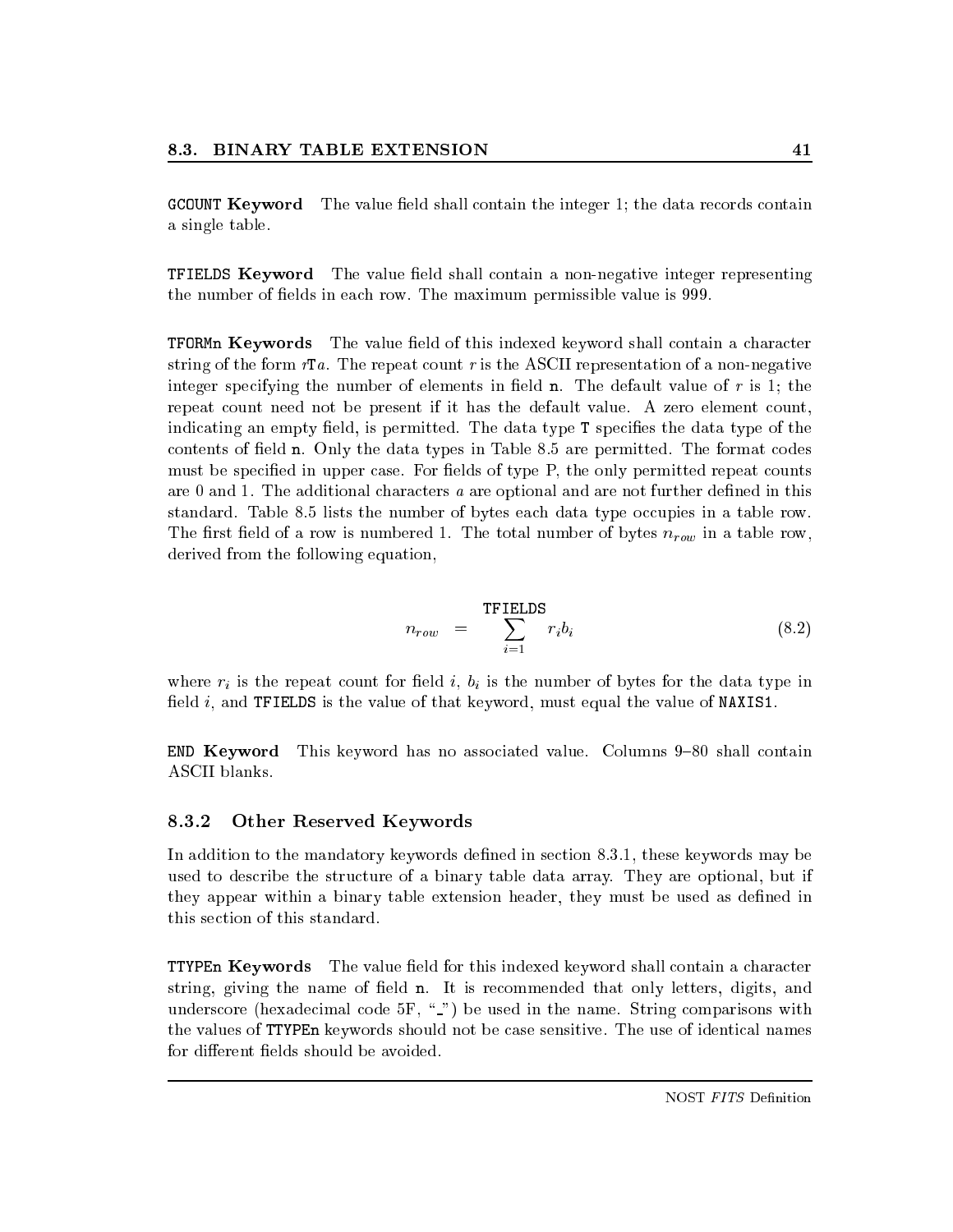| TFORMn value | Description                     | 8-bit Bytes |
|--------------|---------------------------------|-------------|
|              | Logical                         |             |
| Χ            | <b>Bit</b>                      | $^\ast$     |
| В            | Unsigned byte                   |             |
|              | 16-bit integer                  | 2           |
| J            | 32-bit integer                  | 4           |
| A            | Character                       |             |
| E            | Single precision floating point | 4           |
| Ð            | Double precision floating point | 8           |
|              | Single precision complex        | 8           |
| М            | Double precision complex        | 16          |
| р            | Array Descriptor                | 8           |
|              |                                 |             |

number of 8-bit bytes needed to contain all bits

Table 8.5: Valid TFORMn data types in BINTABLE extensions.

TUNITn Keywords The value field shall contain a character string describing the physical units in which the quantity in field n, after any application of TSCALn and TZEROn, is expressed. Units must follow the prescriptions in Section 5.3.

TNULLn Keywords The value field for this indexed keyword shall contain the integer that represents an undefined value for field  $n$  of data type B, I, or J. The keyword may not be used if field **n** is of any other data type.

TSCALn Keywords This indexed keyword shall be used, along with the TZEROn keyword, when the quantity in field n does not represent a true physical quantity. It may not be used if the format of field  $n$  is A, L, or X. The interpretation for fields of type P is not defined. A proposed interpretation is described in Appendix B.1. For fields with all other data types, the value field shall contain a floating point number representing the  $coefficient of the linear term in equation 8.1, which is used to compute the true physical$ value of the field, or, in the case of the complex data types  $C$  and  $M$ , of the real part of the field, with the imaginary part of the scaling factor set to zero. The default value for this keyword is 1.0.

TZEROn Keywords This indexed keyword shall be used, along with the TSCALn keyword, when the quantity in field n does not represent a true physical quantity. It may not be used if the format of field  $\bf{n}$  is A, L, or X. The interpretation for fields of type P is not defined. A proposed interpretation is described in Appendix B.1. For fields with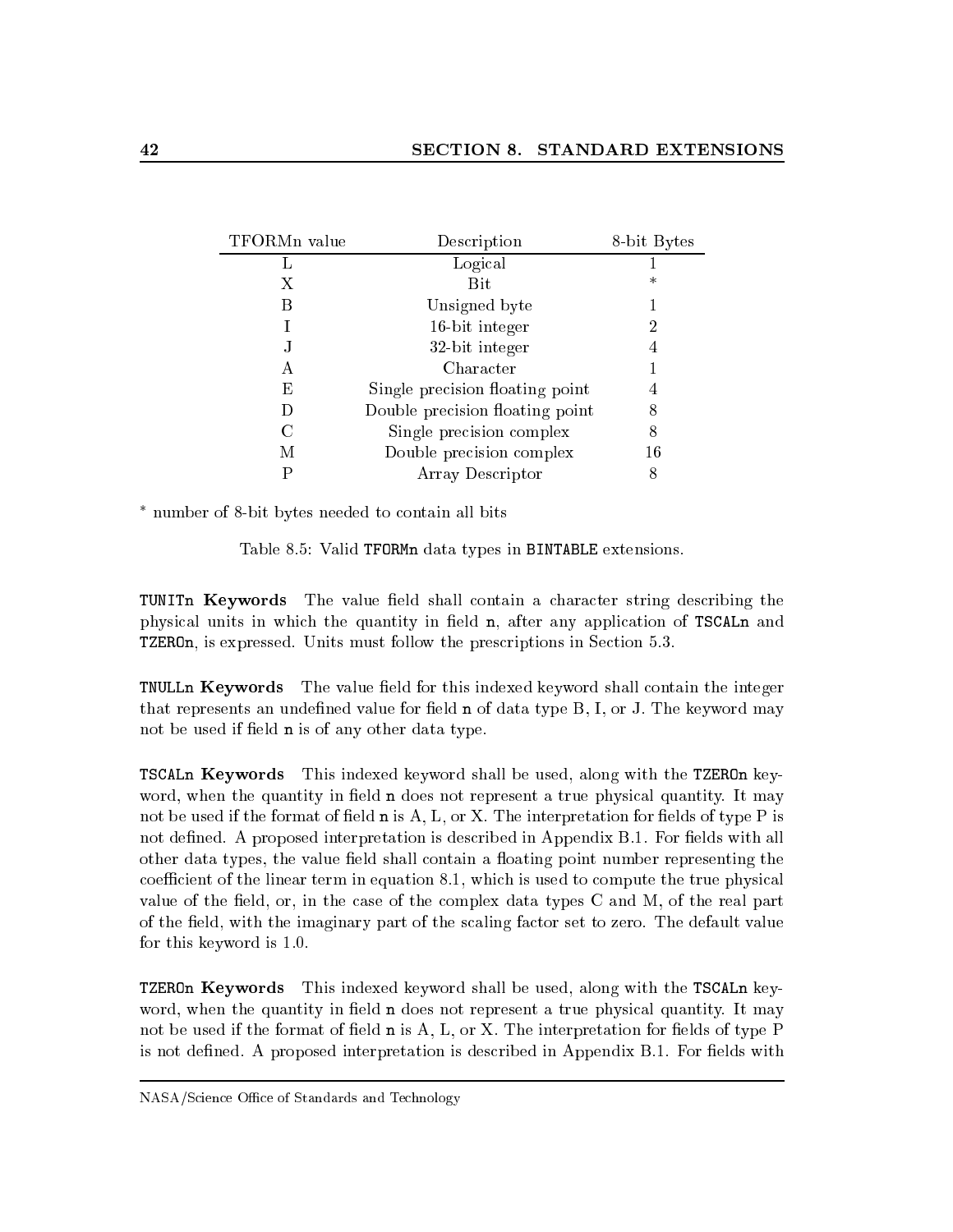all other data types, the value field shall contain a floating point number representing the true physical value corresponding to a value of zero in field  $\bf{n}$  of the FITS file, or, in the case of the complex data types  $C$  and  $M$ , in the real part of the field, with the imaginary part set to zero. The default value for this keyword is 0.0. Equation 8.1 is used to compute a true physical value from the quantity in field n.

TDISPn Keywords The value field of this indexed keyword shall contain a character string describing the format recommended for the display of the contents of field n. If the table value has been scaled, the physical value, derived using equation 8.1, shall be displayed. All elements in a field shall be displayed with a single, repeated format. For purposes of display, each byte of bit (type X) and byte (type B) arrays is treated a an unsigned integer. Arrays of type A may be terminated with a zero byte. Only the format codes in Table 8.6, discussed in section 8.3.4, are permitted for encoding. The format codes must be specified in upper case. If the Bw.m, Ow.m, and Zw.m formats are not readily available to the reader, the Iw.m display format may be used instead, and if the ENw.d and ESw.d formats are not available, Ew.d may be used. The meaning of this keyword is not defined for fields of type  $P$  in this standard but may be defined in conventions using such fields.

| Field Value | Data Type                                                    |
|-------------|--------------------------------------------------------------|
| $A_{W}$     | Character                                                    |
| Lw          | Logical                                                      |
| 1w          | Integer                                                      |
| Bw.m        | Binary, integers only                                        |
| Ow.m        | Octal, integers only                                         |
| Zw.m        | Hexadecimal, integers only                                   |
| Fw.d        | Single precision real                                        |
| Ew.dEe      | Single precision real, exponential notation                  |
| ENw.d       | Engineering; E format with exponent multiple of 3            |
| ESw.d       | Scientific; same as EN but nonzero leading digit if not zero |
| Gw.dEe      | General; appears as F if significance not lost, else E.      |
| Dw.dEe      | Double precision real, exponential notation                  |

Table 8.6: Valid TDISPn format values in BINTABLE extensions. w is width in characters of displayed values, m is minimum number of digits displayed, d is number of digits to right of decimal; e is number of digits in exponent.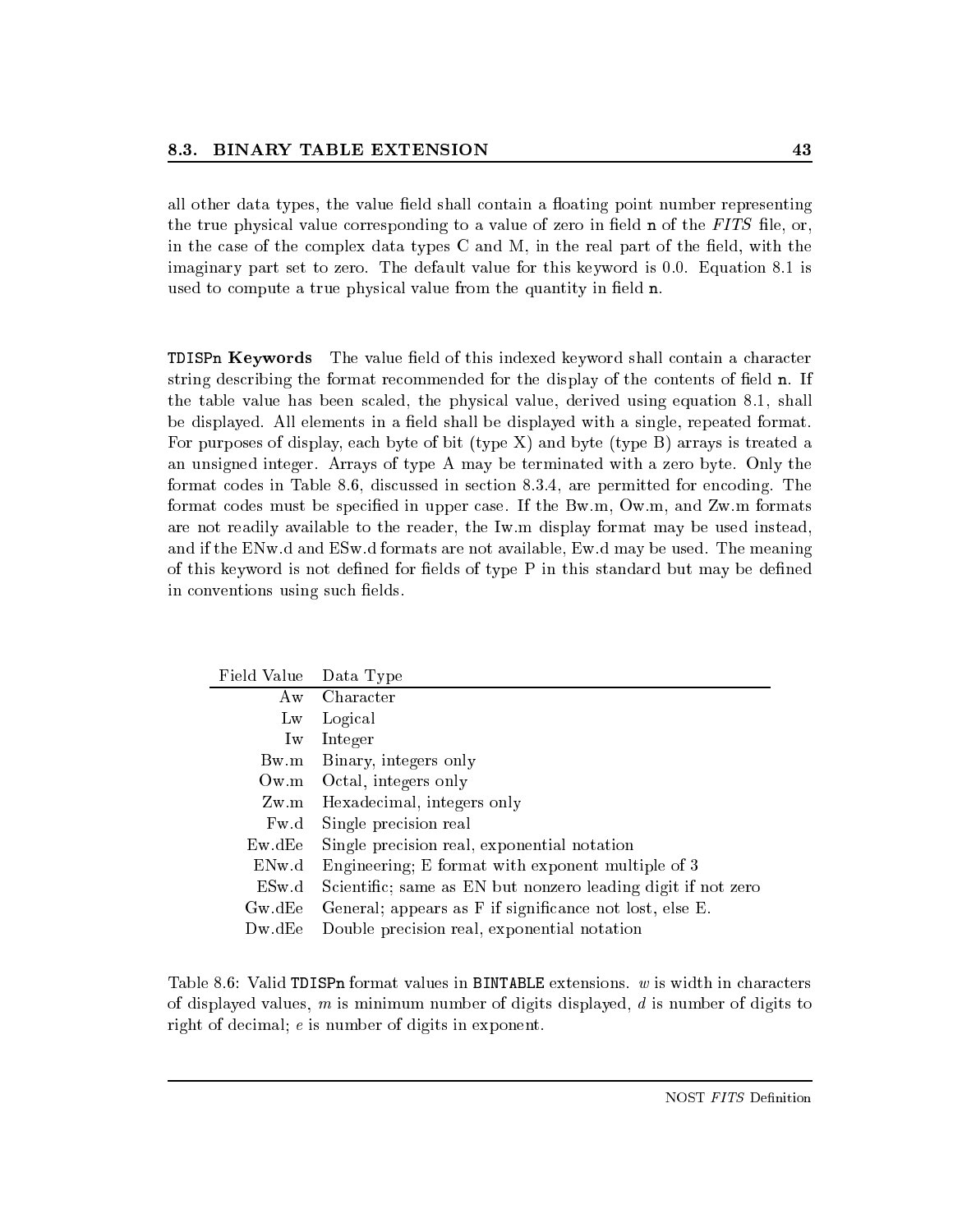**THEAP Keyword** The value field of this keyword shall contain an integer providing the separation, in bytes, between the start of the main data table and the start of a supplemental data area called the heap. The default value shall be the product of the values of NAXIS1 and NAXIS2. This keyword shall not be used if the value of PCOUNT is zero. A proposed application of this keyword is presented in Appendix B.1.

**TDIMn Keywords** The value field of this indexed keyword shall contain a character string describing how to interpret the contents of field  $n$  as a multidimensional array, providing the number of dimensions and the length along each axis. The form of the value is not further specified by this standard. A proposed convention is described in Appendix B.2.

#### 8.3.3 Data Sequence

The data in a binary table extension shall consist of a Main Data Table which may, but need not, be followed by additional bytes. The positions in the last data record after the last additional byte, or, if there are no additional bytes, the last character of the last row of the data array, shall be filled by setting all bits to zero.

#### 8.3.3.1 Main Data Table

The table is constructed from a two-dimensional byte array. The number of bytes in a row shall be specied by the value of the NAXIS1 keyword and the number of rows shall be specied by the NAXIS2 keyword of the associated header records. Within a row, fields shall be stored in order of increasing column number, as determined from the  $n$ of the TFORMn keywords. The number of bytes in a row and the number of rows in the table shall determine the size of the byte array. Every row in the array shall have the same number of bytes. The first row shall begin at the start of the record immediately following the last header record. Subsequent rows shall begin immediately following the end of the previous row, with no intervening bytes, independent of the record structure. Words need not be aligned along word boundaries.

Each row in the array shall consist of a sequence of fields. The number of elements in each field and their data type shall be specified in keywords of the associated header records. A separate format keyword must be provided for each field. The location and format of fields shall be the same for every row. Fields may be empty, if the repeat count specied in the value of the TFORMn keyword of the header is 0. The following data types, and no others, are permitted.

**Logical** If the value of the TFORMn keyword specifies data type L, the contents of field n shall consist of ASCII "T" indicating true or ASCII "F", indicating false. A zero byte indicates an invalid value.

NASA/Science Office of Standards and Technology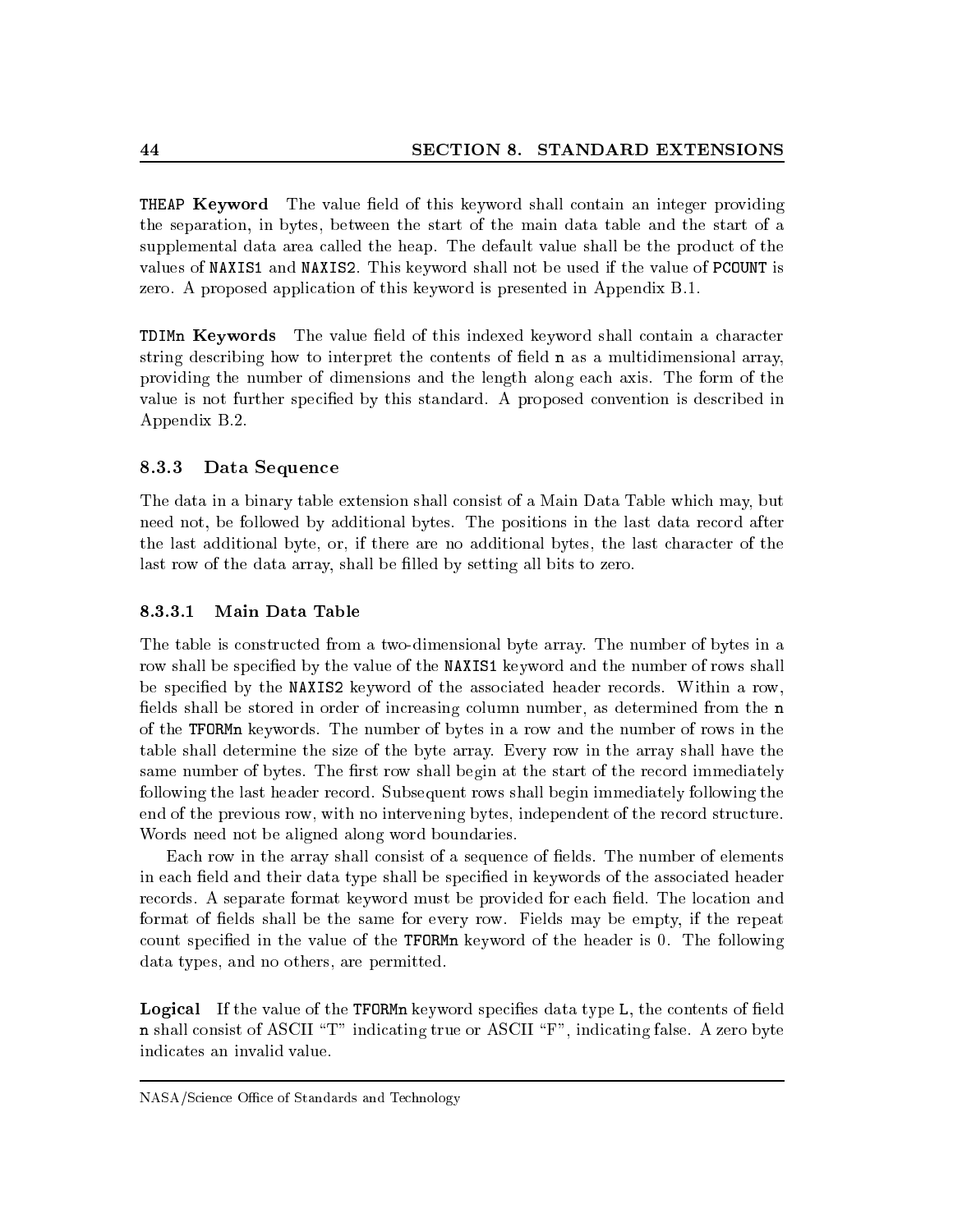Bit Array If the value of the TFORMn keyword specifies data type X, the contents of field **n** shall consist of a sequence of bits starting with the most significant bit; the bits following shall be in order of decreasing signicance, ending with the least signicant bit. A bit array shall be composed of an integral number of bytes, with those bits following the end of the data set to zero. No null value is defined for bit arrays.

**Character** If the value of the TFORMn keyword specifies data type A, field n shall contain a character string of zero or more members, composed of ASCII text. This character string may be terminated before the length specied by the repeat count by an ASCII NULL (hexadecimal code 00). Characters after the first ASCII NULL are not defined. A string with the number of characters specified by the repeat count is not NULL terminated. Null strings are defined by the presence of an ASCII NULL as the first character.

Unsigned 8-Bit Integer If the value of the TFORMn keyword specifies data type B, the data in field **n** shall consist of unsigned 8-bit integers, with the most significant bit first, and subsequent bits in order of decreasing significance. Null values are given by the value of the associated TNULLn keyword.

**16-Bit Integer** If the value of the **TFORM** keyword specifies data type I, the data in field **n** shall consist of twos-complement signed 16-bit integers, contained in two bytes. The most significant byte shall be first. Within each byte the most significant bit shall be first, and subsequent bits shall be in order of decreasing significance. Null values are given by the value of the associated TNULLn keyword.

**32-Bit Integer** If the value of the TFORMn keyword specifies data type J, the data in field **n** shall consist of twos-complement signed 32-bit integers, contained in four bytes. The most significant byte shall be first, and subsequent bytes shall be in order of decreasing significance. Within each byte, the most significant bit shall be first, and subsequent bits shall be in order of decreasing signicance. Null values are given by the value of the associated TNULLn keyword.

**Single Precision Floating Point** If the value of the TFORMn keyword specifies data type E, the data in field  $\bf{n}$  shall consist of ANSI/IEEE-754 [15] 32-bit floating point numbers, as described in Appendix H. All IEEE special values are recognized. The IEEE NaN is used to represent invalid values.

Double Precision Floating Point If the value of the TFORMn keyword specifies data type D, the data in field n shall consist of ANSI/IEEE-754 [15] 64-bit double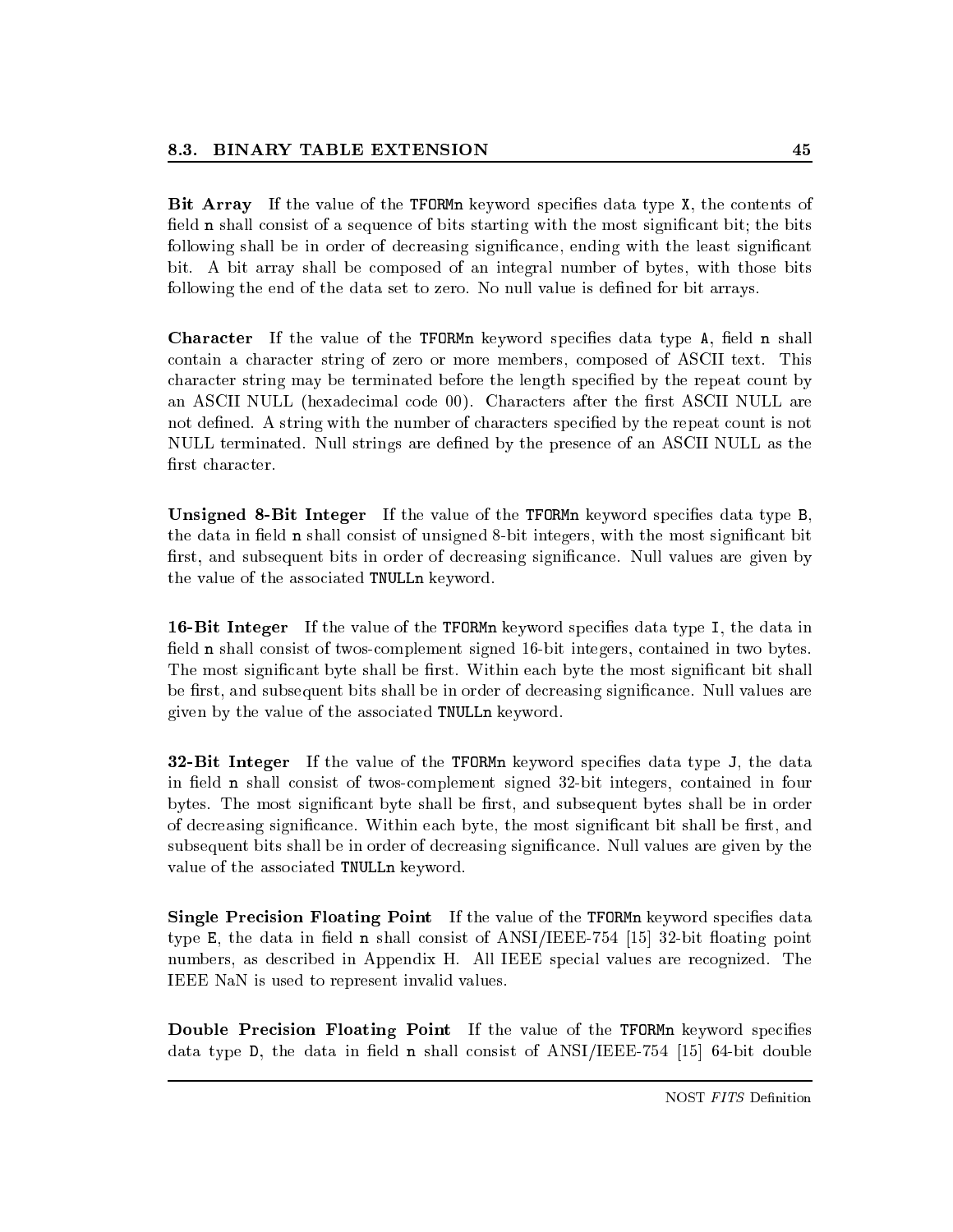precision floating point numbers, as described in Appendix H. All IEEE special values are recognized. The IEEE NaN is used to represent invalid values.

**Single Precision Complex** If the value of the TFORMn keyword specifies data type C, the data in field  $\bf{n}$  shall consist of a sequence of pairs of 32-bit single precision floating point numbers. The first member of each pair shall represent the real part of a complex number, and the second member shall represent the imaginary part of that complex number. If either member contains a NaN, the entire complex value is invalid.

Double Precision Complex If the value of the TFORMn keyword specifies data type M, the data in field n shall consist of a sequence of pairs of 64-bit double precision floating point numbers. The first member of each pair shall represent the real part of a complex number, and the second member of the pair shall represent the imaginary part of that complex number. If either member contains a NaN, the entire complex value is invalid.

Array Descriptor If the value of the TFORM keyword specifies data type P, the data in field **n** shall consist of not more than one pair of 32-bit integers. The meaning of these integers is not defined by this standard. The proposed application of this data type is described in Appendix B.1.

#### 8.3.3.2 Bytes Following Main Table

The main data table shall be followed by zero or more bytes, as specied by the value of the PCOUNT keyword. The meaning of these bytes is not further defined by this standard. One proposed application is described in Appendix B.1.

#### 8.3.4 Data Display

Character data are encoded under format code  $Aw$ . If the character datum has length less than or equal to  $w$ , it is represented on output right-justified in a string of  $w$ characters. If the character datum has length greater than  $w$ , the first  $w$  characters of the datum are represented on output in a string of  $w$  characters. Character data are not surrounded by single or double quotation marks unless those marks are themselves part of the data value.

Logical data are encoded under format code Lw. Logical data are represented on output with the character "T" for true or " $F$ " for false right justified in a blank-filled string of  $w$  characters. A null value may be represented by a completely blank string of w characters.

Integer data are encoded under format codes  $I w.m$ ,  $B w.m$ ,  $O w.m$ , and  $Z w.m$ . The default value of m is one and the " $m$ " is optional. The first letter of the code specifies the number base for the encoding with I for decimal  $(10)$ , B for binary  $(2)$ , O for octal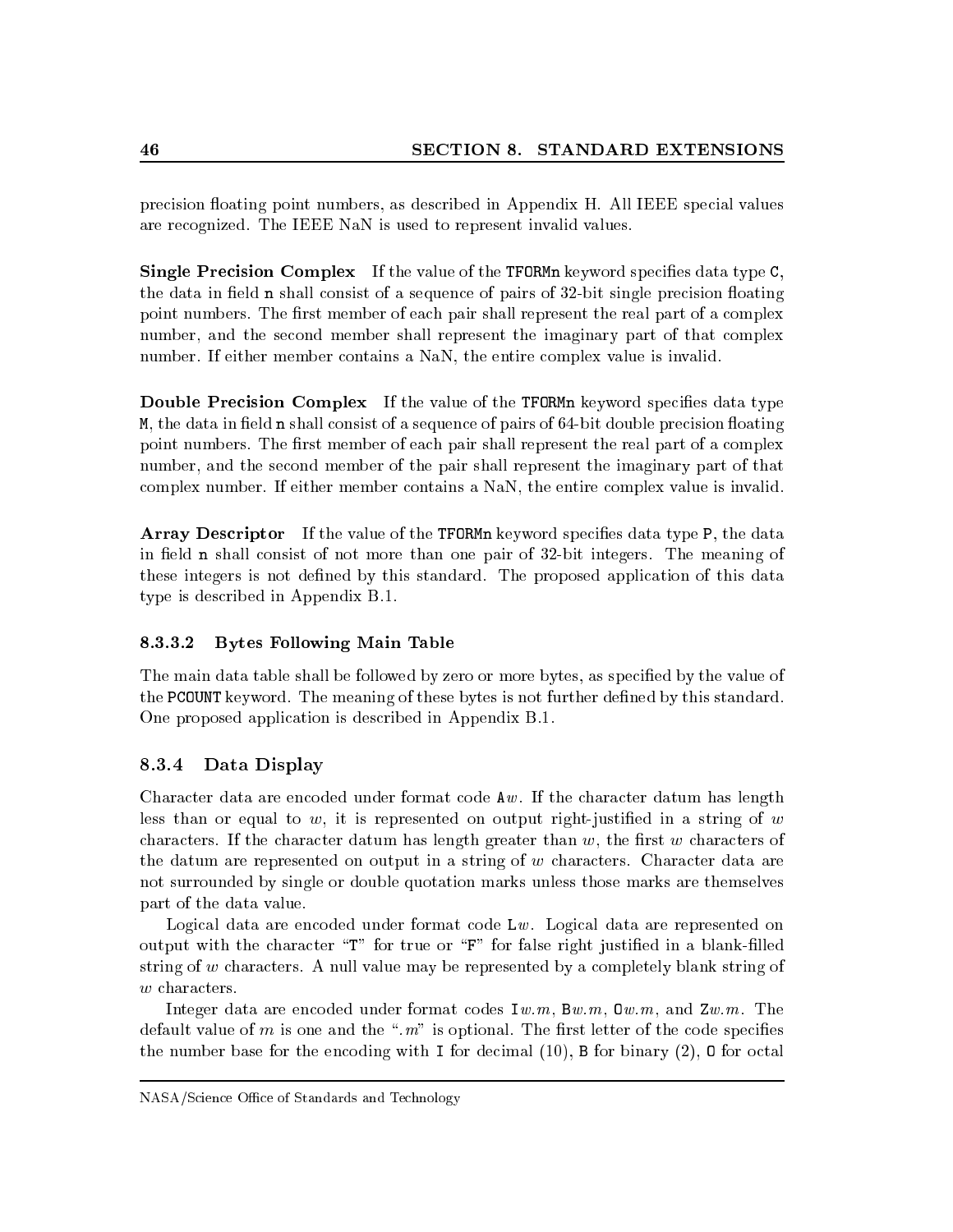(8), and Z for hexadecimal (16). Hexadecimal format uses the upper-case letters A through F to represent decimal values 10 through 15. The output field consists of  $w$ characters containing zero or more leading blanks followed by a minus if the internal datum is negative followed by the magnitude of the internal datum in the form of an unsigned integer constant in the specied number base with only as many leading zeros as are needed to have at least m numeric digits. Note that  $m \leq w$  is allowed if all values are positive, but  $m < w$  is required if any values are negative. If the number of digits required to represent the integer datum exceeds  $w$ , then the output field consists of a string of w asterisk (\*) characters.

Real data are encoded under format codes  $Fw.d$ ,  $Ew.d$ ,  $Ew.d$ ,  $Dw.d$   $Ee$ ,  $E Nw.d$ , and  $ESw.d$ . In all cases, the output is a string of  $w$  characters including the decimal point, any sign characters, and any exponent including the exponent's indicators, signs, and values. If the number of digits required to represent the real datum exceeds  $w$ , then the output field consists of a string of w asterisk  $(*)$  characters. In all cases, d specifies the number of digits to appear to the right of the decimal point. The F format code output field consists of  $w - d - 1$  characters containing zero or more leading blanks followed by a minus if the internal datum is negative followed by the absolute magnitude of the internal datum in the form of an unsigned integer constant. These characters are followed by a decimal point  $(\cdot, \cdot)$  and d characters giving the fractional part of the internal datum, rounded by the normal rules of arithmetic to d fractional digits. For the E and D format codes, an exponent is taken such that the fraction  $0.1 \leq |datum|/10^{exponent} < 1.0$ . The fraction (with appropriate sign) is output with an F format of width  $w - e - 2$  characters with d characters after the decimal followed by an E or D followed by the exponent as a signed  $e + 1$  character integer with leading zeros as needed. The default value of  $e$  is  $2$  when the  $E_e$  portion of the format code is omitted. If the exponent value will not fit in  $e + 1$  characters but will fit in  $e + 2$  then the E (or D) is omitted and the wider field used. If the exponent value will not fit (with a sign character) in  $e + 2$  characters, then the entire w-character output field is filled with asterisks  $(*)$ . The ES format code is processed in the same manner as the E format code except that the exponent is taken so that  $1.0 \leq fraction \leq 10$ . The EN format code is processed in the same manner as the E format code except that the exponent is taken to be an integer multiple of 3 and so that  $1.0 \leq fraction \leq 1000.0$  All real format codes have number base 10. There is no difference between E and D format codes on input other than an implication with the latter of greater precision in the internal datum.

The  $Gw.dEe$  format code may be used with data of any type. For data of type integer, logical, or character, it is equivalent to  $Iw$ ,  $Lw$ , or  $Aw$ , respectively. For data of type real, it is equivalent to an F format (with different numbers of characters after the decimal) when that format will accurately represent the value and is equivalent to an E format when the number (in absolute value) is either very small or very large. Specifically, for real values outside the range  $0.1 - 0.5 \times 10^{-3}$  ( $\sim$   $value \leq 10^{4} - 0.5$ , it is equivalent to Ew.  $a$ Ee. For real values within the above range, it is equivalent to Fw  $\ldots a$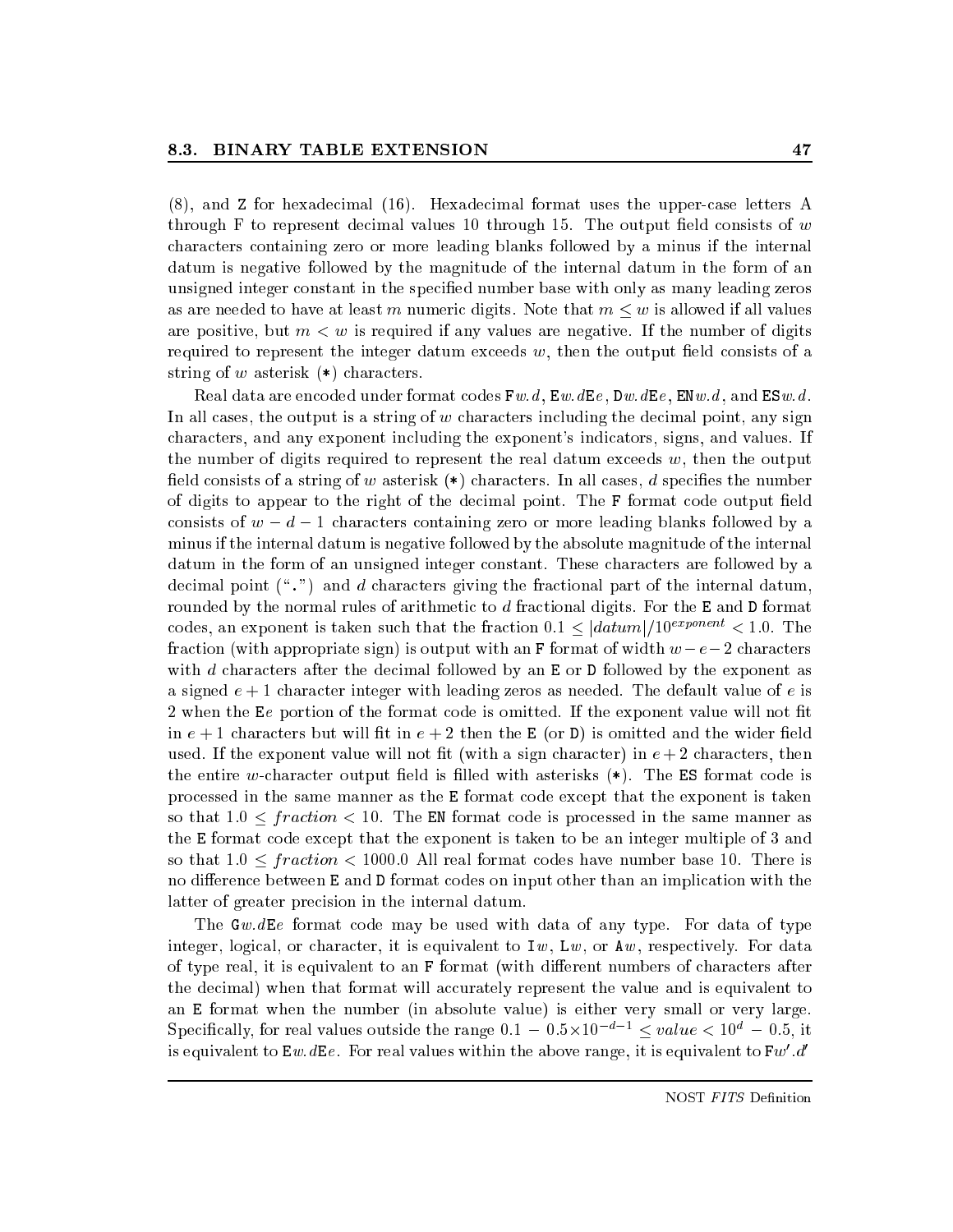followed by  $2 + e$  blanks, where  $w_0 = w - e - 2$  and  $a_1 = a - \kappa$  for  $\kappa = 0, 1, \ldots, a$  if the real datum value lies in the range  $10^{k-1}$  (  $1 - 0.5 \times 10^{-d}$  $\langle$  value  $\langle 10^k \rangle$  $1 - 0.5 \times 10^{-d}$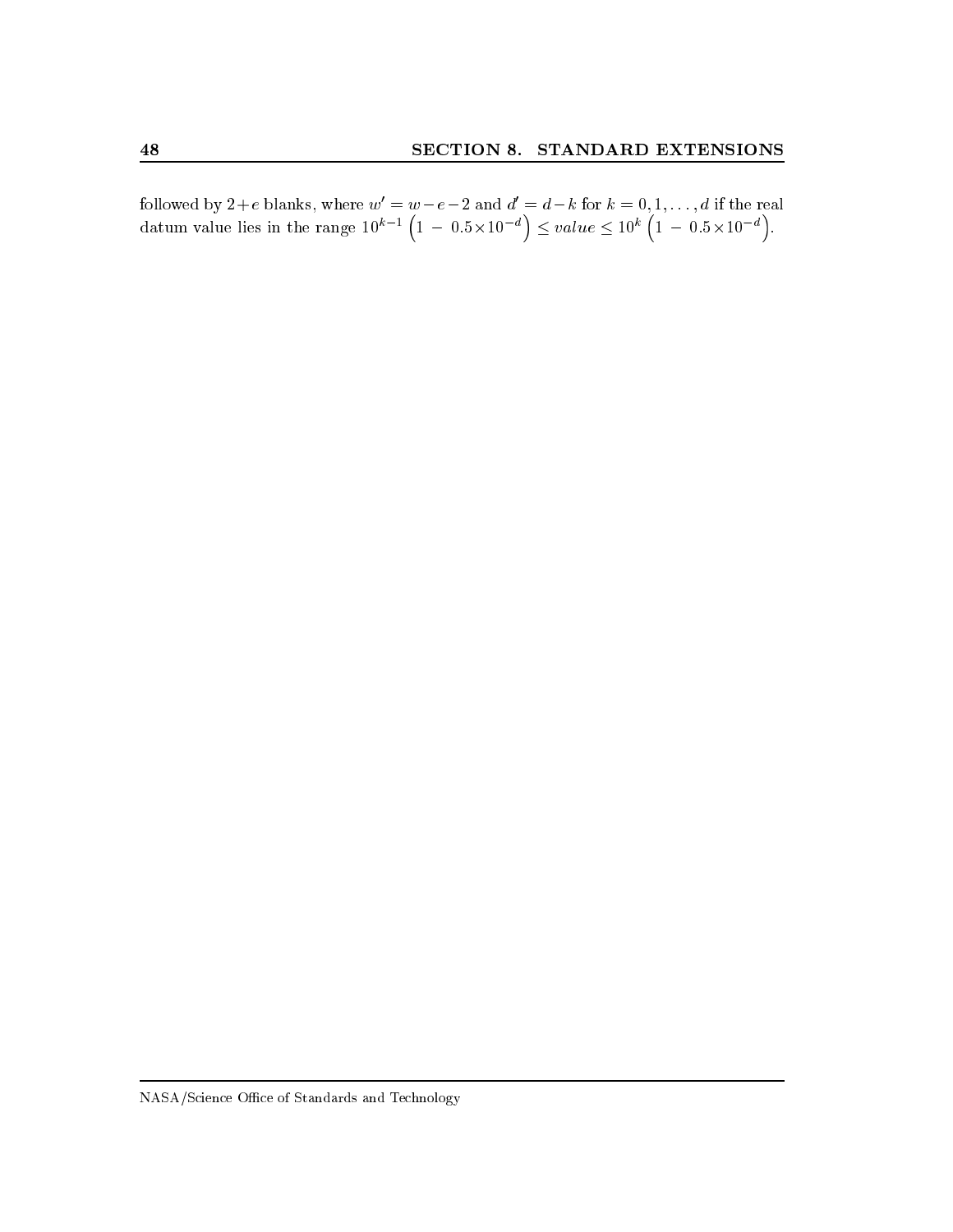## Section 9

# Restrictions on Changes

Any structure that is a valid  $FITS$  structure shall remain a valid  $FITS$  structure at all future times. Use of certain valid FITS structures may be deprecated by this or future FITS standard documents.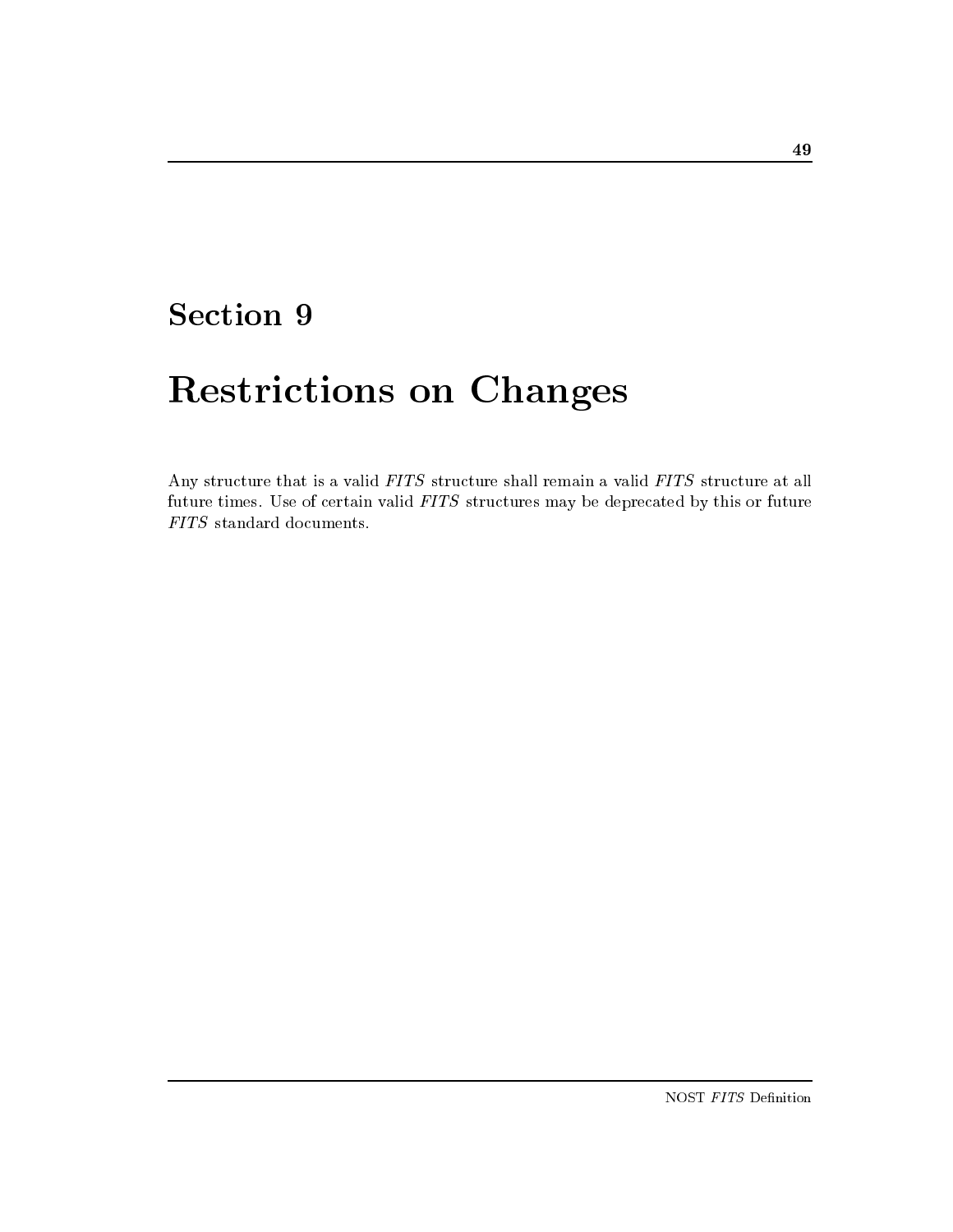NASA/Science Office of Standards and Technology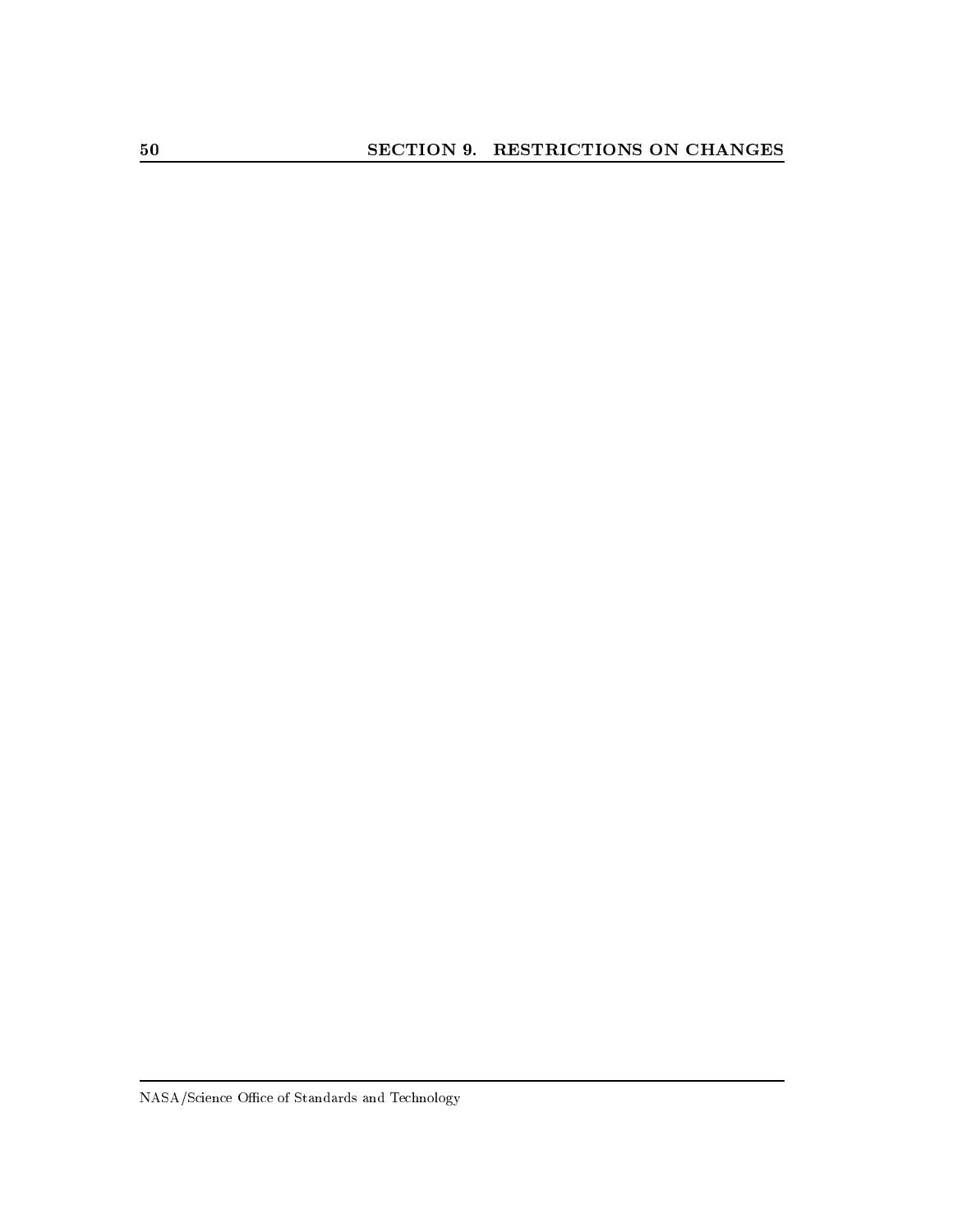## Appendix A

# Formal Syntax of Card Images

(This Appendix is not part of the NOST FITS standard but is included for convenient reference.)

The following notation is used in defining the formal syntax.

| $:=$         | means "is defined to be"                                                     |
|--------------|------------------------------------------------------------------------------|
| $X \mid Y$   | means one of X or Y (no ordering relation is implied)                        |
| [X]          | means that X is optional                                                     |
| X            | means X is repeated 1 or more times                                          |
| $\mathbf{B}$ | means the ASCII character B                                                  |
| $A'-Z'$      | means one of the ASCII characters A through Z                                |
| $\chi$       | means the ASCII character associated with the hexadecimal code nn            |
| $\{\}$       | expresses a constraint or a comment (it immediately follows the syntax rule) |

The following statements define the formal syntax used in FITS free format card images.

```
FITS\_card\_image :=
```
FITS commentary card image <sup>j</sup> FITS value card image

FITS commentary card image :=

COMMENT\_keyword [ascii\_text\_char...] |

HISTORY keyword [ascii\_text\_char...] |

BLANKFIELD\_keyword [ascii\_text\_char...] |

keyword field anychar but equal [ascii text char...]

fConstraint: The total number of characters in a FITS commentary card image must be exactly equal to  $80.\}$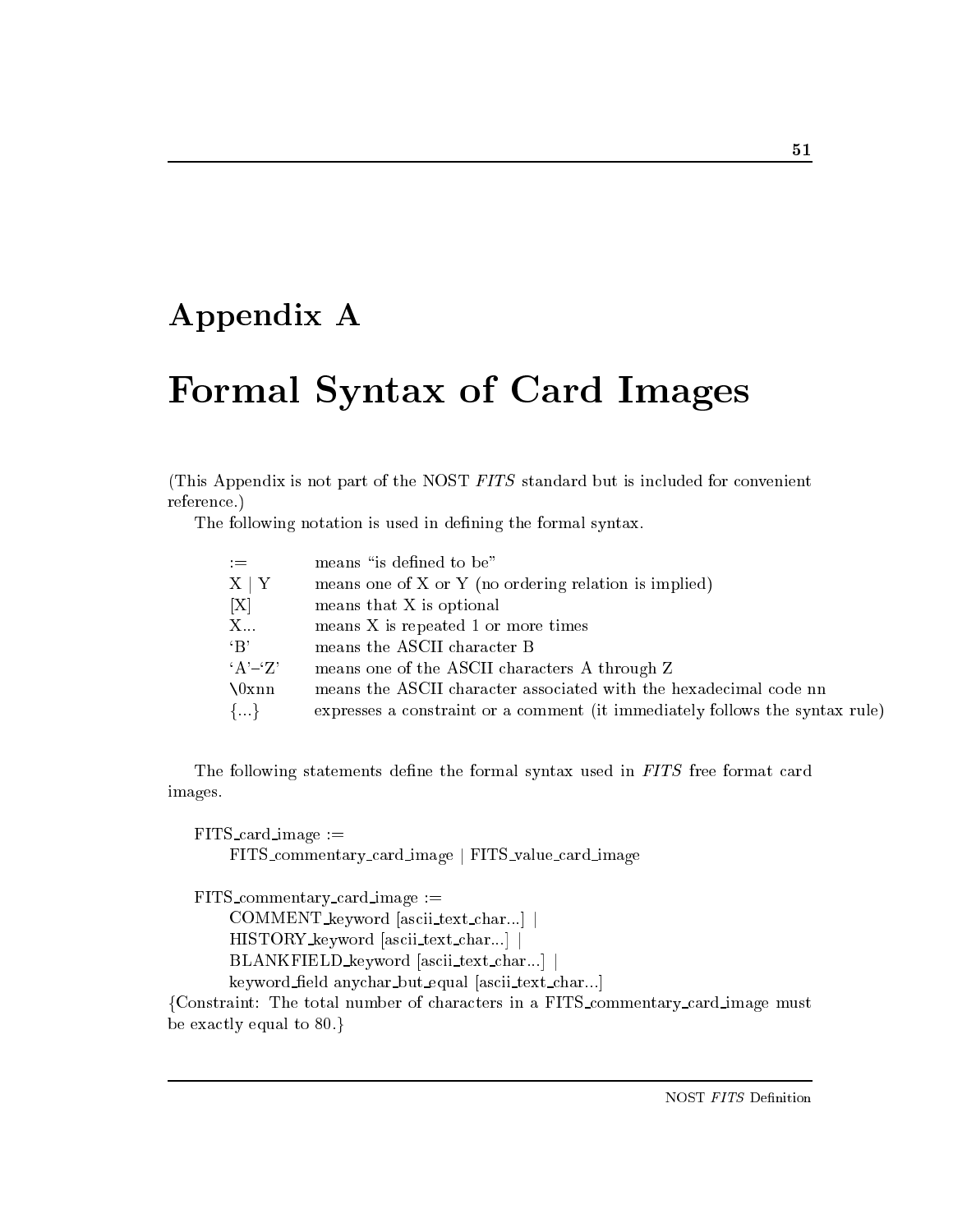FITS value card image :=

keyword field value indicator [space...] [value] [space...] [comment]

fConstraint: The total number of characters in a FITS value card image must be exactly equal to  $80.\}$ 

{Comment: If the value field is not present, the value of the  $FITS$  keyword is not defined. $\}$ 

 $keyword_field :=$ [keyword char...] [space...]

 ${Constant: The total number of characters in the keyword field must be exactly equal}$ to  $8.\}$ 

```
keyword\_char :=A' -'Z' | '0'-'9' | '_' | ' '
```

```
COMMENT keyword :=
    \lq\lq C' 'O' 'M' 'M' 'E' 'N' 'T' space
```
 $HISTORY$   $keyword :=$  $H'$   $I'$   $S'$   $T'$   $O'$   $R'$   $Y'$  space

```
BLANKFIED\_keyword :=space space space space space space space space
```

```
value indicator :=
    ' = space
```
 $space :=$  $\left( \quad \right)$ 

```
comment :=
     \frac{1}{2} [ascii_text_char...]
ascii text char :=
```

```
space('")
```

```
anychar_but_equal :=space \langle \cdot | \cdot \rangle \rightarrow \langle \cdot | \cdot \rangle
```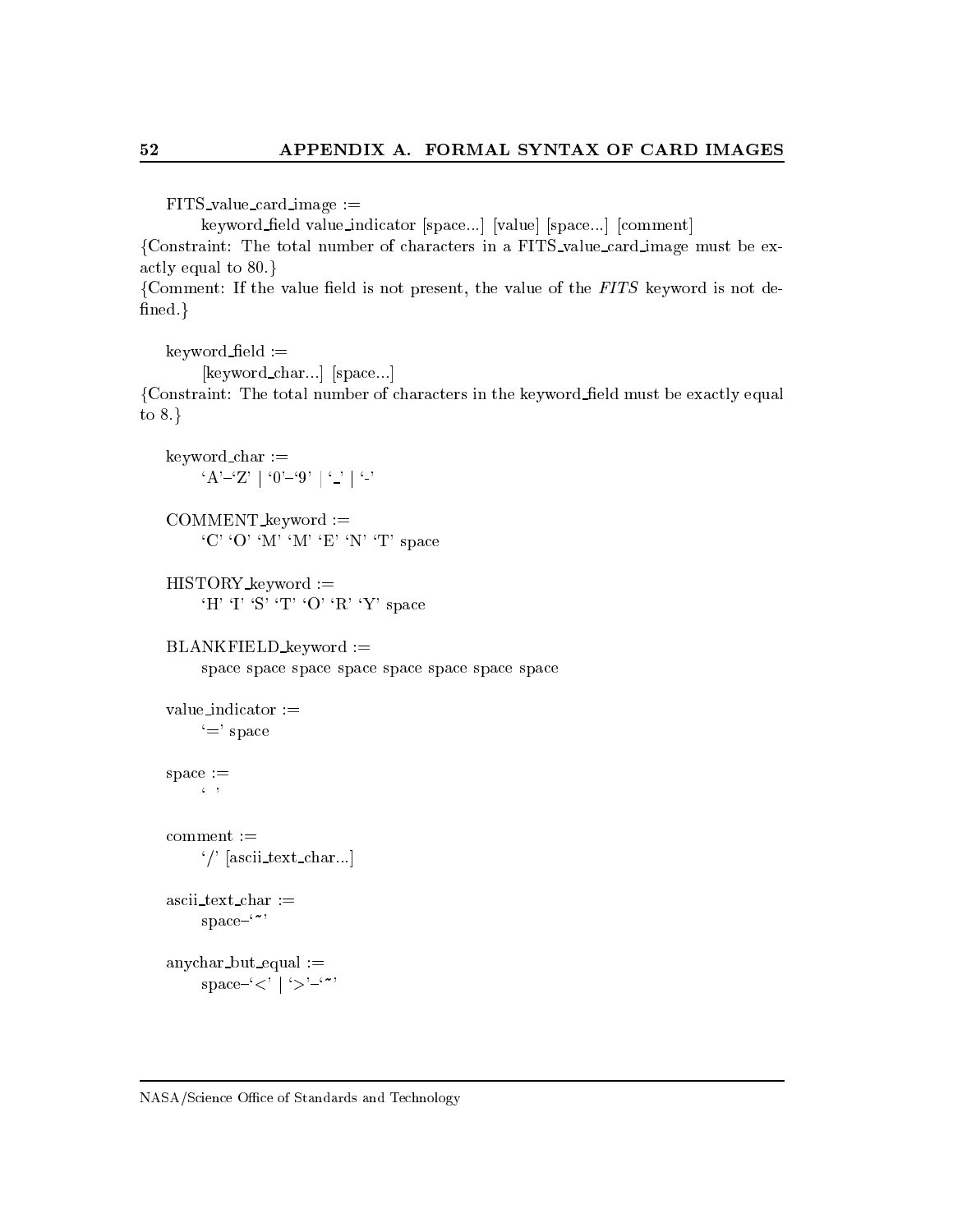value :=

character\_string\_value | logical\_value | integer\_value | floating\_value | complex\_integer\_value | complex\_floating\_value

```
character\_string\_value :=
```
begin quote [string text char...] end quote

fConstraint: The begin quote and end quote are not part of the character string value but only serve as delimiters. Leading spaces are significant; trailing spaces are not.}

```
begin =quote
end\_quote :=
```
quote

{Constraint: The ending quote must not be immediately followed by a second quote.}

 $\text{quote} :=$ \0x27

string text char  $:=$ ascii\_text\_char

fConstraint: <sup>A</sup> string text char is identical to an ascii text char except for the quote char; a quote char is represented by two successive quote chars.}

```
logical_value :=\mathbf{T}' \mid \mathbf{F}'
```
 $integer_value :=$ 

[sign] digit [digit...]

fComment: Such an integer value is interpreted as a signed decimal number. It may  $\{\text{contain leading zeros.}\}\$ 

```
sign :=\cdot j \cdot+'
\text{digit} :=`0' – '9'
floating_value :=decimal number [exponent]
decimal_number :=
```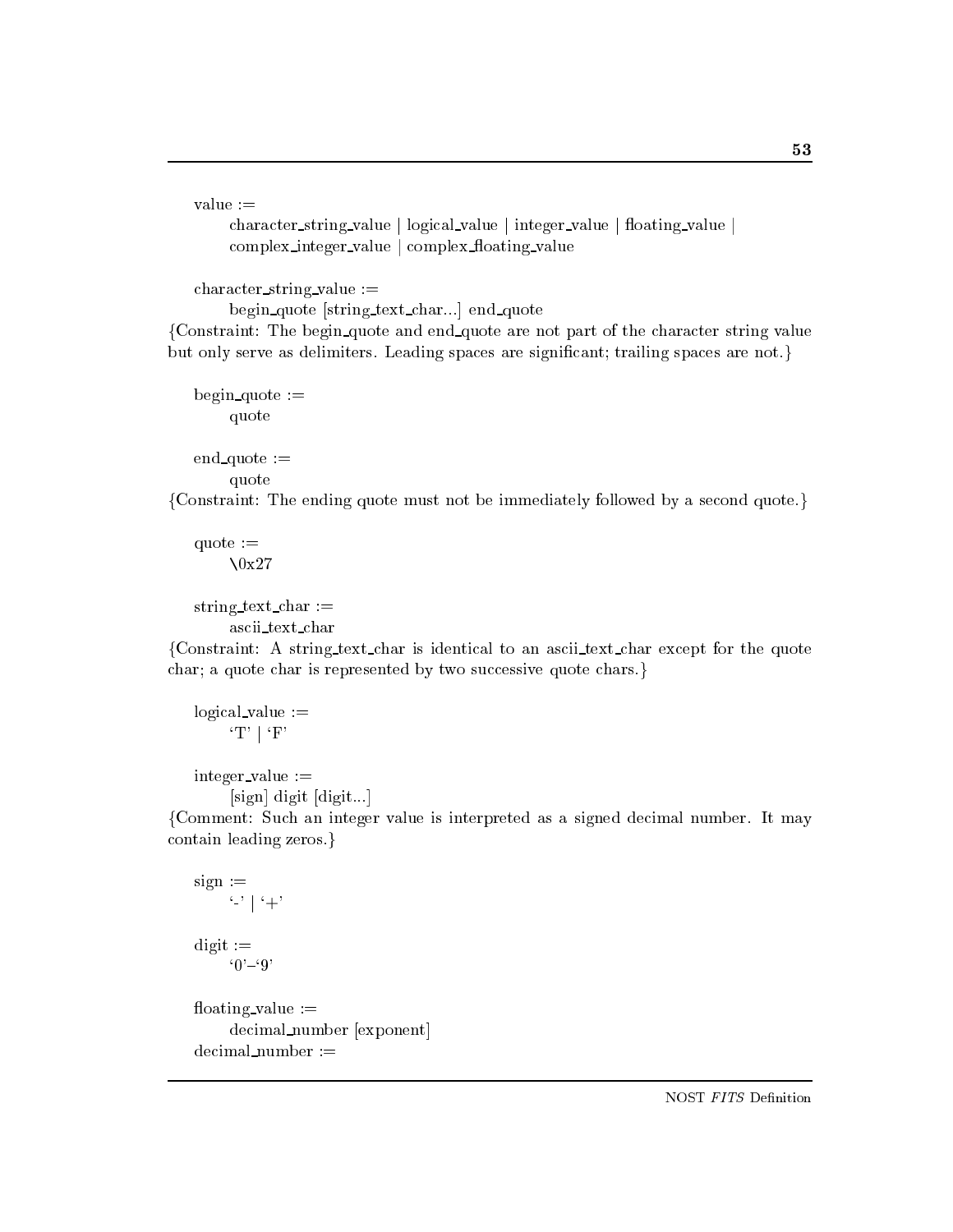[sign] [integer part] [`.' fraction part] {Constraint: At least one of the integer\_part and fraction\_part must be present.}

```
integer-part :=digit \vert [digit...]
fraction<sub>-part</sub> :=digit \vert [digit...]
exponent :=
     exponent letter [sign] digit [digit...]
exponent letter :=
     'E' \mid 'D'
complex\_integer\_value :=`(' [space...] real_integer_part [space...] \, \cdot\, ,\, ' [space...]
     imaginary integer part [space...] `)'
real-integer-part :=integer_value
imaginary\_integer\_part :=integer_value
complex\_floating\_value :=\langle [space...] real_floating_part [space...] \langle [space...]
     imaginary_floating_part [space...] ')'
real\_floating\_part :=floating_value
imaginary_H\alpha ting-part :=floating_value
```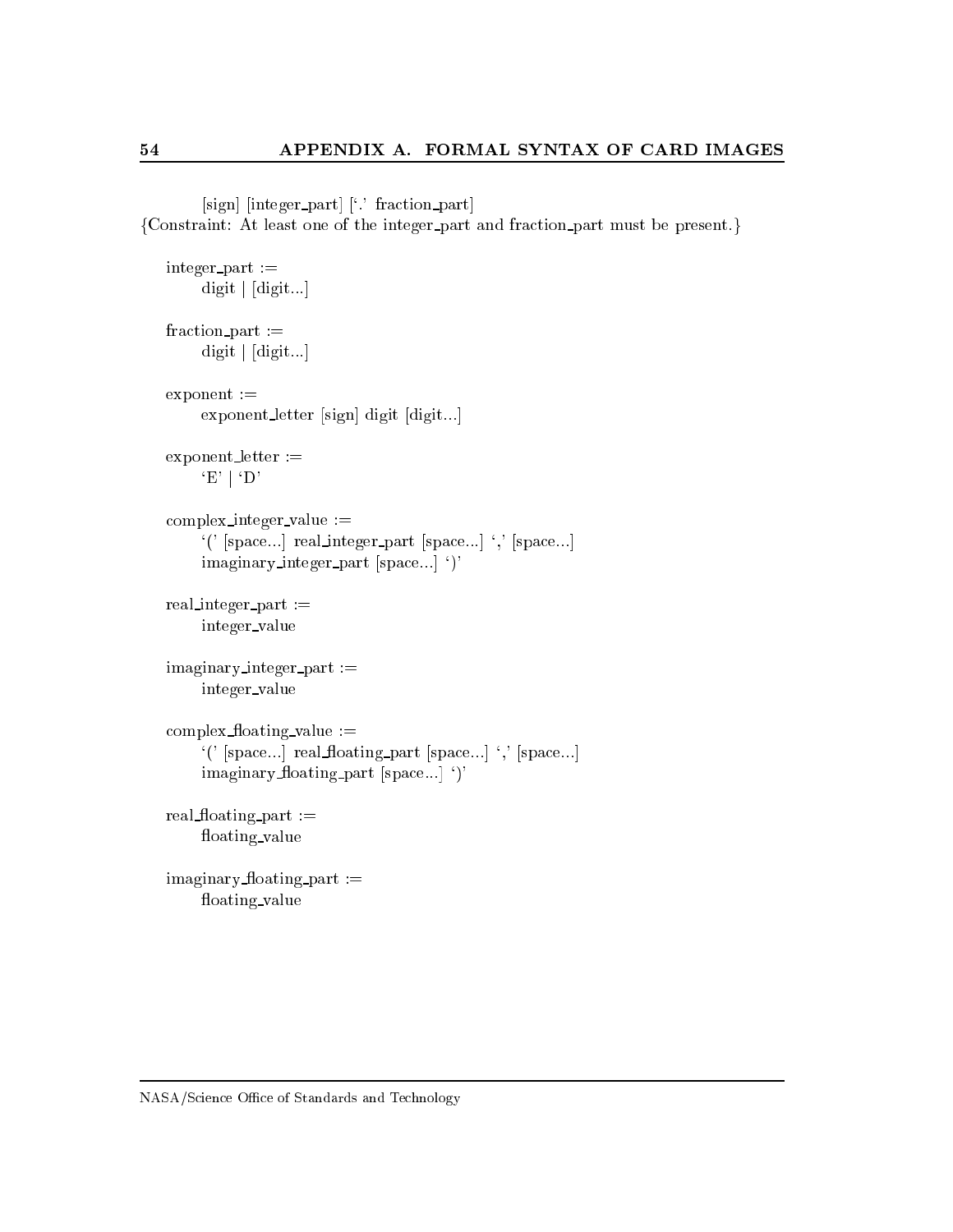## Appendix B

# Proposed Binary Table Conventions

(This Appendix is not part of the NOST FITS Standard but is included for informational purposes only.)

In the paper describing the binary table extension, type name 'BINTABLE' [10], the authors present three conventions: one for variable length arrays, one for multidimensional arrays and one for substring arrays. These conventions, discussed in appendixes to the proposal, are not part of the formal BINTABLE rules adopted by the IAUFWG but are expected to enjoy wide acceptance. The draft text for those appendixes, available on-line in the directory http://www.cv.nrao.edu/fits/documents/standards/, is reproduced here nearly verbatim; the only changes are those required for stylistic consistency with the rest of this document.

#### "Variable Length Array" Facility  $B.1$

One of the most attractive features of binary tables is that any field of the table can be an array. In the standard case this is a fixed size array, i.e., a fixed amount of storage is allocated in each record for the array data—whether it is used or not. This is fine so long as the arrays are small or a fixed amount of array data will be stored in each record, but if the stored array length varies for different records, it is necessary to impose a fixed upper limit on the size of the array that can be stored. If this upper limit is made too large excessive wasted space can result and the binary table mechanism becomes seriously inefficient. If the limit is set too low then it may become impossible to store certain types of data in the table.

The "variable length array" construct presented here was devised to deal with this problem. Variable length arrays are implemented in such a way that, even if a table contains such arrays, a simple reader program which does not understand variable length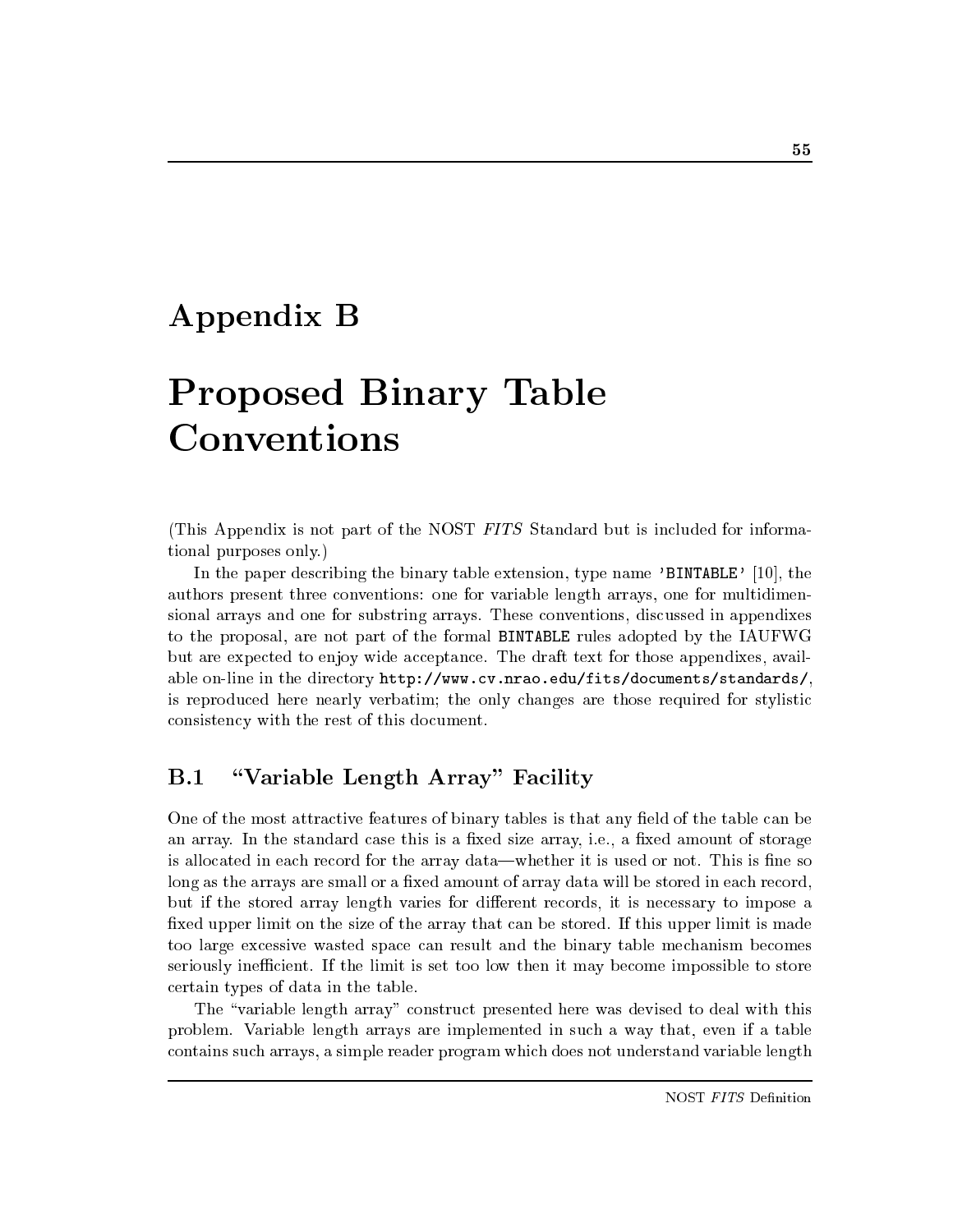arrays will still be able to read the main table (in other words a table containing variable length arrays conforms to the basic binary table standard). The implementation chosen is such that the records in the main table remain fixed in size even if the table contains a variable length array field, allowing efficient random access to the main table.

Variable length arrays are logically equivalent to regular static arrays, the only differences being 1) the length of the stored array can differ for different records, and 2) the array data is not stored directly in the table records. Since a field of any datatype can be a static array, a field of any datatype can also be a variable length array (excluding type P, the variable length array descriptor itself, which is not a datatype so much as a storage class specier). Conventions such as TDIMn (see Appendix B.2) apply equally to both variable length and static arrays.

A variable length array is declared in the table header with a special field datatype specifier of the form

rPt(maxelem)

where the "P" indicates the amount of space occupied by the array descriptor in the data record (64 bits), the element count "r" should be 0, 1, or absent, t is a character denoting the datatype of the array data  $(L, X, B, I, J, etc., but not P)$ , and maxelem is a quantity guaranteed to be equal to or greater than the maximum number of elements of type  $t$  actually stored in a table record. There is no built-in upper limit on the size of a stored array; maxelem merely reflects the size of the largest array actually stored in the table, and is provided to avoid the need to preview the table when, for example, reading a table containing variable length elements into a database that supports only fixed size arrays. There may be additional characters in the TFORMn keyword following the " $maxelem$ ".

For example,

#### TFORM8 =  $'PB(1800)'$  / Variable byte array

indicates that field 8 of the table is a variable length array of type byte, with a maximum stored array length not to exceed 1800 array elements (bytes in this case).

The data for the variable length arrays in a table is not stored in the actual data records; it is stored in a special data area, the heap, following the last fixed size data record. What is stored in the data record is an *array descriptor*. This consists of two 32-bit integer values: the number of elements (array length) of the stored array, followed by the zero-indexed byte offset of the first element of the array, measured from the start of the heap area. Storage for the array is contiguous. The array descriptor for field  $N$ as it would appear embedded in a data record is illustrated symbolically below:

$$
\dots
$$
 [field N-1] [(nelem, offset)] [field N+1] ...

If the stored array length is zero there is no array data, and the offset value is undefined (it should be set to zero). The storage referenced by an array descriptor must lie entirely within the heap area; negative offsets are not permitted.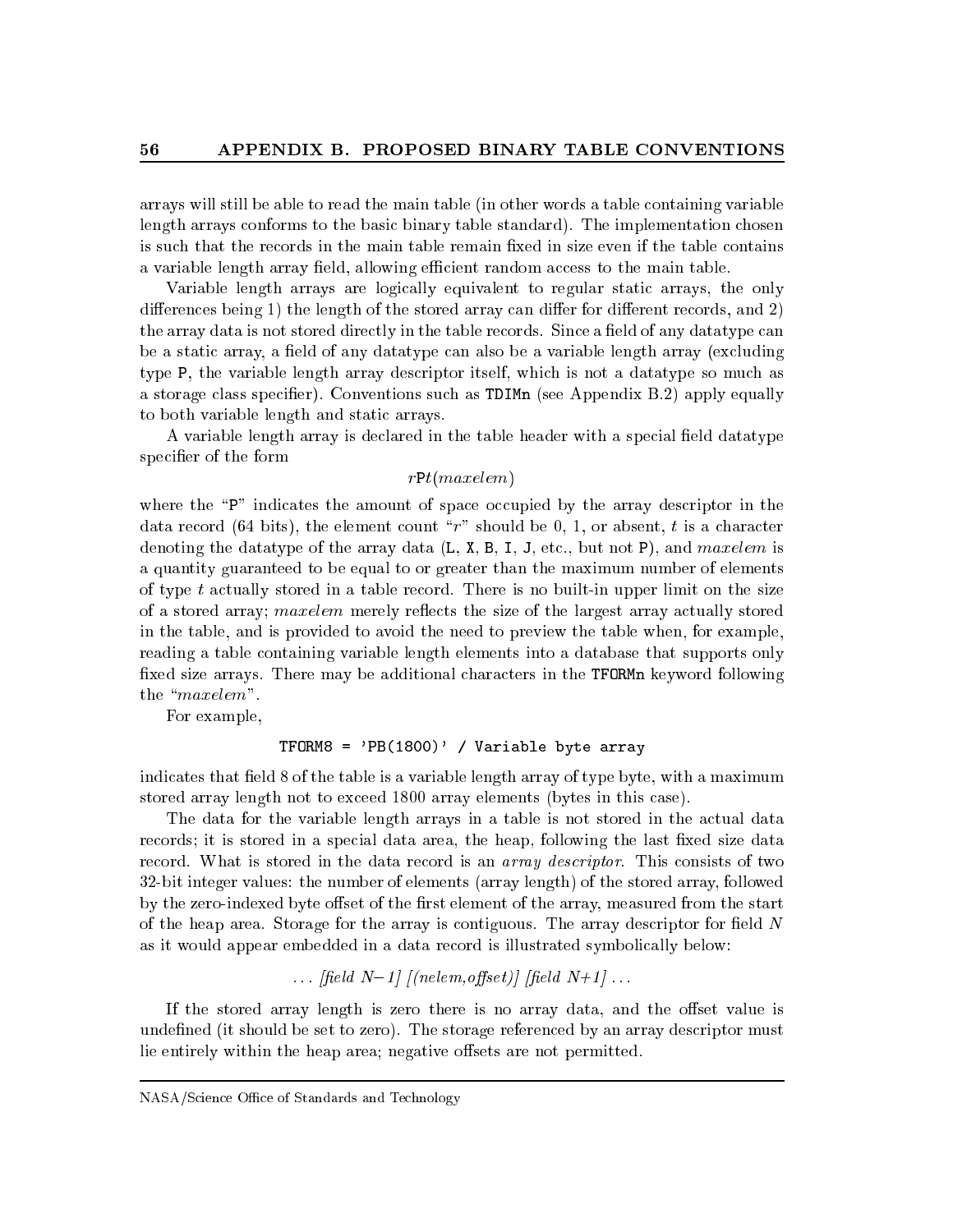A binary table containing variable length arrays consists of three principal segments, as follows:

 $[table\_header][record\_storage\_area][heap\_area]$ 

The table header consists of one or more 2880-byte FITS logical records with the last record indicated by the keyword END somewhere in the record. The record storage area begins with the next 2880-byte logical record following the last header record and is NAXIS1 - NAXIS2 bytes in length. The zero indexed byte oset of the heap measured from the start of the record storage area is given by the THEAP keyword in the header. If this keyword is missing the heap is assumed to begin with the byte immediately following the last data record, otherwise there may be a gap between the last stored record and the start of the heap. If there is no gap the value of the heap offset is namis is namisch in bytes of the total length in the total following the last store area following the last st record (gap plus heap) is given by the PCOUNT keyword in the table header.

For example, suppose we have a table containing 5 rows each 168 byte records, with a heap area 2880 bytes long, beginning at an offset of 2880, thereby aligning the record storage and heap areas on FITS record boundaries (this alignment is not necessarily recommended but is useful for our example). The data portion of the table consists of 2 2880-byte *FITS* records, 840 bytes of which are used by the 5 table records, hence PCOUNT is 2 - 2880 840, or 4920 bytes; this is expressed in the table header as:

```
NAXIS1 = 168 / Width of table row in bytes
NAXIS2 = 5 / Number of rows in table\equivPCOUNT = 4920 / Random parameter count
       =...
THEAP = 2880 / Byte offset of heap area
       =
```
The values of TSCALn and TZEROn for variable length array column entries are to be applied to the values in the data array in the heap area, not the values of the array descriptor. These keywords can be used to scale data values in either static or variable length arrays.

While the above description is sufficient to define the required features of the variable length array implementation, some hints regarding usage of the variable length array facility may also be useful.

Programs which read binary tables should take care to not assume more about the physical layout of the table than is required by the specication. For example, there are no requirements on the alignment of data within the heap. If efficient runtime access is a concern one may want to design the table so that data arrays are aligned to the size of an array element. In another case one might want to minimize storage and forgo any efforts at alignment (by careful design it is often possible to achieve both goals). Variable array data may be stored in the heap in any order, i.e., the data for record  $N+1$  is not necessarily stored at a larger offset than that for record N. There may be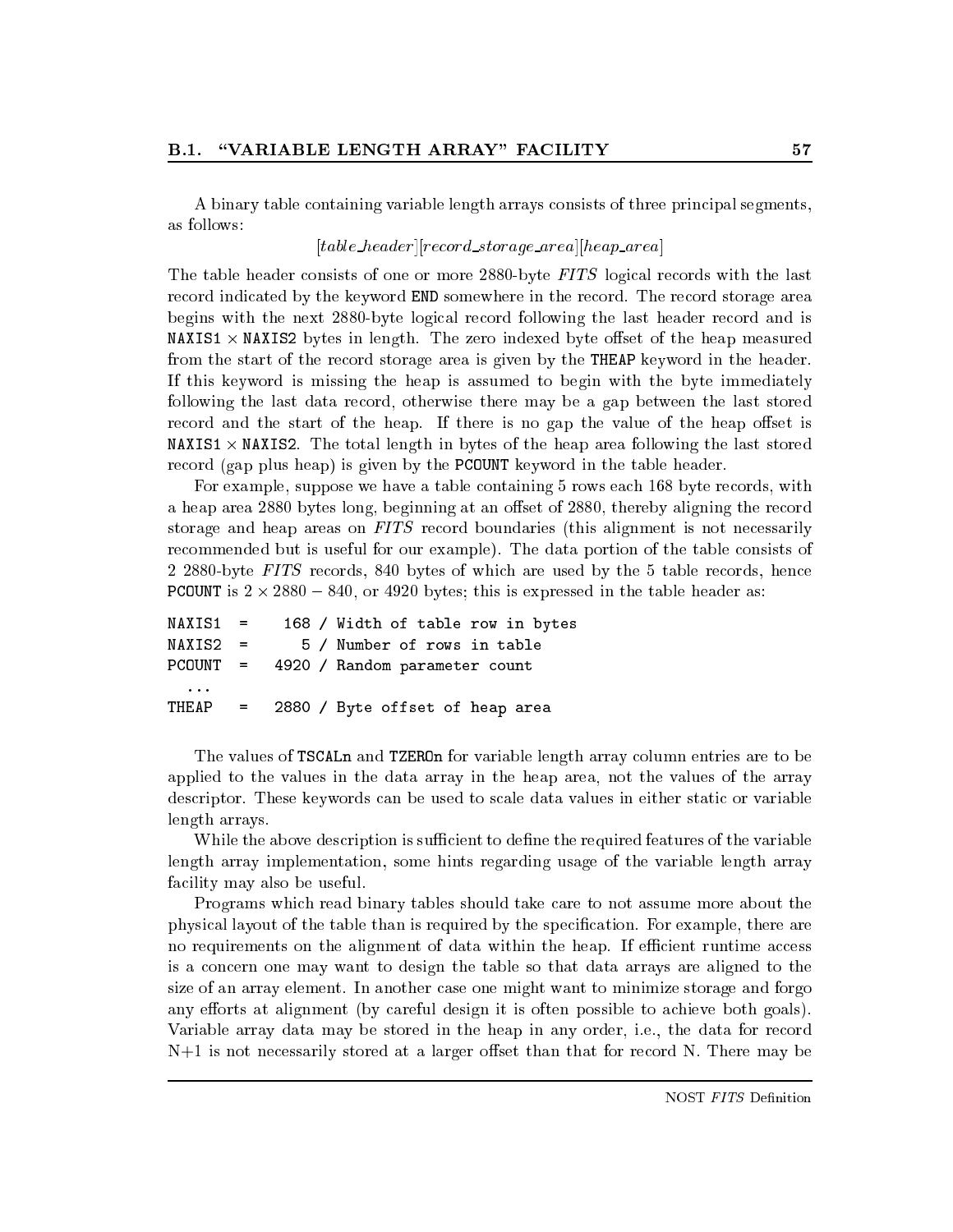gaps in the heap where no data is stored. Pointer aliasing is permitted, i.e., the array descriptors for two or more arrays may point to the same storage location (this could be used to save storage if two or more arrays are identical).

Byte arrays are a special case because they can be used to store a "typeless" data sequence. Since FITS is a machine-independent storage format, some form of machinespecific data conversion (byte swapping, floating point format conversion) is implied when accessing stored data with types such as integer and floating, but byte arrays are copied to and from external storage without any form of conversion.

An important feature of variable length arrays is that it is possible that the stored array length may be zero. This makes it possible to have a column of the table for which, typically, no data is present in each stored record. When data is present the stored array can be as large as necessary. This can be useful when storing complex ob jects as records in a table.

Accessing a binary table stored on a random access storage medium is straightforward. Since the data records in the main table are fixed in size they may be randomly accessed given the record number, by computing the offset. Once the record has been read in, any variable length array data may be directly accessed using the element count and offset given by the array descriptor stored in the data record.

Reading a binary table stored on a sequential access storage medium requires that a table of array descriptors be built up as the main table records are read in. Once all the table records have been read, the array descriptors are sorted by the offset of the array data in the heap. As the heap data is read, arrays are extracted sequentially from the heap and stored in the affected records using the back pointers to the record and field from the table of array descriptors. Since array aliasing is permitted, it may be necessary to store a given array in more than one field or record.

Variable length arrays are more complicated than regular static arrays and imply an extra data access per array to fetch all the data for a record. For this reason, it is recommended that regular static arrays be used instead of variable length arrays unless efficiency or other considerations require the use of a variable array.

This facility is still undergoing trials and is not part of the basic binary table definition.

#### $B.2$ B.2 \Multidimensional Array" Convention

It is anticipated that binary tables will need to contain data structures more complex that those describable by the basic notation. Examples of these are multidimensional arrays and nonrectangular data structures. Suitable conventions may be dened to pass these structures using some combination of keyword/value pairs and table entries to pass the parameters of these structures.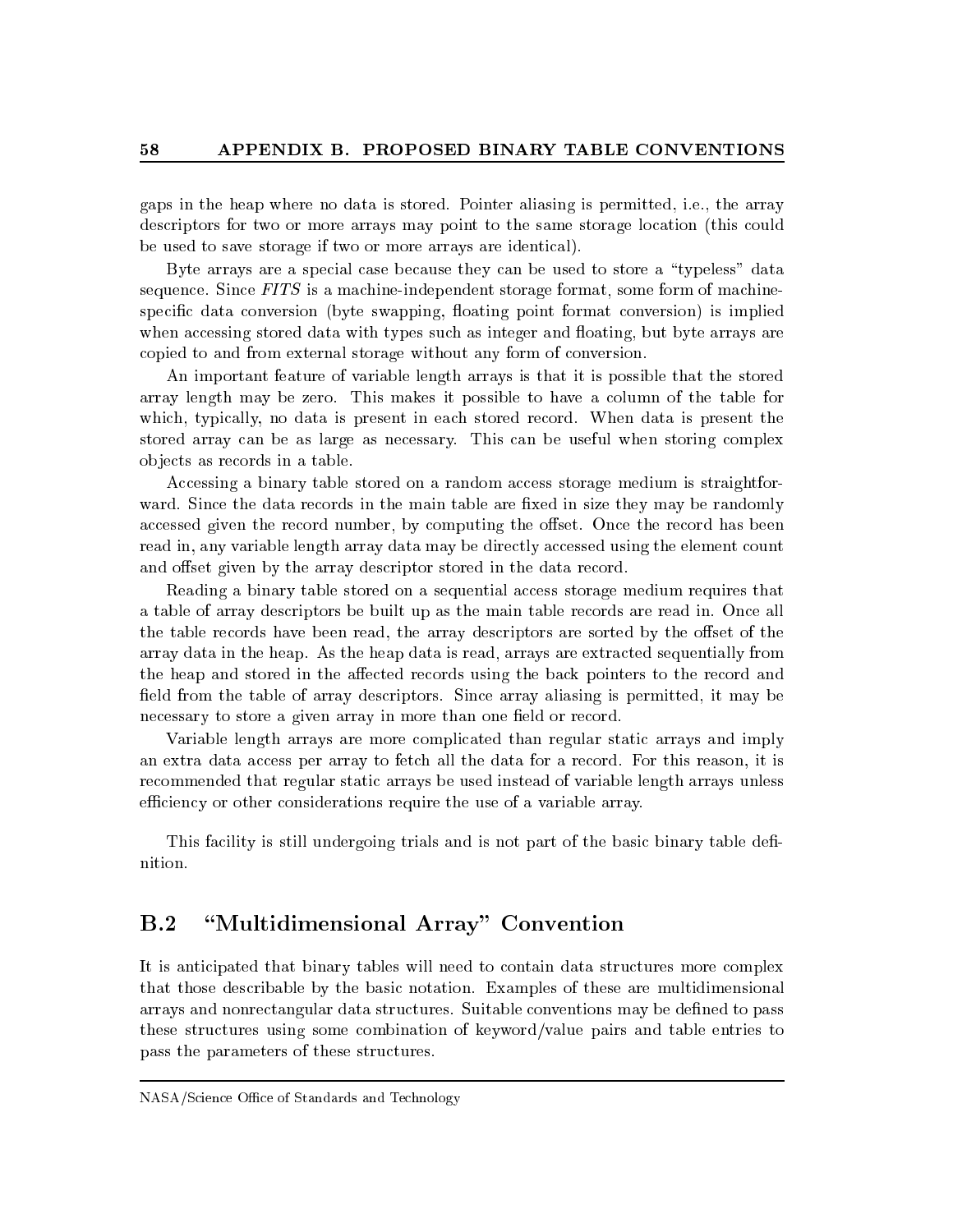One case, multidimensional arrays, is so common that it is prudent to describe a simple convention. The "Multidimensional array" convention consists of the following: any column with a dimensionality of 2 or larger will have an associated character keyword TDIMn ='(l,m,n...)' where l, m, n,...are the dimensions of the array. The data is ordered such that the array index of the first dimension given  $(l)$  is the most rapidly varying and that of the last dimension given is the least rapidly varying. The size implied by the TDIM keyword will equal the element count specified in the TFORM keyword. The adherence to this convention will be indicated by the presence of a TDIMn keyword in the form described above.

A character string is represented in a binary table by a one-dimensional character array, as described under "Character" in the list of datatypes in section 8.3.3.1 ("Main Data Table "). For example, a Fortran 77 CHARACTER\*20 variable could be represented in a binary table as a character array declared as TFORMn ='20A '. Arrays of character strings, i.e., multidimensional character arrays, may be represented using the TDIMn notation. For example, if TFORMn ='60A ' and TDIMn ='(5,4,3)', then the entry consists of a 4-4- characters of 3 characters each. (Variable length characters each characters in the strings are allowed by the convention described in Appendix B.3. One dimensional arrays of strings should use the convention in Appendix B.3 rather than the "Multidimensional Array" convention.)

This convention is optional and will not preclude other conventions. This convention is not part of the binary table definition.

#### $B.3$ "Substring Array" Convention

This appendix describes a layered convention for specifying that a character array field (TFORMn ='rA') consists of an array of either fixed-length or variable-length substrings within the field. This convention utilizes the option described in the basic binary table definition to have additional characters following the datatype code character in the **TFORMn** value field. The full form for the value of **TFORMn** within this convention is

$$
'rA: \text{SSTR}w/nnn'
$$

where

- $r$  is an integer giving the total length including any delimiters (in characters) of the field,
- A signifies that this is a character array field,
- : indicates that a convention indicator follows,
- SSTR indicates the use of the "Substring Array" convention,
- w is an integer  $\leq r$  giving the (maximum) number of characters in an individual substring (not including the delimiter), and
	-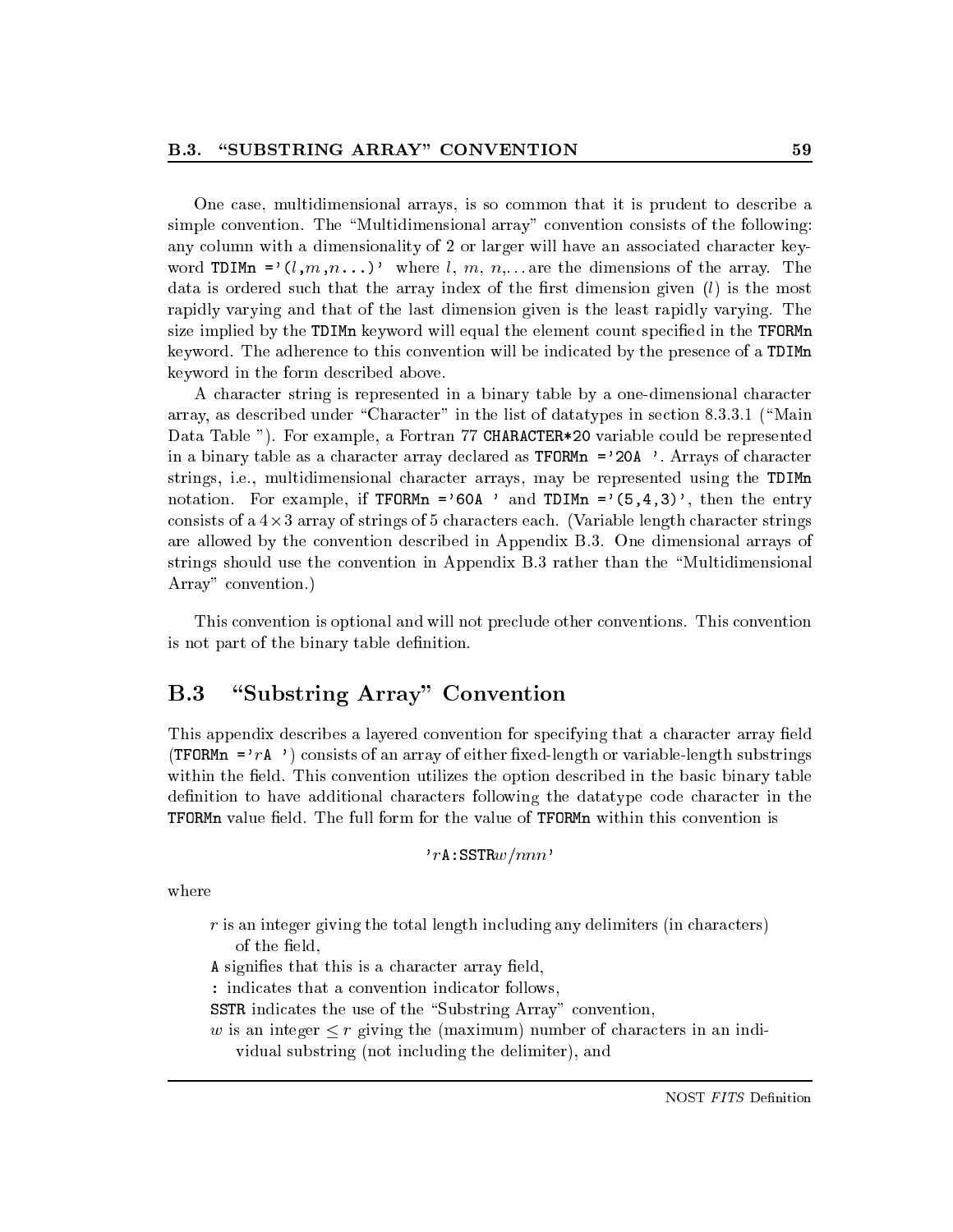$\langle nnn$  if present, indicates that the substrings have variable-length and are delimited by an ASCII text character with decimal value nnn in the range 032 to 126 decimal, inclusive. This character is referred to as the delimiter character. The delimiter character for the last substring will be an ASCII NUL.

To illustrate this usage:

- $'40A: SSTR8'$  signifies that the field is 40 characters wide and consists of an array of 5 8-character fixed-length substrings.
- '100A: SSTR8/032' signifies that the field is 100 characters wide and consists of an array of variable-length substrings where each substring has a maximum length of 8 characters and, except for the last substring, is terminated by an ASCII SPACE (decimal 32) character.

Note that simple FITS readers that do not understand this substring convention can ignore the TFORM characters following the  $rA$  and can interpret the field simply as a single long string as described in the basic binary table definition.

The following rules complete the full definition of this convention:

- 1. In the case of fixed-length substrings, if r is not an integer multiple of  $w$  then the remaining odd characters are undened and should be ignored. For example if **TFORMn** =  $14A: SSTR3'$ , then the field contains 4 3-character substrings followed by 2 undefined characters.
- 2. Fixed-length substrings must always be padded with blanks if they do not otherwise fill the fixed-length subfield. The ASCII NUL character must not be used to terminate a fixed-length substring field.
- 3. The character following the delimiter character in variable-length substrings is the first character of the following substring.
- 4. The method of signifying an undefined or null substring within a fixed-length substring array is not explicitly defined by this convention (note that there is no ambiguity if the variable-length format is used). In most cases it is recommended that a completely blank substring or other adopted convention (e.g. 'INDEF') be used for this purpose although general readers are not expected to recognize these as undefined strings. In cases where it is necessary to make a distinction between a blank, or other, substring and an undefined substring use of variable-length substrings is recommended.
- 5. Undefined or null variable-length substrings are designated by a zero-length substring, i.e., by a delimiter character (or an ASCII NUL if it is the last substring in the table field) in the first position of the substring. An ASCII NUL in the first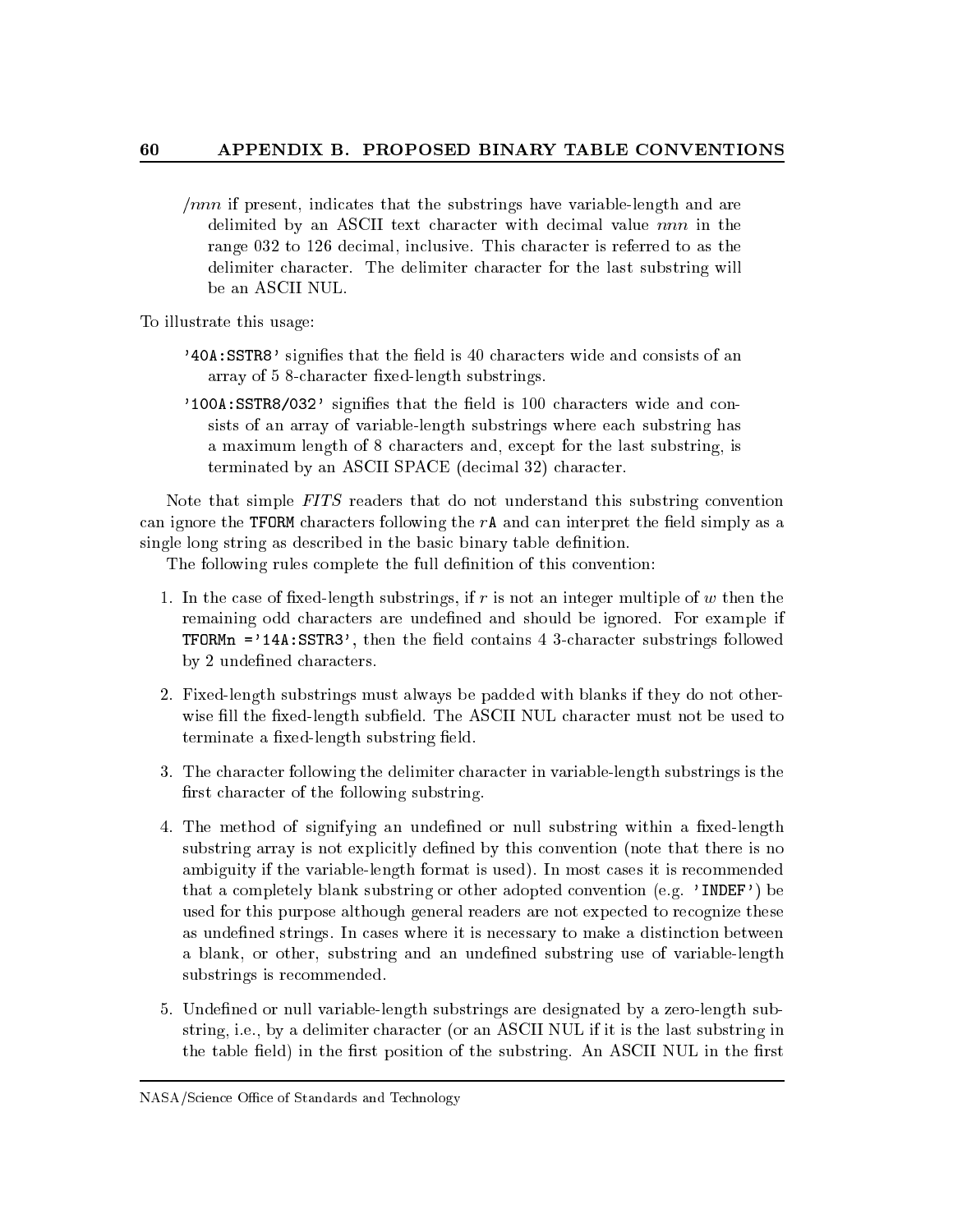character of the table field indicates that the field contains no defined variablelength substrings.

- 6. The "Multidimensional Array" convention described in Appendix B.2 of this paper provides a syntax using the TDIMn keyword for describing multidimensional arrays of any datatype which can also be used to represent arrays of fixed-length substrings. For a one dimensional array of substrings (a two dimensional array of characters) the "Substring Array" convention is preferred over the "Multidimensional Array" convention. Multidimensional arrays of (fixed length) strings require the use of the "Multidimensional Array" convention.
- 7. This substring convention may be used in conjunction with the \Variable Length Array" facility described in Appendix B.1 of this paper. In this case, the two possible full forms for the value of the TFORM keyword are

 $TFORMn = 'rPA(maxelem):SSTRw/nnn'$ 

and

 $TFORMn = 'rPA(maxelem):SSTRw'$ 

for the variable and fixed cases, respectively.

This convention is optional and will not preclude other conventions. This convention is not part of the binary table definition.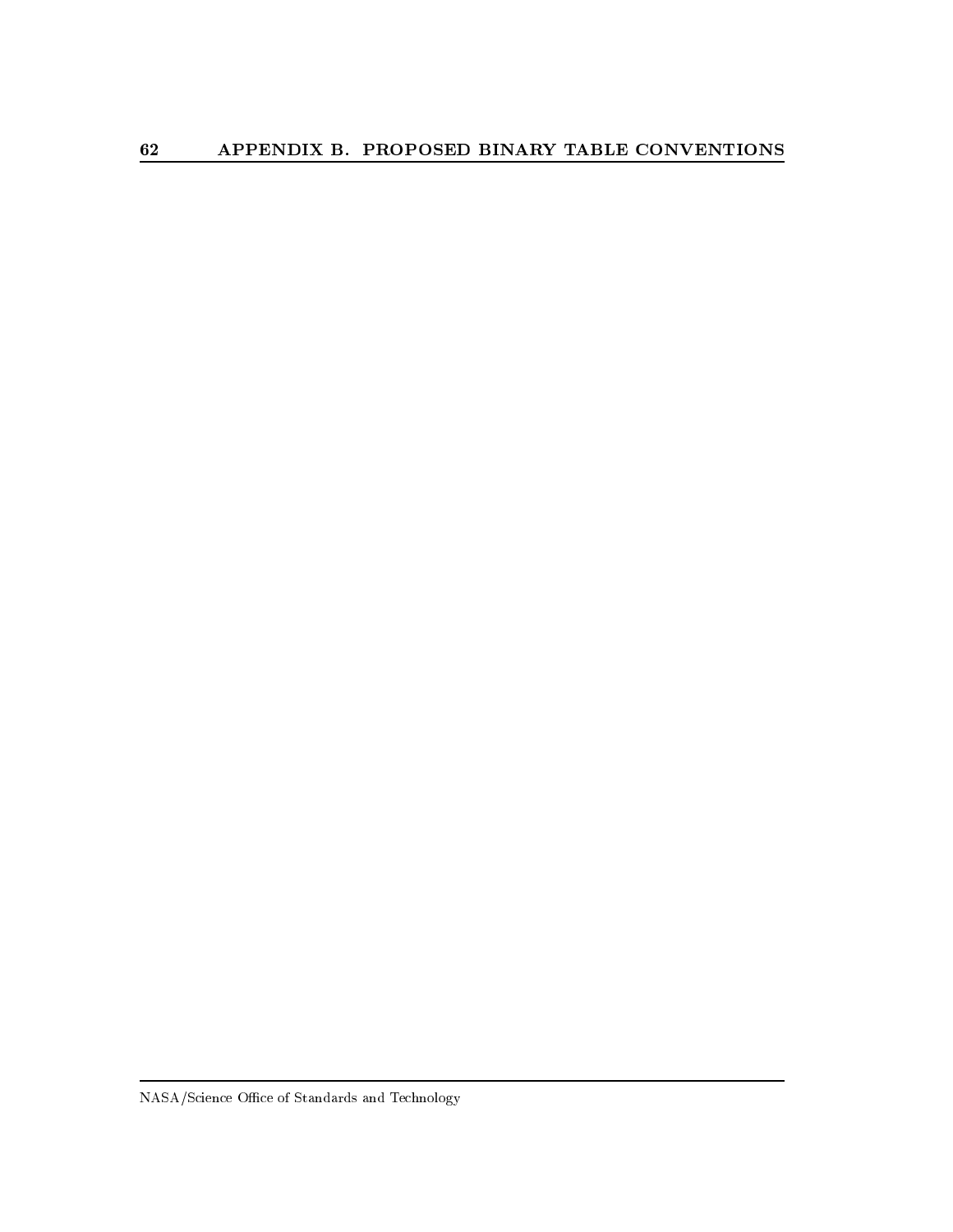### Appendix C

# Implementation on Physical Media

(This Appendix is not part of the NOST FITS Standard, but is included as a guide to recommended practices.)

#### Physical Properties of Media  $C.1$

The arrangement of digital bits and other physical properties of any medium should be in conformance with the relevant national and/or international standard for that medium.

#### C.2 Labeling

#### $C.2.1$ Tape

Tapes may be either ANSI standard labeled or unlabeled. Unlabeled tapes are preferred.

Conventions regarding labels for physical media containing FITS files have not been established for other media.

#### $C.3$ **FITS File Boundaries**

#### C.3.1 Magnetic Reel Tape

Individual FITS files are terminated by a tape-mark.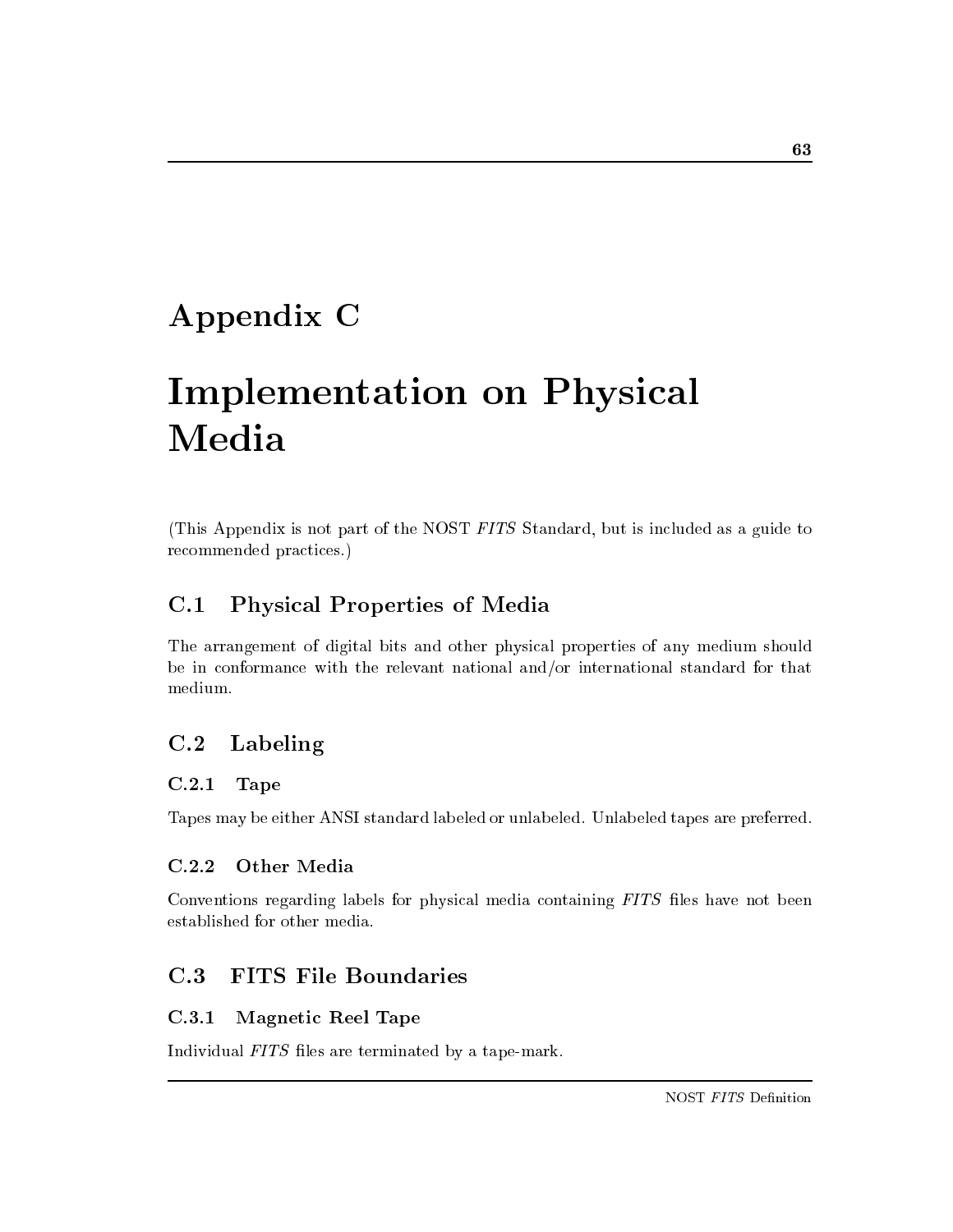#### C.3.2 Other Media

For fixed block length sequential media where the physical block size cannot be equal to or an integral multiple of the standard FITS logical record length, a logical record of fewer than 23040 bits (2880 8-bit bytes) immediately following the end of the primary header, data, or an extension should be treated as an end-of-file. Otherwise, individual FITS files should be terminated by a delimiter appropriate to the medium, analogous to the tape end-of-file mark. If more than one  $FITS$  file appears on a physical structure, the appropriate end-of-le indicator should immediately precede the start of the primary headers of all files after the first.

#### $C.4$ Multiple Physical Volumes

Storage of a single FITS file on more than one unlabeled tape or on multiple units of any other medium is not universally supported in FITS. One possible way to handle multivolume unlabeled tape was suggested in [1]. A convention for logically grouping on-line FITS HDUs that may physically be located in different sites has been proposed in [16].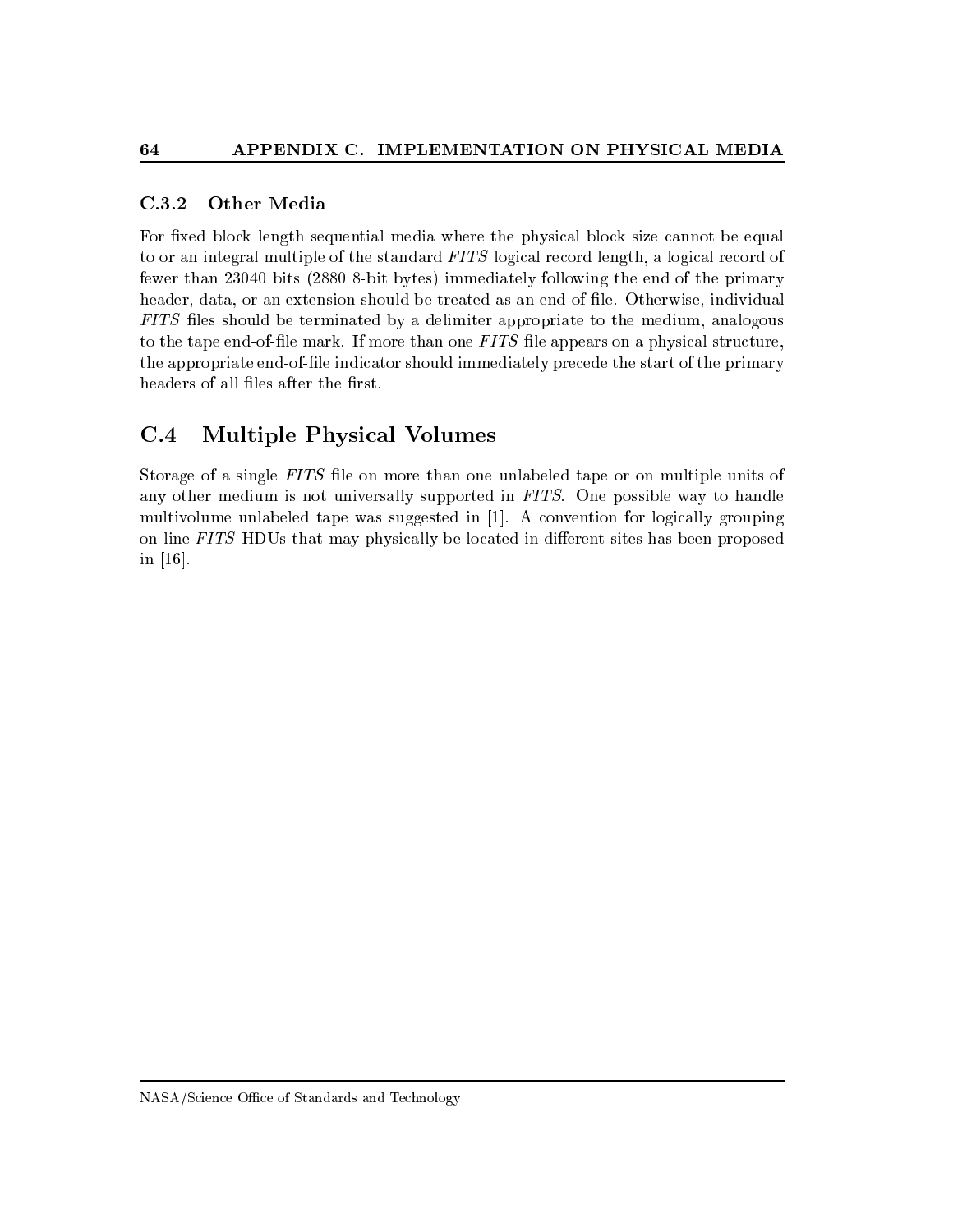#### Appendix D

# Suggested Time Scale Specification

[Not part of formal DATExxxx agreement]

- 1. Use of the keyword TIMESYS is suggested as an implementation of the time scale specification. It sets the principal time system for time-related keywords and data in the HDU (i.e., it does not preclude the addition of keywords or data columns that provide information for transformations to other time scales, such as sidereal times or barycenter corrections). Each HDU shall contain not more than one TIMESYS keyword. Initially, officially allowed values are:
	- UTC Coordinated Universal Time; defined since 1972.
	- UT Universal Time, equal to Greenwich Mean Time (GMT) since 1925; the UTC equivalent before 1972; see: Explanatory Supplement, p. 76.
	- TAI International Atomic Time; \UTC without the leap seconds"; 31 s ahead of UTC on 1997-07-01.
	- AT International Atomic Time; deprecated synonym of TAI.
	- ET Ephemeris Time, the predecessor of TT; valid until 1984.
	- TT Terrestrial Time, the IAU standard time scale since 1984; continuous with ET and synchronous with (but 32.184 s ahead of) TAI.
	- TDT Terrestrial Dynamical Time; =TT.
	- TDB Barycentric Dynamical Time.
	- TCG Geocentric Coordinate Time; runs ahead of TT since 1977-01-01 at a rate of approximately 22 ms/year.
	- TCB Barycentric Coordinate Time; runs ahead of TDB since 1977-01-01 at a rate of approximately 0.5 s/year.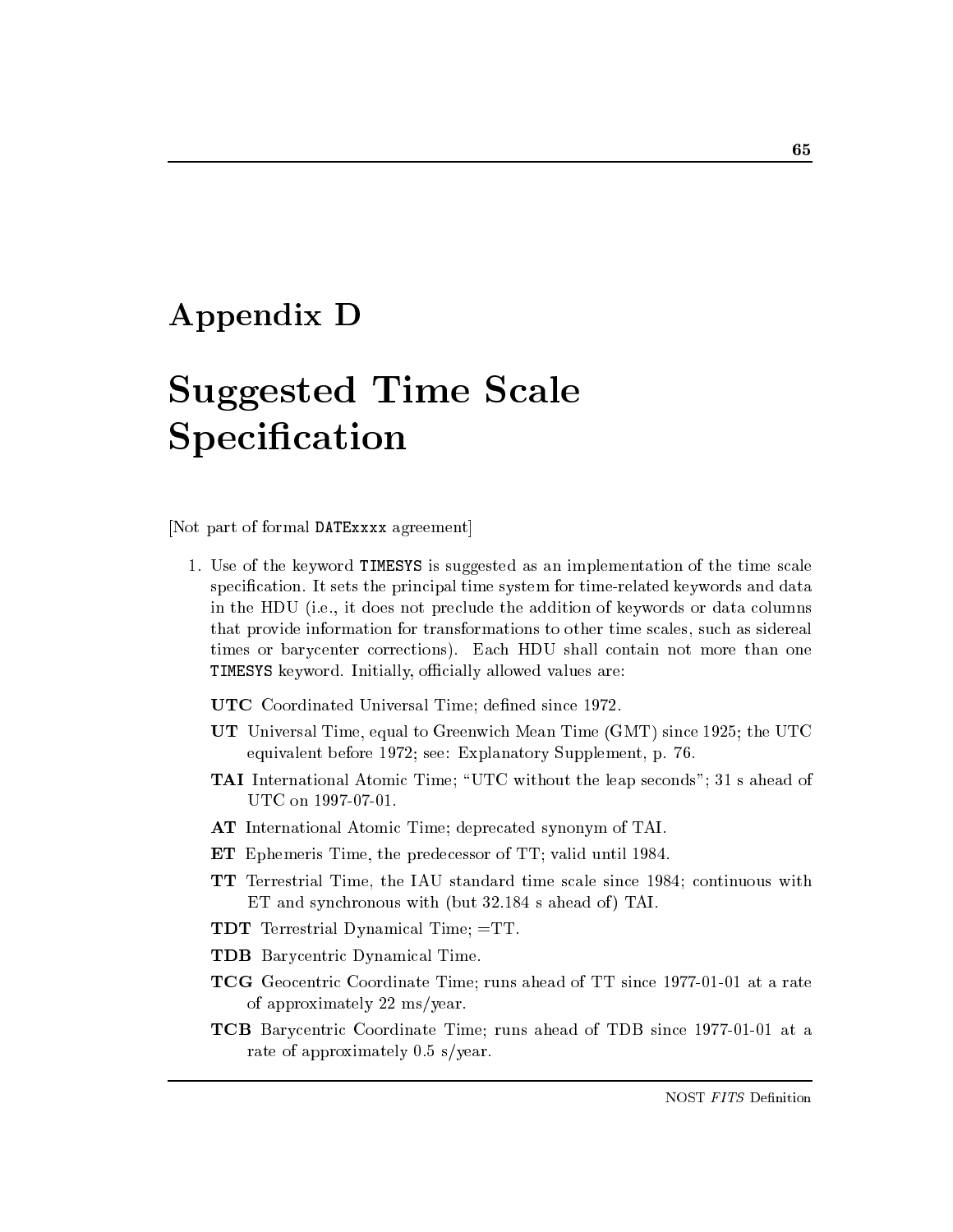For reference, see: Explanatory Supplement to the Astronomical Almanac, P. K. Seidelmann, ed., University Science Books, 1992, ISBN 0-935702-68-7.

http://tycho.usno.navy.mil/systime.html

Use of GPS time (19 s behind TAI) is deprecated.

- 2. By default, times will be deemed to be as measured at the detector (or in practical cases, at the observatory) for times that run synchronously with TAI (i.e., TAI, UTC, and TT). In the case of coordinate times (such as TCG and TCB) and TDB which are tied to an unambiguous coordinate origin, the default meaning of time values will be: time as if the observation had taken place at the origin of the coordinate time system. These defaults follow common practice; a future convention on time scale issues in FITS files may allow other combinations but shall preserve this default behavior. The rationale is that raw observational data are most likely to be tagged by a clock that is synchronized with TAI, while a transformation to coordinate times or TDB is usually accompanied by a spatial transformation, as well. This implies that path length differences have been corrected for. Note that the difference TDB-UTC, in that case, is approximately sinusoidal, with period one year and amplitude up to 500 s, depending on source position. Also, note that when the location is not unambiguous (such as in the case of an interferometer) precise specication of the location is strongly encouraged in, for instance, geocentric Cartesian coordinates.
- 3. Note that " $TT$ " is the IAU preferred standard. It may be considered equivalent to \TDT" and \ET", though \ET" should not be used for data taken after 1984. For reference, see: Explanatory Supplement, pp. 40-48.
- 4. If the TIMESYS keyword is absent or has an unrecognized value, the value UTC will be assumed for dates since 1972, and UT for pre-1972 data.
- 5. Examples. The three legal representations of the date of October 14, 1996, might be written as:

```
DATE-OBS= '14/10/96' / Original format, means 1996 Oct 14.
TIMESYS = 'UTC ' / Explicit time scale specification: UTC.
DATE-OBS= '1996-10-14' / Date of start of observation in UTC.
DATE-OBS= '1996-10-14' / Date of start of observation, also in UTC.
TIMESYS = 'TT ' / Explicit time scale specification: TT.
DATE-OBS= '1996-10-14T10:14:36.123' / Date and time of start of obs. in TT.
```
NASA/Science Office of Standards and Technology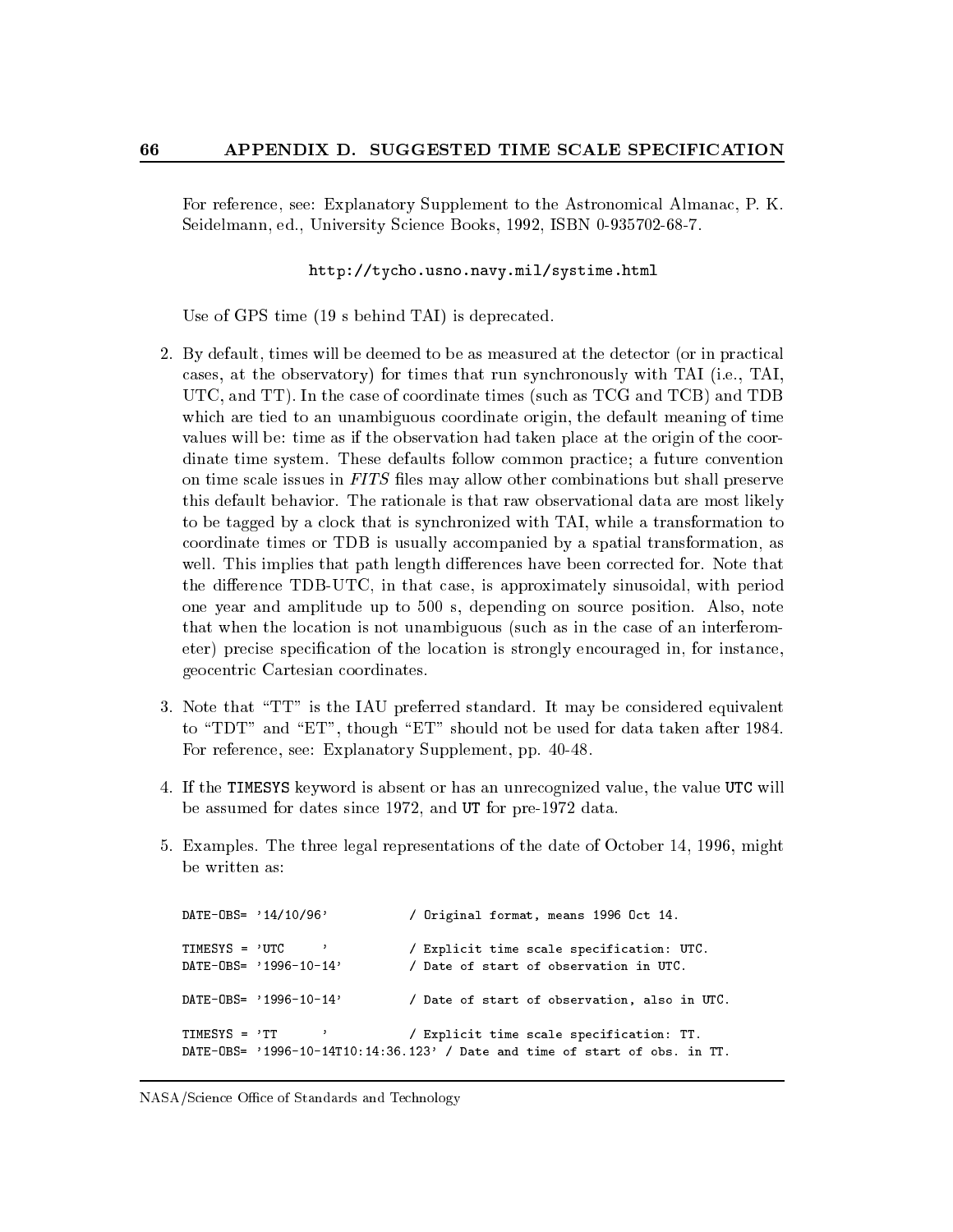6. The convention suggested in this Appendix is part of the mission-specic FITS conventions adopted for, and used in, the RXTE archive, building on existing High Energy Astrophysics FITS conventions. See:

http://legacy.gsfc.nasa.gov/docs/xte/abc/time tutorial.html http://heasarc.gsfc.nasa.gov/docs/xte/abc/time.html

The VLBA project has adopted a convention where the keyword TIMSYS, rather than TIMESYS, is used, currently allowing the values UTC and IAT. See p.9 and p.16 of:

http://www.cv.nrao.edu/fits/documents/drafts/vlba format.ps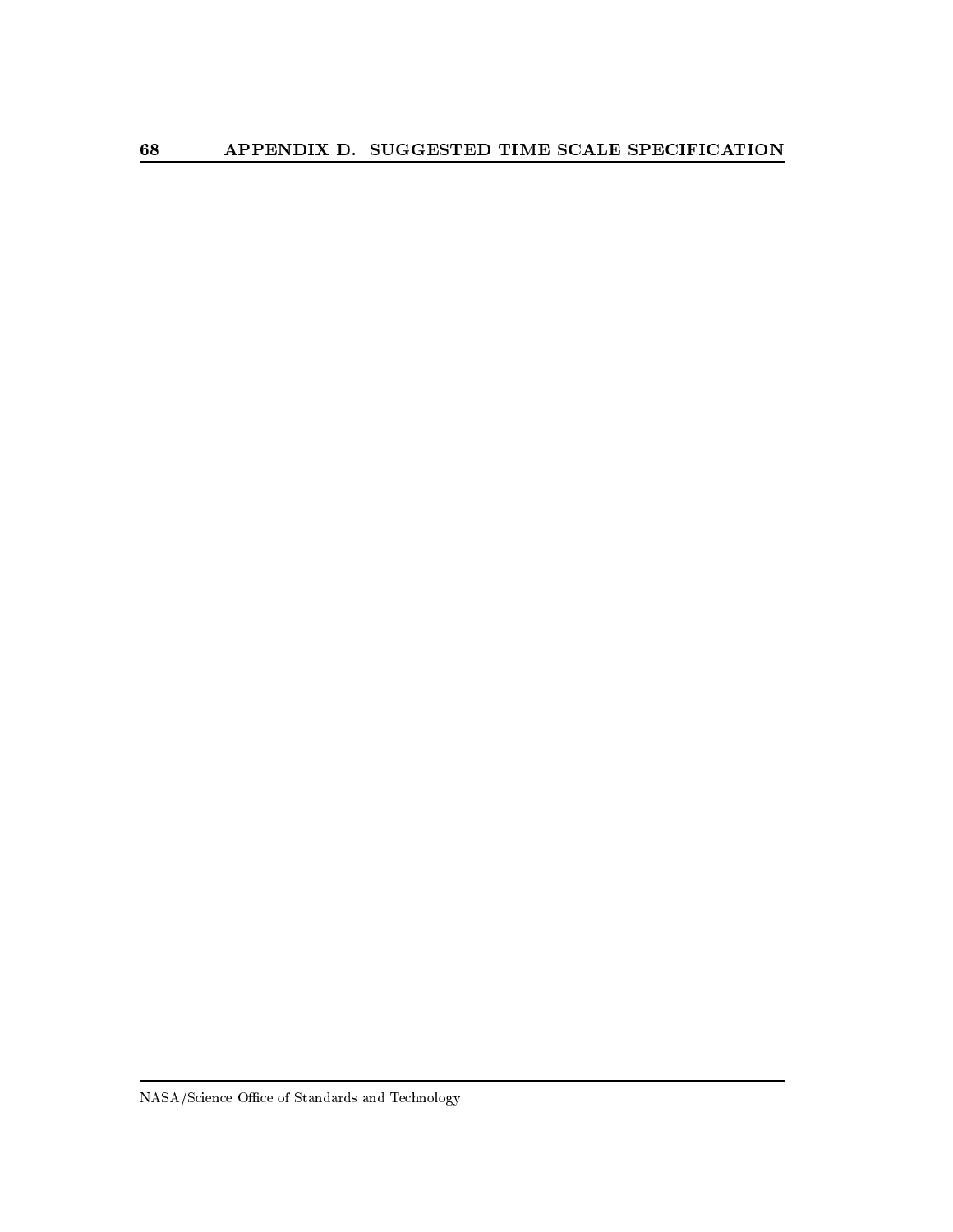#### Appendix E

### Differences from IAU-endorsed Publications

(This Appendix is not part of the NOST FITS Standard but is included for informational purposes only.)

Note: In this discussion, the term the FITS papers refers to [1], [2], [4], [5], [9], and [10] collectively, the term Floating Point Agreement (FPA) refers to [8], the term Blocking Agreement refers to [11]; and the term  $DATA$  Exxxx Agreement refers to the redefinition of the value format for date keywords approved by the IAUFWG in 1997.

1. Section  $3$  — Definitions, Acronyms, and Symbols

Array value  $-$  This precise definition is not used in the original FITS papers.

**ASCII text** — This permissible subset of the ASCII character set, used in many contexts, is not precisely defined in the *FITS* papers.

**Basic FITS** — This definition includes the possibility of floating point data arrays, while the terminology in the FITS papers refers to FITS as described in [1], where only integer arrays were possible.

**Conforming Extension**  $-$  This terminology is not used in the *FITS* papers.

Deprecate — The concept of deprecation does not appear in the FITS papers.

- **FITS structure**  $-$  This terminology is not used in the *FITS* papers in the precise way that it is in this standard.
- Fraction  $-$  This terminology and the distinction between fraction and mantissa do not appear in the Floating Point Agreement.

**Header and Data Unit**  $-$  This terminology is not used in the *FITS* papers.

Indexed keyword  $-$  This terminology is not used in the original FITS papers. **Physical value**  $-$  This precise definition is not used in the original FITS papers.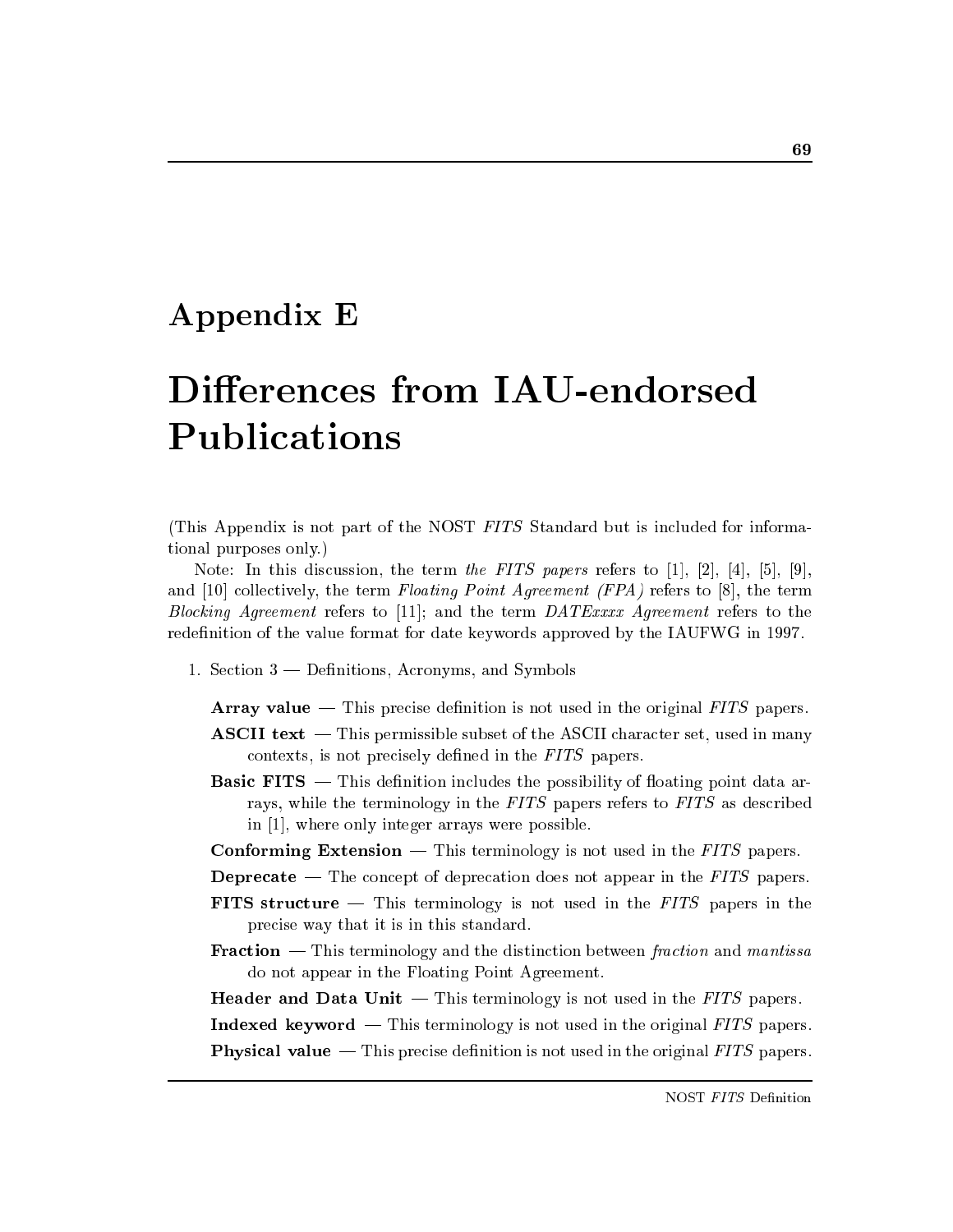**Reference point**  $-$  This term replaces the *reference pixel* of the *FITS* papers. The new terminology is consistent with the fact that the array need not represent a digital image and that the reference point (or pixel) need not lie within the array.

**Repeat count**  $-T$ his terminology is not used in the  $FITS$  papers.

- **Reserved keyword** The FITS papers describe optional keywords but do not say explicitly that they are reserved.
- **Standard Extension**  $-$  This precise definition is new. The term *standard ex*tension is used in some contexts in the FITS papers to refer to what this standard defines as a *standard extension* and in others to refer to what this standard defines as *conforming extension*.
- 2. Section 4.3.2 Primary Data Array Fill format — This specification is new. The FITS papers and the FPA do not precisely specify the format of data fill for the primary data array.
- 3. Section 4.4.1.1 Identity (of conforming extensions) The FITS papers specify that creators of new extension types should check with the  $FITS$  standards committee. This standard identifies the committee specifically, introduces the role of the FITS Support Office as its agent, and mandates registration.
- 4. Section 4.6 Physical Blocking This material is based entirely on the Blocking Agreement. Material in the early FITS papers [1,4] specifying the expression of FITS on specic physical media is not part of this standard.
- 5. Section 4.6.1 Bitstream Devices

The Blocking Agreement specifies that this rule applies to *FITS* files written to logical file systems. This standard applies the rule to all bitstream devices, not only logical file systems.

6. Section 4.6.2.1 Fixed Block

The Blocking Agreement specifies that this rule applies to *FITS* files written to optical disks, (accessed as a sequential set of records), QIC format 1/4-inch cartridge tapes and Local Area networks. This standard extends the rule to other xed block length sequential media.

7. Section 4.6.2.2 Variable Block

The Blocking Agreement specifies that this rule applies to *FITS* files written to 1.2-inch 9 track tapes, DDS/DAT 4mm cartridge tapes and 8mm cartridge tape (Exabyte). This standard extends the rule to all variable block length sequential media and eliminates references to specic products.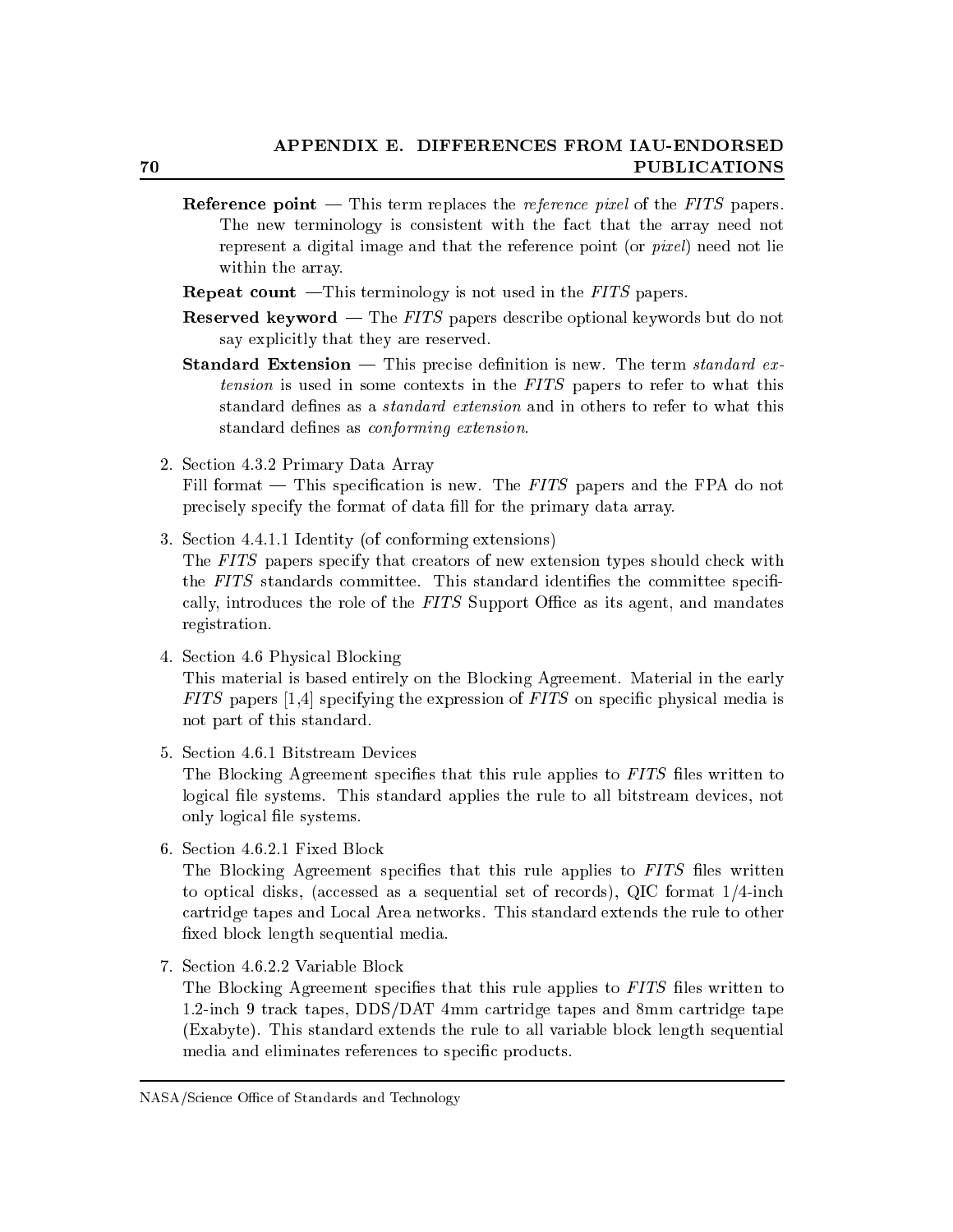- 8. Section 5.1.2.1 Keyword (as header component) The specification of permissible keyword characters is new. The FITS papers do not precisely define the permissible characters for keywords.
- 9. Section  $5.1.2.2$  Value Indicator (bytes  $9 10$ ) The FITS papers do not specically address the permissibility of null values. This standard states explicitly that they are permitted.
- 10. Section  $5.1.2.3$  Value/Comment (bytes  $11 80$ ) In the FITS papers, the slash between the value and comment is optional. This standard requires the slash, consistent with the prescription of FORTRAN-77 list-directed input.
- 11. Section 5.2 Value, including its subsections

The FITS papers specify that the value field is to be written following the rules of ANSI FORTRAN-77 list-directed input, with some restrictions. This standard explicitly describes the format of the value field. The FITS papers permit the value field to contain an array of values. This standard specifies that there shall be only one value in the value field. The FITS papers require the fixed format for the most essential parameters. This standard identies those parameters with the values of the mandatory keywords.

12. Section 5.2.1 Character String

The requirement in the FITS papers that the closing quote in a character string value may not occur before column 20 has been eliminated.

The standard explicitly describes how single quotes are to be coded into keyword values, a rule only implied by the FORTRAN-77 list-directed read requirements of the FITS papers.

13. Section 5.2.3 Integer

The standard explicitly notes that the fixed format for complex integers does not conform to the rules for ANSI FORTRAN list-directed read.

- 14. Section 5.2.4 Real Floating Point Number The standard explicitly notes that the full precision of 64-bit values cannot be expressed as a single value using the fixed format.
- 15. Section 5.2.5 Complex Integer Number

The standard does not support the fixed format for complex integers defined in the FITS papers but is consistent with FORTRAN-77 list-directed read as required in the  $FITS$  papers for free format. Because the fixed format of the  $FITS$  papers did not conform to the rules for FORTRAN-77 list-directed I/O, consistency with both was impossible. There are no known *FITS* files that use the fixed format for complex integers that was defined in the FITS papers.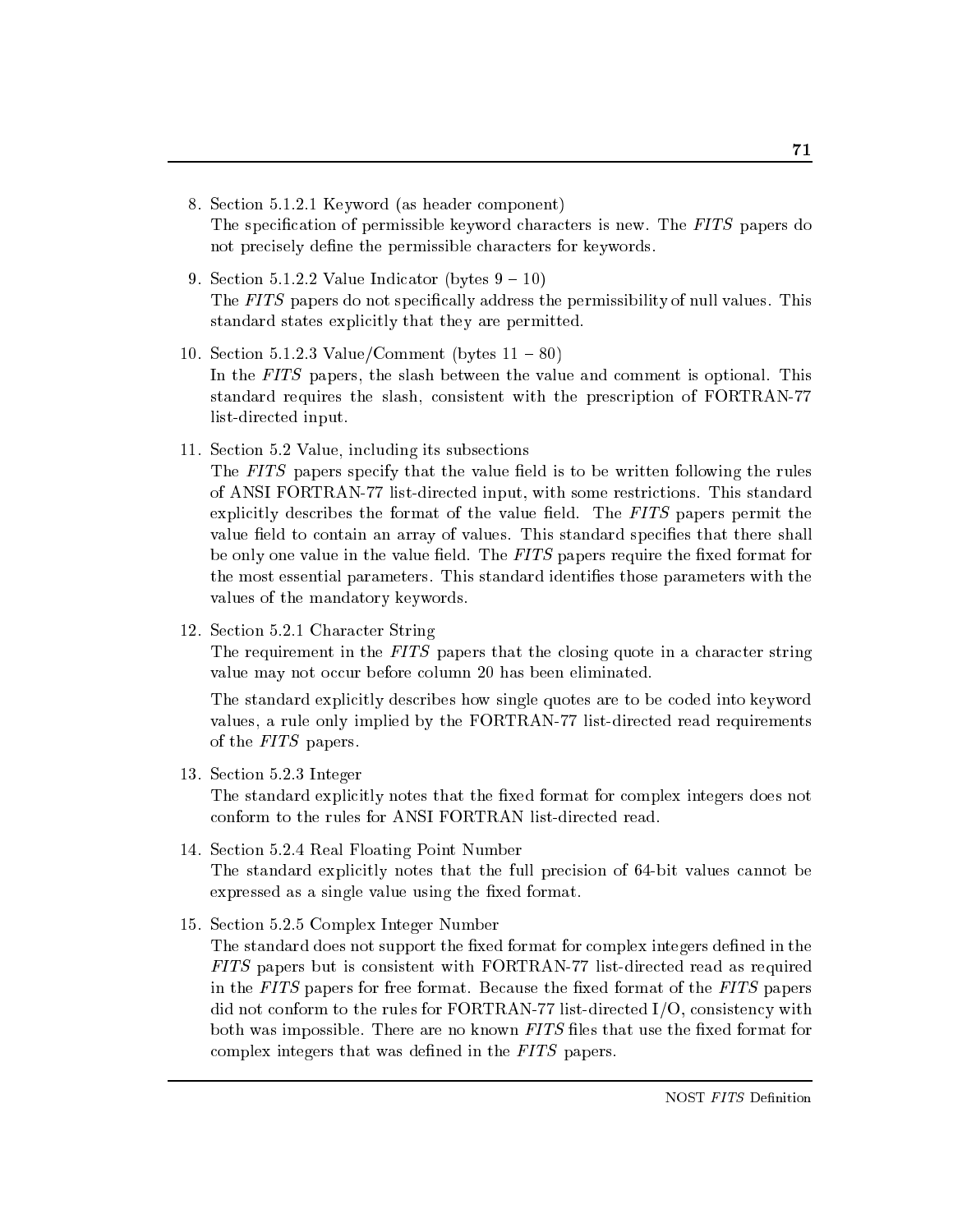16. Section 5.2.6 Complex Floating Point Number

The standard does not support the fixed format for complex floating point numbers defined in the FITS papers but is consistent with FORTRAN-77 list-directed read as required in the FITS papers for free format. Because the fixed format of the FITS papers did not conform to the rules for FORTRAN-77 list-directed I/O, consistency with both was impossible. There are no known FITS files that use the fixed format for complex floating point numbers that was defined in the FITS papers.

17. Section 5.3 Units

The FITS papers recommend the use of SI units and identify certain other units standard in astronomy. This standard codies the recommendation and makes it more specific by referring to the IAU Style Manual [7], while explicitly recommending degrees for angular measure and requiring degrees for celestial coordinates.

- 18. Section 5.4.1.1 Principal (mandatory keywords)
	- (a) SIMPLE keyword  $-$  The explicit prohibition against the appearance of the SIMPLE keyword in extensions does not appear in the FITS papers.
	- (b) NAXIS keyword The requirement that the NAXIS keyword may not be negative is not explicitly specified in the *FITS* papers.
	- (c) NAXISn keyword The requirement that the NAXISn keyword may not be negative is not explicitly specified in the FITS papers.
- 19. Section 5.4.1.2 Conforming Extensions
	- (a) NBITS The requirement that NBITS may not be negative is not explicitly specified in the *FITS* papers.
	- (b) XTENSION keyword  $-$  That this keyword may not appear in the primary header is only implied by the FITS papers; the prohibition is explicit in this standard. The FITS papers name a FITS standards committee as the keeper of the list of accepted extension type names. This standard specifically identifies the committee and introduces the role of the FITS Support Office as its agent.
- 20. Section 5.4.2 Other Reserved Keywords

That the optional keywords defined in the FITS papers are to be reserved for both the primary HDUs and all extensions with the meanings and usage defined in those papers, as in the standard, is not explicitly stated in all of them, although some keywords are explicitly reserved in the papers describing the image and binary table extensions.

72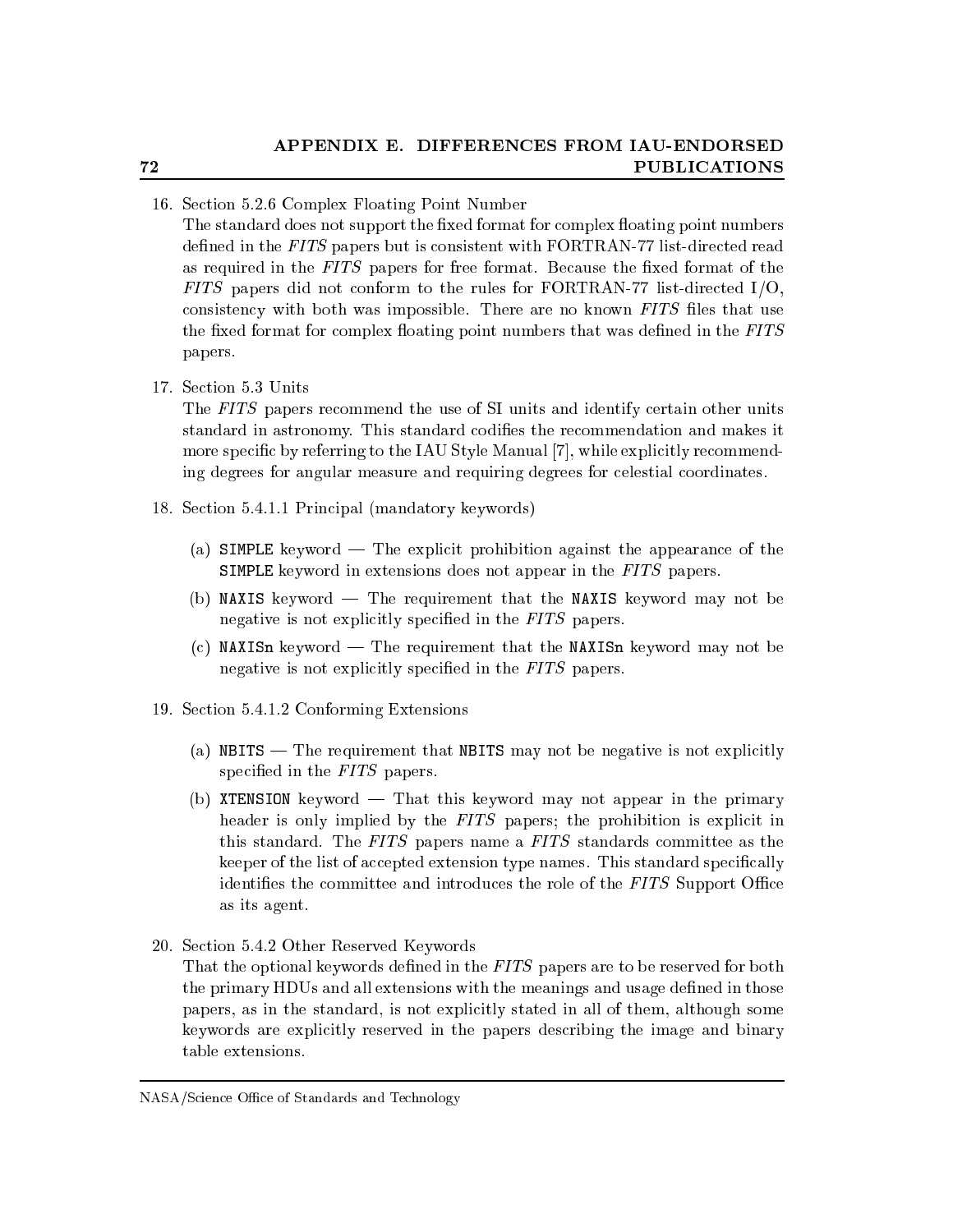- 21. Section 5.4.2.1 Keywords Describing the History or Physical Construction of the HDU
	- (a) DATE Keyword The notation for four-digit year number is YYYY rather than the CCYY of the DATExxxx Agreement. The recommendation for use of Universal Time in the superseded format with a two-digit year is not in the FITS papers.
	- (b) BLOCKED keyword The FITS papers require the BLOCKED keyword to appear in the first record of the primary header even though it cannot when the value of NAXIS exceeds the values described in the text. They do not address this contradiction. This standard deprecates the BLOCKED keyword.
- 22. Section 5.4.2.2 Keywords Describing Observations
	- (a) DATE-OBS Keyword  $-$  The recommendation for use of Universal Time in the superseded format with a two-digit year is not in the FITS papers.
	- (b) EQUINOX and EPOCH keywords This standard replaces the EPOCH keyword with the more appropriately named **EQUINOX** keyword and deprecates the EPOCH name.
- 23. Section 5.4.2.4 Commentary keywords Keyword field is blank  $-$  Reference [1] contains the text "BLANK" to represent a blank keyword field. The standard clarifies the intention.
- 24. Section 5.4.2.5 Array keywords
	- (a) BUNIT Keyword The FITS papers recommend the use of SI units, degrees as the appropriate unit for angles, and identify other units standard in astronomy. This standard specically applies applies the recommendations of section 5.3 to the BUNIT keyword.
	- (b) CTYPEn, CRVALn, CDELTn, and CROTAn Keywords This standard extends the recommendations on units to coordinate axes, explictly requiring decimal degrees for coordinates.
	- $(c)$  CRPIXn Keywords This standard explicitly notes the ambiguity in the location of the index number relative to an image pixel.
	- (d) CDELT Keywords  $-$  The definition in the standard differs from that in the FITS papers in that it provides for the case where the spacing between index points varies over the grid. For the case of constant spacing, it is identical to the specification in the FITS papers.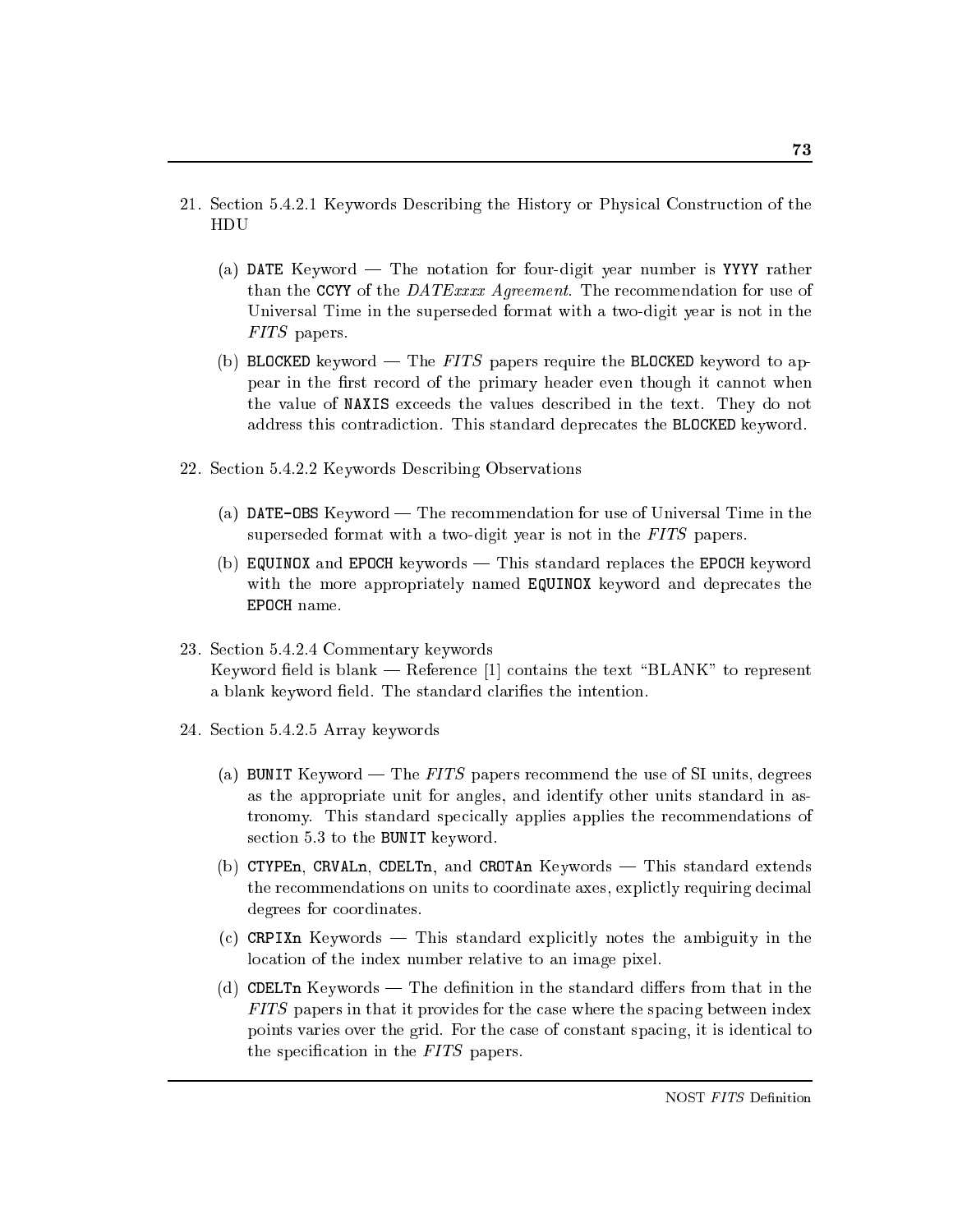#### APPENDIX E. DIFFERENCES FROM IAU-ENDORSED PUBLICATIONS

- (e) DATAMAX and DATAMIN Keywords  $-$  The standard clarifies that the value refers to the physical value represented by the array, after any scaling, not the array value before scaling. The standard also notes that special values are not to be considered when determining the values of DATAMAX and DATAMIN, an issue not specically addressed by the FITS papers or the FPA.
- 25. Section 7 Random Groups Structure The standard deprecates the Random Groups structure.
- 26. Section 7.1.2 Reserved Keywords (random groups) That the optional keywords defined in the FITS papers are to be reserved with the meanings and usage dened in those papers, as in the standard, is not explicitly stated in them.
- 27. Section 7.1.2.2 PSCALn Keywords The default value is explicitly specified in the standard, whereas in the FITS papers it is assumed by analogy with the BSCALE keyword.
- 28. Section 7.1.2.3 PZEROn Keywords The default value is explicitly specified in the standard, whereas in the FITS papers it is assumed by analogy with the BZERO keyword.
- 29. Section 8.1 ASCII Table Extension The name ASCII table is given to the "tables" extension discussed in the FITS papers to distinguish it from the binary table extension.

The closing quote in the value of the XTENSION card image is not required by this standard to be in column 20, while it is so required in the FITS papers.

- 30. Section 8.1.1 Mandatory Keywords (ASCII table)
	- (a) NAXIS1 keyword The requirement that the NAXIS1 keyword may not be negative in an ASCII table header is not explicitly specified in the FITS papers.
	- (b) NAXIS2 keyword The requirement that the NAXIS2 keyword may not be negative in an ASCII table header is not explicitly specified in the FITS papers.
	- (c) TFIELDS keyword The requirement that the TFIELDS keyword may not be negative is not explicitly specified in the *FITS* papers.
	- (d) TFORMn keyword The requirement that format codes must be specified in upper case is implied but not explicitly specied in the FITS papers.

NASA/Science Office of Standards and Technology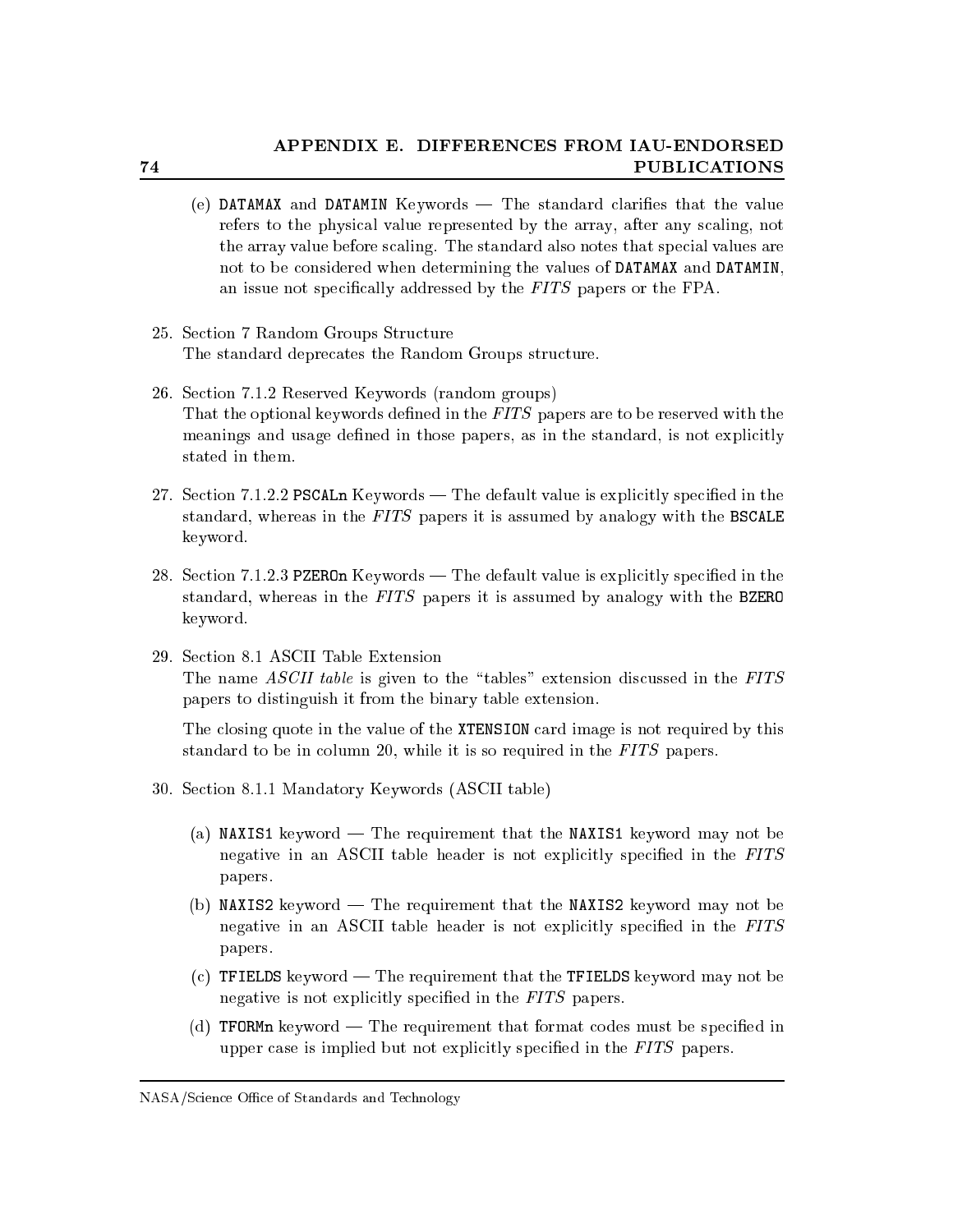- 31. Section 8.1.2 Other Reserved Keywords (ASCII table) That the optional keywords defined in the FITS papers are to be reserved with the meanings and usage defined in those papers, as in the standard, is not explicitly stated in them.
	- (a) TUNIT Keywords The FITS papers do not explicitly recommend the use of any particular units for this keyword, although the reference to the BUNIT keyword may be considered an implicit extension of the recommendation for that keyword. This standard makes the recommendation more specic for the TUNITn keyword by requiring conformance to the prescriptions in section  $5.3.$
	- (b)  $TSCALn$  Keywords The prohibition against use in A-format fields is stronger than the statement in the FITS papers that the keyword "is not relevant".
	- $(c)$  TZEROn Keywords The prohibition against use in A-format fields is stronger than the statement in the  $FITS$  papers that the keyword "is not relevant".
- 32. Section 8.2 Image Extension The closing quote in the value of the XTENSION card image is not required by this standard to be in column 20, while it is so required in the FITS papers.
- 33. Section 8.3.2 Other Reserved Keywords (Binary Table) The EXTNAME, EXTVER, EXTLEVEL, AUTHOR, and REFERENC keywords explicitly reserved for binary tables in the defining paper are reserved in the standard under the general prescription of section 5.4.2.
	- (a) TUNIT Keywords The  $FITS$  papers do not explicitly recommend the use of any particular units for this keyword. This standard makes the recommendation more specific for the TUNIT<sub>n</sub> keyword by requiring conformance to the prescriptions of section 5.3.
	- (b) TDISPn Keywords  $-$  The version of the BINTABLE paper upon which the FITS committees voted stated incorrectly that the values used to display bit and byte arrays should be considered signed. This standard follows the text in the published BINTABLE paper, which specifies that these values should be unsigned. The BINTABLE paper does not specify how a TDISPn value for a field of type P is interpreted; this standard explicitly mandates no interpretation but allows conventions to provide interpretations. The requirement that format codes must be specified in upper case is implied but not explicitly specied in the BINTABLE paper.
	- (c) THEAP Keywords The FITS papers state only that the keyword is reserved for use in the convention described in in Appendix B.1. This standard makes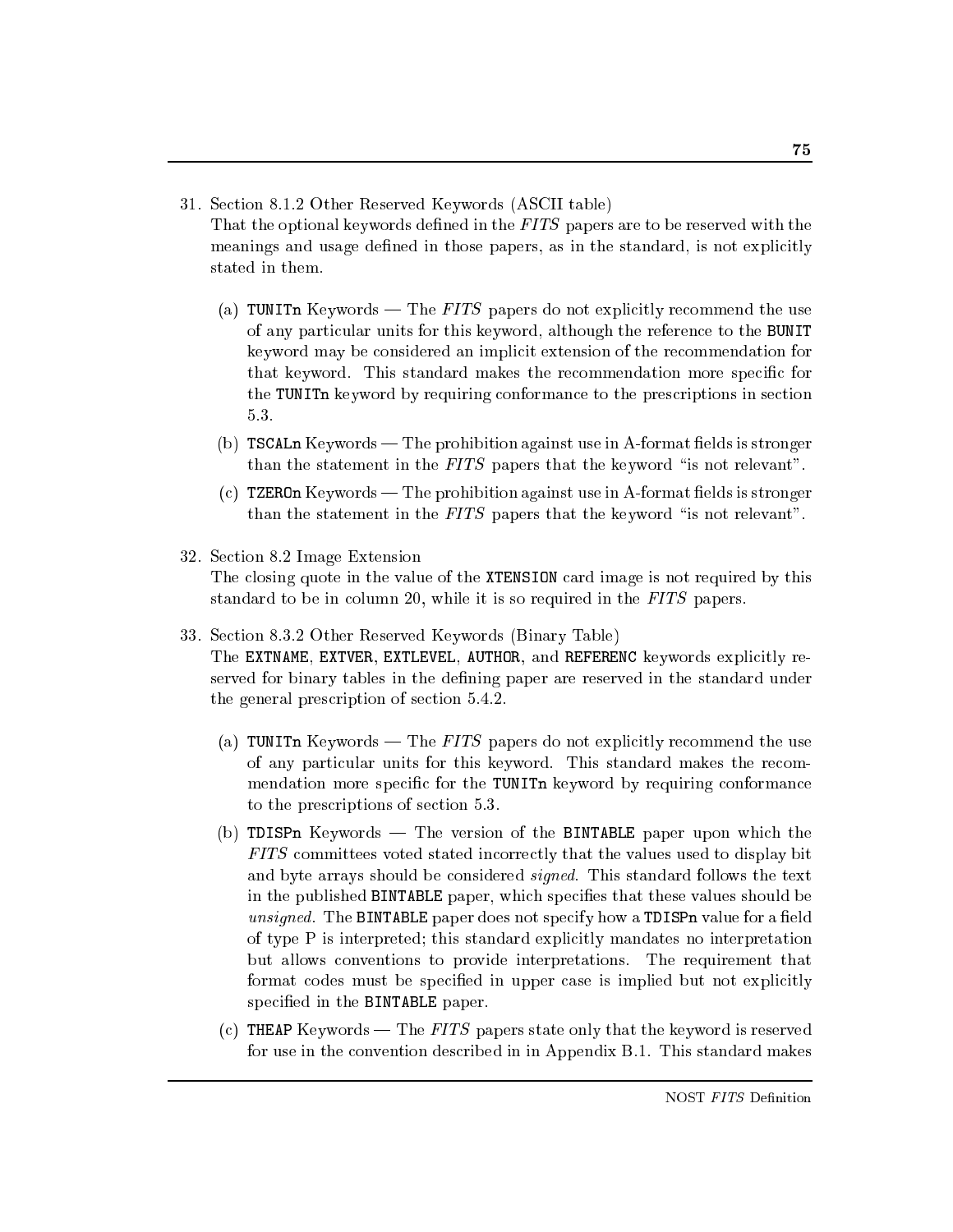the more specic statement that this keyword is used to provide the separation, in bytes, between the start of the main data table and the start of a supplemental data area called the heap and identifies the default value.

- (d) TDIMn Keywords The FITS papers state only that the keyword is reserved for use in the convention described in Appendix B.2. This standard makes the more specific statement that the contents of the value field contain a character string describing how to interpret the contents of a field as a multidimensional array.
- 34. Section 8.3.4 Data Display

The BINTABLE paper suggests that the format for display suggested by the TDISPn should be understood as a Fortran-90 format or, where Fortran-90 is unavailable, a FORTRAN-77 format. This standard explicitly describes the formats. The statement in the standard on differences between D and E format codes being only in their implications is not in the BIMTABLE paper.

- 35. Section 9 Restrictions on Changes The FITS papers do not provide for the concept of deprecation.
- 36. Appendix C Implementation on Physical Media Material in the FITS papers specifying the expression of FITS on specific physical media is not part of this standard; what is provided in the appendix is purely as a guide to recommended practices.
- 37. Appendix F Summary of Keywords The closing quote in the value of XTENSION keywords is not necessarily in the column 20 location specied by the FITS papers.
- 38. Appendix I Reserved Extension Type Names The closing quote in the value of XTENSION keywords is not necessarily in the column 20 location specied by the FITS papers.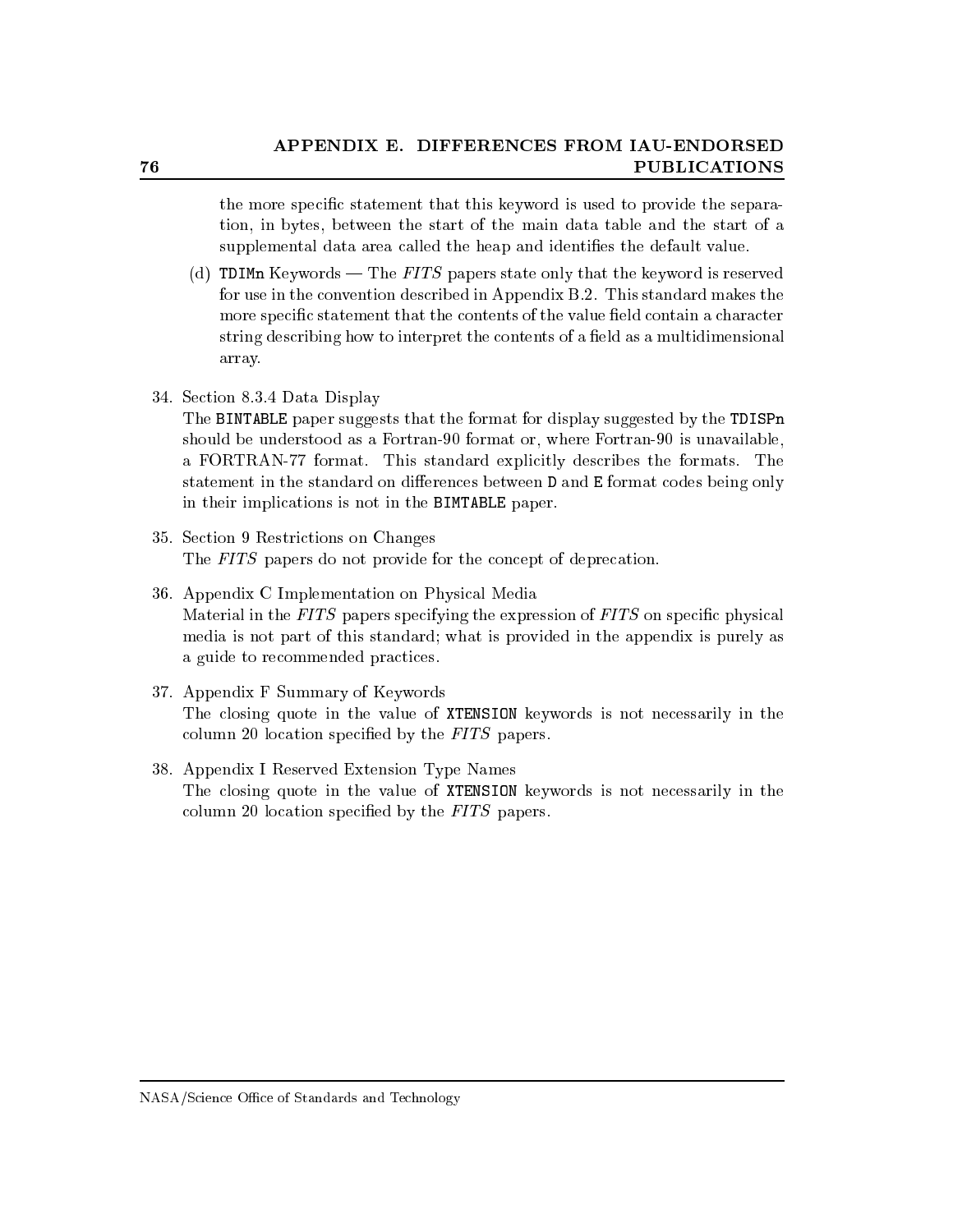### Appendix F

### Summary of Keywords

(This Appendix is not part of the NOST FITS Standard, but is included for convenient reference).

| Principal           | Conforming          | ASCII Table           | Image                 | Binary Table          | Random Groups       |
|---------------------|---------------------|-----------------------|-----------------------|-----------------------|---------------------|
| HDU                 | Extension           | Extension             | Extension             | Extension             | Records             |
| SIMPLE              | XTENSION            | XTENSION <sup>1</sup> | XTENSION <sup>2</sup> | XTENSION <sup>3</sup> | SIMPLE              |
| <b>BITPIX</b>       | <b>BITPIX</b>       | $BITPLY = 8$          | <b>BITPIX</b>         | $BITPLY = 8$          | <b>BITPIX</b>       |
| NAXIS               | NAXIS               | $NAXIS = 2$           | NAXIS                 | $NAXIS = 2$           | NAXIS               |
| NAXISn <sup>4</sup> | NAXISn <sup>4</sup> | NAXIS1                | NAXISn <sup>4</sup>   | NAXIS1                | $NAXIS1 = 0$        |
| EXTEND <sup>5</sup> | PCOUNT              | NAXIS2                | PCOUNT                | NAXIS2                | NAXISn <sup>4</sup> |
| END                 | GCOUNT              | $PCOUNT = 0$          | $GCOUNT = 1$          | PCOUNT                | $GROUPS = T$        |
|                     | END                 | $GCOUNIT = 1$         | END                   | $GCOUNIT = 1$         | PCOUNT              |
|                     |                     | TFIELDS               |                       | TFIELDS               | GCOUNT              |
|                     |                     | TBC0Ln <sup>6</sup>   |                       | TFORMn <sup>6</sup>   | END                 |
|                     |                     | TF0RMn <sup>6</sup>   |                       | <b>END</b>            |                     |
|                     |                     | END                   |                       |                       |                     |

<sup>1</sup> XTENSION=<sub>1</sub>'TABLE ' for the ASCII table extension.

<sup>2</sup> XTENSION=<sub>u</sub>'IMAGE ' for the image extension.<br><sup>3</sup> XTENSION=<sub>u</sub>'BINTABLE' for the binary table extension.

<sup>4</sup> Runs from 1 through the value of NAXIS.

<sup>5</sup> Required only if extensions are present.

° Runs from 1 through the value of TFIELDS.

Table F.1: Mandatory FITS keywords for the structures described in this document.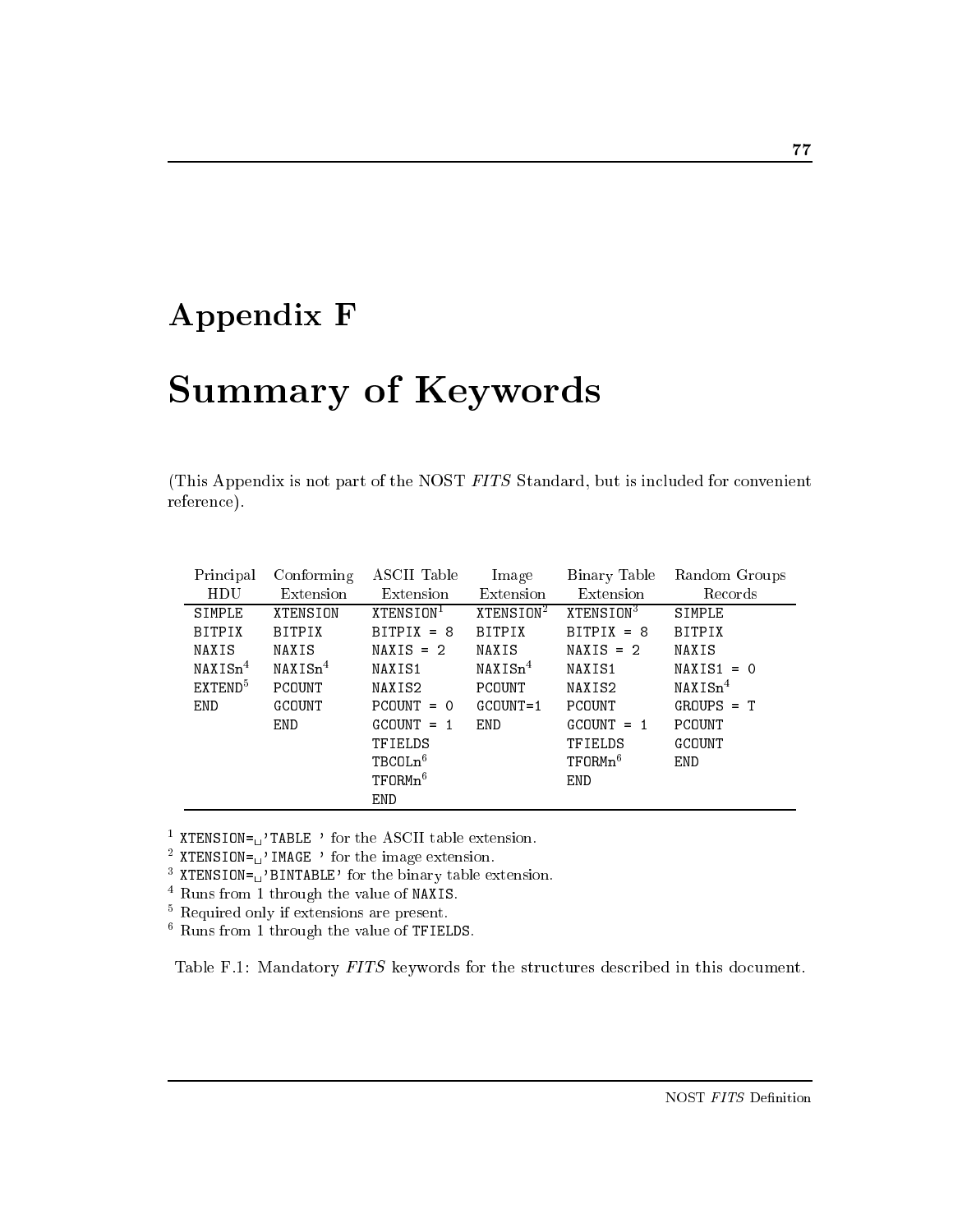| All                  | Array <sup>1</sup> | Conforming    | ASCII Table |           | Binary Table Random Groups |
|----------------------|--------------------|---------------|-------------|-----------|----------------------------|
| HDU <sub>s</sub>     | HDU <sub>s</sub>   | Extension     | Extension   | Extension | Records                    |
| DATE                 | <b>BSCALE</b>      | EXTNAME       | TSCALn      | TSCALn    | PTYPEn                     |
| ORIGIN               | BZERO              | <b>EXTVER</b> | TZER0n      | TZEROn    | PSCALn                     |
| BLOCKED <sup>2</sup> | BUNIT              | EXTLEVEL      | TNULLn      | TNULLn    | PZEROn                     |
| AUTHOR               | BLANK              |               | TTYPEn      | TTYPEn    |                            |
| REFERENC             | <b>CTYPEn</b>      |               | TUNITn      | TUNITn    |                            |
| COMMENT              | CRPIXn             |               |             | TDISPn    |                            |
| HISTORY              | CROTAn             |               |             | TDIMn     |                            |
| UUUUUUUU             | CRVALn             |               |             | THEAP     |                            |
| DATE-OBS             | CDELTn             |               |             |           |                            |
| TELESCOP             | DATAMAX            |               |             |           |                            |
| INSTRUME             | DATAMIN            |               |             |           |                            |
| <b>OBSERVER</b>      |                    |               |             |           |                            |
| OBJECT               |                    |               |             |           |                            |
| EQUINOX              |                    |               |             |           |                            |
| EPOCH <sup>2</sup>   |                    |               |             |           |                            |

<sup>1</sup> Primary HDU, image extension, user-dened HDUs with same array structure.

- Deprecated.

Table F.2: Reserved FITS keywords for the structures described in this document.

| Production           | Bibliographic | Commentary | Observation        |
|----------------------|---------------|------------|--------------------|
| DATE                 | <b>AUTHOR</b> | COMMENT    | DATE-OBS           |
| ORIGIN               | REFERENC      | HISTORY    | TELESCOP           |
| BLOCKED <sup>1</sup> |               |            | INSTRUME           |
|                      |               |            | OBSERVER           |
|                      |               |            | OBJECT             |
|                      |               |            | EQUINOX            |
|                      |               |            | EPOCH <sup>1</sup> |

<sup>1</sup> Deprecated.

Table F.3: General reserved FITS keywords described in this document.

NASA/Science Office of Standards and Technology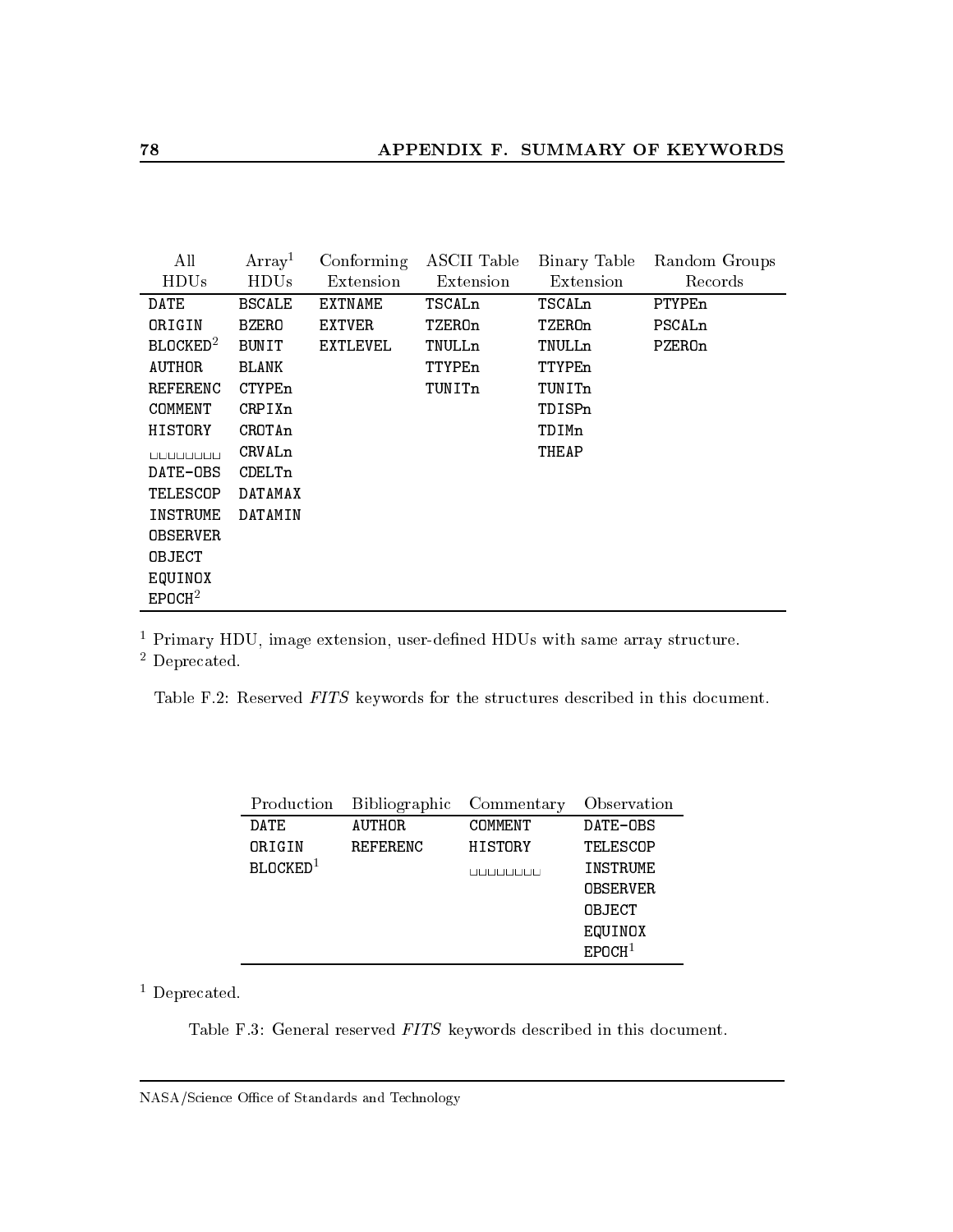# Appendix G

# ASCII Text

(This appendix is not part of the NOST FITS standard; the material in it is based on the ANSI standard for ASCII [14] and is included here for informational purposes.)

In the following table, the first column is the decimal and the second column the hexadecimal value for the character in the third column. The characters hexadecimal 20 to 7E (decimal 32 to 126) constitute the subset referred to in this document as ASCII text.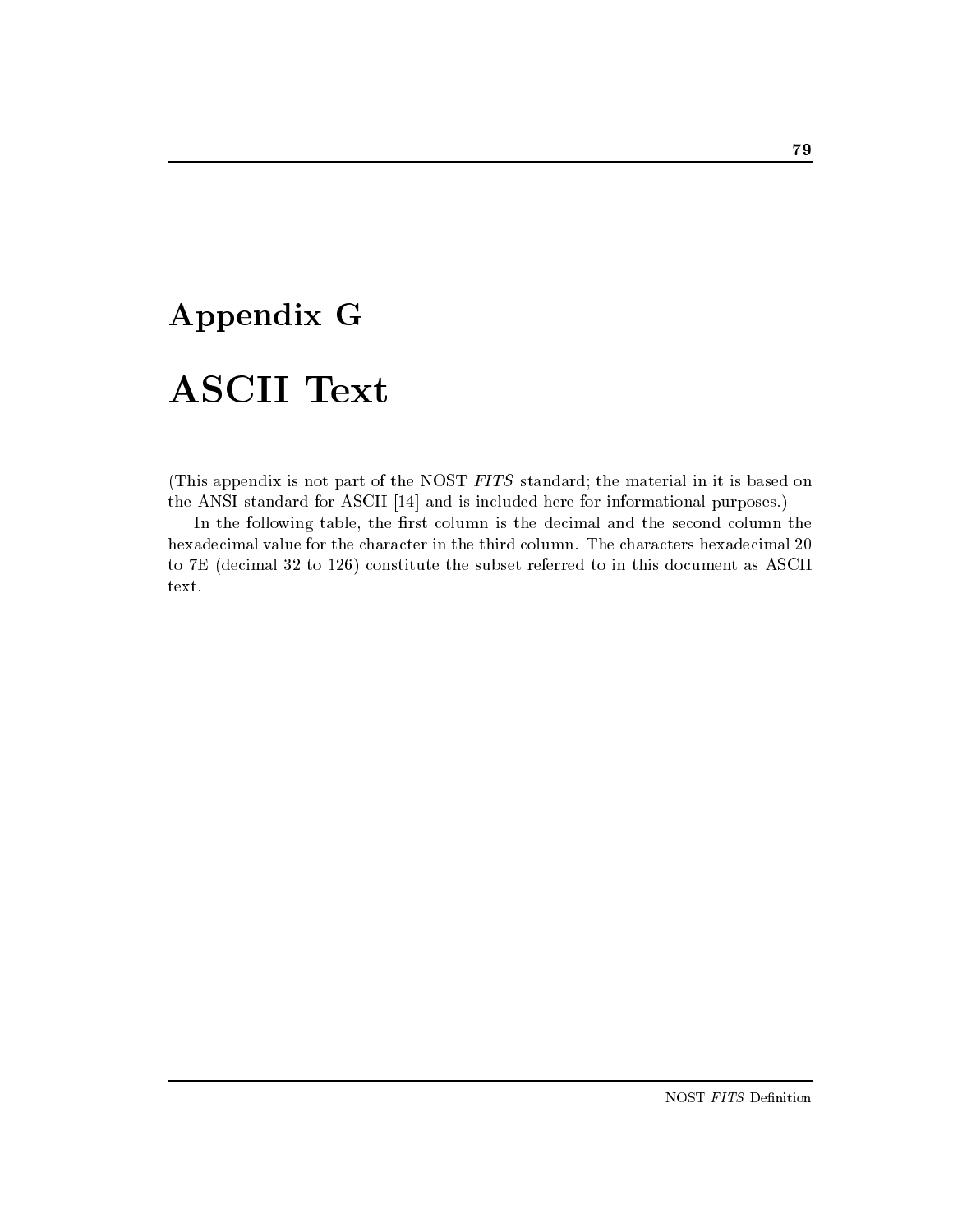|                  | <b>ASCII</b> Control |               |                 |                 |                                            |                | ASCII Text      |                           |                |                |                           |
|------------------|----------------------|---------------|-----------------|-----------------|--------------------------------------------|----------------|-----------------|---------------------------|----------------|----------------|---------------------------|
| dec              | hex                  | char          | $\mathrm{dec}$  | hex             | char                                       | $\mathrm{dec}$ | hex             | char                      | $\mathrm{dec}$ | hex            | char                      |
| $\boldsymbol{0}$ | $00\,$               | NUL           | $\overline{32}$ | $\overline{20}$ | SP                                         | 64             | $\overline{40}$ | $\pmb{\mathbb{Q}}$        | 96             | 60             | $\overline{\mathfrak{c}}$ |
| $\mathbf{1}$     | 01                   | <b>SOH</b>    | 33              | 21              | $\mathbf{l}$                               | 65             | $41\,$          | $\rm A$                   | 97             | 61             | $\rm{a}$                  |
| $\boldsymbol{2}$ | $02\,$               | ${\rm STX}$   | 34              | $22\,$          | $\begin{array}{c} \textbf{11} \end{array}$ | 66             | 42              | $\, {\bf B}$              | 98             | 62             | $\mathbf b$               |
| 3                | 03                   | <b>ETX</b>    | 35              | $\sqrt{23}$     | #                                          | 67             | 43              | $\mathcal C$              | 99             | 63             | $\mathbf c$               |
| $\overline{4}$   | 04                   | <b>EOT</b>    | 36              | 24              | \$                                         | 68             | $44\,$          | D                         | 100            | 64             | ${\rm d}$                 |
| $\overline{5}$   | 05                   | <b>ENQ</b>    | 37              | 25              | %                                          | 69             | $\rm 45$        | ${\bf E}$                 | 101            | 65             | $\mathbf{e}$              |
| $\boldsymbol{6}$ | ${\bf 06}$           | ACK           | 38              | 26              | &                                          | 70             | $\sqrt{46}$     | $\mathbf F$               | 102            | 66             | $\mathbf f$               |
| $\overline{7}$   | 07                   | <b>BEL</b>    | 39              | 27              | $\pmb{\mathcal{Y}}$                        | 71             | 47              | ${\bf G}$                 | 103            | 67             | g                         |
| $\,8\,$          | ${\bf 08}$           | BS            | 40              | $\sqrt{28}$     | $\overline{\mathcal{L}}$                   | 72             | $48\,$          | H                         | 104            | 68             | $\bold{h}$                |
| 9                | $09\,$               | HT            | 41              | 29              | $\mathcal{C}$                              | 73             | 49              | $\rm I$                   | 105            | 69             | $\mathbf{i}$              |
| 10               | 0A                   | LF            | 42              | $2\,\mathrm{A}$ | $\ast$                                     | 74             | $4\mbox{\AA}$   | ${\bf J}$                 | 106            | 6A             | $\mathbf{j}$              |
| 11               | 0B                   | ${\rm VT}$    | 43              | 2B              | $\ddot{}$                                  | 75             | 4B              | ${\bf K}$                 | 107            | 6B             | $\bf k$                   |
| 12               | 0 <sub>C</sub>       | FF            | 44              | $2\,\mathrm{C}$ | $\bullet$                                  | 76             | $4\mathrm{C}$   | $\mathbf L$               | 108            | 6C             | $\mathbf{l}$              |
| 13               | 0 <sub>D</sub>       | CR            | 45              | 2D              |                                            | 77             | 4D              | $\mathbf M$               | 109            | 6D             | $\mathbf m$               |
| 14               | 0E                   | SO            | 46              | 2E              | $\ddot{\phantom{0}}$                       | 78             | 4E              | ${\rm N}$                 | 110            | 6E             | $\mathbf n$               |
| 15               | 0F                   | SI            | 47              | $2\,\mathrm{F}$ | $\overline{I}$                             | 79             | $4\mathrm{F}$   | $\overline{O}$            | 111            | 6F             | $\overline{O}$            |
| $16\,$           | $10\,$               | DLE           | 48              | 30              | $\boldsymbol{0}$                           | 80             | $50\,$          | ${\bf P}$                 | 112            | 70             | $\overline{p}$            |
| $17\,$           | 11                   | DC1           | 49              | 31              | $\,1\,$                                    | 81             | 51              | ${\bf Q}$                 | 113            | 71             | $\mathbf q$               |
| 18               | $12\,$               | DC2           | 50              | 32              | $\sqrt{2}$                                 | 82             | $52\,$          | $\rm R$                   | 114            | 72             | $\mathbf r$               |
| 19               | $13\,$               | DC3           | 51              | $3\sqrt{3}$     | $\overline{\mathbf{3}}$                    | 83             | 53              | S                         | 115            | 73             | $\bf S$                   |
| 20               | $14\,$               | DC4           | 52              | 34              | $\sqrt{4}$                                 | 84             | $54\,$          | T                         | 116            | 74             | $\mathbf t$               |
| 21               | $15\,$               | <b>NAK</b>    | 53              | 35              | $\boldsymbol{5}$                           | 85             | 55              | $\ensuremath{\mathrm{U}}$ | 117            | 75             | $\mathbf u$               |
| 22               | $16\,$               | <b>SYN</b>    | 54              | 36              | $\boldsymbol{6}$                           | 86             | 56              | $\ensuremath{\mathbf{V}}$ | 118            | 76             | $\bar{\mathbf{V}}$        |
| 23               | $17\,$               | <b>ETB</b>    | 55              | 37              | $\overline{7}$                             | 87             | 57              | W                         | 119            | 77             | W                         |
| 24               | $18\,$               | CAN           | 56              | 38              | $\,8\,$                                    | 88             | $58\,$          | $\mathbf X$               | 120            | 78             | $\mathbf X$               |
| 25               | $19\,$               | $\mathrm{EM}$ | 57              | 39              | $\overline{9}$                             | 89             | 59              | $\mathbf Y$               | 121            | 79             | $\mathbf{y}$              |
| 26               | 1A                   | <b>SUB</b>    | 58              | $3\,\mathrm{A}$ | $\ddot{\phantom{a}}$                       | 90             | $5\,\mathrm{A}$ | $\mathbf Z$               | 122            | 7A             | $\bf{Z}$                  |
| $2\,7$           | 1B                   | <b>ESC</b>    | 59              | 3B              | $\vdots$                                   | 91             | $5\,\mathrm{B}$ | $\Gamma$                  | 123            | 7B             | $\{$                      |
| $\sqrt{28}$      | $1\mathrm{C}$        | $_{\rm FS}$   | 60              | 3C              | $\overline{\textbf{C}}$                    | 92             | $5\,\mathrm{C}$ | $\setminus$               | 124            | 7 <sub>C</sub> | $\mathsf{I}$              |
| 29               | 1 <sub>D</sub>       | GS            | 61              | 3D              | $=$                                        | 93             | $5\mathrm{D}$   | I                         | 125            | 7D             | $\,\}$                    |
| 30               | 1E                   | RS            | 62              | 3E              | $\mathbf{L}$                               | 94             | $5\,\mathrm{E}$ | $\ddot{\phantom{1}}$      | 126            | 7E             | $\ddot{ }$                |
| 31               | 1F                   | <b>US</b>     | 63              | 3F              | $\overline{?}$                             | 95             | $5\,\mathrm{F}$ |                           | 127            | 7F             | DEL <sup>1</sup>          |

Not ASCII Text

Table G.1: ASCII character set

NASA/Science Office of Standards and Technology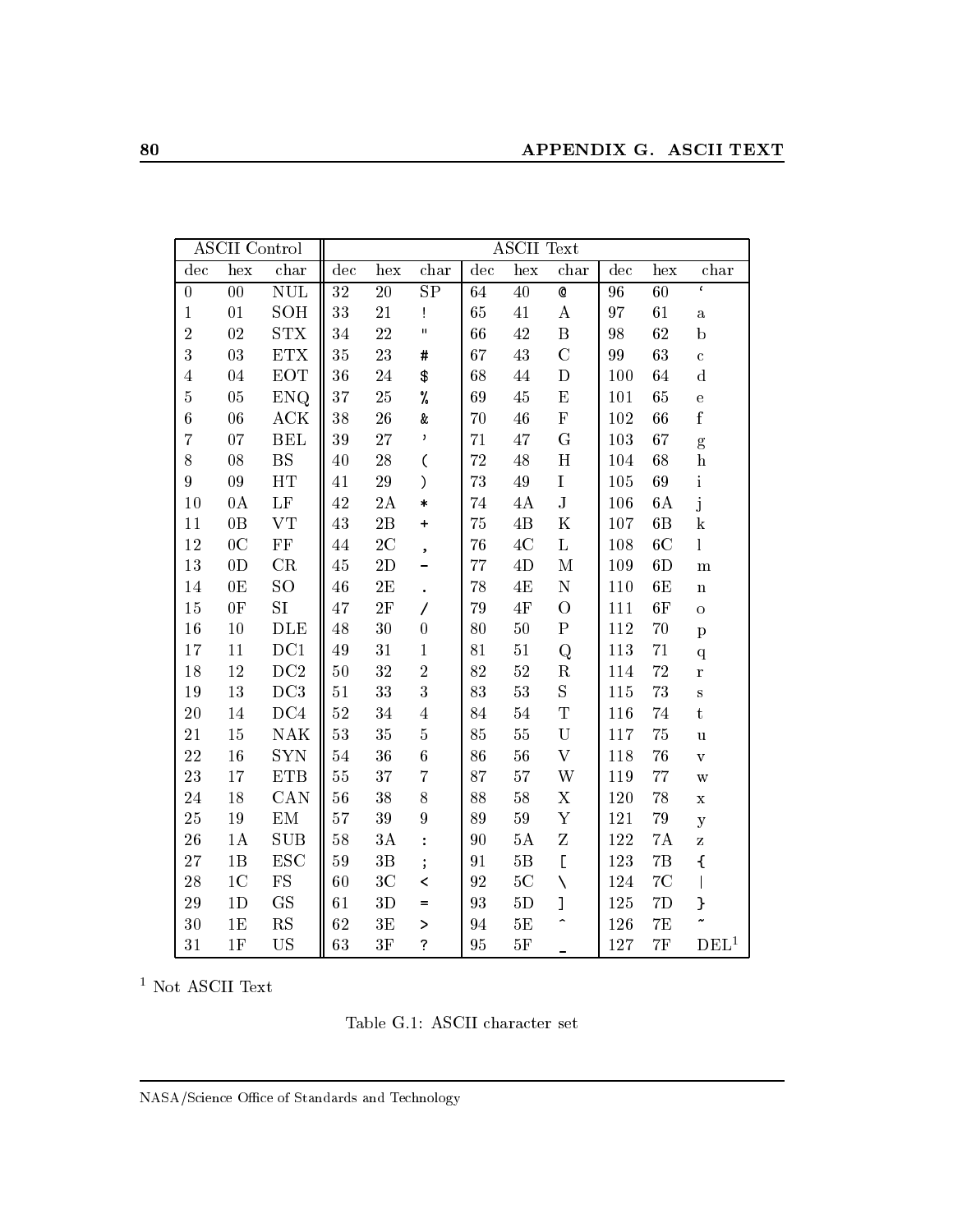#### Appendix H

### IEEE Floating Point Formats

(The material in this Appendix is not part of this standard; it is adapted from the IEEE-754 floating point standard [15] and provided for informational purposes. It is not intended to be a comprehensive description of the IEEE formats; readers should refer to the IEEE standard.)

FITS recognizes all IEEE basic formats, including the special values.

#### $H.1$ **Basic Formats**

Numbers in the single and double formats are composed of the following three fields:

- 1. 1-bit sign  $s$
- 2. Biased exponent  $e = E + bias$
- 3. Fraction  $f = \bullet b_1b_2 \cdots b_{n-1}$

The range of the unbiased exponent  $E$  shall include every integer between two values  $=$   $\mu$   $=$   $\mu$   $=$   $\mu$   $=$   $\mu$   $=$   $\mu$   $=$   $\mu$   $=$   $\mu$   $=$   $\mu$   $=$   $\mu$   $=$   $\mu$   $=$   $\mu$   $=$   $\mu$   $=$   $\mu$   $=$   $\mu$   $=$   $\mu$   $=$   $\mu$   $=$   $\mu$   $=$   $\mu$   $=$   $\mu$   $=$   $\mu$   $=$   $\mu$   $=$   $\mu$   $=$   $\mu$   $=$   $\mu$   $=$  and denormalized numbers, and  $E_{max}+1$  to encode  $\pm \infty$  and NaNs. The foregoing parameters are given in Table H.1. Each nonzero numerical value has just one encoding. The fields are interpreted as follows:

#### H.1.1 Single

A 32-bit single format number X is divided as shown in Fig. H.1. The value v of X is inferred from its constituent fields thus

- 1. If  $e = 255$  and  $f \neq 0$ , then v is NaN regardless of s
- 2. If  $e = 255$  and  $f = 0$ , then  $v = (-1)^s \infty$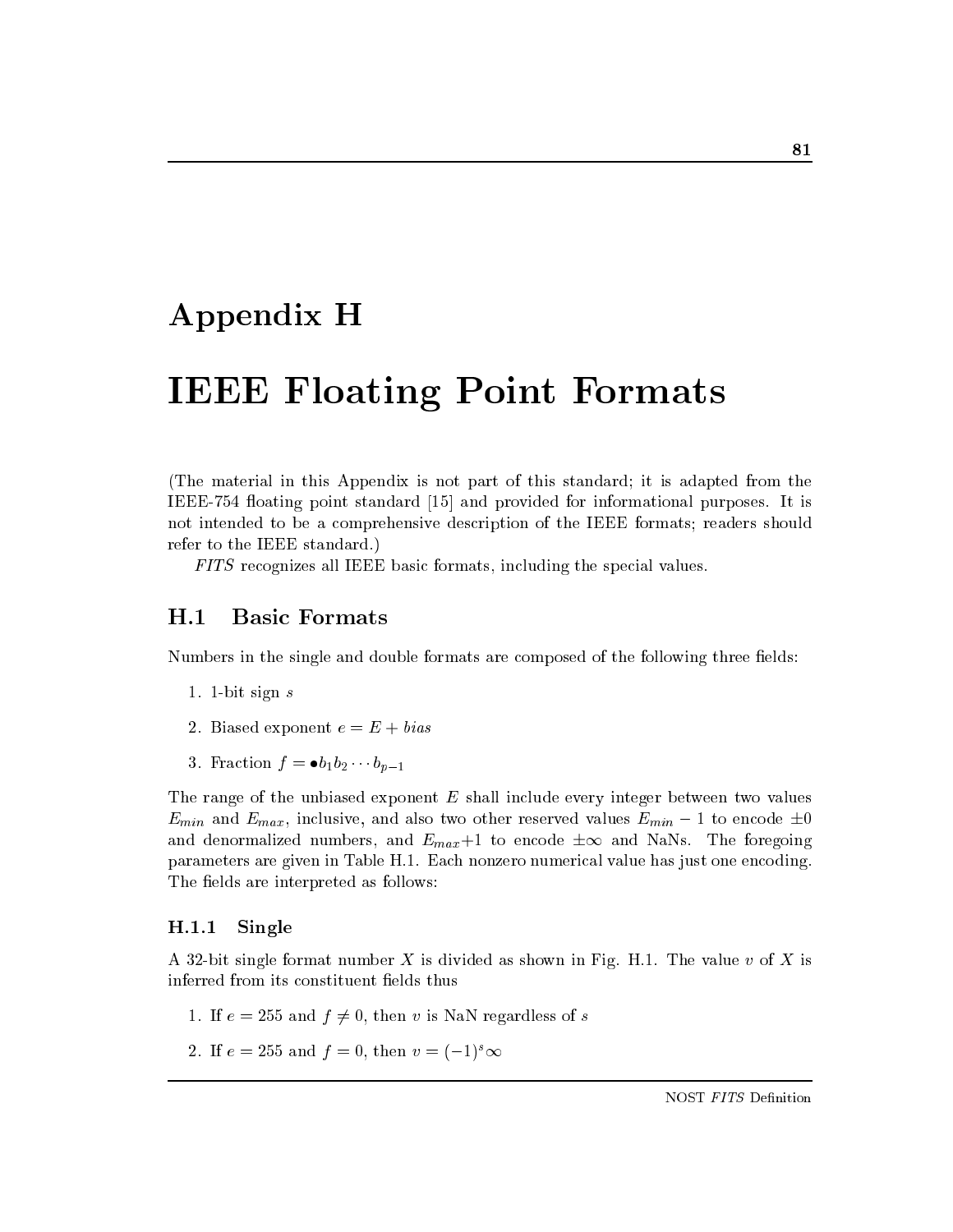|                        | Format |             |         |              |  |  |
|------------------------|--------|-------------|---------|--------------|--|--|
| Parameter              |        | Single      |         | Double       |  |  |
|                        | Single | Extended    | Double  | Extended     |  |  |
| р                      | 24     | >32         | 53      | $\geq 64$    |  |  |
| $E_{max}$              | $+127$ | $> +1023$   | $+1023$ | $\ge +16383$ |  |  |
| $E_{min}$              | $-126$ | $<-1022$    | $-1022$ | $<-16382$    |  |  |
| Exponent bias          | $+127$ | unspecified | $+1023$ | unspecified  |  |  |
| Exponent width in bits | 8      | >11         | 11      | >15          |  |  |
| Format width in bits   | 32     | >43         | 64      | >79          |  |  |

Table H.1: Summary of Format Parameters

3. If 
$$
0 < e < 255
$$
, then  $v = (-1)^s 2^{e-127} (1 \cdot f)$ 

- 4. If  $e = 0$  and  $f \neq 0$ , then  $v = (-1)$   $\lambda$  are two f independent numbers)
- 3. If  $e = 0$  and  $f = 0$ , then  $v = (-1)^{s}0$  (zero)



Figure H.1: Single Format. msb means most significant bit, 1sb means least significant bit

#### H.1.2 Double

A 64-bit double format number X is divided as shown in Fig. H.2. The value  $v$  of X is inferred from its constituent fields thus

- 1. If  $e = 2047$  and  $f \neq 0$ , then v is NaN regardless of s
- 2. If  $e = 2047$  and  $f = 0$ , then  $v = (-1)^s \infty$
- 3. If  $0 \le e \le 204$  (, then  $v = (-1)^2 2^{n-1}$  (1  $\bullet$  7)
- 4. If  $e \equiv 0$  and  $\tau \neq 0$ , then  $v = (-1)^r 2^{r-r-r} 0$  of  $\tau$  ) (denormalized numbers)

NASA/Science Office of Standards and Technology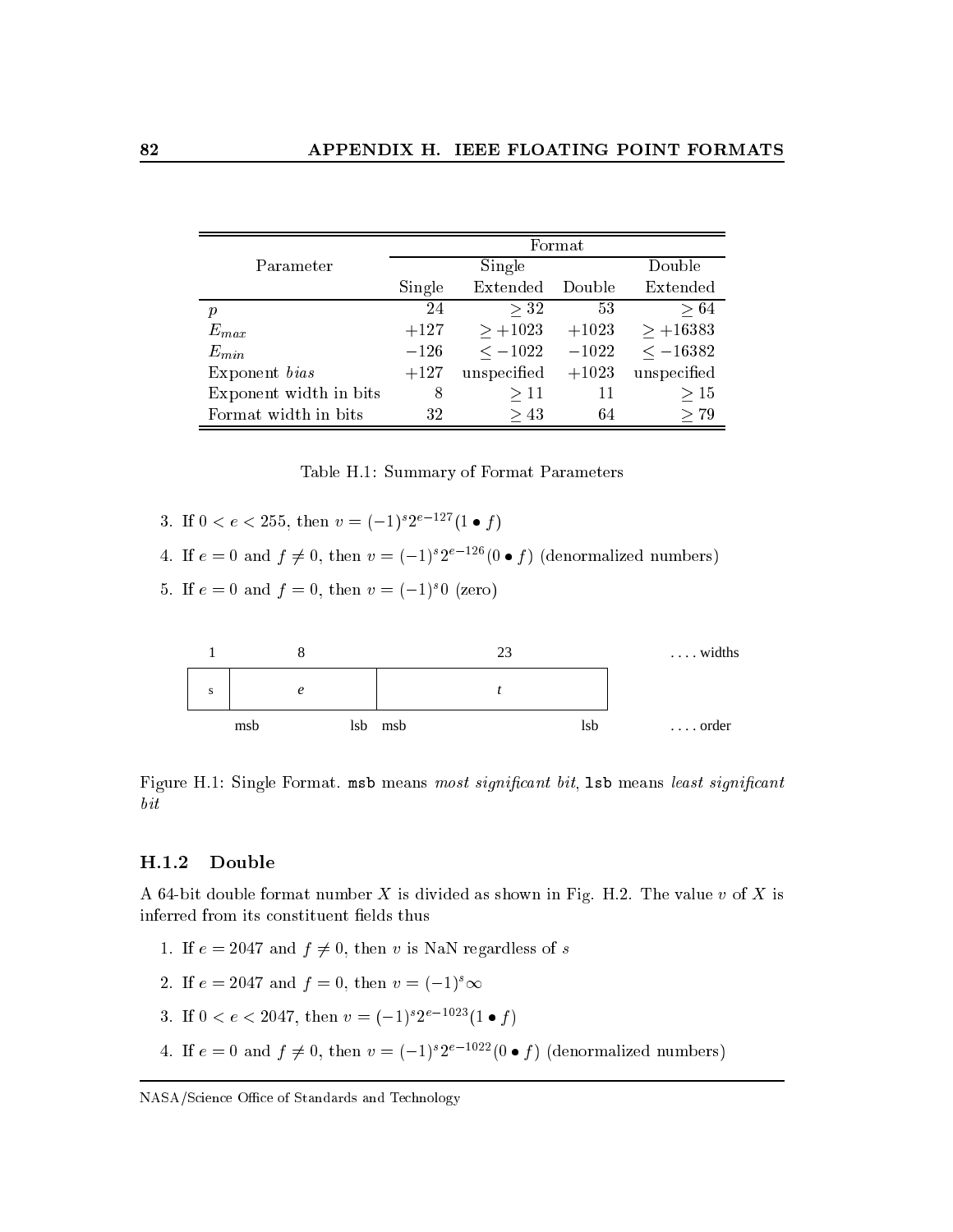3. If  $e = 0$  and  $f = 0$ , then  $v = (-1)^{s}0$  (zero)



Figure H.2: Double Format. msb means most significant bit, 1sb means least significant bit

#### H.2 Byte Patterns

Table H.2 shows the types of IEEE floating point value, whether regular or special, corresponding to all double and single precision hexadecimal byte patterns.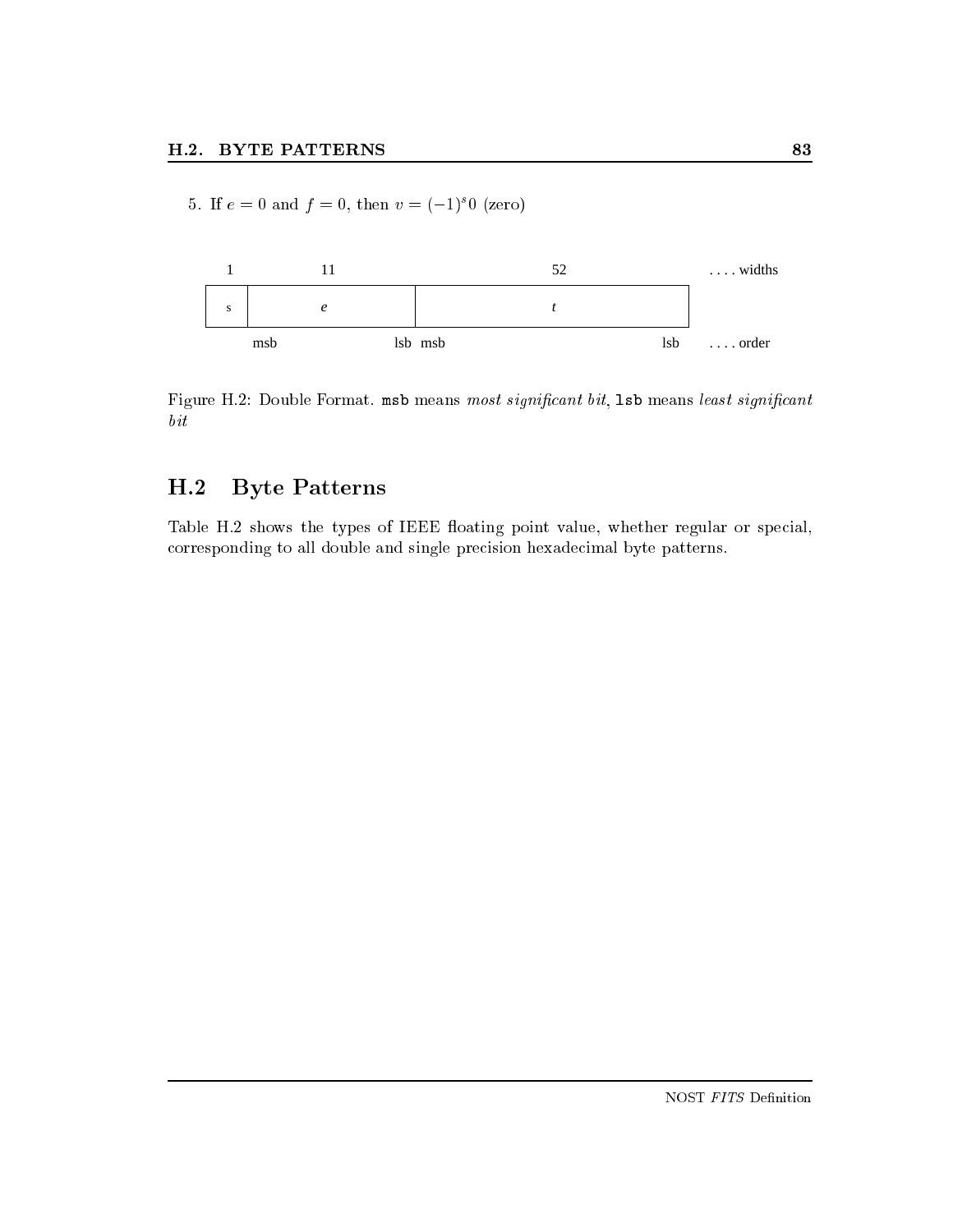| IEEE value         | Double Precision         | Single Precision |
|--------------------|--------------------------|------------------|
| $+0$               | 000000000000000          | 00000000         |
| denormalized       | 000000000000001          | 00000001         |
|                    | to                       | to               |
|                    | 000FFFFFFFFFFFFFF        | 007FFFFF         |
| positive underflow | 001000000000000          | 00800000         |
| positive numbers   | 001000000000001          | 00800001         |
|                    | to                       | to               |
|                    | <b>7FEFFFFFFFFFFFFE</b>  | 7F7FFFFE         |
| positive overflow  | 7FEFFFFFFFFFFFFF         | 7F7FFFFF         |
| $+\infty$          | 7FF0000000000000         | 7F800000         |
| $\text{NaN}^1$     | 7FF0000000000001         | 7F800001         |
|                    | to                       | to               |
|                    |                          | 7FFFFFFFF        |
| $-0$               | 800000000000000          | 80000000         |
| negative           | 800000000000001          | 80000001         |
| denormalized       | tο                       | tο               |
|                    | 800FFFFFFFFFFFFF         | 807FFFFF         |
| negative underflow | 801000000000000          | 80800000         |
| negative numbers   | 801000000000001          | 80800001         |
|                    | to                       | to               |
|                    | <b>FFEFFFFFFFFFFFFE</b>  | <b>FF7FFFFE</b>  |
| negative overflow  | <b>FFEFFFFFFFFFFFFFF</b> | <b>FF7FFFFF</b>  |
| $-\infty$          | FFF000000000000          | FF800000         |
| NaN <sup>1</sup>   | FFF000000000001          | FF800001         |
|                    | to                       | to               |
|                    |                          | FFFFFFFF         |
|                    |                          |                  |

 $\,$  - Certain values may be designated as *quiet* NaN (no diagnostic when used) or *signaling* (produces diagnostic when used) by particular implementations.

Table H.2: IEEE Floating Point Formats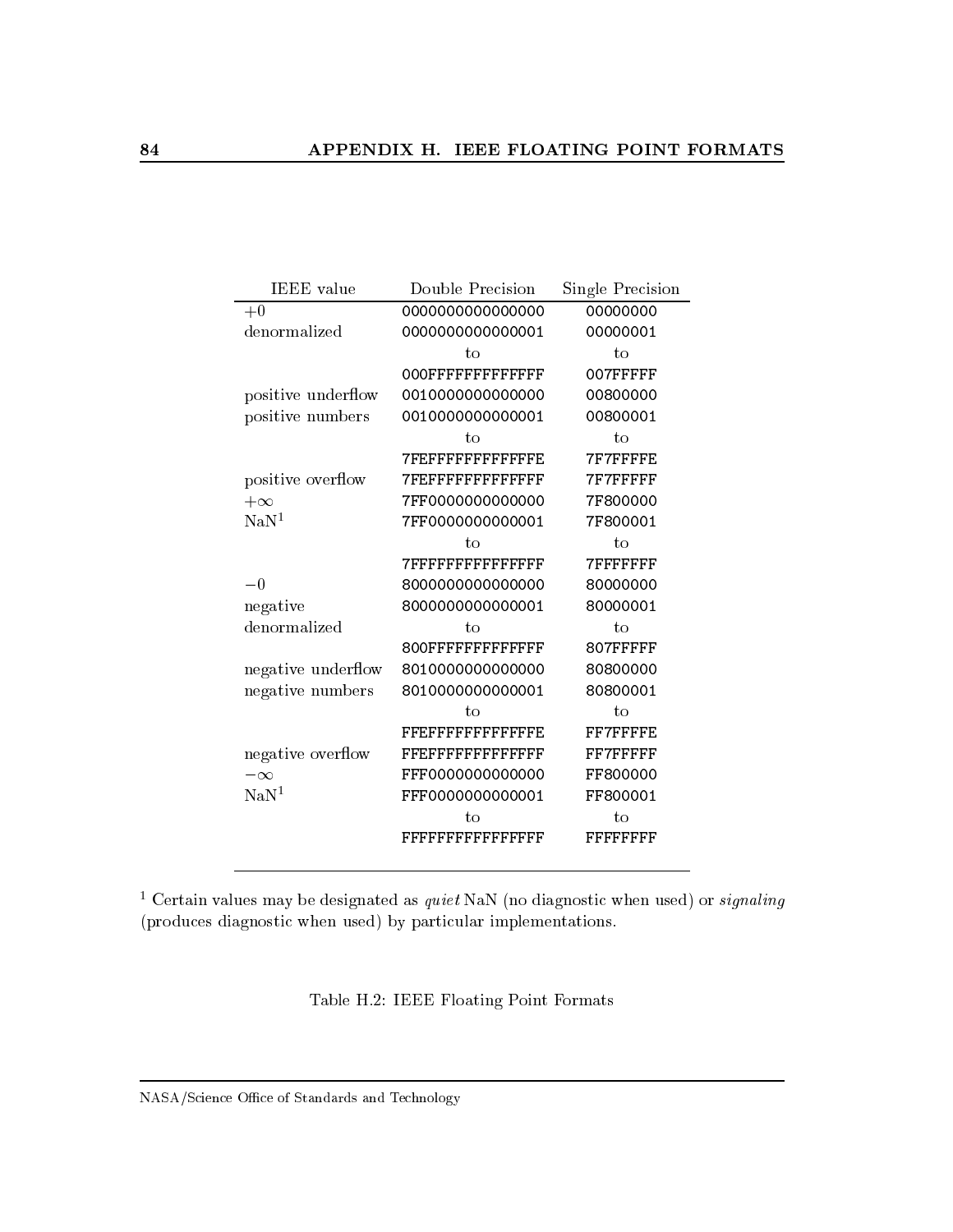#### Appendix I

# Reserved Extension Type Names

(This Appendix is not part of the NOST FITS Standard, but is included for informational purposes. It describes the extension type names registered as of the date this standard was issued.) A current list is available from the  $FITS$  Support Office at

http://fits.gsfc.nasa.gov/xtension.html

or

ftp://nssdc.gsfc.nasa.gov/pub/fits/xtension.lis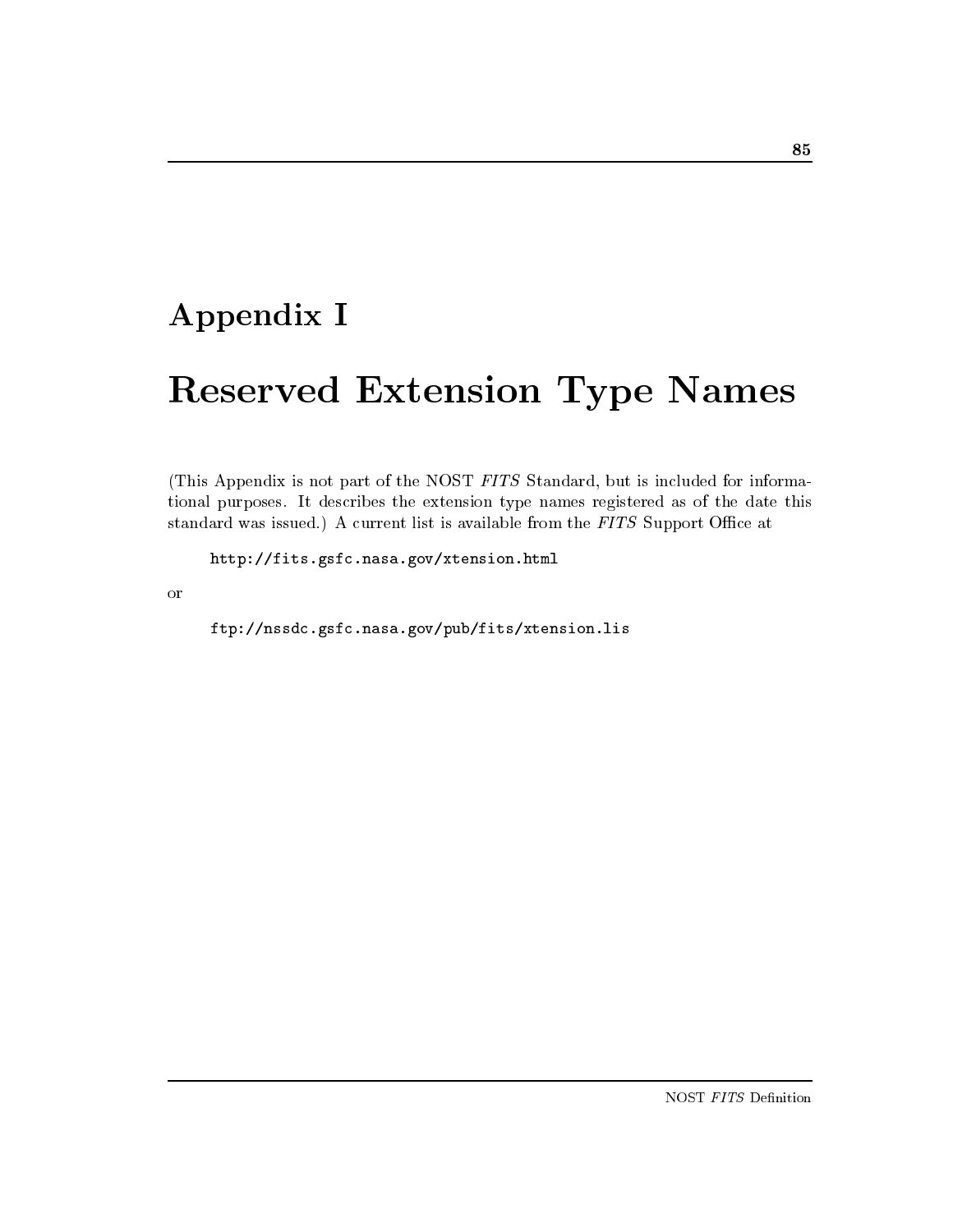| Type Name  | Status      | Reference         | Sponsor              | Comments                                                                                                                                                                  |
|------------|-------------|-------------------|----------------------|---------------------------------------------------------------------------------------------------------------------------------------------------------------------------|
| 'A3DTABLE' | L           | $[17]$            | <b>NRAO</b>          | Prototype binary table design used<br>in AIPS; subset of BINTABLE.                                                                                                        |
| 'BINTABLE' | S           | [10]              | IAU                  | Binary table extension.<br>Available at FITS Archives in files<br>/documents/standards/bintable.aa*<br>of 1995-Feb-06. Note: only main<br>document, excluding appendixes. |
| 'COMPRESS' | R.          | none              | <b>GSFC</b><br>A/WWW | Suggested extension name by<br>A. Warnock. Preliminary proposal<br>in FITS archives in the<br>files compress.*.                                                           |
| 'DUMP'     | R.          | none              | none                 | Suggested extension name for<br>binary dumps.<br>No full proposal submitted.                                                                                              |
| 'FILEMARK' | $_{\rm R}$  | none              | <b>NRAO</b>          | Suggested for equivalent<br>of tape mark on other media.<br>No full proposal submitted.                                                                                   |
| 'IMAGE'    | S           | $\lceil 9 \rceil$ | IAU                  | Image extension.                                                                                                                                                          |
| 'IUEIMAGE' | L           | [18]              | IUE                  | Local extension originally<br>defined for archiving<br>special IUE data products,<br>Identical to IMAGE.                                                                  |
| 'TABLE'    | S           | $\lceil 5 \rceil$ | IAU                  | ASCII table extension.                                                                                                                                                    |
| 'VGROUP'   | $\mathbf R$ | none              | GSFC                 | Suggested extension name for<br>HDF Vgroups (D. Jennings)<br>No formal proposal; not used in<br>current HDF-FITS<br>conversion proposals                                  |

|  |  |  |  | Table I.1: Reserved Extension Type Names |  |  |  |  |
|--|--|--|--|------------------------------------------|--|--|--|--|
|--|--|--|--|------------------------------------------|--|--|--|--|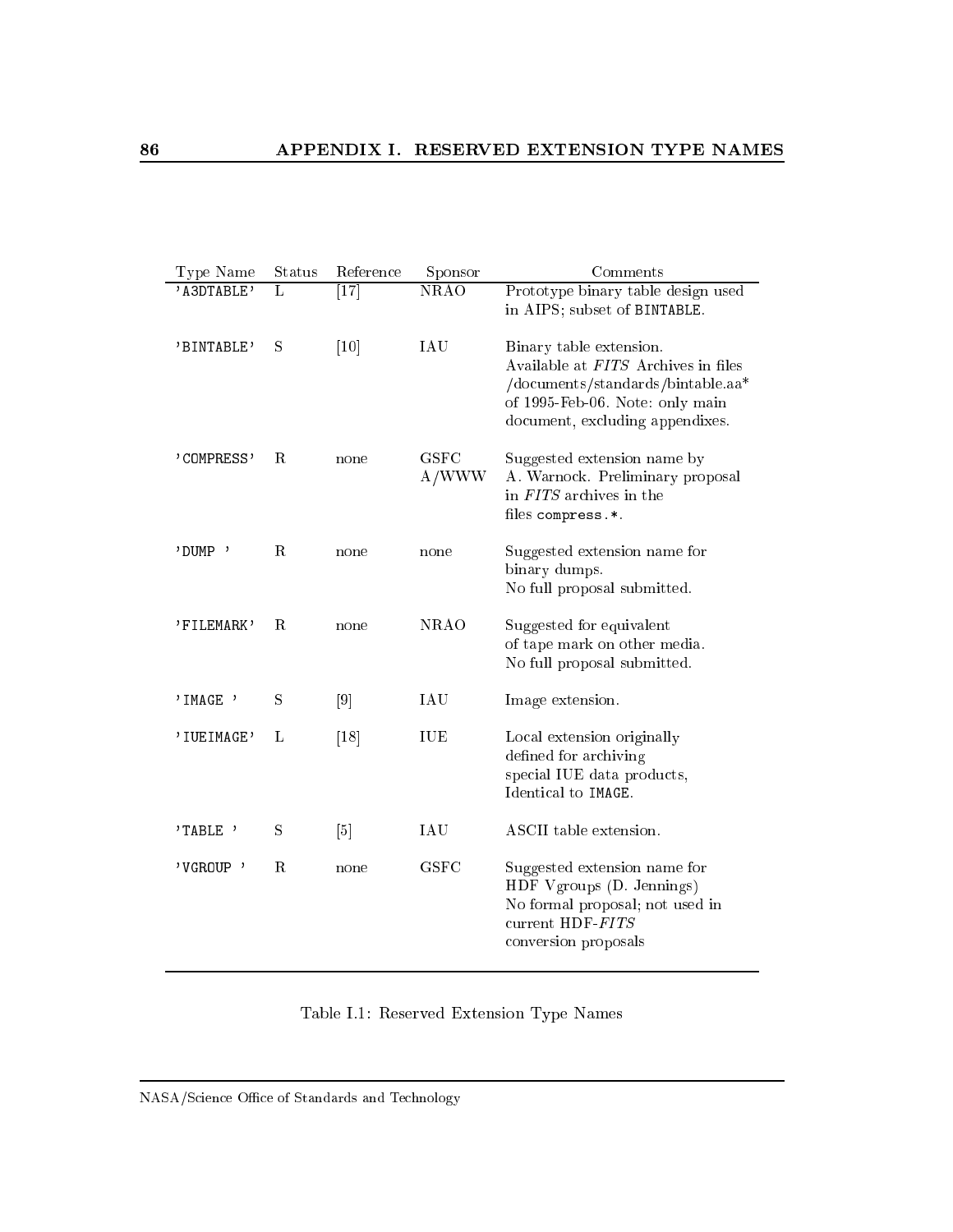| Code | Significance                                                               |
|------|----------------------------------------------------------------------------|
| D    | Draft extension proposal for discussion by regional FITS committees.       |
|      | Local <i>FITS</i> extension.                                               |
| P    | Proposed FITS extension approved by regional FITS committees               |
|      | but not by IAU FITS Working Group.                                         |
| R.   | Reserved type name for which a full draft proposal has not been submitted. |
|      | Standard extension approved by IAU FITS Working Group and                  |
|      | endorsed by the IAU.                                                       |

Table I.2: Status Codes

| Acronym     | Meaning                              |
|-------------|--------------------------------------|
| <b>NRAO</b> | National Radio Astronomy Observatory |
| A IPS       | Astronomical Image Processing System |
| A/WWW       | A/WWW Enterprises                    |
| HDF         | Hierarchical Data Format             |

Table I.3: Acronyms in List of Registered Extensions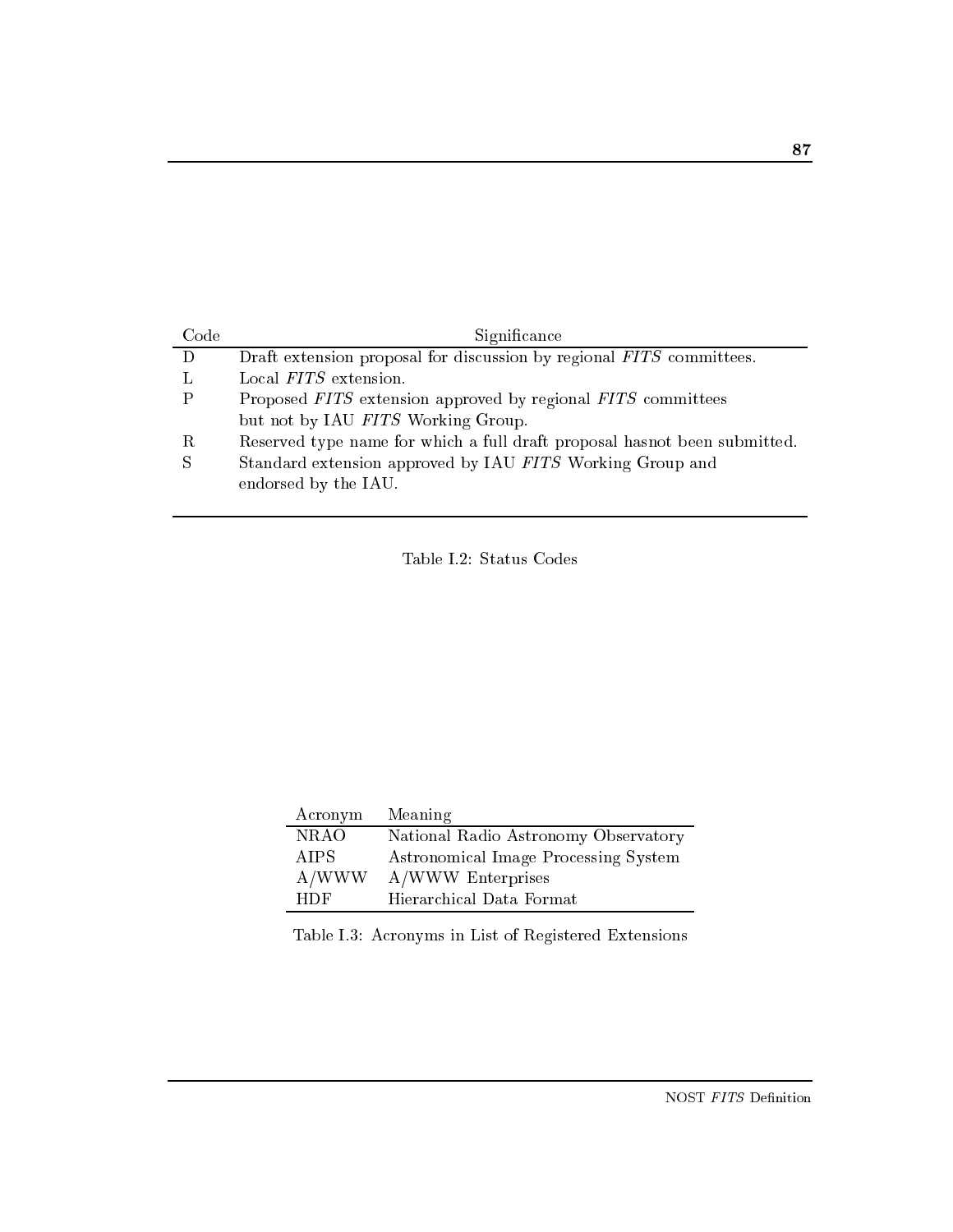NASA/Science Office of Standards and Technology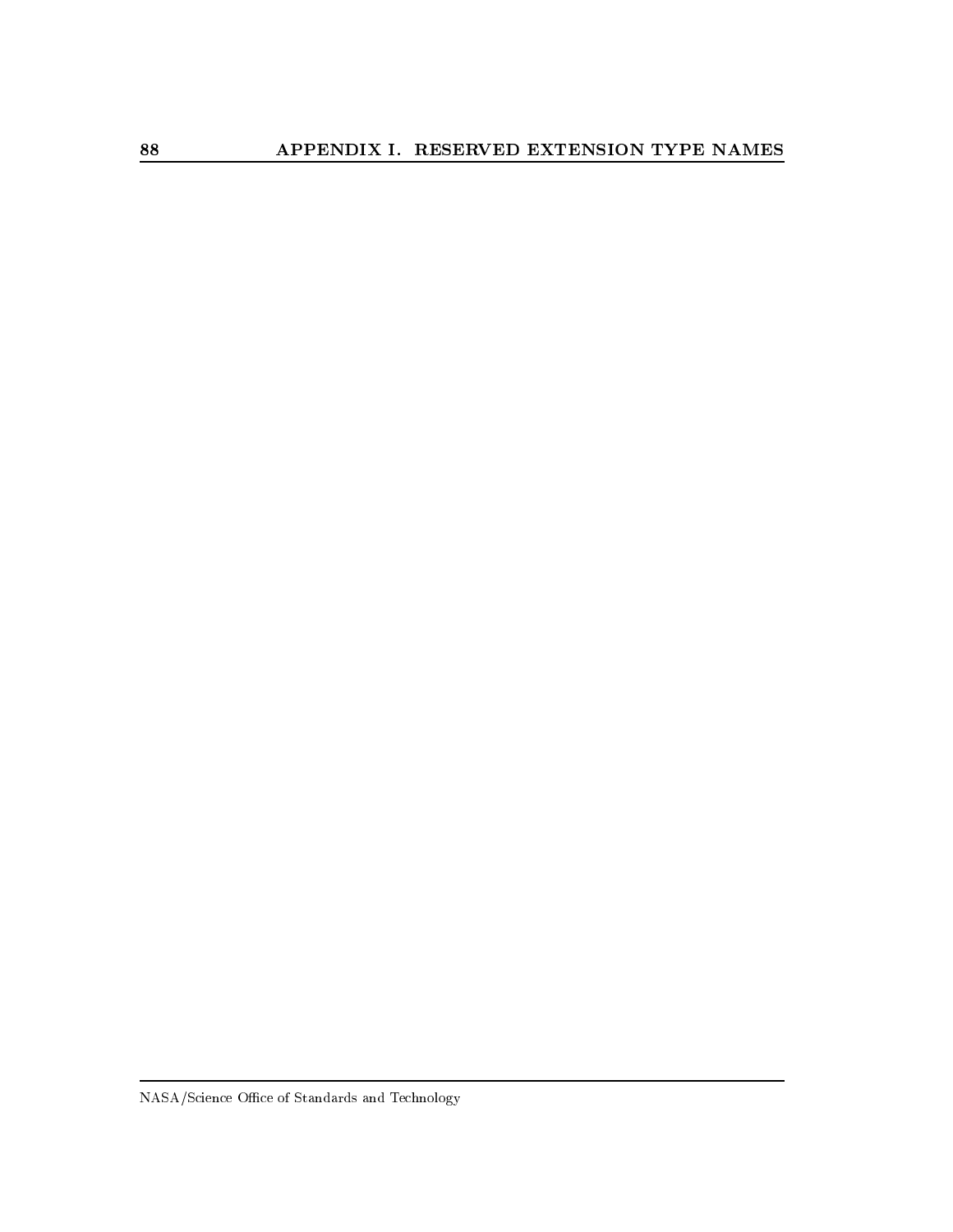### Appendix J

# NOST Publications

| Document     | Title                        | Date            | Status                 |
|--------------|------------------------------|-----------------|------------------------|
| NOST 100-0.1 | FITS Standard                | December, 1990  | Draft Standard         |
|              |                              |                 |                        |
| NOST 100-0.2 | FITS Implementation Standard | June, 1991      | Revised Draft Standard |
| NOST 100-0.3 | FITS Implementation Standard | December, 1991  | Revised Draft Standard |
| NOST 100-1.0 | FITS Definition Standard     | March, 1993     | Proposed Standard      |
| NOST 100-1.0 | FITS Definition Standard     | June, 1993      | NOST Standard          |
| NOST 100-1.1 | FITS Definition Standard     | June, 1995      | Proposed Standard      |
| NOST 100-1.1 | FITS Definition Standard     | September, 1995 | NOST Standard          |
| NOST 100-1.2 | FITS Definition Standard     | April, 1998     | Draft Standard         |

Table J.1: NOST Publications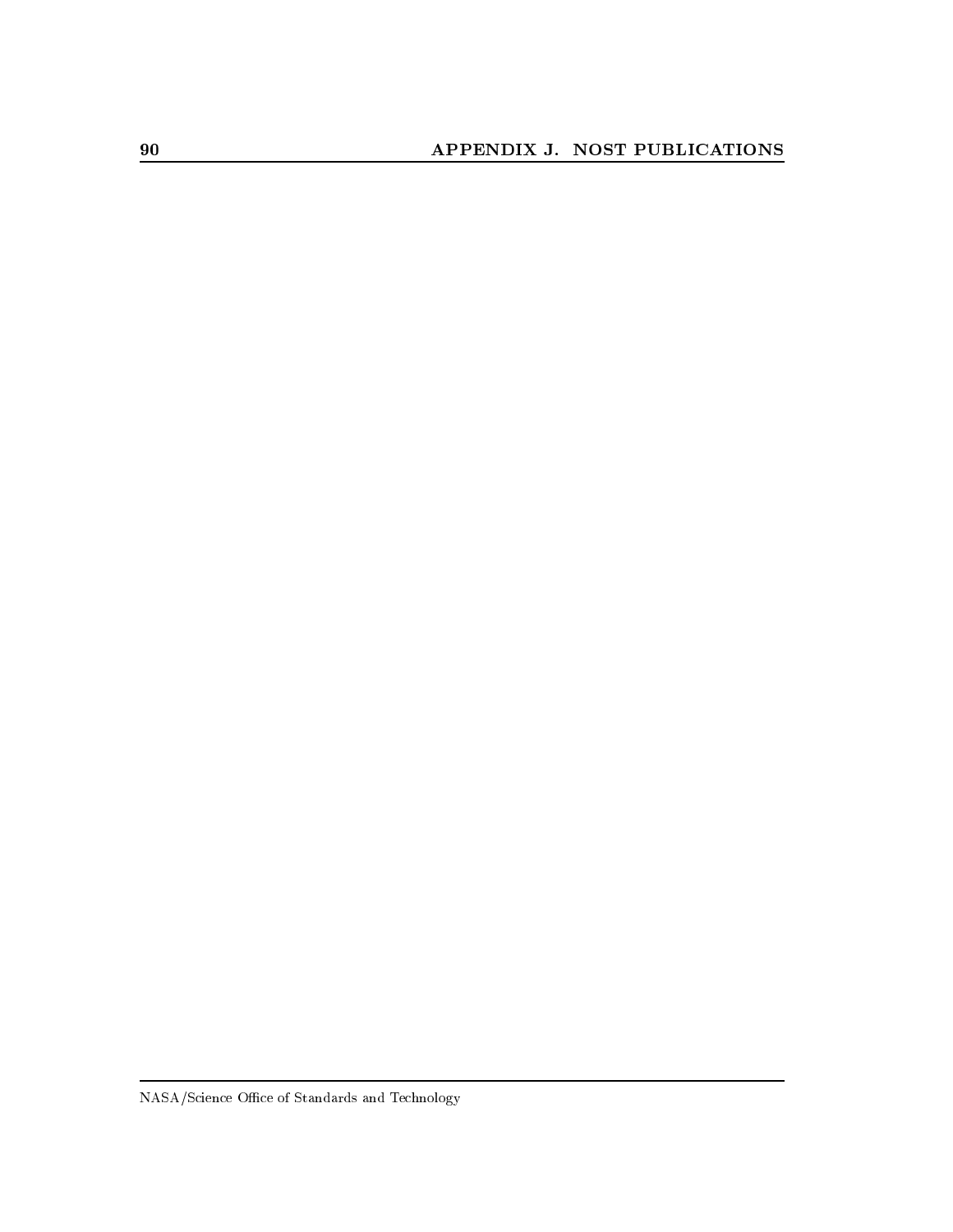### Index

TABLE, extension, 33 AIPS, 86 AIPS, Going, 6 angle, 18, 25, 73 angular measure, 18 ANSI, 7 ANSI, ASCII, 6 ANSI, FORTRAN-77, 6 ANSI, IEEE, 6, 28, 45 ANSI, tapes, 63 ANSI,  $X3.4-1977, 6$ ANSI, X3.9-1978, 6 array, 7, 24 array descriptor, 46, 56, 58 array, multidimensional, 2, 12, 13, 58 array, size, 18, 20, 29, 32 array, substring, 2, 59 array, value, 7, 9, 24, 69, 74 array, variable length, 2, 55, 58 ASCII table, vii, 1, 2, 5, 33, 74, 85 ASCII, ANSI, 6 ASCII, blank, 7 ASCII, character, 2, 7, 27, 33, 36, 79 ASCII, text, vii, 2, 7, 11, 12, 16, 23, 24, 36, 69, 79 ASCII,text, 45 AUTHOR, 23 Basic FITS, vii, 1, 7, 69 binary table, vii, 1, 2, 5, 9, 10, 29, 39, 55, 77 BINTABLE, 40, 86 BINTABLE, extension, 39, 55, 77, 85

BITPIX, 19, 20, 24, 25, 28-30, 33, 39, 40 BLANK, 24, 28, 73 block size, vii, 1, 2 BLOCKED, 22, 26, 73 blocking, 5, 69, 70 BSCALE, 24, 28, 74 BUNIT, 18, 24, 73, 75 byte order, 27, 28 BZERO, 24, 28, 74 card image, 7, 12, 15 case, sensitivity, 15, 16 CDELTn, 25, 73 character string, 16, 45, 59, 71 COMMENT, 23 complex, floating point, 46 complex, integer, 71 COMPRESS, 86 conforming extension,  $7, 10{-}13, 20, 69,$ 70, 72 coordinate, axis, 10, 25 coordinate, celestial, 18 coordinate, system, 18, 23, 25 coordinate, value, 25 CROTAn, 25, 73 CRPIXn, 25, 73 CRVALn, 25, 73 CTYPEn, 25, 73 DATAMAX, 25, 74 DATAMIN, 25, 74 DATE, four digit year form, 21 DATE, two-digit year form, 21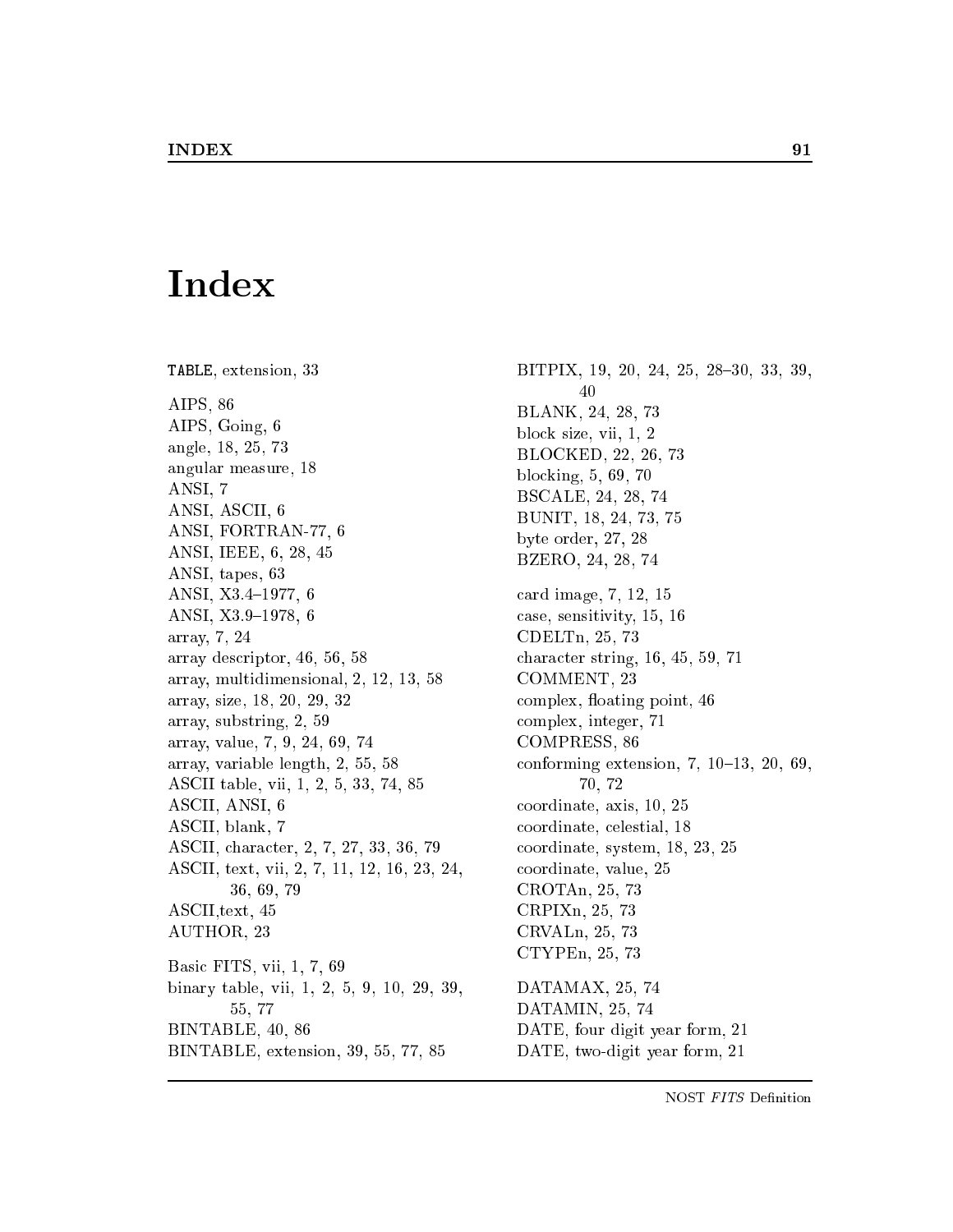DATE-OBS, 22, 73 DATExxxx, 23 deprecate, 2, 8, 22, 23, 29, 49, 69, 73, 74 DUMP, 86 END, 19, 31, 35, 39, 41, 57 EPOCH, 23, 73 EQUINOX, 23, 73 EXTEND, 20, 22, 26, 33, 38, 39 extension, vii, 1, 2, 8, 10-13, 25-27, 64, 72, 85 extension header, 20 extension, conforming,  $7, 10{-}13, 20, 69,$ 70, 72 extension, name, 8, 25 extension, registration, 12, 70 extension, standard, 10, 13, 21, 33, 38, 39, 70 extension, type name, 3, 10, 12, 13, 21 EXTLEVEL, 26 EXTNAME, 8, 25 EXTVER, 26 field, empty,  $41, 44$ FILEMARK, 86 ll, 12, 15, 32, 35, 36, 44, 70 FITS, IUE, 6 FITS, structure, 2, 7-9, 11, 13, 21, 49, 69 FITS, Support Office, 12, 21, 70, 72 FITS, Working Group, vii, 1 floating point, 12, 17, 45, 46, 81 floating point,  $64$  bit,  $71$ floating point, complex, 46 floating point, FITS agreement, vii, 5, 69 format, 34 format, data, vii, 27 format, extension, 8 format, fixed,  $16, 71$ format, free, 16

format, keywords, 16 format, standard, 1 FORTRAN-77, 34 FORTRAN-77, ANSI manual, 6 FORTRAN-77, format, 36 FORTRAN-77, list directed read, 72 FORTRAN-77, list-directed input, 71 FORTRAN-77, list-directed read, 71 fraction, 8, 69 GCOUNT, 20, 21, 29, 31, 32, 34, 39, 41 Going AIPS, 6 group parameter value, 8, 31, 32 GROUPS, 31 HDU, 8, 19 HDU, extension, 8, 11 HDU, primary,  $8-13$ heap, 44, 56, 58, 76 HISTORY, 24 hyphen, 15 IAU, vii, 1, 2, 5, 9, 69 IAU, 1988 General Assembly, vii IAU, Style Manual, 5, 18, 72 IAUFWG, vii, 1, 9, 12, 21 IEEE, 9 IEEE, ANSI, 6 IEEE, floating point, 2, 28 IEEE, floating point  $+0.0$ , 12 IEEE, NaN, 9, 28 IEEE, special values, 9, 25, 28, 74, 81 IMAGE, 38 image extension, vii, 1, 2, 5, 38, 39, 77 indexed, keyword, 15, 19, 69 INSTRUME, 23 integer, 16-bit, 27, 45 integer, 32-bit, 27, 45, 46 integer, 8-bit, 27, 45 interferometry, 29 IUE, 9 IUEIMAGE, 86

NASA/Science Office of Standards and Technology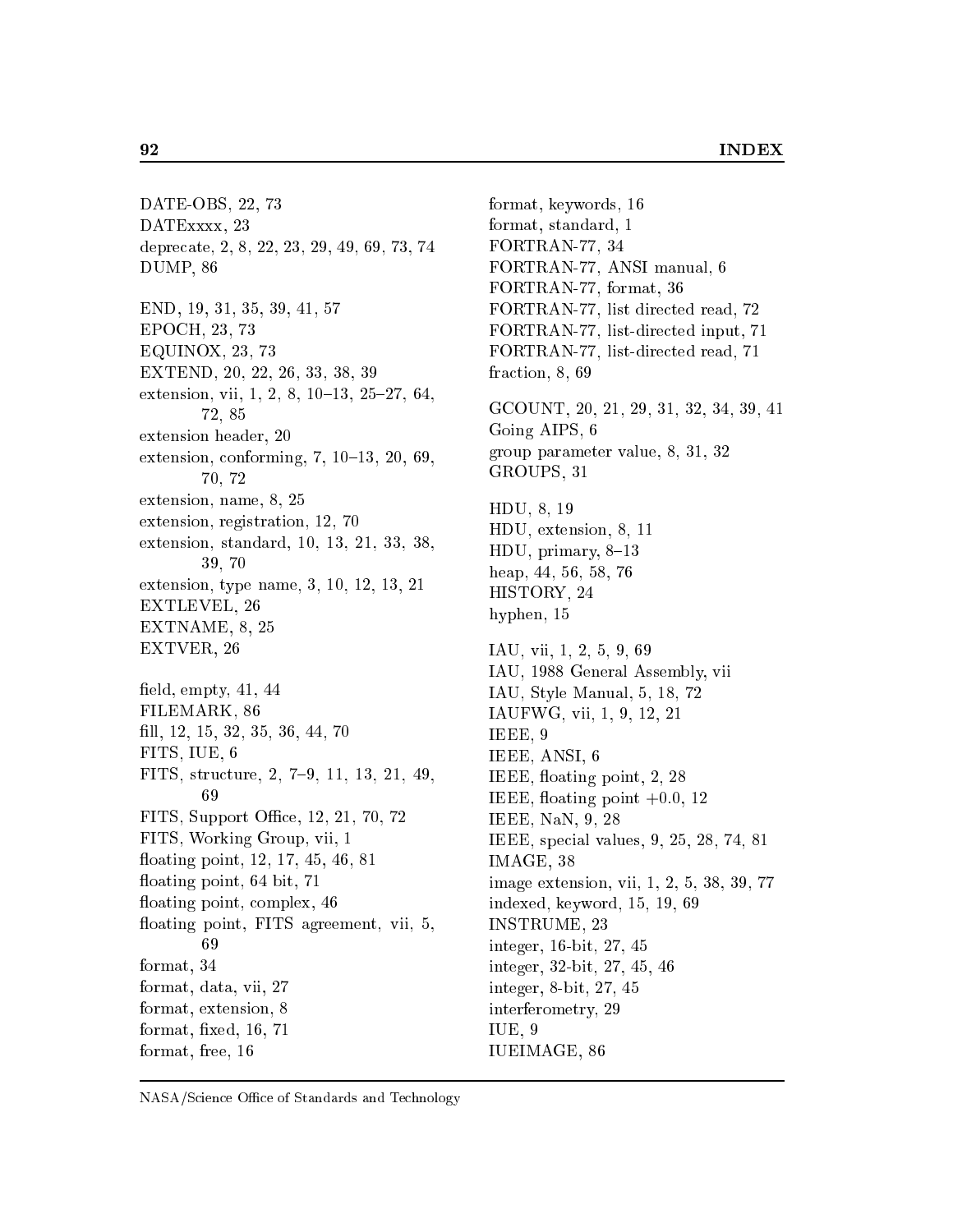keyword, commentary, 15, 23 keyword, indexed, 9, 15, 69 keyword, new, 26 keyword, order, 18, 20, 29, 33 keyword, required, 1, 2, 9, 18, 20, 29, 38, 40, 72, 74 keyword, reserved, 1, 2, 10, 21, 31, 35, 41, 70, 72, 74, 75 keyword, restrictions, 26 keyword, valid characters, 15 keywords, mandatory, 33, 71 list-directed, input, 71 list-directed, read, 71 logical value, 16 mantissa, 8, 9, 69 NaN, IEEE, 45, 46 NAXIS, 12, 19, 20, 22, 29, 30, 32, 33, 39, 40, 72, 73 NAXIS1, 30, 33, 36, 40, 41, 44, 57, 74 NAXIS2, 33, 36, 40, 44, 57, 74 NAXISn, 12, 19, 20, 25, 29, 30, 32, 39, 72 NBITS, 19, 20, 29, 72 NOST, 9 NRAO, 86 NULL, ASCII, 7, 45 OBJECT, 23 OBSERVER, 23 offset, 56 order, array index, 12 order, byte, 27, 28 order, extensions, 13 order, keyword, 15, 18, 20, 29, 33 order, FITS structures, 11 ORIGIN, 22 parameter, vii, 31, 32 PCOUNT, 20, 21, 29, 31, 32, 34, 39, 40, 57

physical value, 7, 9, 24, 25, 31, 32, 35, 42, 69, 74 primary data array, 7, 9, 11, 12, 20, 24, 30, 32, 39, 70 primary header, 2, 7, 9, 11, 18, 20, 21, 26, 29, 64, 73 PSCALn, 31, 32, 74 PTYPEn, 31, 32 PZEROn, 31, 32, 74 random groups, vii, 1, 2, 5, 8, 11, 13, 24, 29, 74 random groups, array, vii, 32 REFERENC, 23 reference point, 10, 25, 70 registration, extension, 12 repeat count, 10, 41, 44, 45 scaling, data, 24, 32, 35, 43, 74 sign, bit, 27, 28 sign, character, 36 significand, 9 SIMPLE, 30 SIMPLE, before random groups, 29 SIMPLE, in primary header, 18, 19 SIMPLE, in special records, 14 slash, 16 special records, 8, 10, 11, 14 special values, IEEE, 45, 46 standard extension, 10, 13, 21, 33, 38, 39, 70 substring arrays, 59 TABLE, 33 TABLE, extension, 74, 77 TABLE,extension, 86 tape, 9-track half-inch, vii TBCOLn, 34 TDIMn, 44, 56, 59, 61, 76 TDISPn, 43, 75 TELESCOP, 23 TFIELDS, 34, 41, 74